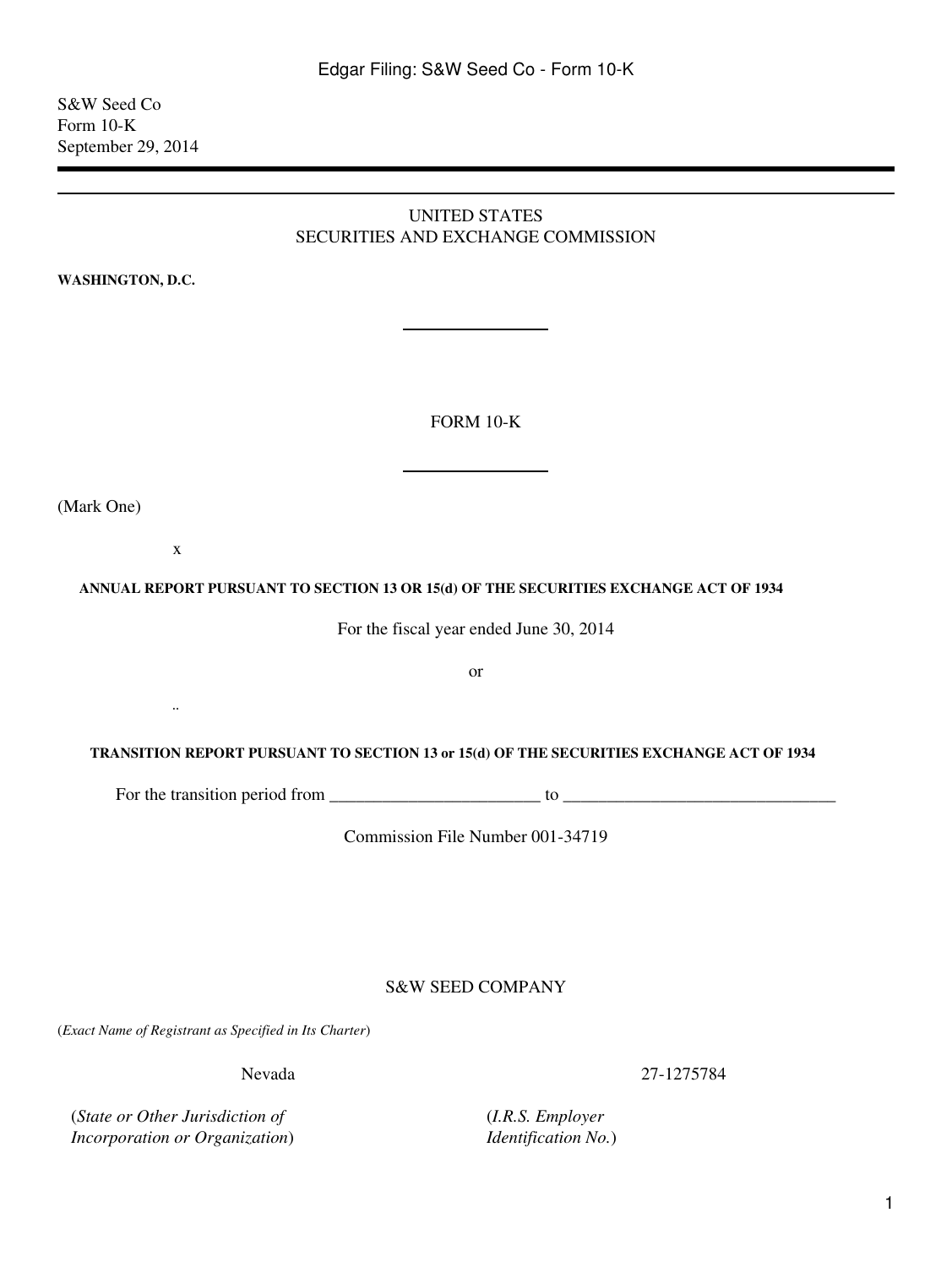25552 South Butte Avenue Five Points, CA

93624

(*Address of Principal Executive Offices*)

(*Zip Code*)

(559) 884-2535

(*Registrant's Telephone Number, Including Area Code*)

Securities Registered Pursuant to Section 12(b) of the Act:

Title of Each Class

Name of Each Exchange on Which Registered

Common Stock, \$0.001 Par Value

The NASDAQ Stock Market LLC

Class B Warrants to purchase one share of Common Stock

The NASDAQ Stock Market LLC

Securities Registered Pursuant to Section 12(g) of the Act:

None

Indicate by check mark if the registrant is a well-known seasoned issuer, as defined in Rule 405 of the Securities Act.

¨ Yes x No

Indicate by check mark if the registrant is not required to file reports pursuant to Section 13 or Section 15(d) of the Act.

¨ Yes x No

Indicate by check mark whether the registrant (1) has filed all reports required to be filed by Section 13 or 15(d) of the Securities Exchange Act of 1934 during the preceding 12 months (or such shorter period that the registrant was required to file such reports), and (2) has been subject to such filing requirements for the past 90 days.

x Yes ¨ No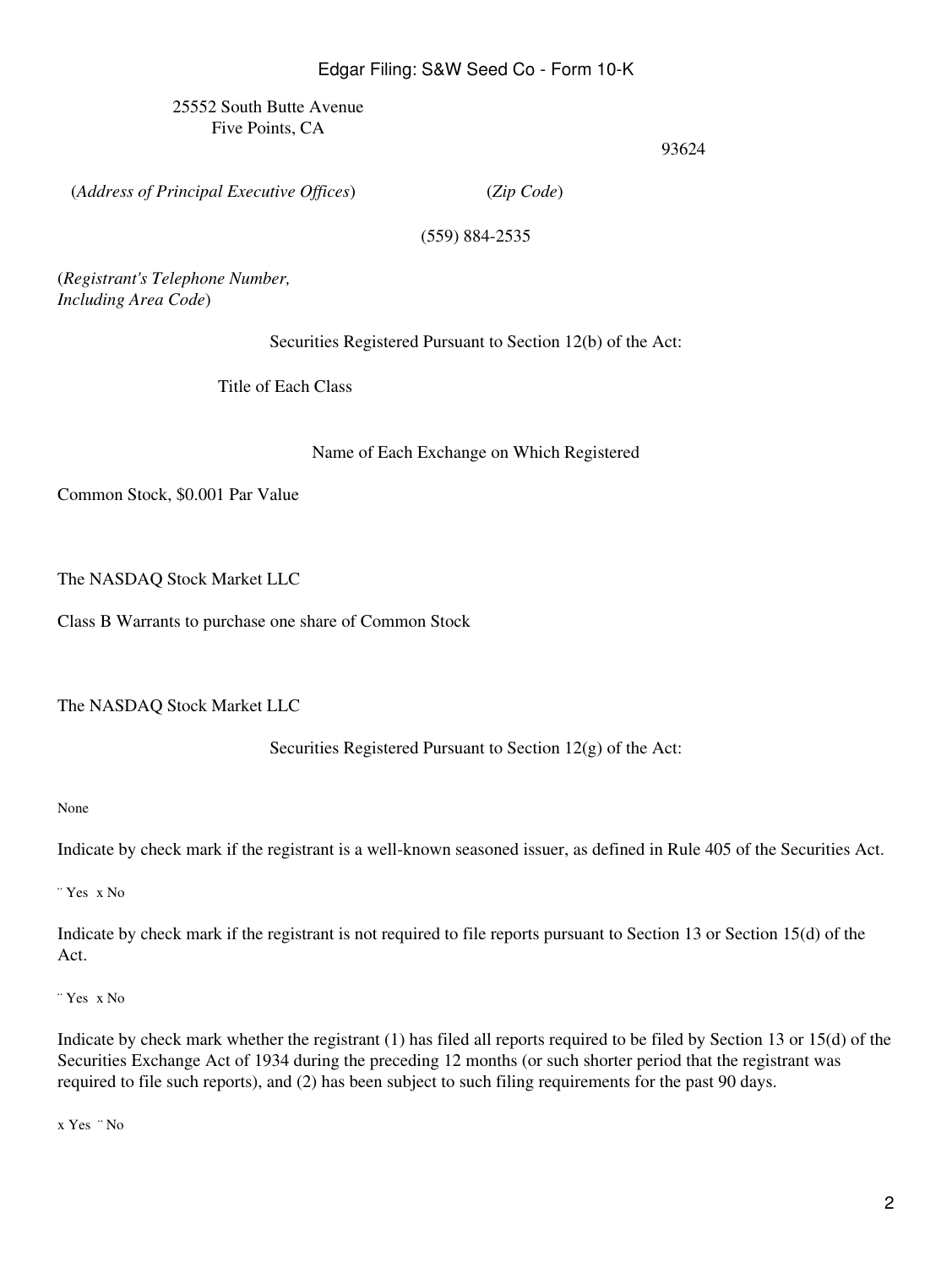Indicate by check mark whether the registrant has submitted electronically and posted on its corporate Web site, if any, every Interactive Data File required to be submitted and posted pursuant to Rule 405 of Regulation S-T (§ 229.405 of this Chapter) during the preceding 12 months (or for such shorter period that the registrant was required to submit and post such files).

x Yes ¨ No

Indicate by check mark if disclosure of delinquent filers pursuant to Item 405 of Regulation S-K (§ 229.405) is not contained herein, and will not be contained, to the best of registrant's knowledge, in definitive proxy or information statements incorporated by reference in Part III of this Form 10-K or any amendment to this Form 10-K.

¨

¨

:

Indicate by check mark whether the registrant is a large accelerated filer, an accelerated filer, a non-accelerated filer or a smaller reporting company. See the definitions of "large accelerated filer," "accelerated filer" and "smaller reporting company" in Rule 12b-2 of the Exchange Act.

(Check one):

Large accelerated filer

Non-accelerated filer

Accelerated filer

Smaller reporting company

x

¨

¨ (Do not check if a smaller reporting company)

Indicate by check mark whether the registrant is a shell company (as defined in Rule 12b-2 of the Act).

¨ Yes x No

The aggregate market value of the voting and non-voting common equity held by non-affiliates computed by reference to the price at which the common equity was last sold, or the average bid and asked price of such common equity, as of the last business day of the registrant's most recently completed second fiscal quarter was \$64,501,650.

The number of shares outstanding of common stock of the Registrant as of September 19, 2014 was 11,649,447.

# DOCUMENTS INCORPORATED BY REFERENCE

Portions of the Registrant's Proxy Statement related to its 2014 Annual Meeting of Stockholders be filed pursuant to Regulation 14A within 120 days after Registrant's fiscal year end of June 30, 2014 are incorporated by reference in Part III of this Annual Report on Form 10-K.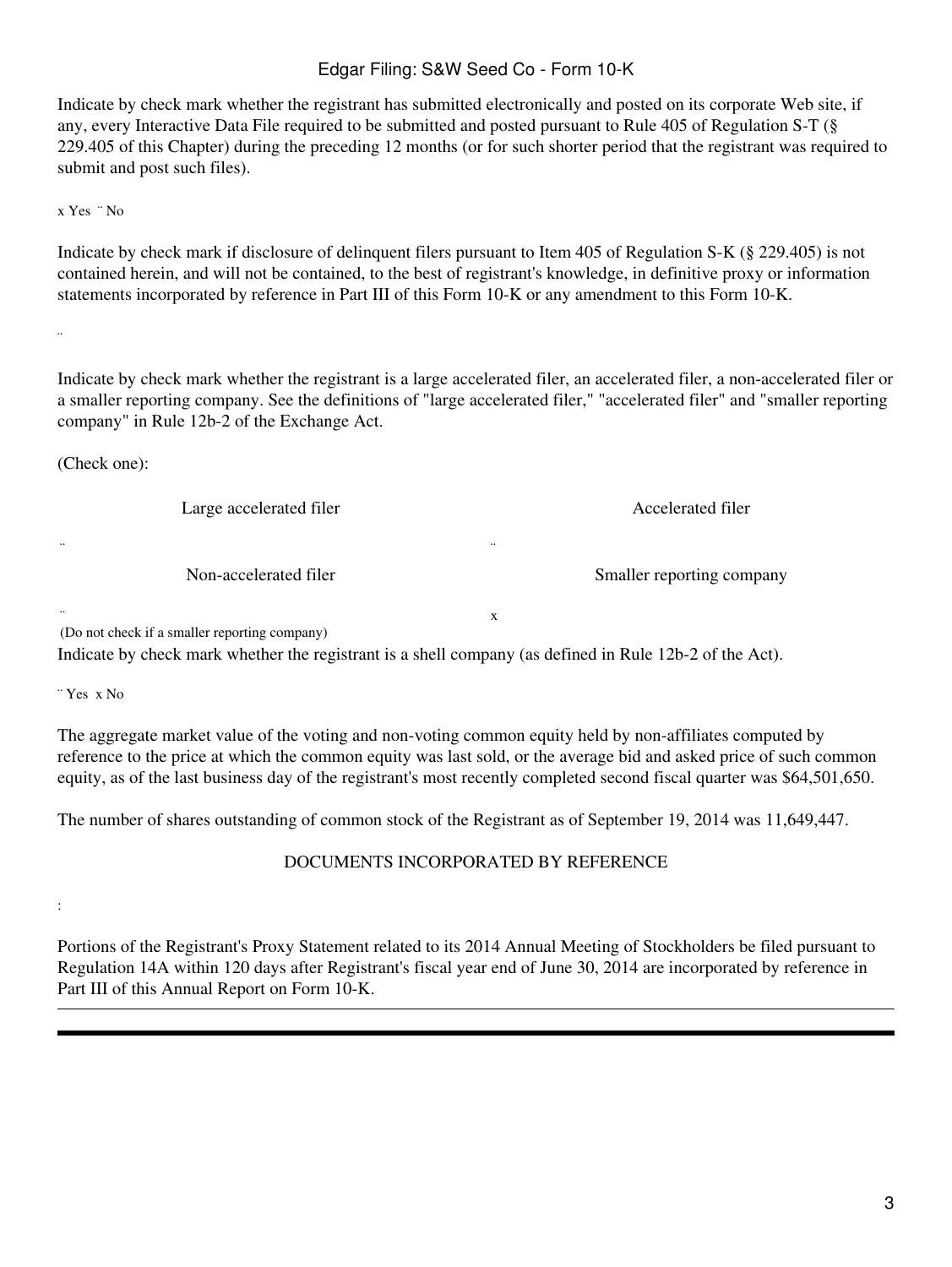# S&W SEED COMPANY FORM 10-K FOR THE FISCAL YEAR ENDED JUNE 30, 2014

# TABLE OF CONTENTS

|                                  |                 |            | Page         |
|----------------------------------|-----------------|------------|--------------|
| FORWARD-LOOKING STATEMENTS       |                 |            | $\mathbf{1}$ |
| PART I                           |                 |            | $\mathbf{1}$ |
| Item 1.                          | <b>Business</b> | $\sqrt{2}$ |              |
|                                  |                 |            |              |
| Item 1A.                         |                 |            |              |
| <b>Risk Factors</b>              |                 |            |              |
|                                  |                 | 16         |              |
| Item 1B.                         |                 |            |              |
| <b>Unresolved Staff Comments</b> |                 |            |              |
|                                  |                 | $30\,$     |              |
| Item 2.                          |                 |            |              |
| Properties                       |                 |            |              |
|                                  |                 | $30\,$     |              |
| Item 3.                          |                 |            |              |
| <b>Legal Proceedings</b>         |                 |            |              |
|                                  |                 | $30\,$     |              |
| Item 4.                          |                 |            |              |
| <b>Mine Safety Disclosures</b>   |                 |            |              |
|                                  |                 | $30\,$     |              |
| PART II                          |                 |            |              |

31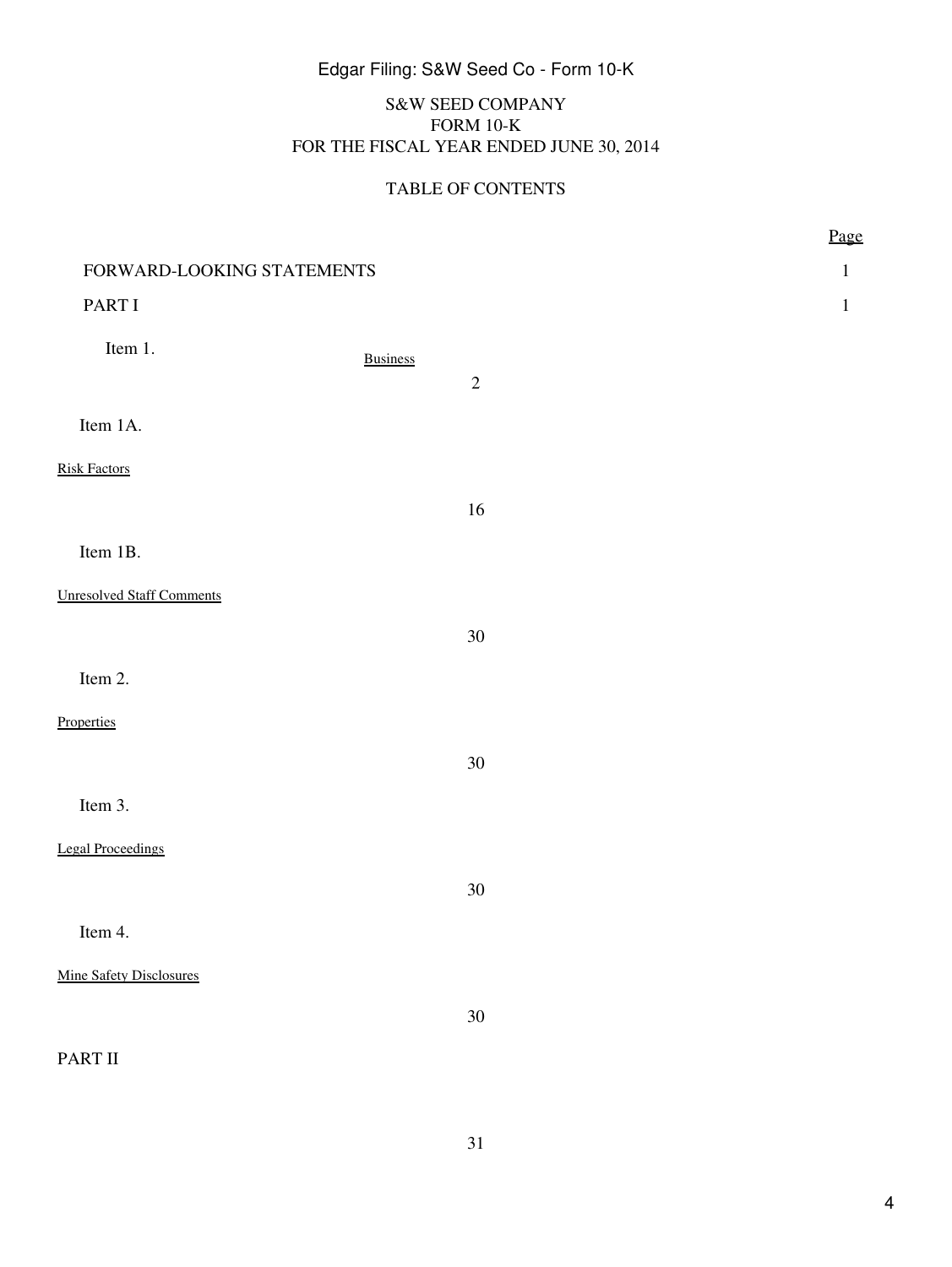Item 5.

| Market for Registrant's Common Equity, Related Stockholder Matters and Issuer Purchases of Equity Securities |  |  |  |
|--------------------------------------------------------------------------------------------------------------|--|--|--|
| 31                                                                                                           |  |  |  |
| Item 6.                                                                                                      |  |  |  |
| <b>Selected Financial Data</b>                                                                               |  |  |  |
| 33                                                                                                           |  |  |  |
| Item 7.                                                                                                      |  |  |  |
|                                                                                                              |  |  |  |
| Management's Discussion and Analysis of Financial Condition and Results of Operations                        |  |  |  |
| 33                                                                                                           |  |  |  |
| Item 7A.                                                                                                     |  |  |  |
| Quantitative and Qualitative Disclosures about Market Risk                                                   |  |  |  |
| 43                                                                                                           |  |  |  |
| Item 8.                                                                                                      |  |  |  |
| Financial Statements and Supplementary Data                                                                  |  |  |  |
|                                                                                                              |  |  |  |
| 43                                                                                                           |  |  |  |
| Item 9.                                                                                                      |  |  |  |
| Changes in and Disagreements with Accountants on Accounting and Financial Disclosure                         |  |  |  |
| 74                                                                                                           |  |  |  |
| Item 9A.                                                                                                     |  |  |  |
| <b>Controls and Procedures</b>                                                                               |  |  |  |
| 74                                                                                                           |  |  |  |
|                                                                                                              |  |  |  |
| Item 9B.                                                                                                     |  |  |  |
| Other Information                                                                                            |  |  |  |
| 75                                                                                                           |  |  |  |

# PART III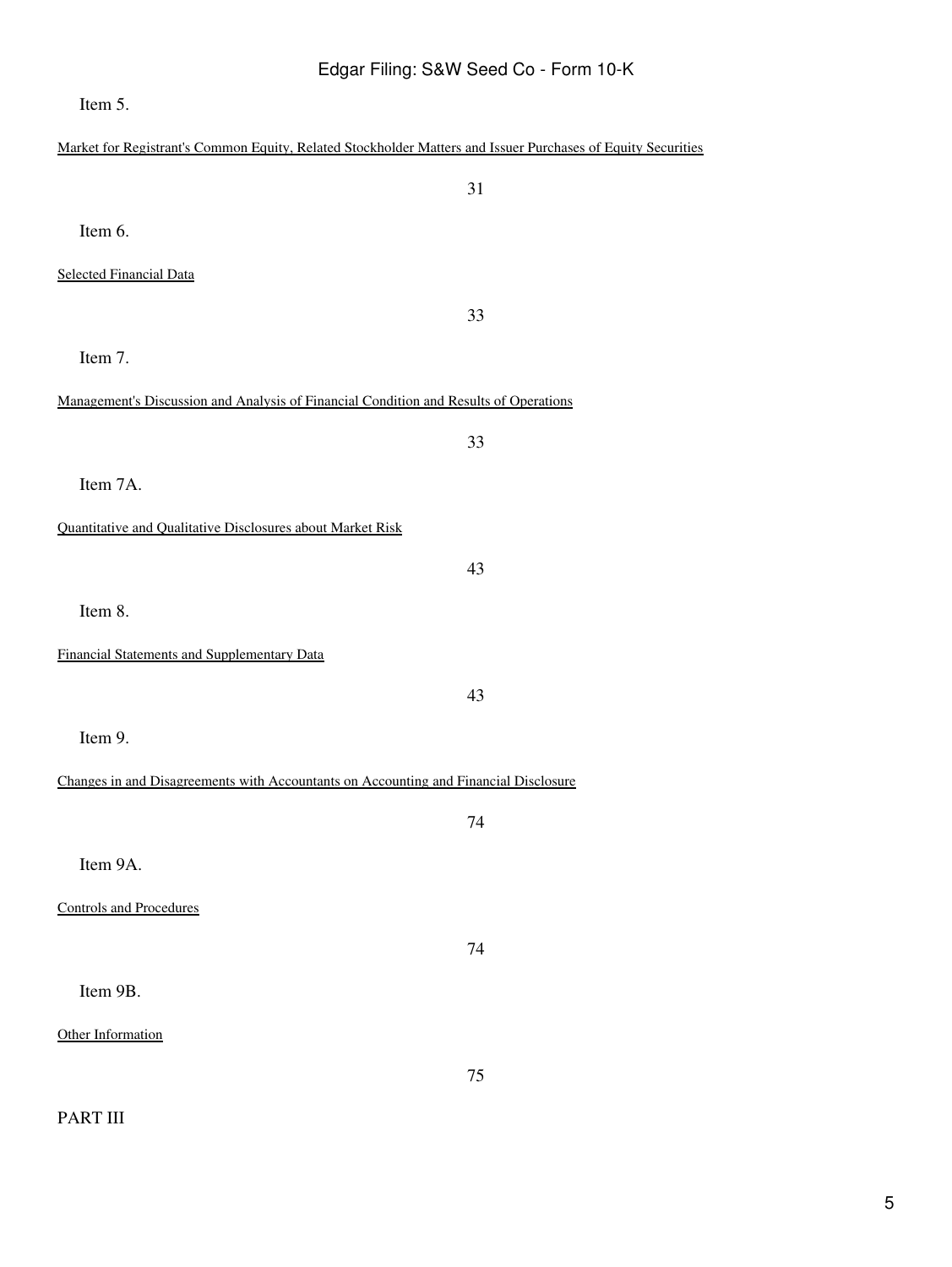|                                                                                                | 75           |
|------------------------------------------------------------------------------------------------|--------------|
| Item 10.                                                                                       |              |
| Directors, Executive Officers and Corporate Governance                                         |              |
|                                                                                                | 75           |
| Item 11.                                                                                       |              |
| <b>Executive Compensation</b>                                                                  |              |
|                                                                                                | 75           |
| Item 12.                                                                                       |              |
| Security Ownership of Certain Beneficial Owners and Management and Related Stockholder Matters |              |
|                                                                                                | 75           |
| Item 13.                                                                                       |              |
| Certain Relationships and Related Transactions, and Director Independence                      |              |
|                                                                                                | 75           |
| Item 14.                                                                                       |              |
| <b>Principal Accountant Fees and Services</b>                                                  |              |
|                                                                                                | 75           |
| <b>PART IV</b>                                                                                 |              |
|                                                                                                |              |
|                                                                                                | 76           |
| Item 15.                                                                                       |              |
| <b>Exhibits and Financial Statement Schedules</b>                                              |              |
|                                                                                                | 76           |
| <b>SIGNATURES</b>                                                                              |              |
|                                                                                                | 81           |
|                                                                                                | $\mathbf{i}$ |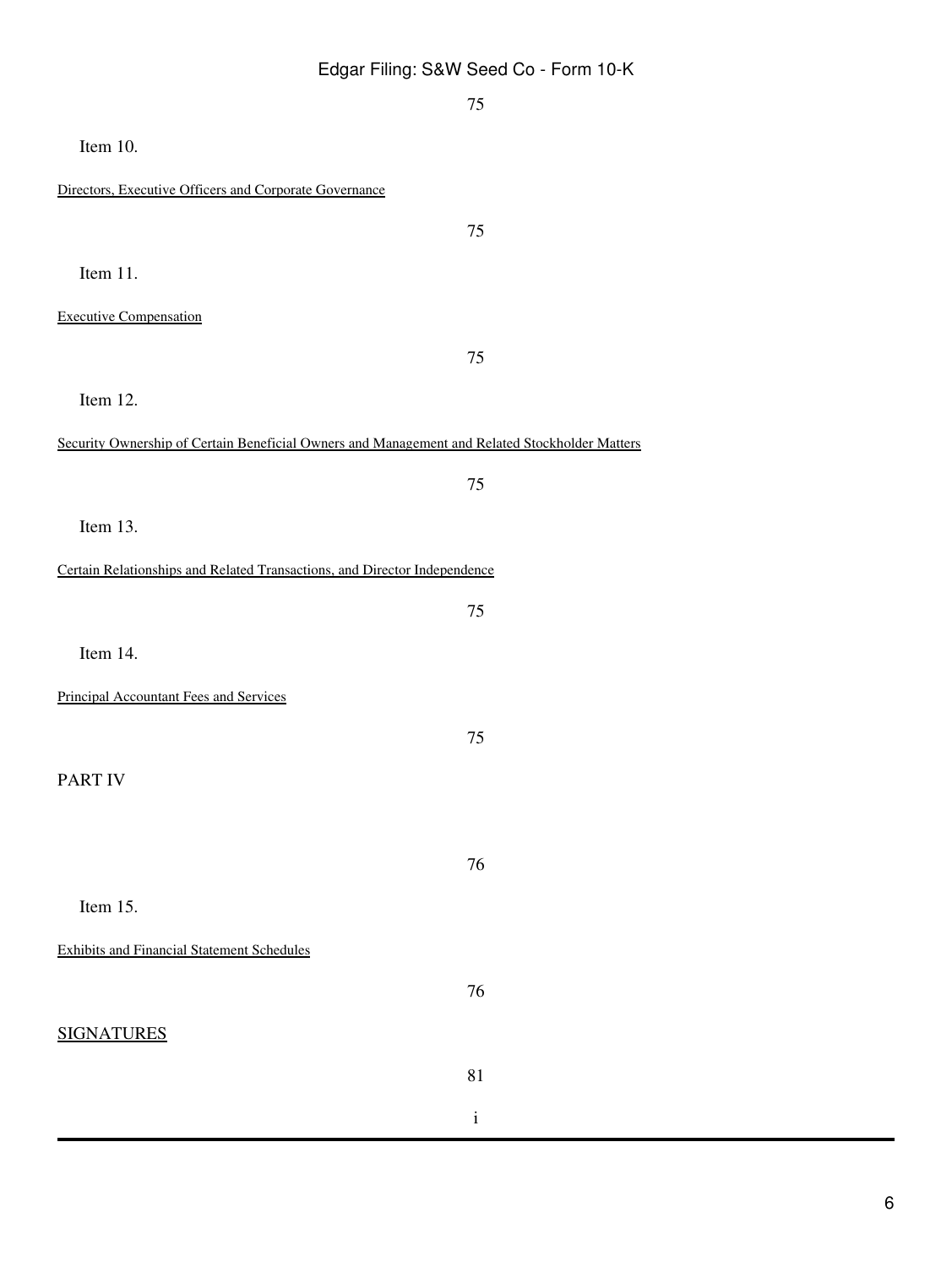#### **FORWARD-LOOKING STATEMENTS**

This Annual Report on Form 10-K, including, but not limited to, "Management's Discussion and Analysis of Financial Condition and Results of Operations" in Item 7, contains forward-looking statements that involve risks and uncertainties, as well as assumptions that, if they never materialize or prove incorrect, could cause our results to differ materially from those expressed or implied by such forward-looking statements. The statements contained in this Report that are not purely historical are forward-looking statements within the meaning of Section 27A of the Securities Act of 1933, as amended, and Section 21E of the Securities Exchange Act of 1934, as amended (the "Exchange Act"). These could include but are not limited to any projections of revenue, margins, expenses, tax provisions, earnings, cash flows and other financial items; any statements of the plans, strategies and objectives of management for future operations; any statements regarding our ability to raise capital in the future; any statements concerning expected development, performance or market acceptance relating to our products or services or our ability to expand our grower or customer bases; any statements regarding future economic conditions or performance; any statements of expectation or belief; any statements regarding our ability to retain key employees or increase our farming acreage; and any statements of assumptions underlying any of the foregoing. These forward-looking statements are often identified by the use of words such as, but not limited to, "anticipate," "believe," "can," "continue," "could," "estimate," "expect," "intend," "may," "will," "plan," "project," "seek," "should," "target," "will," "would," and similar expressions or variations intended to identify forward-looking statements. We have based these forward-looking statements on our current expectations about future events. Our actual plans and performance may differ materially from those in the forward-looking statements as a result of various factors, including whether we are successful in securing sufficient acreage to support the growth of our alfalfa seed business, the continued ability of our distributors and suppliers to have access to sufficient liquidity to fund their operations; trends and other factors affecting our financial condition or results of operations from period to period; the impact of crop disease, severe weather conditions, such as flooding, or natural disasters, such as earthquakes, on crop quality and yields and on our ability to grow, procure or export our products; the availability of sufficient labor during peak growing and harvesting seasons; the impact of pricing and other actions by our competitors, the impact of pricing of other crops that may be influence what crops our growers elect to plant; our plans for expansion of our business (including through acquisitions) and our ability to successfully integrate acquisitions into our operations; whether we are successful in aligning expense levels to revenue changes; whether we are successful in monetizing our stevia business; the cost and other implications of pending or future legislation or court decisions and pending or future accounting pronouncements; and other risks that are described herein, including but not limited to the items discussed in "Risk Factors" in Item 1A of this Report, and that are otherwise described or updated from time to time in our Securities and Exchange Commission reports.

Although we believe that the expectations reflected in the forward-looking statements are reasonable, we cannot guarantee future results, level of activity, performance or achievements. Many factors discussed in this Report, some of which are beyond our control, will be important in determining our future performance. Consequently, actual results may differ materially from those that might be anticipated from the forward-looking statements. In light of these and other uncertainties, you should not regard the inclusion of a forward-looking statement in this Report as a representation by us that our plans and objectives will be achieved, and you should not place undue reliance on such forward-looking statements. Furthermore, such forward-looking statements speak only as of the date of this Report. We undertake no obligation to publicly update any forward-looking statements, whether as a result of new information, future events or otherwise, except as required by law.

Our reporting currency is the U.S. dollar. We translate our foreign operations' asset and liabilities denominated in foreign currencies into U.S. dollars at the current rates of exchange as of the balance sheet date and income and expense items at the average exchange rate for the reporting period. Translation adjustments resulting from exchange rate fluctuations are recorded in the cumulative translation account, a component of accumulated other comprehensive income. Gains or losses from foreign currency transactions are included in the consolidated statement of operations.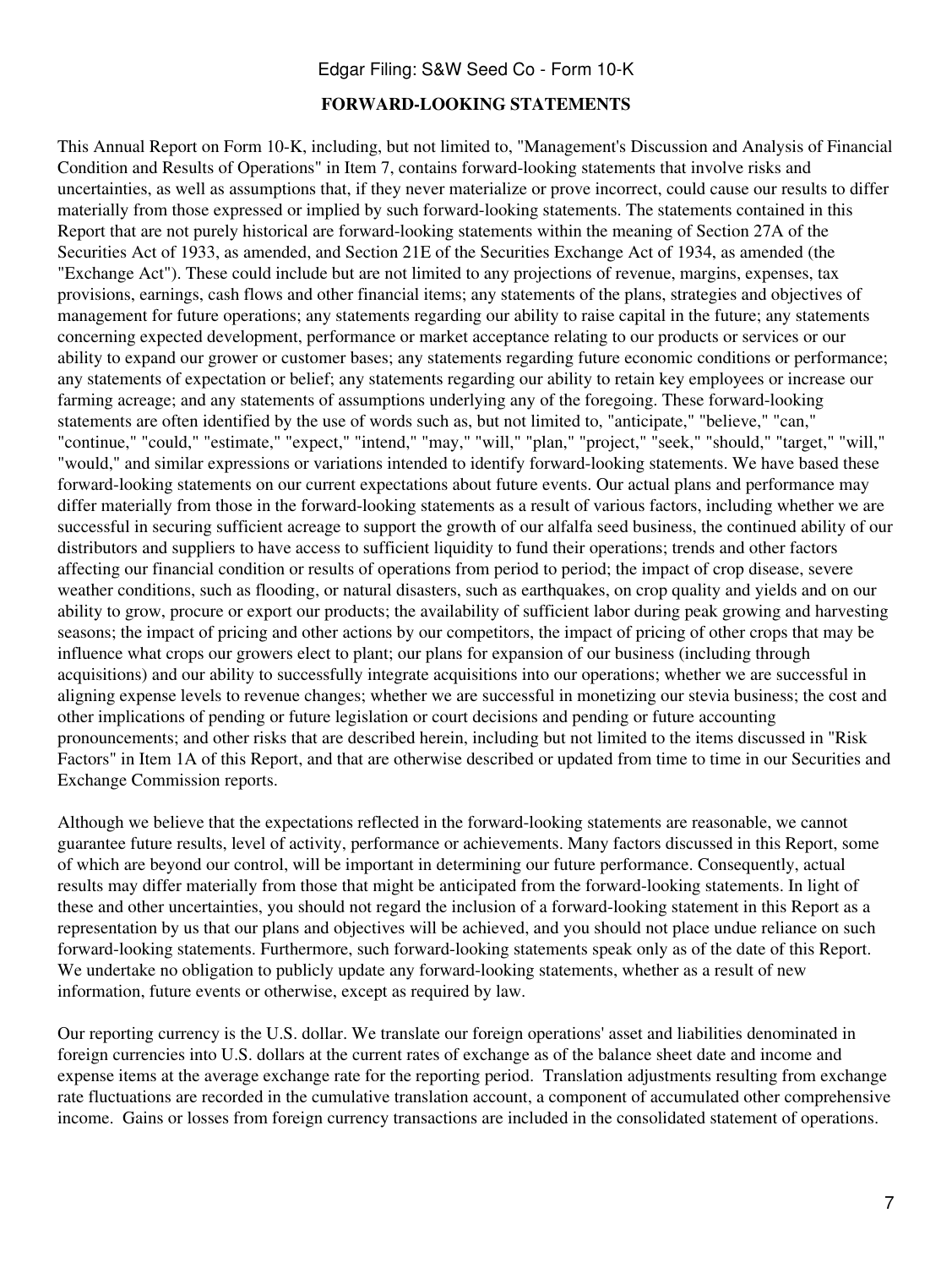Unless the context otherwise requires, the terms "we," "our," "us," and "S&W" as used in this Report refer to S&W Seed Company and its subsidiaries.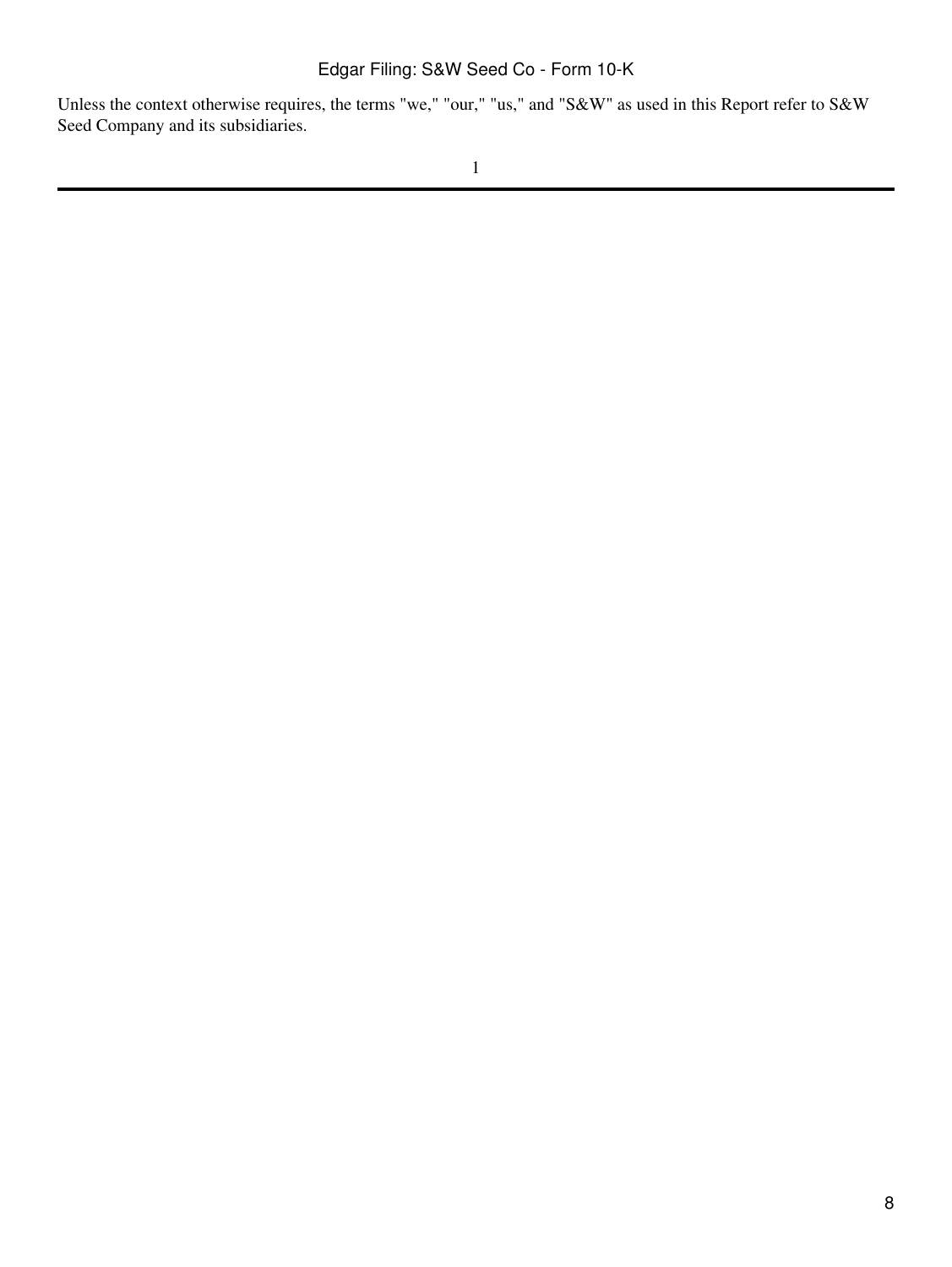#### PART I

#### <span id="page-8-0"></span>Item 1. Business

#### **Overview**

Founded in 1980 and headquartered in the Central Valley of California, we are the leading producer of warm climate, high-yield alfalfa seed varieties, including varieties that can thrive in poor, saline soils. We also offer seed cleaning and processing for other seed manufacturers. Until we incorporated in 2009, our business was operated for almost 30 years as a general partnership and was owned by five general partners. We incorporated in October 2009 in Delaware, having bought out the former partners between June 2008 and May 2010, and reincorporated as a Nevada corporation in December 2011. Following our initial public offering in fiscal 2010, we expanded certain pre-existing business initiatives and added new ones, including:

increasing our farming acreage dedicated to alfalfa seed production by both acquisition of leased and purchased farmland and by increasing the number of acres under contract with growers in the Central and Imperial Valleys of California;

teaming with Forage Genetics International, LLC ("Forage Genetics") and Monsanto Corporation ("Monsanto") to develop genetically modified organism (GMO) alfalfa seeds, using our germplasm and Monsanto's genetically modified traits;

developing stevia varieties in response to growing demand for the all-natural, zero calorie sweetener;

acquiring the customer list of our primary international distributor of alfalfa seed;

entering into the dormant market via the acquisition of dormant germplasm in August 2012;

entering into production of non-GMO seed in the Imperial Valley, California by purchasing farmland and by acquisition of Imperial Valley Seeds, Inc. ("IVS") in October 2012; and

entering into production of non-GMO seed in Australia by acquisition in April 2013 of the dominant local producer, Seed Genetics International Pty Ltd ("SGI").

Our combination with SGI creates the world's largest non-dormant alfalfa seed company, and our combined company has the competitive advantages of year-round production, which extends to all areas of the alfalfa seed business, including sales and inventory management. SGI was incorporated as a limited proprietary corporation in South Australia in 1993, as Harkness Group, it changed its name to Seed Genetics Australia Pty Ltd in 2002, and in 2011 changed its name to Seed Genetics International Pty Ltd. SGI's principal office space is located in Unley, South Australia.

We also own a seed-cleaning and processing facility in Five Points, California that was modernized and rebuilt in the late 1980's. The property encompasses a total of 40 acres, including 35 acres that are in reserve for future development and five acres with permanent structures and three seed-processing lines. In recent years, the facility has operated at less than 25% of capacity, providing ample opportunity for growth, both in terms of cleaning the alfalfa seed we grow or purchase from our growers and providing cleaning services for San Joaquin Valley growers of small grains such as wheat, barley and triticale.

## World Agriculture

One of the biggest challenges of the 21st century will be to expand agricultural production so that it can meet the food and nutritional demands of the world's growing population. According to *World Population Prospects, The 2011 Revision, Executive Summary*, published by the United Nations in 2009, the world population is estimated to surpass 9.0 billion by 2050.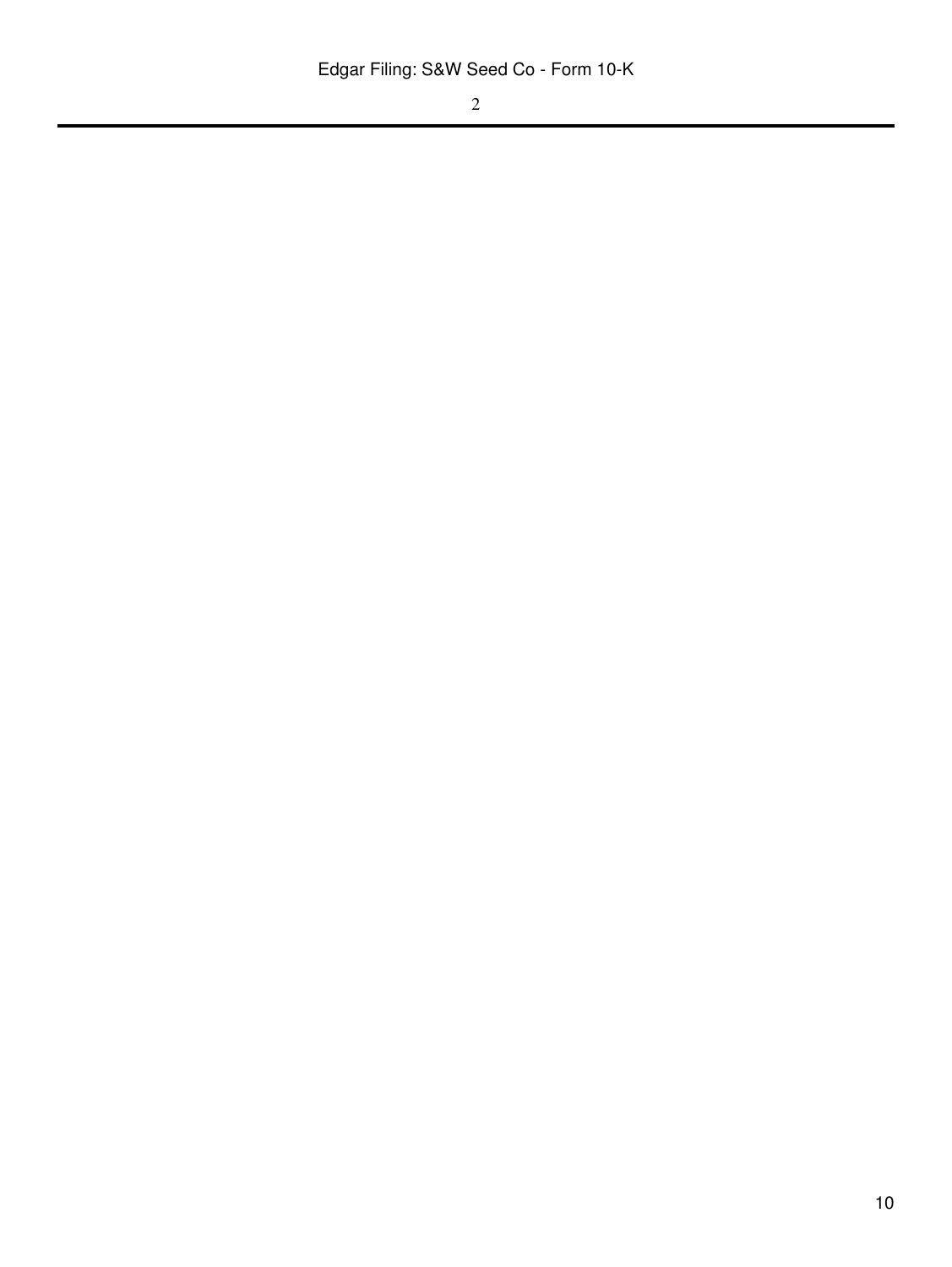Improvements in farm productivity have allowed agriculture to keep pace with growing food demand. Yield-enhancing technologies such as mechanization, hybrid seed and crop protection chemicals have enabled farmers to meet the ever-growing demand for food. Because of decreases in the amount of arable land and shrinking worldwide fresh water resources, further increases in agricultural production must come from improvements in agricultural productivity. We address this need by breeding high-yielding alfalfa seed that is tolerant to inferior, saline soils, thereby allowing farmers to make marginal soils with inferior water quality as productive as superior soils.

# Alfalfa Seed Industry

Alfalfa seed is primarily used for growing alfalfa hay, which is grown throughout the world as "forage" for livestock, including dairy and beef cattle, horses and sheep. It is most often harvested as hay, but can also be made into silage, grazed, or fed as greenchop. The alfalfa industry (and therefore the alfalfa seed industry) is highly dependent on the dairy industry, which is the largest consumer of alfalfa hay.

Alfalfa is indigenous to the Middle East where it is considered a "non-dormant" plant, meaning it grows year round. "Dormant" varieties of alfalfa have adapted to cold climates by going dormant during periods when frost or snow conditions would otherwise kill them. Dormancy is rated using a numerical system under which "dormant" varieties are rated toward the lower end of a 1 through 10 scale, such as 2 through 4, while "non-dormant" varieties are rated toward the upper end of the scale, such as 8 through 10. The number typically identifies the number of cuttings that a farmer might be able to obtain each year. For the past 30 years, we have focused our efforts on the "non-dormant" market, which is best suited to hot, dry climates, where the growing season lasts for most of the year, resulting in larger yields per acre.

While exact production estimates worldwide are difficult to obtain, approximately 150 million pounds of alfalfa seed are produced worldwide each year. Alfalfa seed for the "non-dormant" marketplace is primarily grown in just a few key regions of the world, including the San Joaquin Valley of California, the Imperial Valley of California, and Southern Australia. However, the growing regions for "non-dormant" alfalfa hay include the Southwestern U.S., the Middle East, North Africa, Latin America and other hot, arid regions of the world.

Alfalfa seed production is demanding for even the most experienced farmers. Farming practices must be tailored to the climatic conditions of each area. Irrigation must be carefully controlled and timed to stress the plants to cause maximum flowering and seed production. Weed control is essential in order to pass inspections for purity needed for certification. Insect pests, especially lygus bugs, must be managed throughout the season, using strategies that protect pollinators, such as honey bees, leafcutter bees and alkali bees. Fields are desiccated using chemicals that remove moisture and then are harvested as quickly thereafter as possible to limit or avoid rain damage.

## Stevia and the Sweetener Industry

Stevia is a newcomer in the estimated over \$50 billion global sweetener market. Although this market is still dominated by sugar, sugar substitutes now account for more than \$5 billion of the global sweetener market (according to data derived from *Artificial Sweeteners-Global Strategic Business Report*, Global Industry Analysts, Inc., July 2007; United States Department of Agriculture, Economic Research Service, and World Sugar Reports). Stevia leaf and its refined products constitute a natural, non-caloric high intensity sweetener, estimated to be 200 to 300 times sweeter than sugar. Its taste has a slower onset and longer duration than that of sugar.

The stevia plant is indigenous to the rain forests of Paraguay and has been used as a sweetener in its raw, unprocessed form for hundreds of years. In recent years, it has been grown commercially in Brazil, Paraguay, Uruguay, parts of Central America, Thailand, China and the U.S. Currently, the majority of global commercial stevia production occurs in China.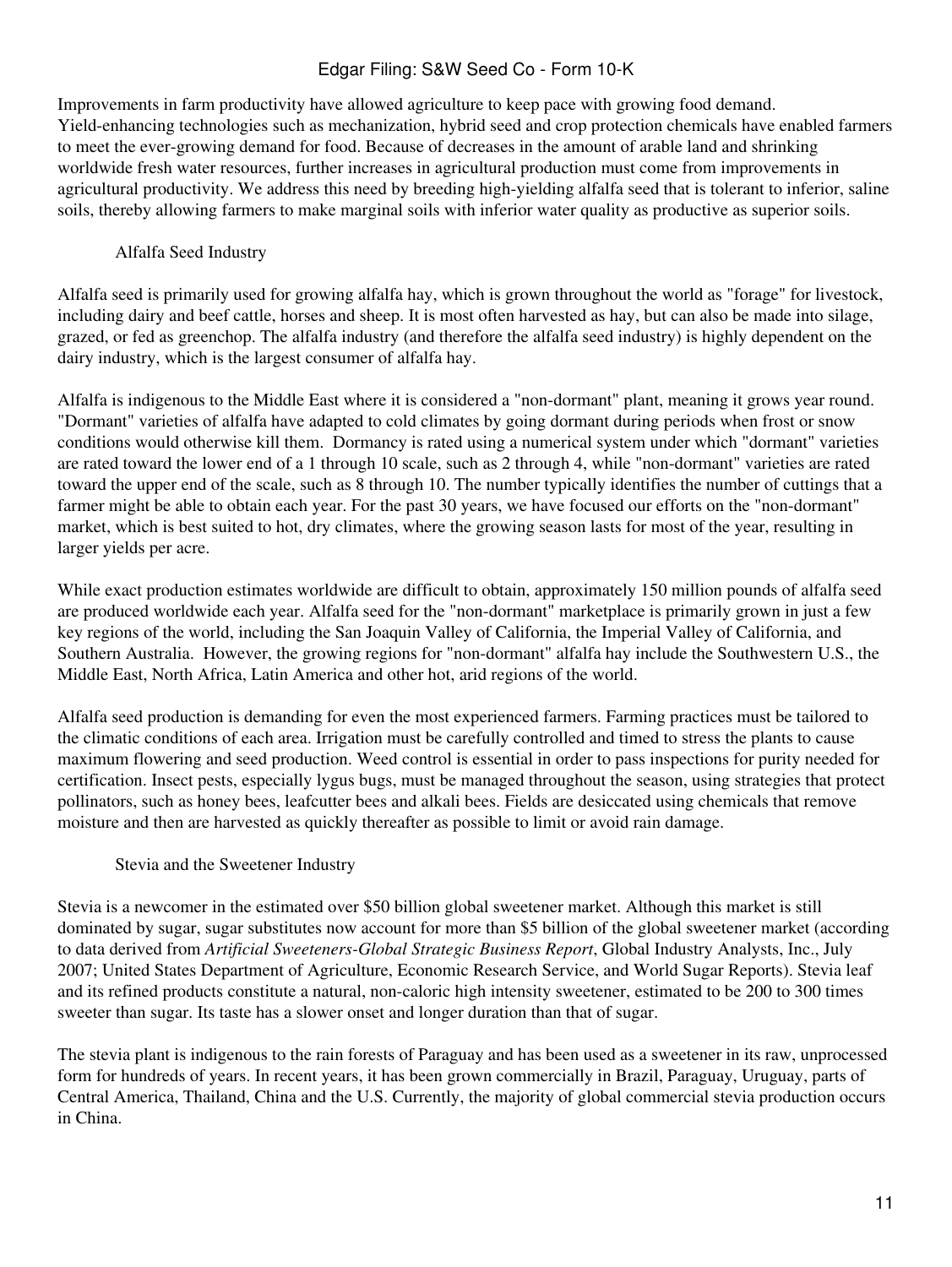The incorporation of stevia-derived extracts into foods and beverages in the U.S. has seen a rapid increase since the beginning of 2009. Stevia has the advantage of not breaking down with heat, making it more stable for cooking than other sugar alternatives. In the U.S., approximately 70% of all new products formulated with stevia are beverages, with the remainder split between diverse categories, including dairy products and baked goods. According to published industry data, stevia brands PureVia®, Truvia® and Stevia in the Raw® have seen sales increases and increased market share since 2009, while the artificial sweetener brands have experienced declining sales and market share.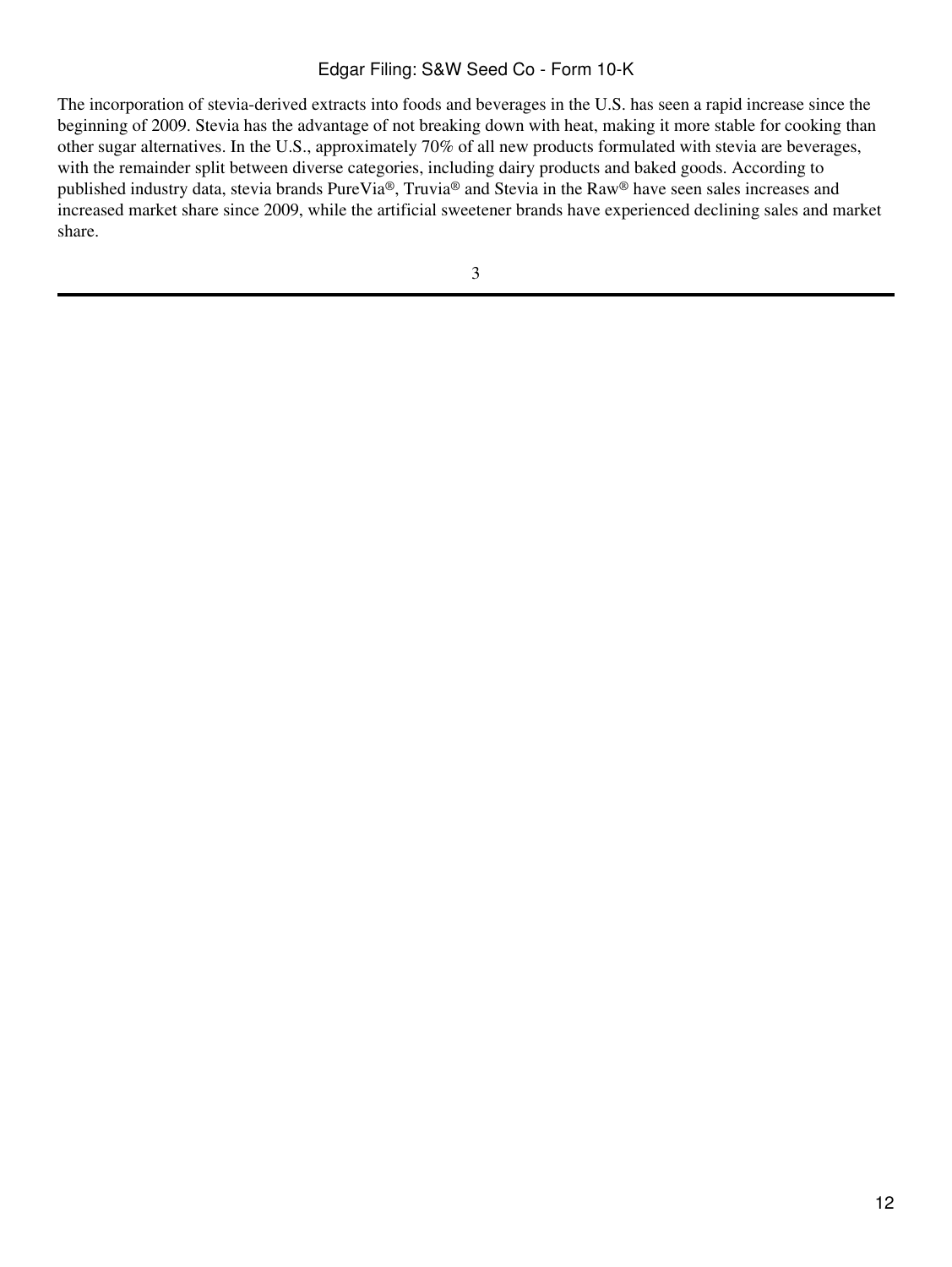We believe that widespread acceptance of stevia and its derivatives will justify commercial production in the U.S. and that the climate in the California's San Joaquin Valley is well-suited for stevia cultivation. Moreover, we also believe that the stringent regulation of agricultural production in California by state and federal government agencies inspires consumer confidence in products grown and processed in California, and therefore, California is poised to be a major grower and processor of stevia as the commercial market for food, drink and healthcare products incorporating stevia grows.

# Business Strategy

We strive to enhance our growth potential and improve gross margins by increasing our alfalfa seed business and by leveraging our expertise in plant development.

Our goal is to grow our alfalfa seed business by:

increasing our farming acreage dedicated to alfalfa seed production by both acquisition of leased and purchased farmland and by increasing the number of acres under contract with growers in the Central and Imperial Valleys of California, and in Australia;

increasing distribution into foreign markets through sales in the Middle East, Africa, Mexico and Latin America ;

expanding and improving our domestic distribution channels;

promoting worldwide the economic advantages of our high-yielding alfalfa seed varieties and our salt-tolerant alfalfa seed varieties;

continuing our breeding program in order to develop new varieties with those characteristics most desired by farmers; and

expanding our assortment of available varieties to include lower dormancy varieties that are suited to geographic regions we currently do not service.

We also plan to exploit the emerging market of stevia breeding, cultivation and sales by continuing our breeding program that is designed to identify the most favorable varieties for producing the best flavor and other desired characteristics suited to our local growing conditions and developing best practices for growing, harvesting and processing of stevia in order to both reduce labor costs and increase the quality and quantity of harvested stevia.

We also recognize that our milling facilities offer revenue growth potential by expanding mill utilization during those portions of the year when the mill is not in use for cleaning and conditioning alfalfa seed. We do not anticipate that providing cleaning and conditioning services for third parties will ever represent a significant portion of our revenue however, we have the opportunity to increase revenue and profits by more aggressively pursuing milling services and co-packing arrangements with farmers in the San Joaquin Valley.

## Alfalfa Seed Product Development

Our alfalfa plant breeding and development program has historically been focused on certified alfalfa seed varieties that are optimized for Mediterranean climates. Alfalfa plants that contribute genetics to our alfalfa varieties are selected from old alfalfa plantings by visual and analytical means for preferred characteristics of both above ground shoot growth and for healthy roots under multiple adverse growing conditions.

The selection process and seed production process is outdoors under normal field growing environmental conditions. Our competitors' varieties are mostly developed in greenhouses with fabricated soils and controlled atmospheric conditions.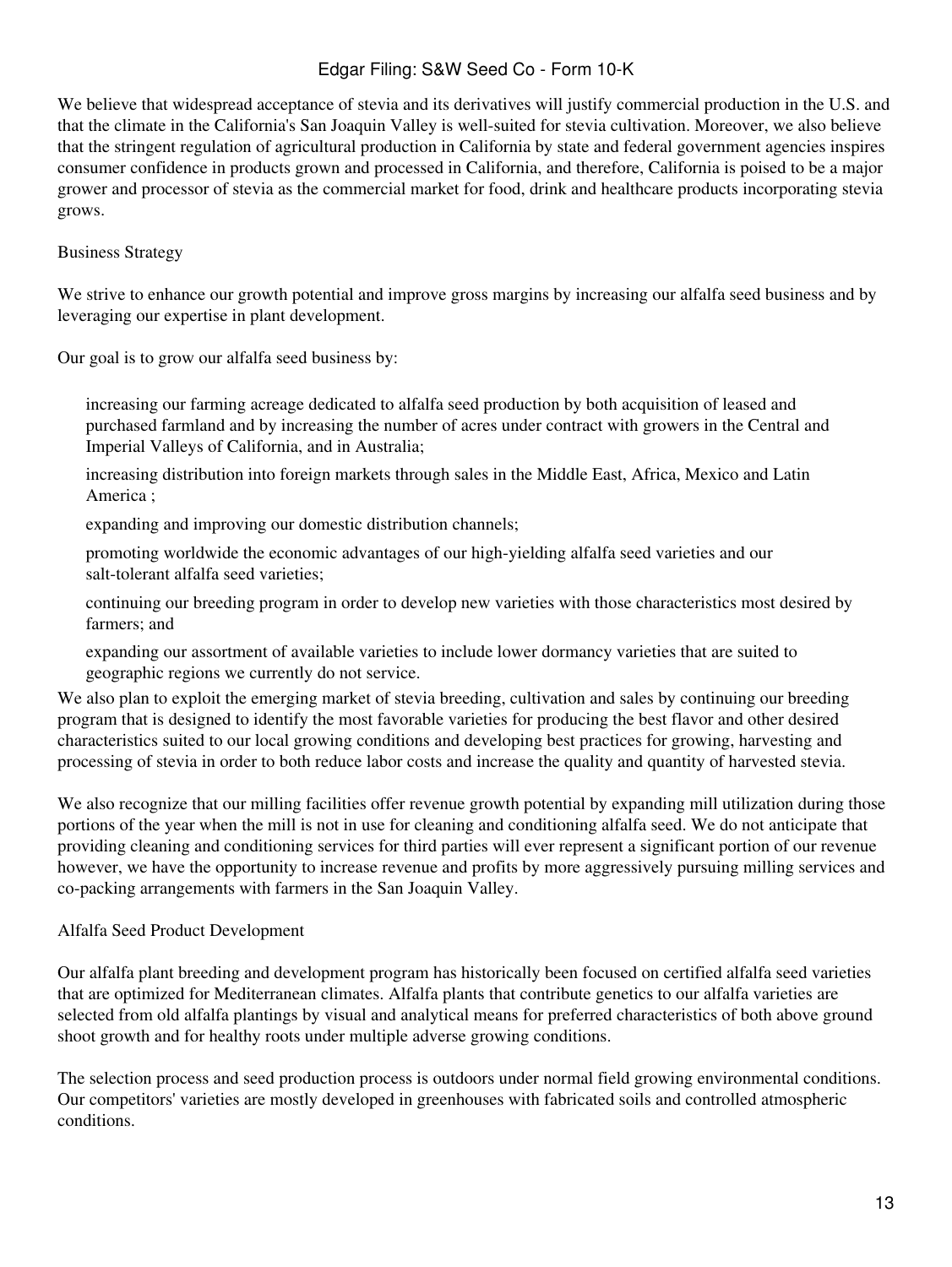We differentiate ourselves by planting in an outdoor nursery with highly saline soils and caged in 30 feet by 30 feet plots for cross-pollination of flowers using both honey bees and leafcutter bees to produce what is known as synthetic generation No. 1 seed. ("Syn 1 seed"). Syn 1 seed is then planted in another block within the outdoor nursery to determine if plant growth is uniform for desired visual traits. If plant growth is acceptable, then second generation seed ("Syn 2 seed") is produced. Syn 2 seed is tested for forage yield in third-party university yield trials in the expected areas of environmental use. Syn 2 seed is also tested for resistance to several insects, diseases and nematodes by a contracting laboratory. Although we use a particular laboratory for this purpose, this work can be handled by a number of different independent laboratories.

4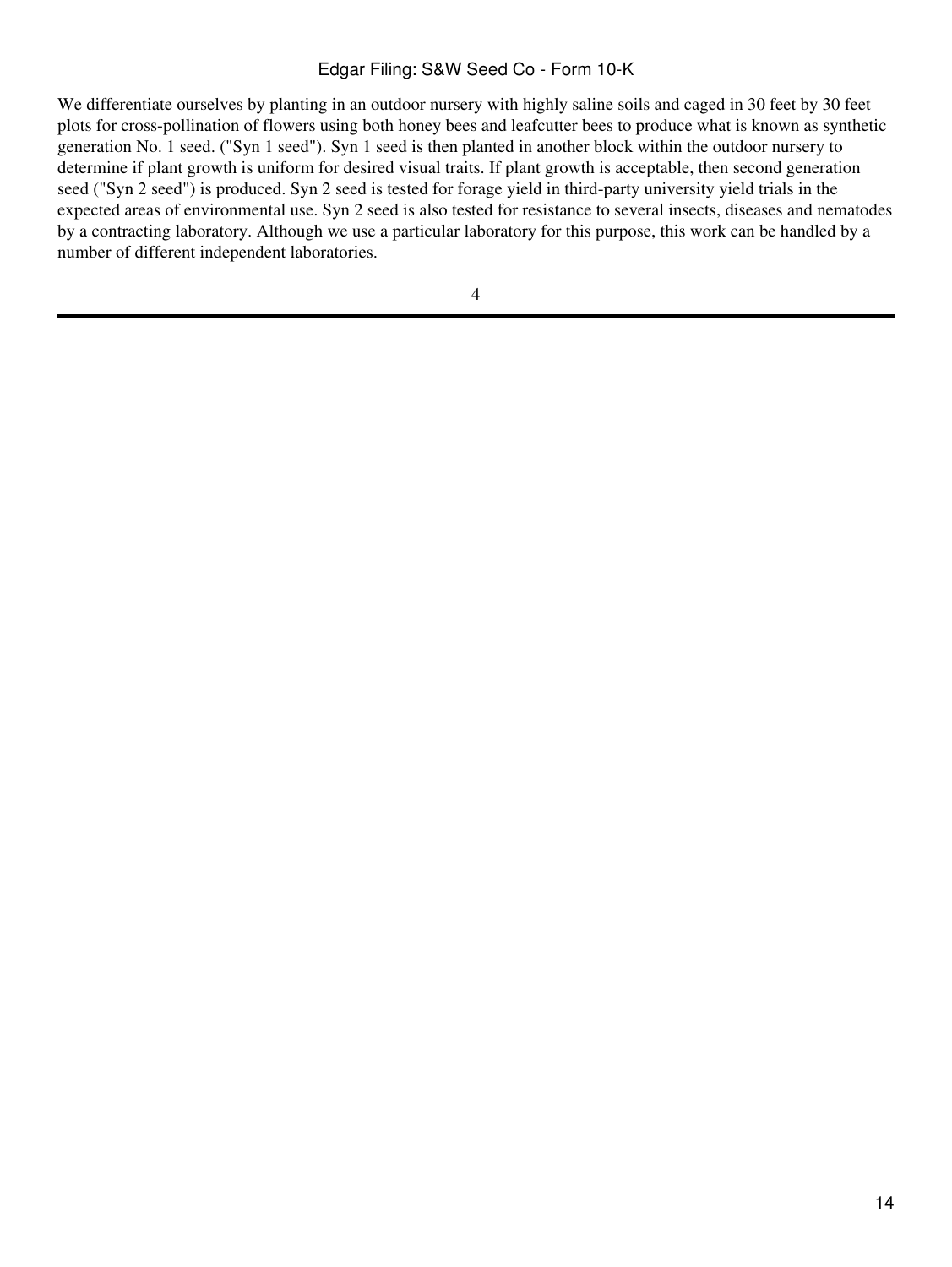If the yield trial data and resistance data meet our quality standards, we may then pursue salt tolerance selection of plants, which is conducted by an unaffiliated university. This process may take two to four generations of plant selection and seed production in our nursery to produce the final breeder seed for a salt-tolerant variety. All testing of our alfalfa varieties for yield and resistance characteristics is done by professional third-party contractors to protect against potentially biased results. All of our alfalfa varieties are certified by the National Alfalfa Variety Review Board of the Association of Official Seed Certifying Agencies ("AOSCA") prior to marketing.

Once an alfalfa seed variety has been bred to the point where we determine that it can be commercialized, we produce increasingly larger quantities through the seed development process. Seed development is divided into three stages: The breeder generation of seed is planted to produce the foundation generation of seed. Foundation seed is planted to produce certified seed for marketing. Foundation seed is the seed that we produce from the original seed of a particular variety (breeder seed) and maintain to generate larger crops of what then will become certified seed. The point at which breeder seed becomes foundation seed is entirely up to us in cooperation with the Crop Improvement Association (of California, other States or Canada), and if sufficient breeder seed is available, we may go directly to certified seed, skipping the foundation seed stage completely. However, the foundation seed cycle is usually needed to produce sufficient seed to increase the acreage planted to yield the certified seed.

In Australia, SGI follows a similar certification process. All testing of SGI's alfalfa varieties for yield and resistance characteristics is done by professional third-party government or government-authorized contractors to protect against potentially biased results. These entities that test and certify seed operate under the rules and regulations of the AOSCA, The Organization for Economic Co-operation and Development (OECD) and the International Seed Testing Association (ISTA).

#### Our Current Alfalfa Seed Products

We have a history of innovation in alfalfa breeding, dating back to the early 1980s when S&W's first varieties were introduced to the market. Starting in 2001, our Australian subsidiary, SGI, began a breeding program targeted to creating varieties that maximize seed yields, thereby reducing the cost of seed production. We believe we differentiate our products by optimizing our varieties for geographical regions that have hot climates and, in the case of S&W varieties, high-salt soil or water conditions. While non-dormant varieties will remain the mainstay of our product line, we have recently acquired a selection of dormant alfalfa seed varieties that are suited for higher elevation and cooler climate conditions. We commenced production of these newly acquired varieties in the summer of 2013, with seed expected to be available for sale in the fall of 2014.

Our leading competitive advantage is that we offer select varieties that enable farmers to achieve excellent alfalfa hay production with all of our seed varieties, notwithstanding highly challenging soil and growing conditions. We operate research projects in North America and Australia and participate in yield trials in many of the major alfalfa production areas of the world that have Mediterranean to arid climates. Historically, a significant portion of our seed has been exported to the Middle East and sub-Saharan Africa where these conditions exist. Through our distributors, we also export seed to Mexico, as well as portions of the western U.S. Because of its high-protein content and highly digestible fiber, alfalfa is grown for feed supplement including dairy feed which, in turn, produces dairy products that serve as an economical protein source.

Many years are needed to create, test and build a market for seed products. We enjoy barriers to entry because of the long length of time required to develop competitive alfalfa seed varieties. We have been continually developing our current proprietary, non-dormancy varieties in California since 1980 and in Australia since 2001. Our alfalfa-breeding program has focused on improved yield, salt tolerance, forage quality, pest resistance and persistence (stand life). Our high-yielding seed varieties enable farmers to harvest more alfalfa hay from their acreage, as compared to our competitors' lower yielding varieties. Our accomplishments include: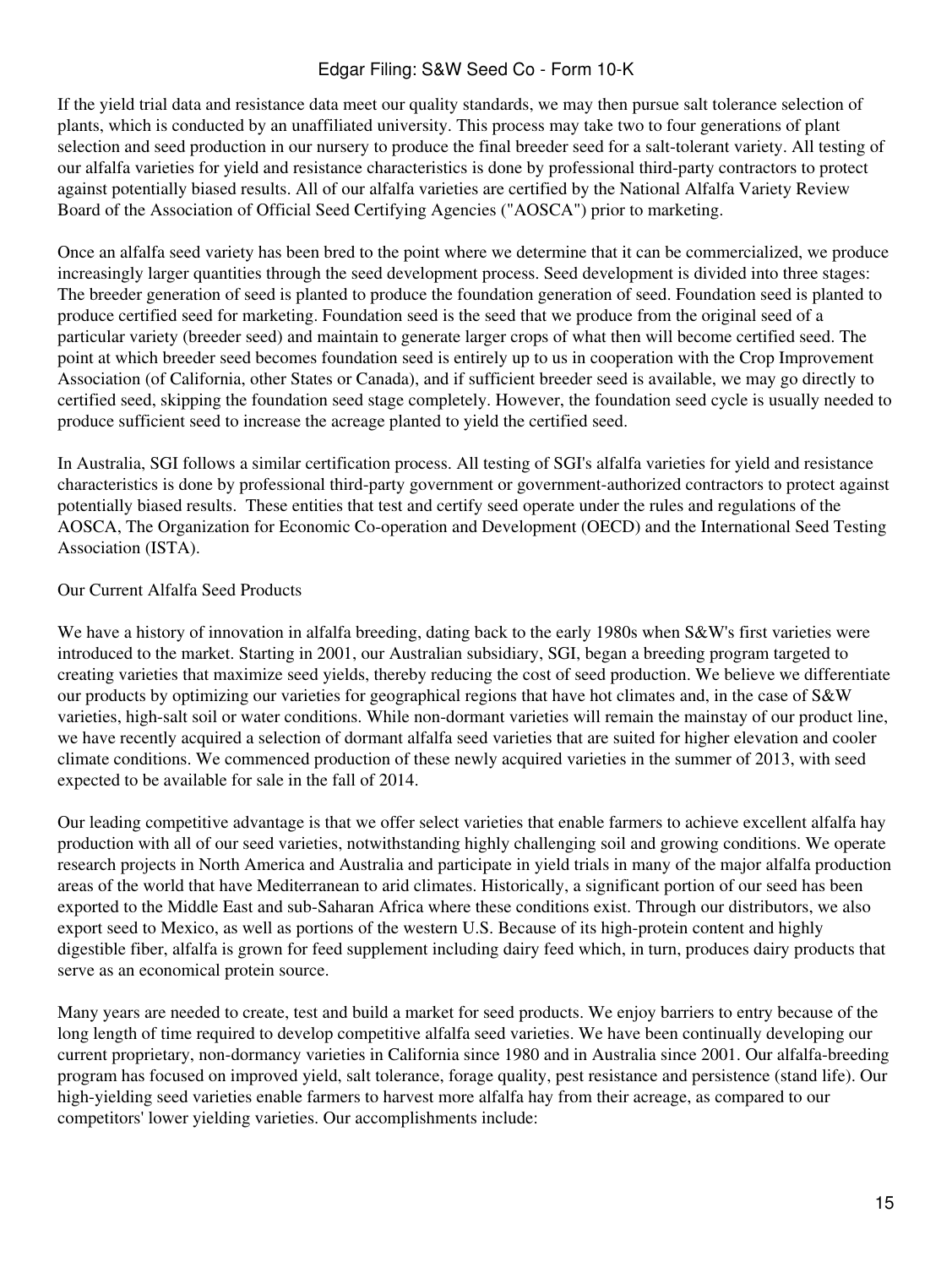industry leadership in breeding for high seed yields, thereby making our varieties more profitable to our growers;

our salt tolerant varieties which are bred to produce excellent hay in highly adverse and saline growing conditions;

our new GMO varieties which we are developing to be both salt tolerant and "Roundup Ready®";

recognition as the leader in developing and marketing new non-dormant level 10 varieties that have superior winter activity and forage production compared with competing products;

consistent top-10 ranking of our S&W varieties in a field of more than 300 alfalfa varieties tested in UC Davis yield trials;

5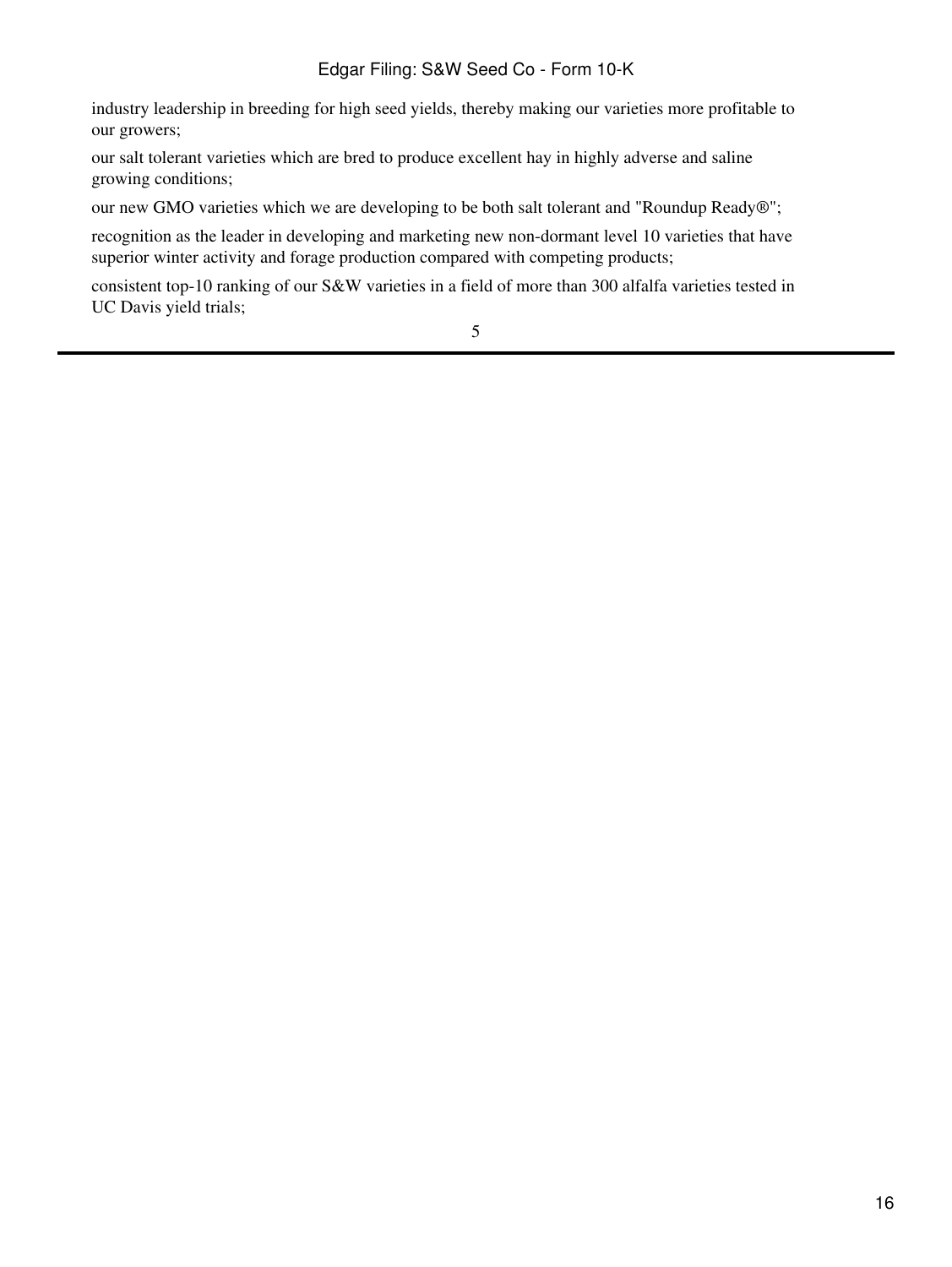our SGI varieties which produce excellent hay while also maximizing the amount of seed that our alfalfa seed growers can produce per acre; and

excellent stand persistence, meaning stand is resilient against tractor and bailing traffic, allowing fast recovery and high yields for strong multi-year strands.

#### S&W Varieties

S&W varieties are all bred and developed to meet the guidelines for certification by the CCIA. Our primary S&W products are our high fall dormancy ("FD") alfalfa seed varieties. Varieties with higher FD ratings begin to grow earlier in the spring and continue to grow later into the fall, thereby extending the growing season and providing the potential of increased yield. Our leading high dormancy varieties include SW 10, SW 9720, SW 9215, SW 9628 and SW 8421S and SW 8718. Of these varieties, SW 9720, SW 9215 and SW 8421S are bred to perform very well in highly saline conditions that would stunt or kill ordinary alfalfa. In addition to FD 10, 9 and 8 varieties, we also have developed other varieties, including FD 7, 6 and 4 varieties. In February 2012, we announced the certification of our first proprietary dormant alfalfa seed variety, which was specifically bred to thrive in high altitude and cooler climates. In August 2012, we purchased the rights to a portfolio of alfalfa varieties suited for higher elevations and colder climate conditions, marking our commitment to expand more aggressively into the dormant variety market. The colder climate or higher elevation varieties that we acquired are in the range of FD 3, 4 and 5.

Our highest dormancy varieties (FD 10 and 9) are by far the largest part of our business and are best suited to hot, arid climates. Our salt tolerant high-FD varieties do well in salty irrigation waters and salty soils. By contrast, our FD 4 variety is adapted to the winter-hardy intermountain west and to irrigated areas of the Sacramento Valley and Northern San Joaquin Valley of California. Our breeding and genetics experts continue the multi-year process of developing improved varieties over much of the dormancy spectrum, but concentrating primarily on high salt- and heat-tolerant, non-dormant alfalfa seed, where we have established ourselves as a leading provider. We also create blends of seed varieties.

## IVS Varieties

IVS markets both common and certified alfalfa seeds, sourced from growers located in the Imperial Valley of Southeast California. A portion of the alfalfa seed sold by IVS in fiscal 2014 was common varieties (*i.e.*, uncertified seed) while the balance consisted of certified CUF (a public variety) and proprietary varieties. The primary proprietary varieties sold by IVS and acquired by us are LaJolla, Catalina and Saltana.

#### SGI Varieties

SGI has developed well-known proprietary varieties of alfalfa, such as SuperSonic, SuperNova, SuperStar, SuperCharge, SuperAurora, SuperSequel and SuperSiriver. Since 2002, the varieties developed by SGI have attracted an expanding grower base, and in 2012, SGI exceeded 60% of the total Australian certified proprietary alfalfa seed production. SGI's alfalfa seed varieties are bred to resist disease, create persistence in the field, and produce higher yields of both the alfalfa hay forage and alfalfa seed production for our seed growers. SGI's proprietary varieties exhibit superior seed yield capability compared to traditional non-proprietary alfalfa varieties in Australia with the most recent varieties showing the highest seed yields. Forage yields of the older SGI proprietary varieties are at least equivalent to traditional non-proprietary varieties and the forage yields of the more recent SGI varieties are even better. All of SGI's proprietary alfalfa varieties, excluding SuperAurora, have FD ratings of 8-9 and therefore achieve optimum growth and forage production in Mediterranean to desert climates.

SGI has a number of developments within its breeding program pertaining to semi-dormant and highly non-dormant alfalfa varieties and tropical alfalfa seed varieties.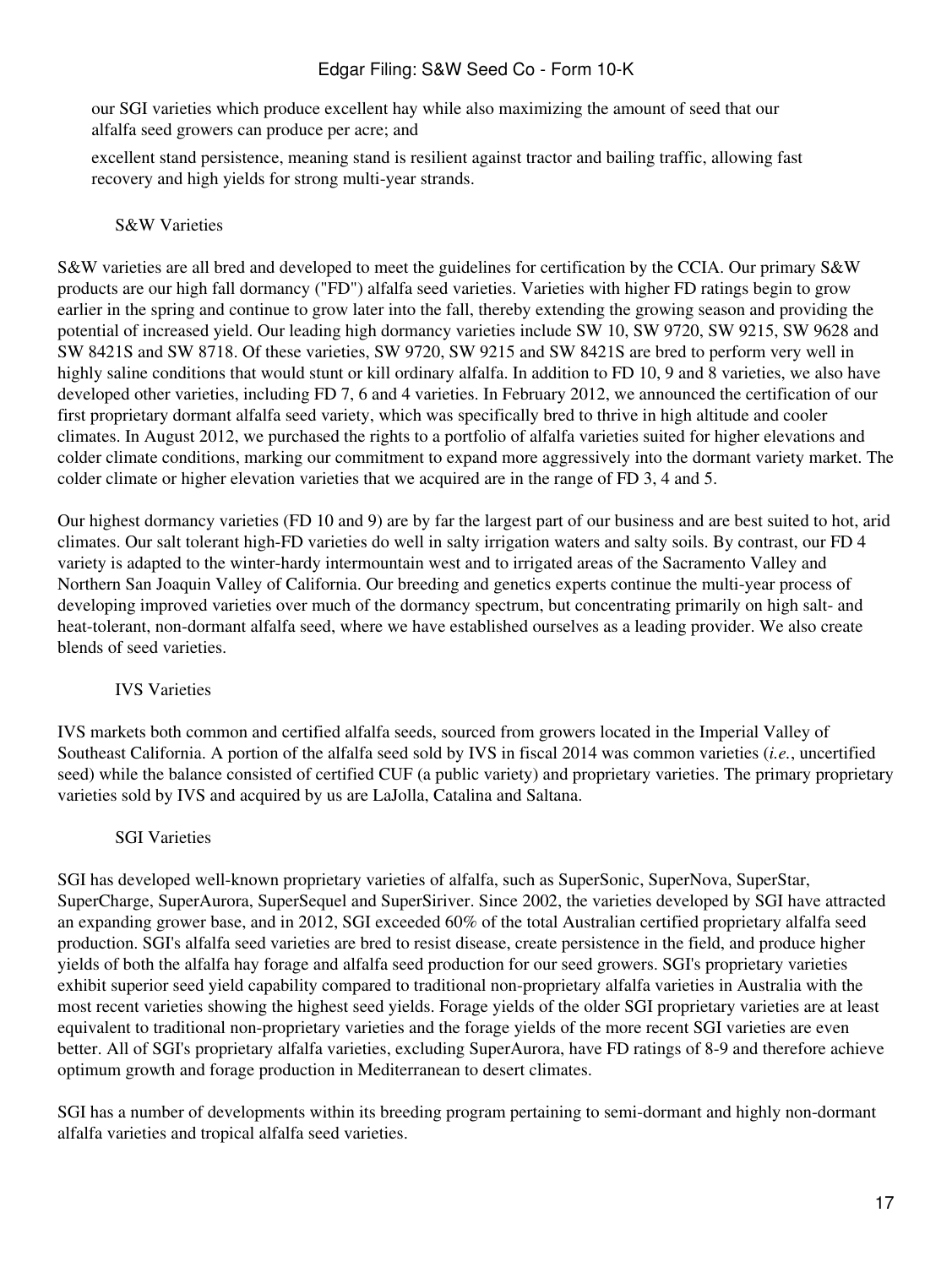Additionally, SGI has a breeding and production platform of proprietary white clover varieties, including SuperHuia, SuperLadino, SuperHaifa and SuperHaifa II. Similar to SGI's alfalfa varieties, SGI's clover varieties produce comparatively higher seed yields. In fiscal 2014, clover sales represented 10% of SGI's total seed sales. SGI's white clover varieties are used for forage and ornamentation.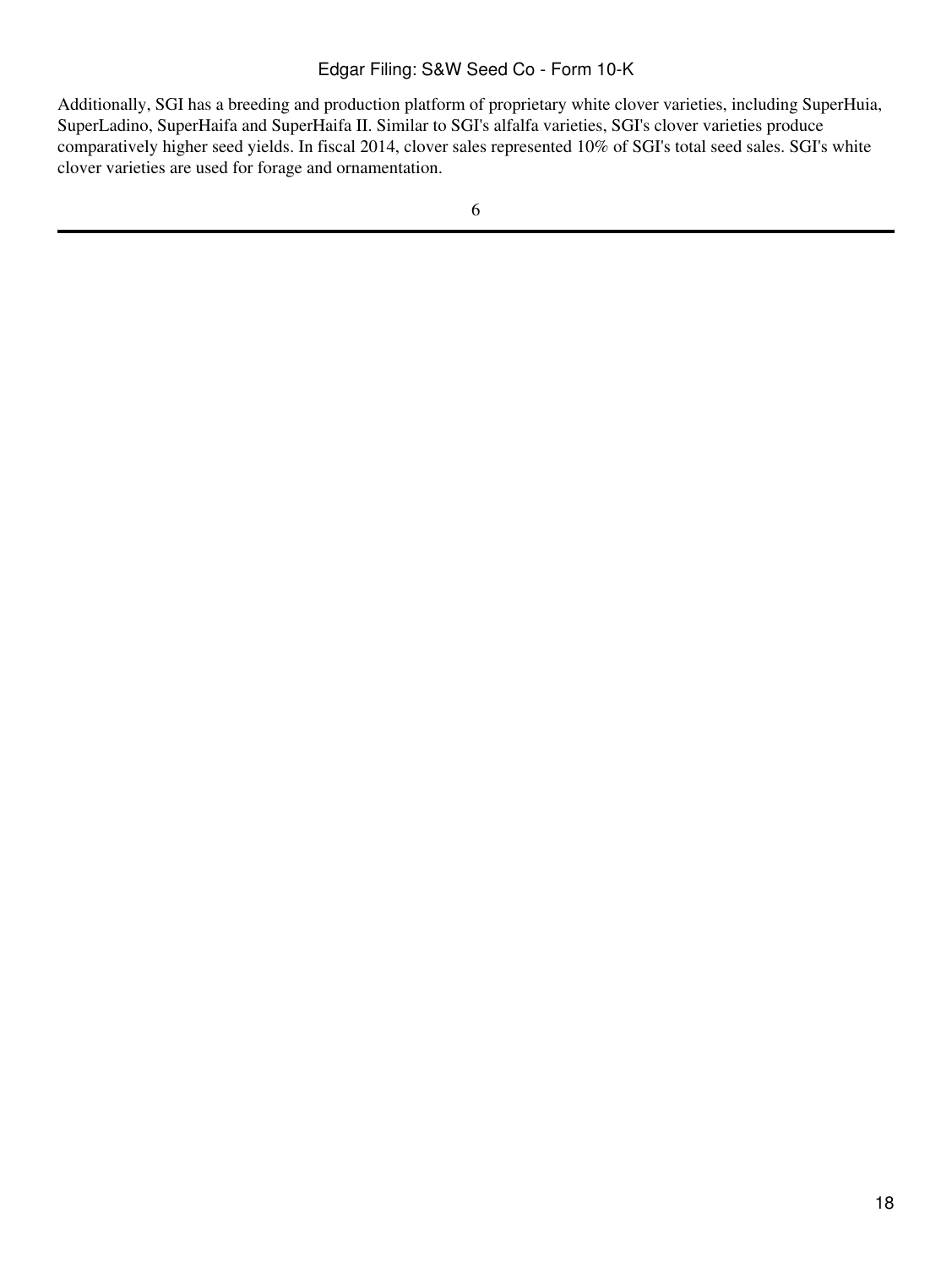#### Genetically Modified Organism Alfalfa

Currently, Europe, the Middle East and certain other parts of the world prohibit the sale of genetically modified organism (GMO) alfalfa. Therefore, historically, we have not employed genetic engineering in the breeding of our seed varieties, which permits our products to be sold throughout the world. As a result of the January 2011 deregulation by the U.S. Department of Agriculture (the "USDA") of Roundup Ready® alfalfa, a GMO product, Roundup Ready® alfalfa is currently being grown in the United States without any federal or state regulations governing field isolation and other protections.

Collaborative stewardship programs have been developed to facilitate the coexistence of GMO and non-GMO seed. For example, in 2010, the AOSCA launched its Alfalfa Seed Stewardship Program (the "ASSP"). The ASSP is a voluntary, fee-based certification program for the production of alfalfa seed to be sold into markets that prohibit the sale of GMO alfalfa. ASSP certification of seed fields includes testing for GMO material and observance of a minimum stated isolation distance of five miles from any GMO alfalfa seed production field. Also in 2010, the California Crop Improvement Association (the "CCIA") developed a web-based alfalfa seed field isolation "pinning" map for alfalfa seed production in the Western U.S. This map is intended to pin both GMO and non-GMO seed fields. Although beneficial to growers and customers alike these stewardship programs do not afford legal protection to non-GMO growers. We believe that our farming practices currently meet the ASSP and CCIA requirements, including the field isolation requirements.

We continue to evaluate our options with respect to incorporating biotechnology into our alfalfa seed traits and the resulting impact on our business strategy and operations. In April 2013, we entered into a license agreement with Forage Genetics to develop and commercialize seed varieties that incorporate proprietary traits, including the Roundup Ready® trait. This agreement further documented and formalized our previously announced collaboration with Forage Genetics and Monsanto to develop genetically modified versions of certain of our proprietary alfalfa varieties. This development of biotech seed varieties consists of several phases including lab work and field trials to confirm agronomic performance and trait efficiency of each developed variety. Upon completion of the field trials for any developed variety, we may elect to commercialize the variety and enter into a variety-specific license agreement with Forage Genetics pursuant to which we would pay certain royalties and access fees.

As a result of the increasing use of Roundup Ready® alfalfa by traditional hay farmers and the lack of federal or state rules requiring adequate isolation of Roundup Ready® alfalfa fields from conventional fields to prevent cross-pollination of GMO plants with non-GMO plants, we have experienced an increase in the number of seeds in recent harvests that have tested positive for the adventitious presence of GMO. To date, the low percentage of seeds that have tested positive has not undermined our ability to meet international demand, and we expect to be able to sell these seeds domestically and in other jurisdictions that permit the importation of GMO alfalfa at our customary prices for certified seed. Nevertheless, we are taking proactive steps to protect our seed crops to ensure we have sufficient seed to meet the demand for our varieties in international markets. These steps include seeking collaborative agreements, regulations, or other measures to ensure neighboring farms that raise GMO alfalfa in the San Joaquin Valley limit the extent to which they allow the flowering and cross-pollination of their GMO-based crops with our conventional non-GMO crops to occur; and expanding our contracted grower base in the Imperial Valley of California, where to our knowledge GMO alfalfa is not yet being grown. In addition, we may increase the use of leafcutter bees to pollinate our crops, because these bees do not form colonies and fly more limited ranges than honey bees, which makes the leafcutter bees less likely to bring GMO-bearing pollen into our fields. Finally, we plan to grow a portion of our S&W varieties in South Australia.

## Alfalfa Seed Cleaning and Processing

Processing is similar in our three growing regions of Australia, San Joaquin Valley (California), and Imperial Valley (California). Upon harvesting, our growers (or our employees, on those acres that we directly farm) collect raw seed in large truck-pulled containers loaded from combines on the fields. Each container is weighed as it arrives at a milling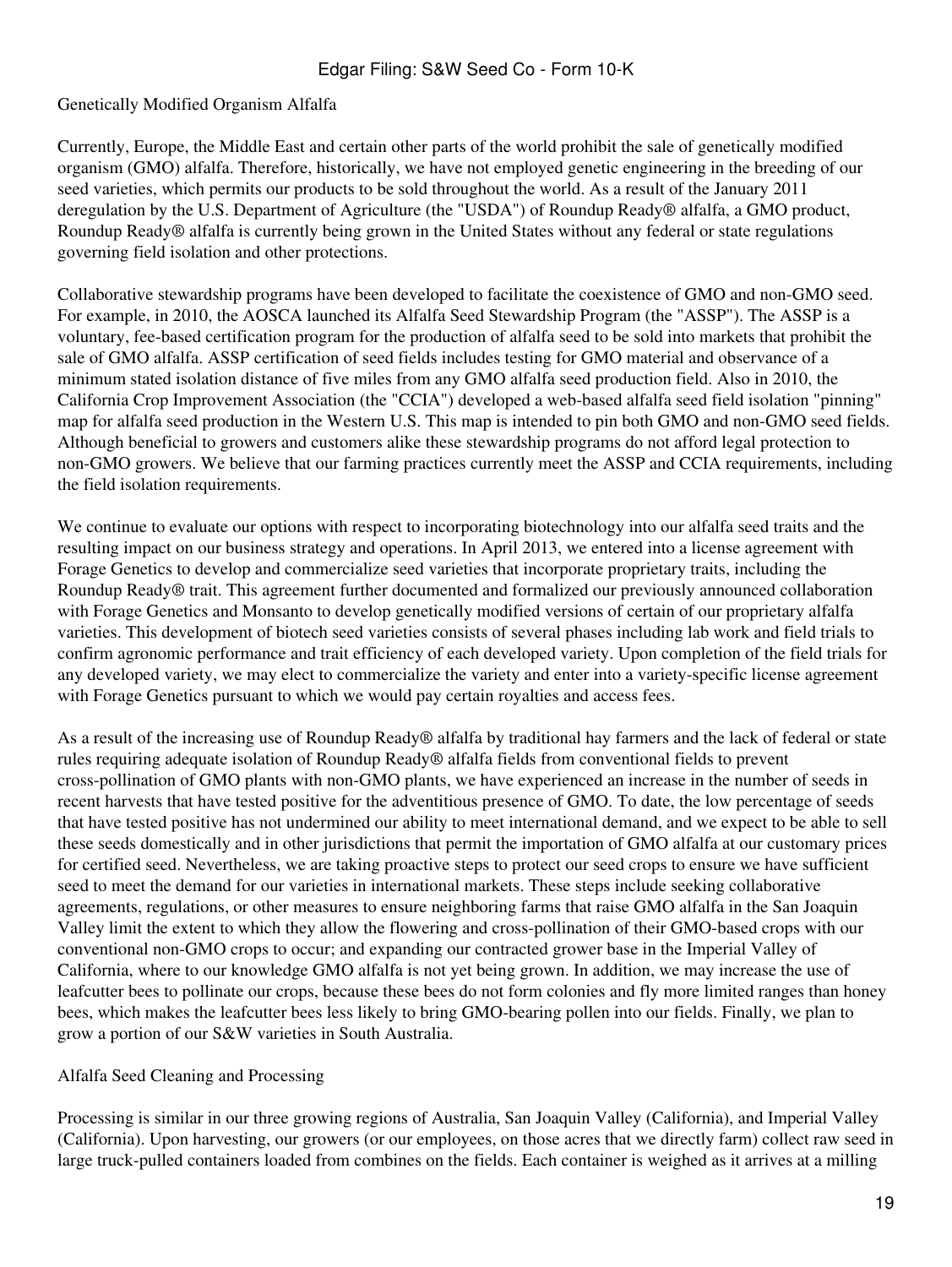facility. Each lot is tagged with grower-specific lot numbers and its weight, then stored. Seed is sent to seed-cleaning lines, where it is cleaned and foreign matter, such as weeds, is removed. The seed is then stored in bulk. Upon the receipt of purchase orders, the seed is then weighed, bagged, palletized until ready for shipment and then shipped. Although the process is the same for each lot, we can treat specific seed pursuant to the customer's specifications, including chemical applications. Some export and domestic orders also require the seed to be coated, which we outsource to IVM in the Imperial Valley or to an independent seed-coating company.

We take samples to assure that all noxious weed seed and inert material has been removed. As and when the samples are cleared by an official seed analysis report, we send the reports to the appropriate agency for its certification.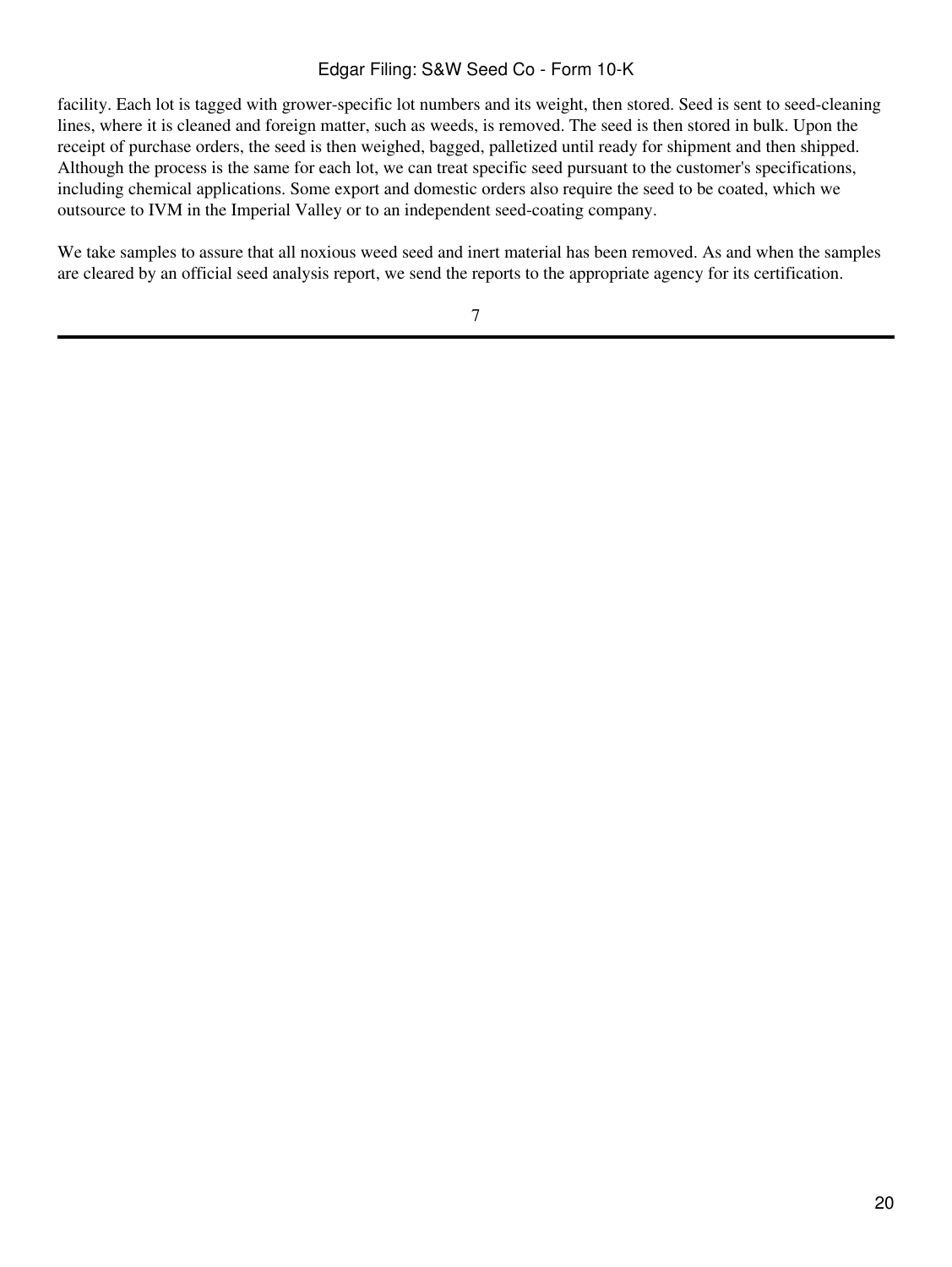#### S&W Processing

In future growing seasons, we could increase utilization of our processing facilities both by adding shifts and, where advisable, implementing further plant improvements that we believe would increase plant efficiency or provide additional services such as seed coating.

We bag with the S&W logo, clearly identify each variety and label with a California certified label, known as the "blue tag." We also offer custom bags for customers with logos incorporated into the bag print. If seed is treated with a chemical of any kind, a treatment tag must also be placed on the bagged, finished product. Most of our seed sold into the domestic market is not chemically treated. If seed is used to satisfy an export order, we usually treat it with a widely used seed fungicide, and then bag for the order immediately prior to shipment.

All of our proprietary California seed is certified by the CCIA, and we bag it in sacks for our domestic sales. For specific foreign markets, additional pre-shipment testing may be required. Seed samples are sent to the Federal Seed Laboratory (U.S. Department of Agriculture) for shipments to Saudi Arabia and the majority of all other international shipments. Seed samples are sent to the California Department of Food & Agriculture Seed Laboratory for each lot of seed we market in Mexico in order to qualify for a Phytosanitary Certificate issued by the USDA, a requirement for all seed shipments to Mexico.

Unlike many seed varieties, particularly many kinds of vegetable seed, alfalfa seed improves with some aging. If we do have unsold seed at the end of the planting season, it can be stored and sold in the future years.

## SGI Processing

SGI's growers contract directly with independent mills in the southeast region of Southern Australia for the cleaning and preparation of SGI's varieties. Four milling facilities are used by SGI's grower to clean and process the majority of SGI alfalfa seed, and one company, Tatiara Seeds Pty Ltd, which owns two of the four milling facilities, processes approximately 70% of seed grown for SGI. One other milling facility cleans the majority of SGI's white clover. The SGI growers are required to deliver seed that meets SGI's processing specifications, based on international and domestic certification standards. In a typical year, approximately 90-95% of product received from the growers meets SGI's specifications.

#### Sales, Marketing and Distribution

We primarily sell high quality proprietary "non-dormant" seed varieties to those parts of the world with hot, arid climates. Our primary geographical focus is the Middle East and North Africa, although we currently sell to customers in a broad range of areas, including the Western U.S., Mexico, South America, Middle East and Africa, as well as other countries with Mediterranean climates. Unlike in cooler climates, the geographic areas on which we concentrate are able to sustain long growing seasons and therefore alfalfa growers can benefit from our high-yielding, non-dormant varieties. We expect to expand geographically into colder climates where our newly acquired dormant varieties should be expected to thrive. Revenues for fiscal 2013 and fiscal 2014 were \$37,338,258 and \$51,533,643, respectively. Our customers are primarily our distributors, dealers and, to a lesser extent, the end user, namely, a corporate or individual farmer. Our distributors and dealers, in turn, sell to farmers, consisting primarily of dairy farmers, livestock producers and merchant hay growers.

Although we have a sales team we primarily sell our seed through our network of distributors and dealers, as well as through the services of seed brokers. We do not have formal distribution agreements with most of our distributors, but instead operate on the basis of purchase orders and invoices. We believe that selling through dealers and distributors enables our products to reach hay growers in areas where there are geographic or other constraints on direct sales efforts. We select dealers and distributors based on shared vision, technical expertise, local market knowledge and financial stability. We build dealer/distributor loyalty through an emphasis on service, access to breeders, ongoing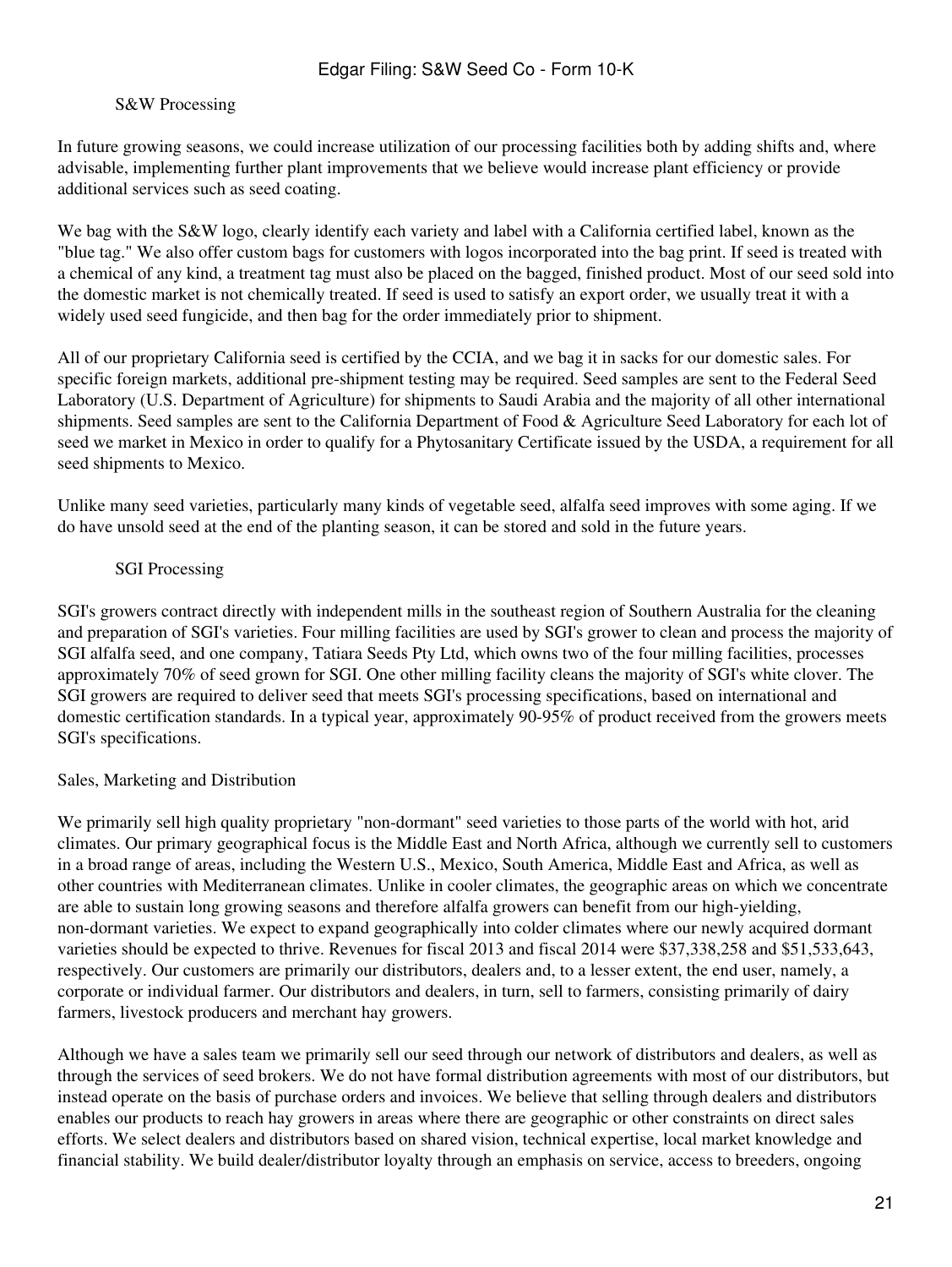training and promotional material support. We limit the number of dealers and distributors with whom we have relationships in any particular area in order to provide adequate support and opportunity to those with whom we choose to do business.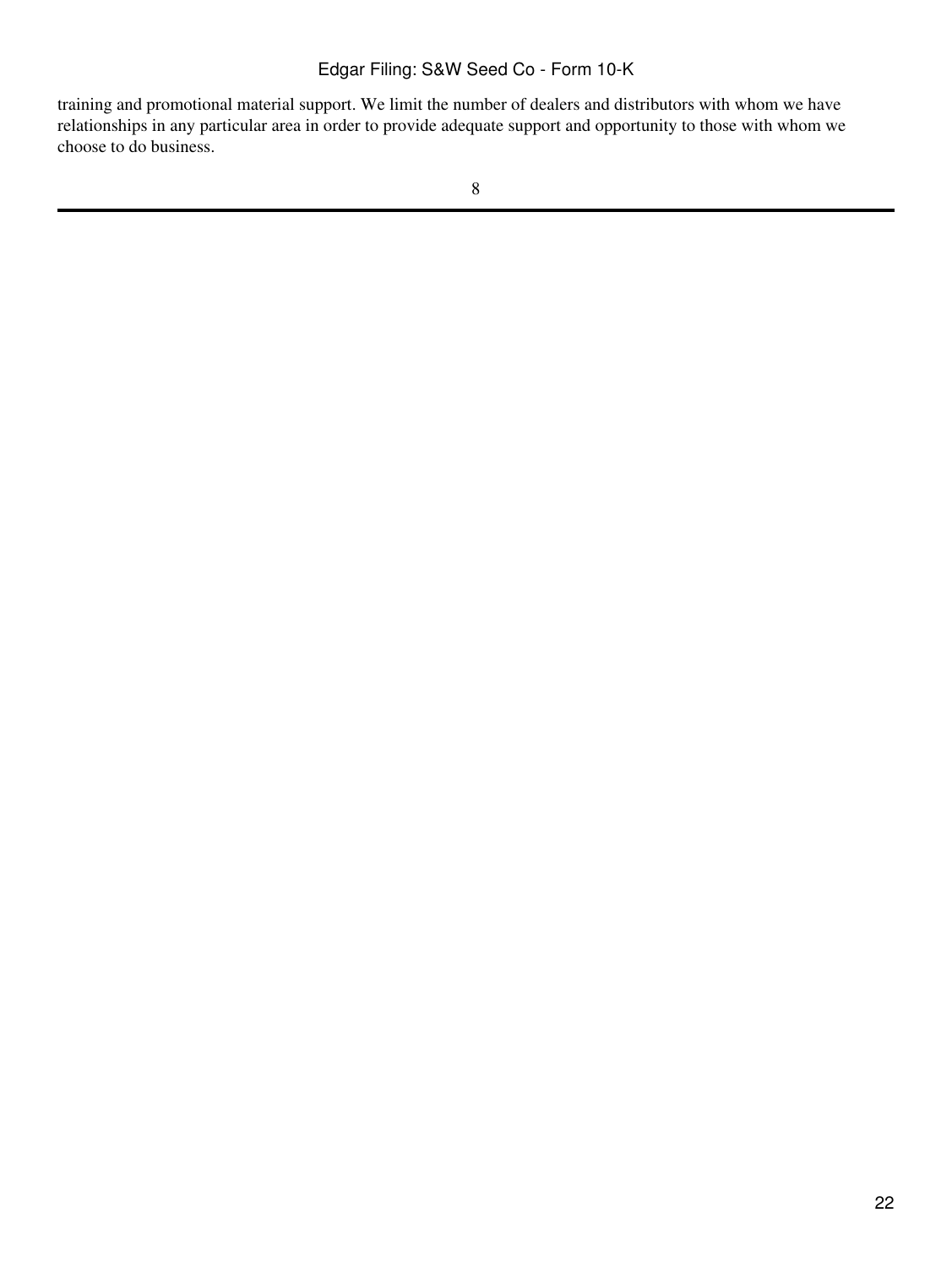Historically, all of our international sales were made to U.S. distributors who then, in turn, sold our seed into foreign markets. However, our approach to international sales has shifted, and most of our sales are now made to non-U.S. customers. Through our distributors, our primary export market has been Saudi Arabia and, to a lesser extent, other Middle Eastern countries and African countries, including Sudan and Morocco. We also market in Mexico and, to a small degree, other Latin American countries, which we view as an important area for potential expansion.

Most of our international marketing efforts are accomplished through face-to-face meetings with our existing and potential customers, and their end users. In addition, we participate in international trade shows to boost our international presence and sales efforts.

Domestically, we market our alfalfa seed in California, Arizona, New Mexico, Texas and Nevada. We anticipate broadening our domestic geographic reach in the future as we add additional lower dormancy certified varieties to our current offerings. Domestic seed marketing is based primarily upon the dormancy attributes of our varietals as suited to climates in target markets. Since our marketing efforts in California have been somewhat limited in recent years, we believe there are opportunities to expand our sales volume in California by implementing a marketing program that will reach beyond the network of customers and end users with whom we typically transact business. We launched this new marketing effort in late June 2010, with our first ever radio advertising campaign in order to educate local alfalfa hay growers in California's Central Valley as to the benefits of our high yield, non-dormant, salt-tolerant certified alfalfa seed varieties.

The price, terms of sale, trade credit and payment terms are negotiated on a customer-by-customer basis. Our arrangements with our distributors do not include a right of return. Typical terms for domestic customers require payment in full within 60 days of the date of shipment. Sales to our international customers are either paid in advance of shipment or typically within 90 days of shipment. Our credit policies are determined based upon the long-term nature of the relationship with our customers. Credit limits are established for individual customers based on historical collection experience, current economic and market conditions and a review of the current status of each customer's trade accounts receivable.

Both farmers (dairy farmers and hay growers) and dealers use pest-control advisors who recommend the varieties of alfalfa that will produce the best results in a particular location. Therefore, a key part of our marketing strategy is to educate the consultants, as well as the farmers, as to benefits of our seed varieties.

We believe that our best marketing tool is the dissemination of information regarding the quality and characteristics of our propriety seed varieties of those persons who make the hay growing decisions. Accordingly, we plan to continue to expand our sales and marketing activities, a process that began shortly after our initial public offering. We intend to continue to place advertisements in trade journals, participate in seed industry conferences and trade shows and engage in various other educational and outreach programs as we deem appropriate.

## SGI Sales, Distribution and Marketing

SGI sells a majority of its proprietary alfalfa seed (approximately 70-90% of its total sales per year) into Saudi Arabia, the United States and Argentina. SGI sells the bulk of its proprietary clover seed to China, Europe and the U.S. Similar to S&W Seed, SGI has historically relied upon a network of distributors to market and sell its products.

In marketing its products, SGI's initial impetus was to gain market penetration through the sale of improved versions of proven varieties (*e.g.*, SuperSiriver and SuperAurora) in the market place at competitive pricing. Subsequently, SGI used its established market presence to launch additional superior varieties such as SuperSonic. SGI utilizes a variety of distribution strategies. Through distribution arrangements SGI's proprietary varieties are marketed directly as SGI brands or under customer brand labels, and strategic allocations of full and partial exclusivity rights are made in specific countries and geographical regions to incentivize distributors to establish markets for SGI products.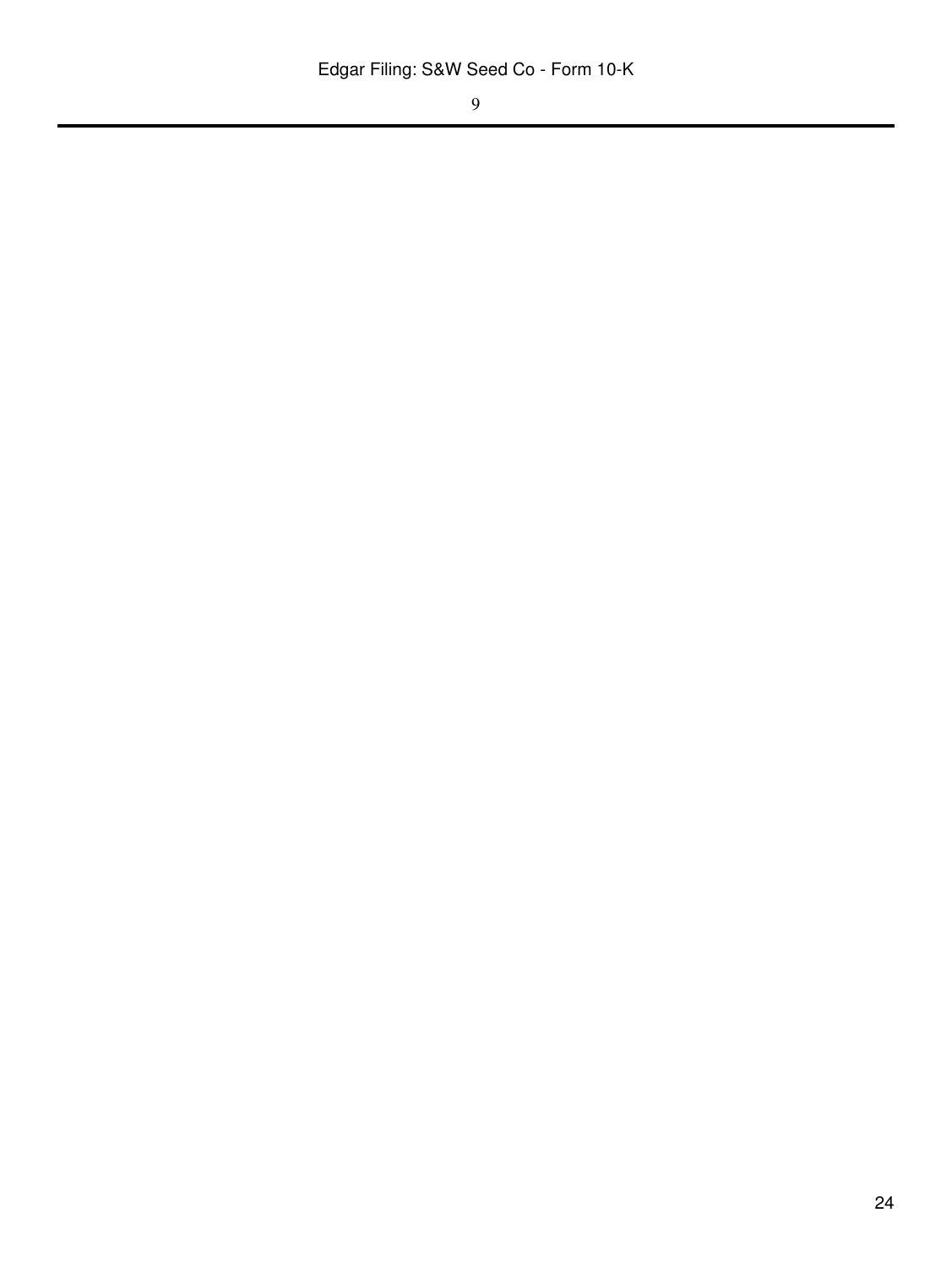Seed Production

S&W and IVS Production

Historically, we fulfilled all of our alfalfa seed requirements under contracts with farmers primarily located in the San Joaquin Valley of California. Although for the foreseeable future, we expect to contract out the majority of our seed production, we have expanded our internal S&W farming operation. In fiscal 2011, we began direct farming approximately 800 leased acres located in Kern County. In fiscal 2012, we entered into a one-year lease of additional farmland in Madera County and contracted with a farming corporation in Merced County to grow seed on our account. In early fiscal 2013, we both purchased and leased farmland in California's Imperial Valley on which we planted additional acreage devoted to alfalfa seed. We believe that by controlling a portion of our acreage, either by lease or purchase, we will be better able to source our proprietary varieties at competitive prices. However, with this strategy comes the potential risks and rewards of farming and, like our growers, this subjects us to factors such as weather, insect pressure and other farming risks.

Except for our Imperial Valley production, most of our California growers are located no more than an hour's drive from our processing facility in the San Joaquin Valley. Although the loss of any of these growers could impact our ability to have sufficient inventory available to satisfy the needs of our customers, we believe that our successful efforts to secure additional acreage for seed production by lease or purchase in fiscal 2013 and 2014 have significantly offset the potential risk that we might not have sufficient seed were we to lose the services of one of our currently major growers. Generally, we enter into contracts to purchase seed, and we intend to continue that practice as it is the typical in the industry.

These contracts range from one to three years, include a price for the seed that we fix annually, and that generally does not vary from grower to grower or variety to variety. Under these contracts, we pay our growers based on the weight of cleaned and processed seed. We have multi-year contracts with one large grower under the terms of which we have agreed to a fixed price per acre, and we assume the farming risk.

Alfalfa seed is an extremely demanding crop to grow, and many farmers do not have the skill or experience needed to consistently obtain satisfactory results. Our network of growers has that expertise. We have worked with many of the same growers for much of the past 25 years, and we believe that we have strong relationships with them. We allocate our seed production among our growers so that we can purchase the proper mix of seed varieties each year. The growers and our internal farming operation incur the greatest cost in the first year of production, when they plant seed, eradicate weeds and pests and manage the pollination process; they then may be able to harvest seed from the same stands for several additional years, with the average alfalfa seed field producing for three years. We believe we have the ability to expand our production with our existing growers, although we also believe that we could contract with additional growers if our current network of growers and our own acreage could not fulfill our needs as we expand our business or otherwise.

# SGI Production

As of June 30, 2014, SGI had contracts with approximately 150 individual growers in Western Victoria and South Australia to grow its alfalfa seed varieties on a total of approximately 20,000 irrigated and 8,000 non-irrigated acres. In the Southern Hemisphere, alfalfa seed is grown counter seasonally to the Northern Hemisphere, and is harvested annually, in March through early May. Seed yields for the past three fiscal years have averaged 450 pounds per acre from the irrigated fields and 50 to 100 pounds per acre from the non-irrigated fields. As of June 30, 2014, SGI had contracts with approximately 20 individual growers in Tasmania and South Australia to grow its white clover varieties on a total of approximately 1,200 acres. White clover is harvested annually, in January through February. Seed yields for the past three fiscal years have averaged approximately 500 pounds per acre.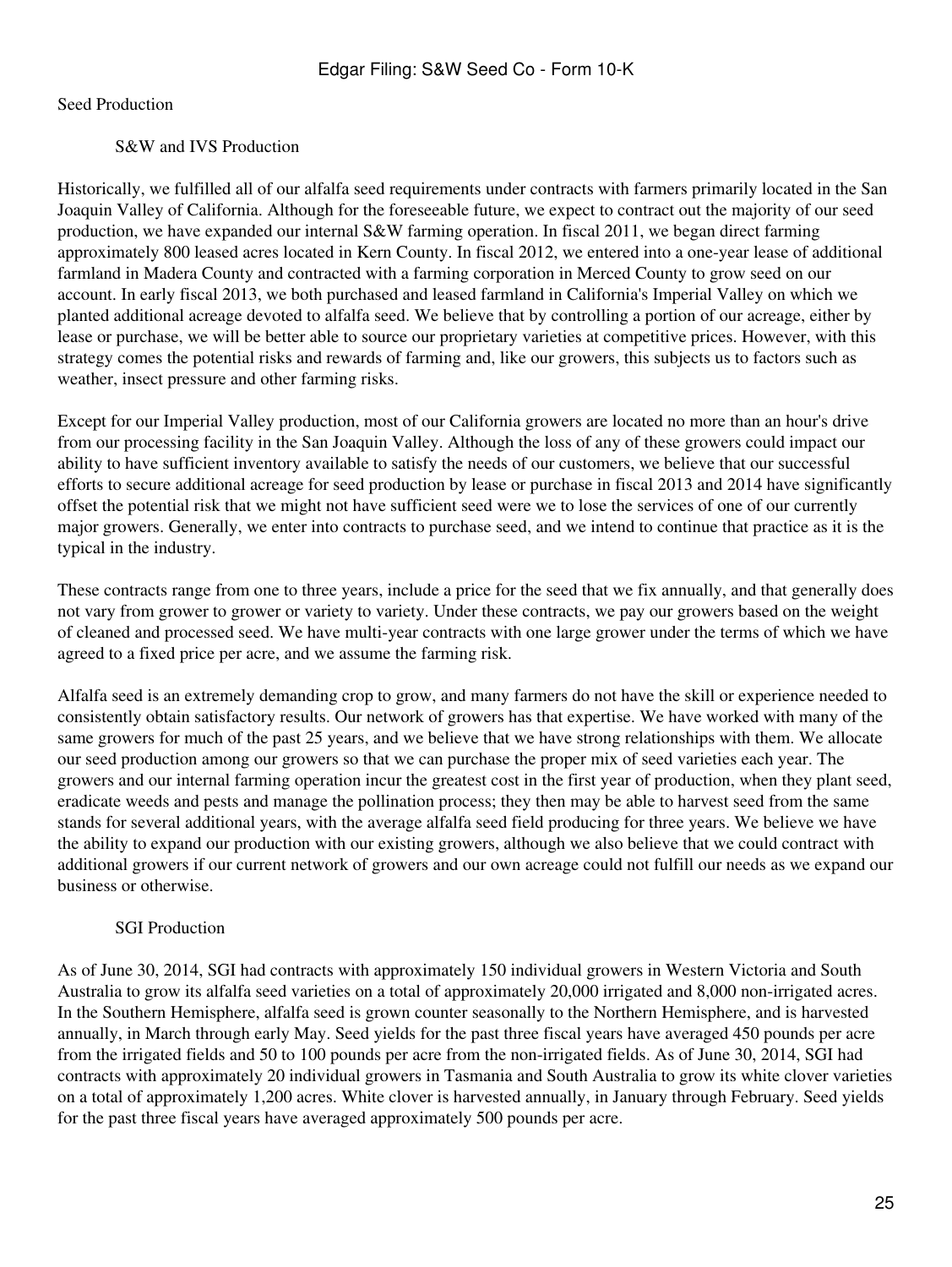Under its current form of seed production agreement, SGI provides foundation seed to each grower and grants each grower a license to use its seed for the purposes of production of seed for sale to SGI. Each grower is responsible for all costs of the crop production. Title in the produced seed passes to SGI upon it being certified compliant; and, if the seed is not compliant, title will only pass to SGI upon SGI's further agreement to purchase the non-compliant seed. SGI uses a staggered payment system with the growers of its alfalfa and white clover and the payment amounts are based upon an estimated budget price ("EBP") for compliant seed. EBP is a forecast of the final price that SGI believes will be achieved taking into account prevailing and predicted market conditions at the time the estimate is made. Following the grower's delivery of uncleaned seed to a milling facility, SGI typically pays 40% of the EBP to the grower based on a percentage of the pre-cleaning weight. Following this initial payment and prior to the final payment, SGI will make a series of

10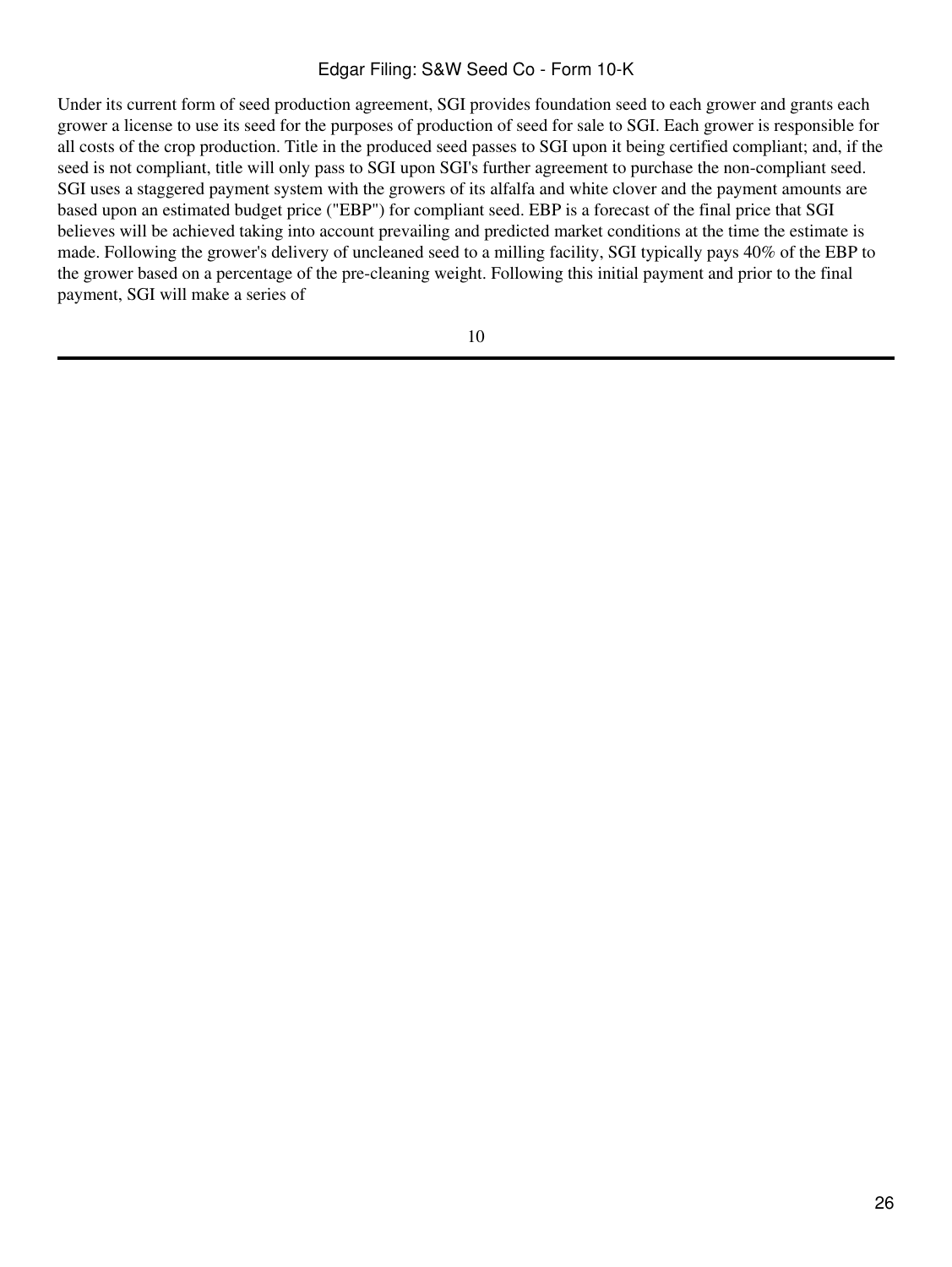scheduled progress payments and, if applicable, a bonus payment for "first grade" (high quality) alfalfa seed. The final price payable to each grower (and therefore the total price) is dependent upon and subject to adjustment based upon the clean weight of the seed grown, on the average price at which SGI sells the pooled seed and other costs incurred by SGI. Accordingly, the total price paid by SGI to its grower may be more or less than the EBP. SGI's seed production agreements for alfalfa provide for an initial term of seven years and an optional renewal term of three years. SGI's seed production agreements for white clover provide for an initial term of two years and an optional renewal term of one year. Historically, SGI has not required its growers to harvest seed in every year under the seed production agreement. Some growers have elected to have non-harvest years, and their alfalfa is cut for hay or used for grazing instead of being harvested for seed production.

SGI finances the purchase of most of its seed inventory from growers pursuant to a seasonal credit facility with National Australia Bank Limited ("NAB"). The current facility expires on January 1, 2015 (the "NAB Facility Agreement") and, as of June 30, 2014, \$7,583,405 was outstanding under this facility.

The NAB Facility Agreement comprises several facility lines, including an overdraft facility (AUD \$980,000 limit which translated to USD \$923,062 at June 30, 2014) and an interchangeable market rate facility and an overseas bills purchased facility (AUD \$9,000,000 combined limit which translated to USD \$8,477,100 at June 30, 2014). The market rate facility is to be reduced in stages according to the following schedule: AUD \$7,000,000 by October 31, 2014; AUD \$6,000,000 by November 30, 2014; and AUD \$5,500,000 by December 31, 2014.

SGI may access the facilities in combination; however, each facility bears interest at a unique interest rate calculated per pricing period--an interval (ranging from 7 to 180 days) between interest rate adjustments. Each facility's interest rate is calculated as the sum of an applicable indicator rate plus customer margin. The indicator rate for the market rate facility is equal to the "bid rate" quoted on the Bank Bill Swap Bid (BBSY) page of the Reuters Monitor System at or about 10:15 am Sydney Time on the banking date immediately preceding the commencement of the applicable pricing period. Under the market rate facility the customer margin is equal to 2.35% per annum. Currently, SGI's facilities accrue interest at approximately the following effective rates: market rate facility, 6.6% calculated daily; overseas bills purchased facility, 3.6% to 3.9% calculated daily; and overdraft facility, 7.6% calculated daily.

For all NAB facilities, interest is payable each month in arrears. In the event of a default, as defined in the NAB Facility Agreement, the principal balance due under the facilities will thereafter bear interest at an increased rate per annum above the interest rate that would otherwise have been in effect from time to time under the terms of each facility (*e.g.*, the interest rate increases by 4.5% per annum under the market rate and overdraft facilities upon the occurrence of an event of default).

The NAB facility is secured by a fixed and floating lien over all the present and future rights, property and undertakings of SGI. The NAB facility contains customary representations and warranties, affirmative and negative covenants and customary events of default that permit NAB to accelerate SGI's outstanding obligations, all as set forth in the NAB Facility Agreement. SGI was in compliance with all NAB debt covenants at June 30, 2014.

Effective April 21, 2014, the Company agreed to become the guarantor for the NAB Facility and thereby release the SGI's founders from their personal guarantees to NAB. Pursuant to the terms of the guarantee, in the event of a payment default by SGI and the NAB's exhaustion of all available remedies under the NAB Facility, the Company agrees to pay all unpaid amounts due and owing from SGI to NAB under the NAB Facility up to AUD \$10.0 million.

## Milling Services

In addition to processing seed for our alfalfa seed business, we also provide milling services, including cleaning, conditioning and bagging, for other growers' alfalfa seed, as well as small grains, such as barley, wheat and triticale. We believe cleaning and conditioning small grains is a valuable service that we can make available to neighboring growers, and in the future we will try to expand this portion of our business as a means of increasing our revenue and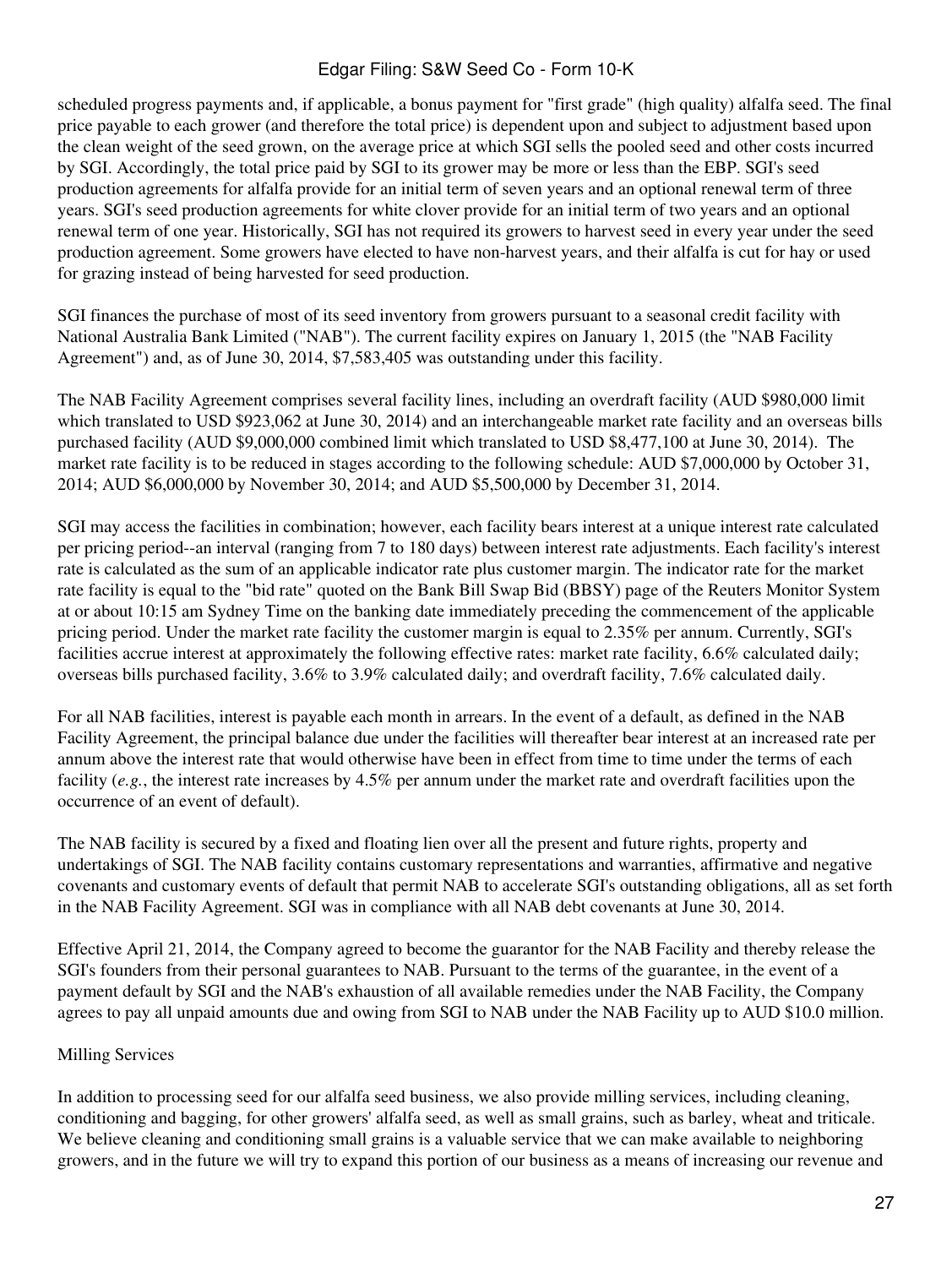increasing the utilization of our mill.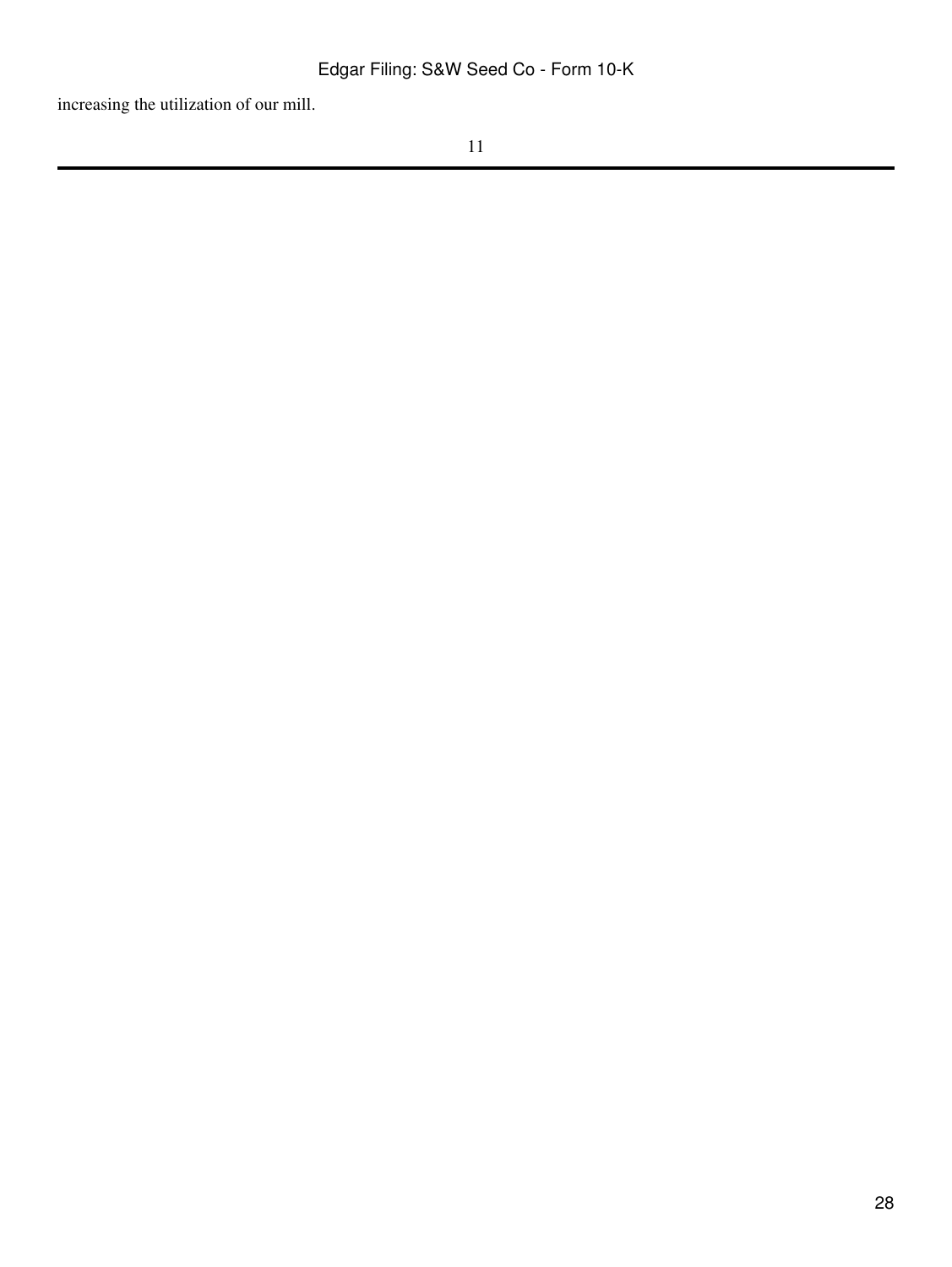# Stevia Breeding, Research and Development

We believe that the U.S. Food and Drug Administration's (the "FDA") GRAS no objections letters issued in December 2008 with respect to the stevia extract, Reb-A, opened a previously largely untapped market for high quality stevia leaf production in the U.S. The dramatic rise in sales of processed stevia and products that incorporate stevia as a sugar substitute since the beginning of 2009 supports this belief.

Therefore, in fiscal 2010, we laid the groundwork for the commercial production of stevia in California's Central Valley by conducting trials on sample stevia material sourced from stevia plant breeders in India, China and Paraguay. We planted our first small-scale commercial crop of stevia in May and June 2011 and completed the first harvest and its first small-scale shipment of dried stevia leaf under a previously signed supply agreement during the second quarter of fiscal 2012. In May 2013, as the result of substantial herbicide damage to our then-existing stevia crop, we determined to shift the focus of our stevia program away from commercial production and towards the breeding of improved varieties of stevia. As a further result of these damaged crops, we recorded a crop loss on stevia totaling \$2,333,123 for the year ended June 30, 2013.

In our breeding program, we have identified stevia plant lines that we believe grow to heights and plant mass that compare favorably to the results for stevia plants grown in China and Paraguay, which have historically been the primary regions for growing stevia. Our lines contain high overall steviol glycosides, including Reb A, Reb B and Reb C. We anticipate breeding these new lines with their higher overall steviol glycosides. We have been recently conducting extensive HPLC sample testing of stevia plants under development and will be making further selections and crosses of these plants this season based upon test results. The goal is to develop a stevia plant with an inherently pleasant taste profile, a large and hardy plant mass, and high Reb A content. We are focused on developing our proprietary stevia germplasm into commercial varieties.

At this time, we are evaluating several strategies with respect to future commercial applications for our proprietary stevia, including commercial production of "dry leaf" stevia. We believe that a California-sourced product such as this will have wide appeal among those consumers seeking a natural, non-caloric, sugar substitute. Presently, there are no commercial scale stevia extraction facilities located in the U.S.

## Seasonality

Our alfalfa seed business is seasonal, and historical sales of S&W have been concentrated in the first six months of our fiscal year (July through December) when customers are planting their fields. This coincides with the period during which seed growers harvest and deliver seed to us. We contract with growers based upon our anticipated market demand; we mill, clean and stock the seed during the harvest season and ship from inventory throughout the year. The acquisition of Australian-based SGI on April 1, 2013 provides us with a geographically diversified and year-round production cycle. This will likely mitigate the seasonality of our business as the fourth quarter is typically a significant sales quarter for our newly acquired Australian operation. Tests show that seed that has been held in inventory for over one year improves in quality. Therefore, provided that we have sufficient capital to carry additional inventory, we may increase our seed purchases and planned season end inventory if, in our judgment, we can generate increased margins and revenue with the aged seed. This will also reduce the potential for inventory shortages in the event that we have higher than anticipated demand or other factors, such as growers electing to plant alternative, higher priced crops, reducing our available seed supply in a particular year.

We experience seasonality in capacity utilization at our Five Points, California facility associated with the alfalfa seed harvest (typically September and October) and, to a lesser extent, the wheat harvest (typically June, July and August).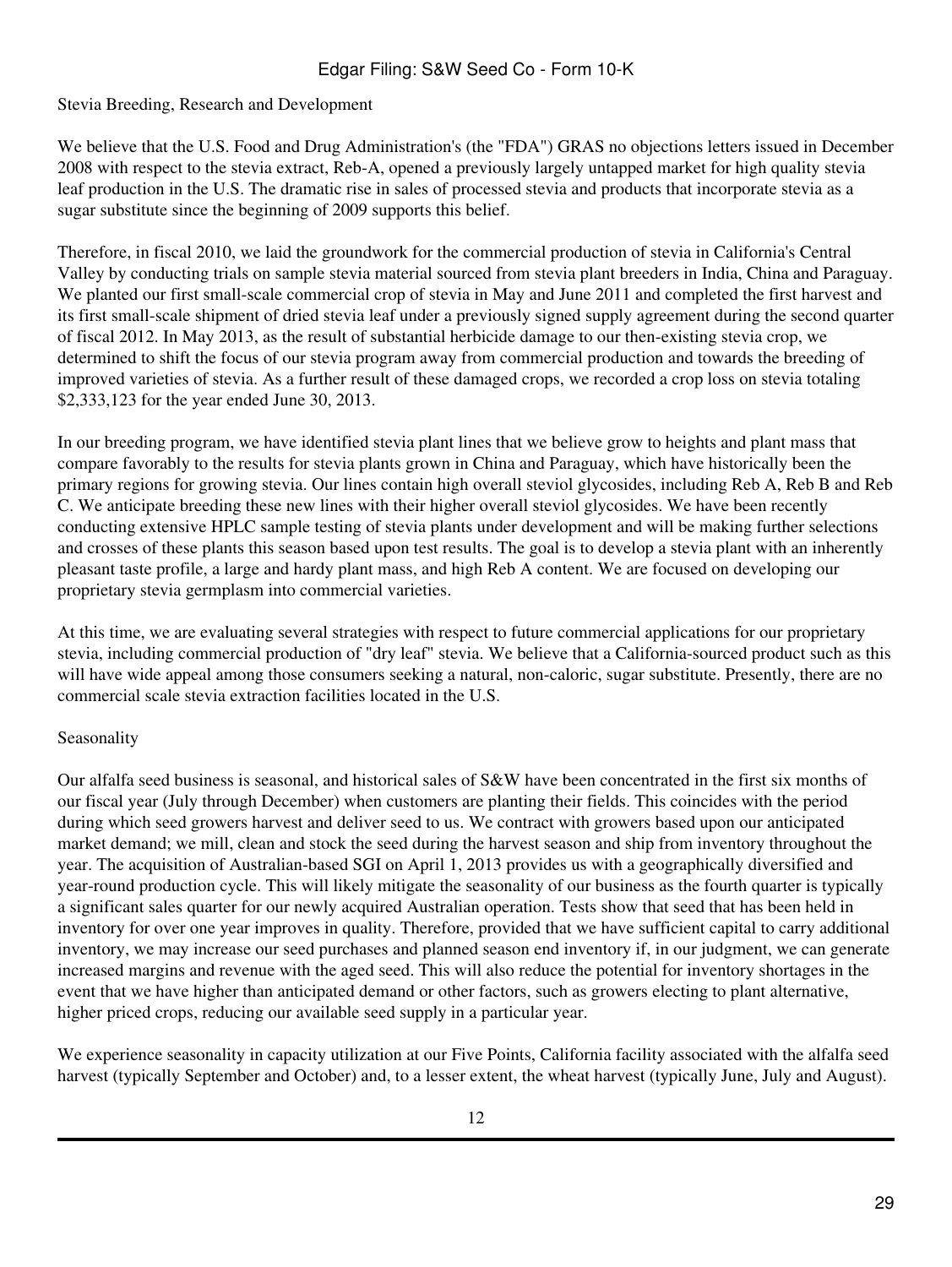## Proprietary Rights

Ownership of and access to intellectual property rights are important to us and our competitors. We sell only our proprietary alfalfa seed varieties that have been specially selected to manifest the traits we deem best suited to particular regions in which our seed is planted for alfalfa hay. Our ability to compete effectively is dependent upon the proprietary nature of the seeds, seedlings, processes, technologies and materials owned by or used by us or our growers. If any competitors independently develop any technologies that substantially equal or surpass our process technology, it will adversely affect our competitive position. We do not rely upon patent protection, but guard our proprietary property by exercising a high degree of control over the supply chain. As part of this control process, we require our growers to deliver back to us all seed derived from our proprietary varieties. Historically, we have found that this control mechanism has been an effective means to protect our proprietary seed. However, because we do not have more formal proprietary rights protections in place, it would be possible for persons with access to our seed or plants grown from our seed to potentially reproduce proprietary seed varieties, which could significantly harm our business and our reputation. In the future, we may deem it appropriate to implement more formal proprietary rights protections.

We are also developing proprietary stevia lines, although to date, we do not claim that we have any special proprietary rights regarding our stevia plants or operations. We will continue to evaluate the means and methods of protecting our rights as our stevia operations grow.

SGI registers its varieties under the Plant Breeder's Rights Act 1994 (Cth) (the "PBR Act"). Currently the varieties SuperSequel, SuperSiriver, SuperAurora, SuperSonic, SuperStar, SuperSiriver II, SuperLadino, SuperHuia and SuperHaifa are protected under the PBR Act and the SuperNova variety is protected under the PBR Act. Seed from varieties with plant breeder's rights ("PBR") protection can only be bought from the PBR registrant, commercial partner, licensee or an agent authorized by the registrant. Exceptions exist for use of a PBR variety, including for private and non-commercial purposes, for experimental purposes, and for breeding other plant varieties. PBR protections last for 20 years in Australia in respect of registered plant varieties, and generally for 20 years in other member countries of the International Union for the Protection of New Varieties of Plants ("UPOV"), an international convention concerning plant breeder's rights. There are currently more than 70 countries that are members of the UPOV.

SGI has licensed production and marketing rights of several of its varieties in exchange for royalties.

In addition to PBR and licensing arrangements, SGI controls dissemination of its proprietary lines by including a demand right in its form of seed production agreement for the return of unused foundation seed if a grower fails to propagate the seed within 60 days after the grower's acquires it.

#### Competition

Competition in the alfalfa seed industry in California and internationally is intense. We face direct competition by other seed companies, including small family-owned businesses, as well as subsidiaries or other affiliates of chemical, pharmaceutical and biotechnology companies, many of which have substantially greater resources than we do.

Our principal competitors in our alfalfa seed business are Forage Genetics International (a subsidiary of Land O' Lakes, Inc.), Dairyland Seed Co., Inc. (owned by Dow AgroSciences LLC, a wholly owned subsidiary of The Dow Chemical Company), Seed Services, Inc., Pioneer Seed Company (a Dupont business) and Pacific International Seed Company, Inc. We believe that the key competitive drivers in the industry are proven performance, customer support in the field and value, which takes into account not simply the price of the seed but also yield in the field. In addition, we believe that our strong personal relationships with growers in the San Joaquin Valley and our reputation for breeding and producing high-quality varieties of alfalfa seed that manifest the traits the farmers need combine to give us a competitive advantage in the niche market for high salt- and heat-tolerant, non-dormant alfalfa seed.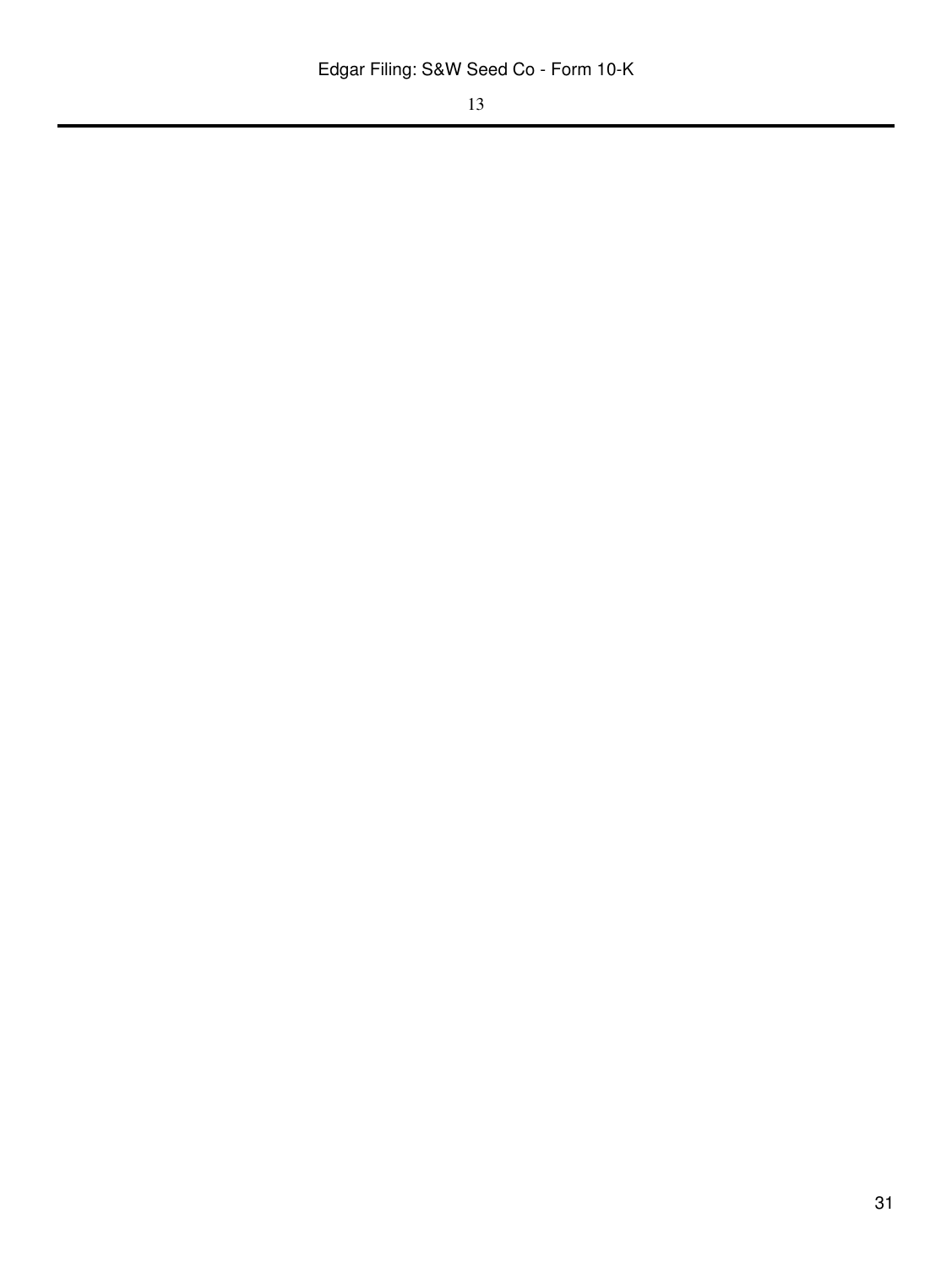In addition to our competitors, SGI's principal regional competitors in the proprietary alfalfa seed market are PGG Wrightson Seeds Limited and Heritage Seeds Pty. Ltd. Blue Ribbon Seeds Pty. Ltd., PGG Wrightson, Heritage Seeds, Naracoorte Seeds Pty. Ltd., Seed Distributors Pty. Ltd. and various other minor companies compete with SGI through sales of Siriver, a common alfalfa variety. SGI also faces competition from lower value alfalfa seed produced in the European Union and, to a lesser extent, Argentina. With the exception of Blue Ribbon Seeds, SGI faces similar competitors in its proprietary white clover business. These companies compete with SGI for acres and in sales by selling Haifa, a common white clover variety. Competitively priced white clover is also produced and sold from the European Union and New Zealand.

Despite the advantages we perceive we, including SGI, have over many of our competitors, many of our existing and potential competitors have substantially greater research and product development capabilities and financial, marketing and human resources than we do. As a result, these competitors may:

succeed in developing products that are equal to or superior to our products or potential products or that achieve greater market acceptance than our products or potential products;

devote greater resources to developing, marketing or selling their products;

respond more quickly to new or emerging technologies or scientific advances and changes in customer requirements, which could render our products or potential products obsolete or less preferable;

obtain patents that block or otherwise inhibit our ability to develop and commercialize potential products we might otherwise develop;

withstand price competition more successfully than we can;

establish cooperative relationships among themselves or with third parties that enhance their ability to address the needs of our customers or prospective customers;

take advantage of acquisition or other opportunities more readily than we can; and

control acreage and growers located in zones where GMO seed production is forbidden, thereby lessening the risks of GMO traits contaminating seed produced for overseas markets.

We are not aware of any significant domestic competitors in the "dry leaf" production or stevia extraction markets. Currently, there are no commercial scale stevia extraction facilities located in the U.S. PureCircle Sdn Bhd operates extraction facilities in China and if we enter into the commercial extraction business it would be a global competitor of ours.

Environmental and Regulatory Matters

Our agricultural operations are subject to a broad range of evolving environmental laws and regulations. These laws and regulations include the Clean Air Act, the Clean Water Act, the Resource Conservation and Recovery Act, the Federal Insecticide, Fungicide and Rodenticide Act and the Comprehensive Environmental Response, Compensation and Liability Act.

These environmental laws and regulations are intended to address concerns related to air quality, storm water discharge and management and disposal of agricultural chemicals relating to seed treatment both for domestic and overseas varieties. We maintain particulate matter air emissions from our milling activities below annual tonnage limits through cyclone air handling systems. We maintain storm water onsite, which eliminates the risk of waterway or tributary contamination. Pesticide and agricultural chemicals are managed by trained individuals, certified and licensed through the California Department of Pesticide Regulation. County agricultural commissioners monitor all seed-treating activity for compliance.

Compliance with these laws and related regulations is an ongoing process that is not expected to have a material effect on our capital expenditures, earnings or competitive position. Environmental concerns are, however, inherent in most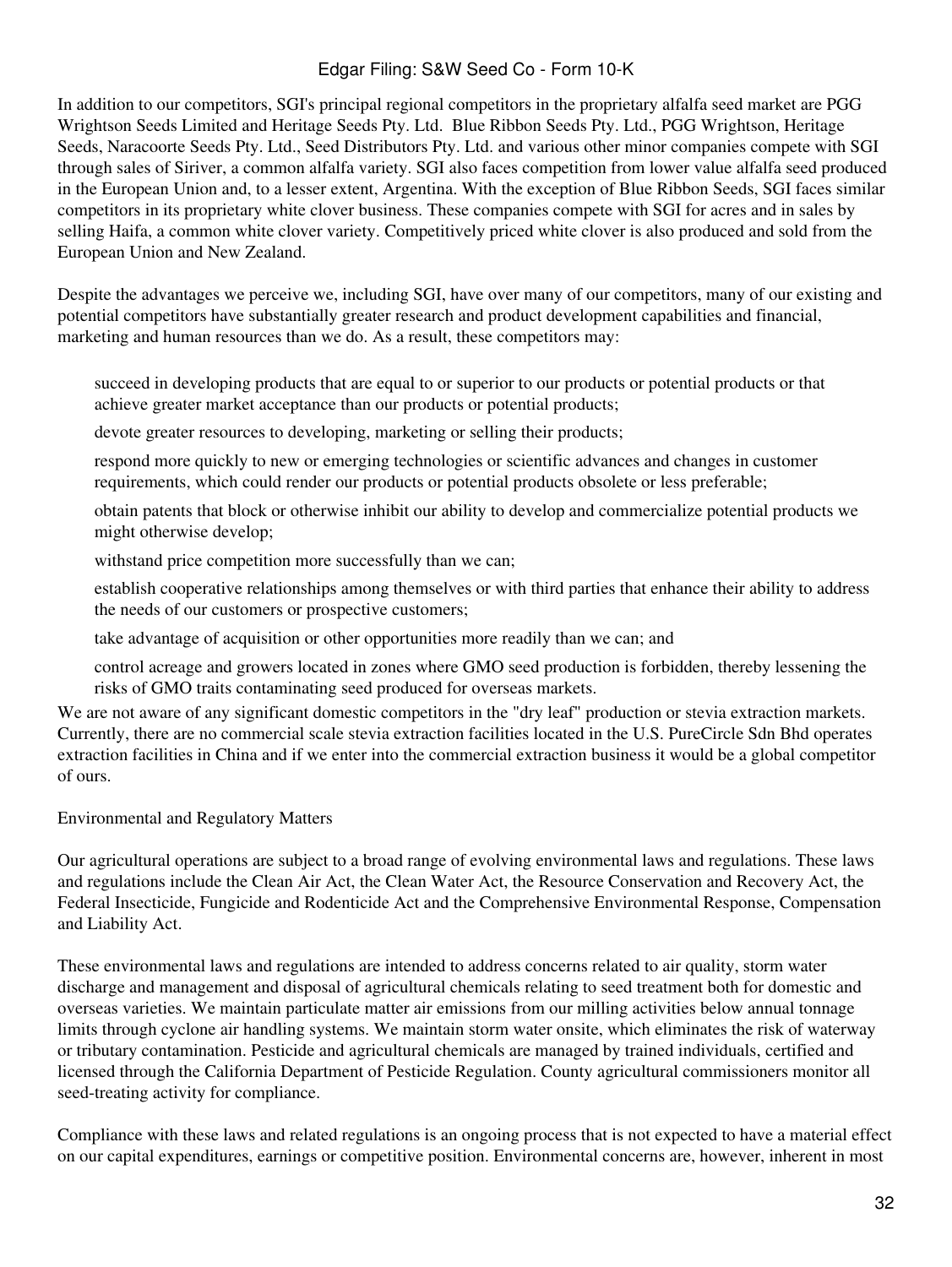major agricultural operations, including those conducted by us, and there can be no assurance that the cost of compliance with environmental laws and regulations will not be material. Moreover, it is possible that future developments, such as increasingly strict environmental laws and enforcement policies thereunder, and further restrictions on the use of agricultural chemicals, could result in increased compliance costs.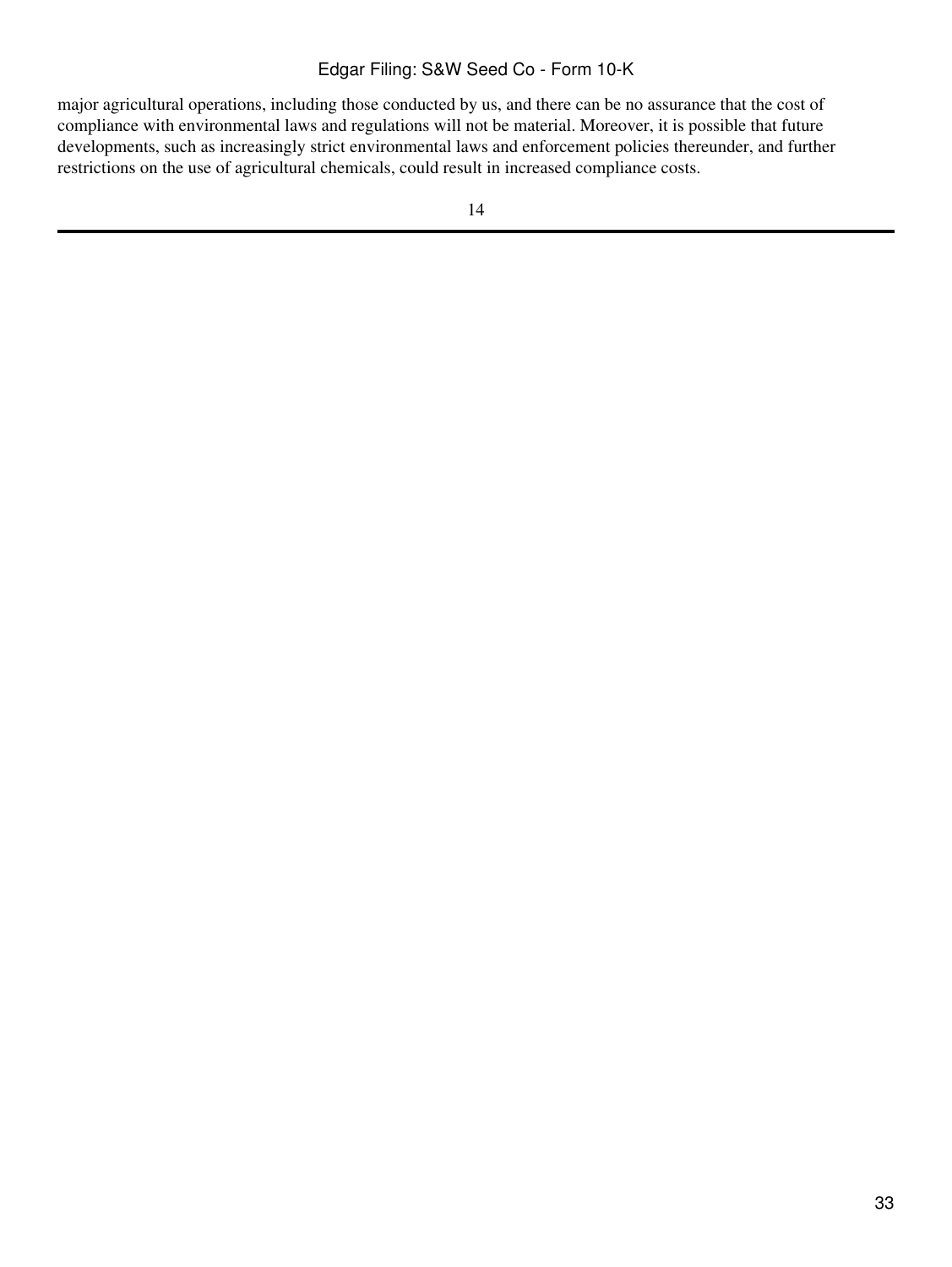We also are subject to the Federal Seed Act (the "FSA"), which regulates the interstate shipment of agricultural and vegetable seed. The FSA requires that seed shipped in interstate commerce be labeled with information that allows seed buyers to make informed choices and mandates that seed labeling information and advertisements pertaining to seed must be truthful. The FSA also helps promote uniformity among state laws and fair competition within the seed industry.

Because, under our existing business plan, we will only be acting as a breeder and supplier of stevia leaf and will not be extracting Reb-A or other derivatives from the leaves or adding such derivatives to any food or beverages, we believe that we do not need to apply to the FDA for a GRAS no-objections determination or any other FDA approval. However, should our plans with respect to stevia cultivation and processing expand in future years, we will then reexamine the advisability of seeking a GRAS determination or other FDA approval. We do not believe that our current stevia operations are subject to any special regulatory oversight.

Internationally, we are subject to various government laws and regulations (including the U.S. Foreign Corrupt Practices Act and similar non-U.S. laws and regulations) and local government regulations. To help ensure compliance with these laws and regulations, we have adopted specific risk management and compliance practices and policies, including a specific policy addressing the U.S. Foreign Corrupt Practices Act.

We are also subject to numerous other laws and regulations applicable to businesses operating in California, including, without limitation, health and safety regulations.

Our Australian operations are subject to a number of laws that regulate the conduct of business in Australia, and more specifically, SGI's agricultural activities. Laws regulating the operation of companies in Australia, including in particular the Corporations Act 2001 (Cth) are central to SGI's corporate actions and corporate governance issues in Australia. Competition laws and laws relating to employment and occupational health and safety matters are also of fundamental importance in the Australian regulatory environment. These include the Competition and Consumer Act 2010 (Cth), the Fair Work Act 2009 (Cth), the Work Health and Safety Act 2012 (SA) and related regulations. Notably Australian employment laws are much more favorable to the employee than U.S. employment laws.

SGI's intellectual property rights in Australia are protected and governed by laws relating to plant breeder's rights, copyright, trademarks, the protection of confidential information, trade secrets and know-how. These include the PBR Act, the Copyright Act 1968 (Cth), the Trade Marks Act 1995 (Cth) and related regulations.

Our Australian operations are also subject to a number of environmental laws, regulations and policies, including in particular the Environment Protection Act 1993 (SA), the Agricultural and Veterinary Products (Control of Use) Act 2002 (SA), the Genetically Modified Crops Management Act 2004 (SA), the Dangerous Substances Act 1979 (SA), the Controlled Substances Act 1984 (SA) and related regulations and policies. These laws regulate matters including air quality, water quality and the use and disposal of agricultural chemicals.

## Employees

As of June 30, 2014, S&W had 34 full-time employees and 2 part-time, seasonal employees. Of the 34 full-time employees, 10 of which employed by SGI. Our labor requirements typically peak during the first fiscal quarter, when we generally use temporary labor to supplement our full-time work force. We also retain consultants for specific purposes when the need arises. None of our employees is represented by a labor union. We consider our relations with our employees to be good.

## Our Contact Information

Our principal business office is located at 25552 South Butte Avenue, Five Points, CA 93624, and our telephone number is (559) 884-2535. Our website address is www.swseedco.com. Information contained on our website or any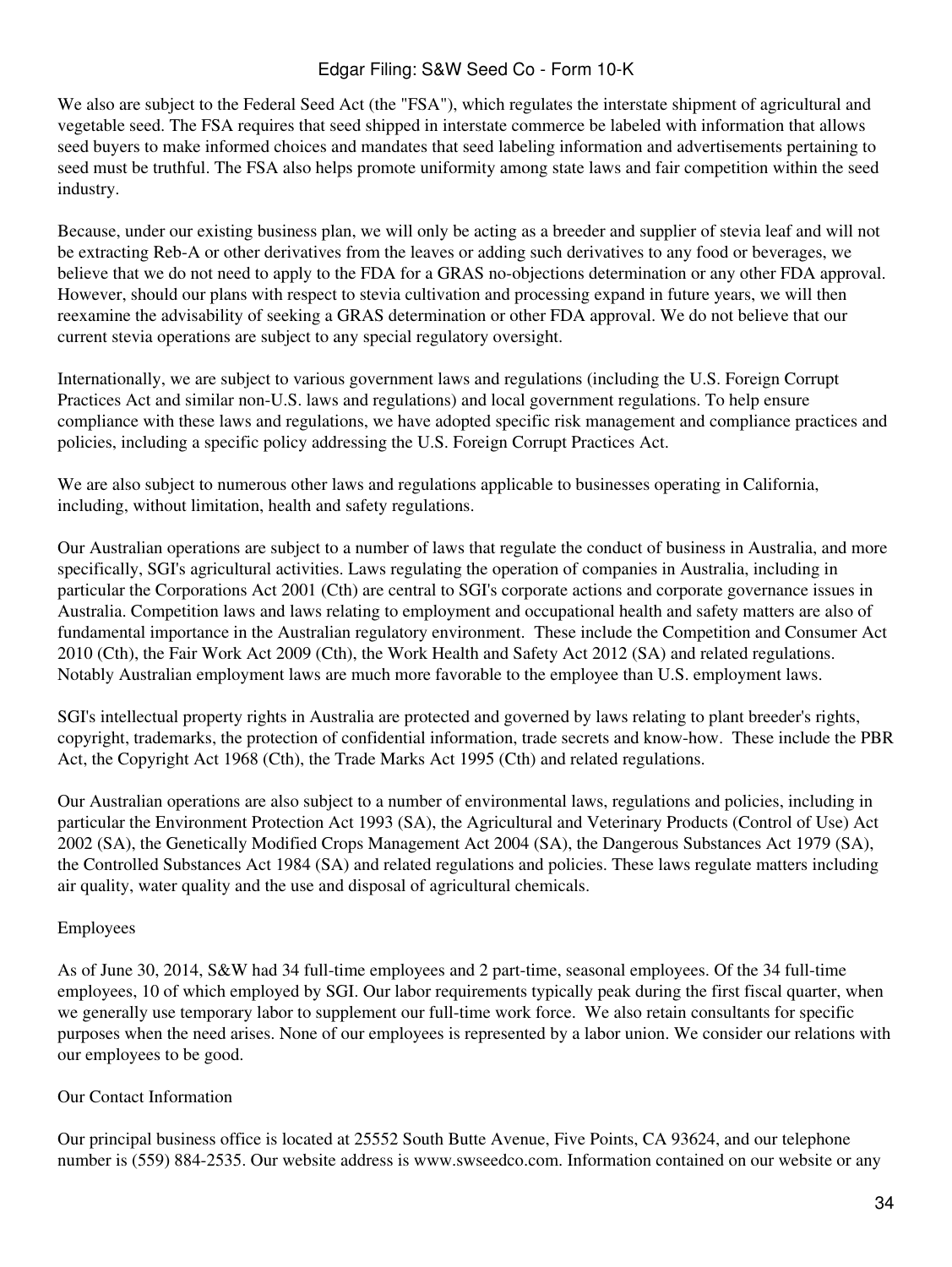other website does not constitute part of this Form 10-K.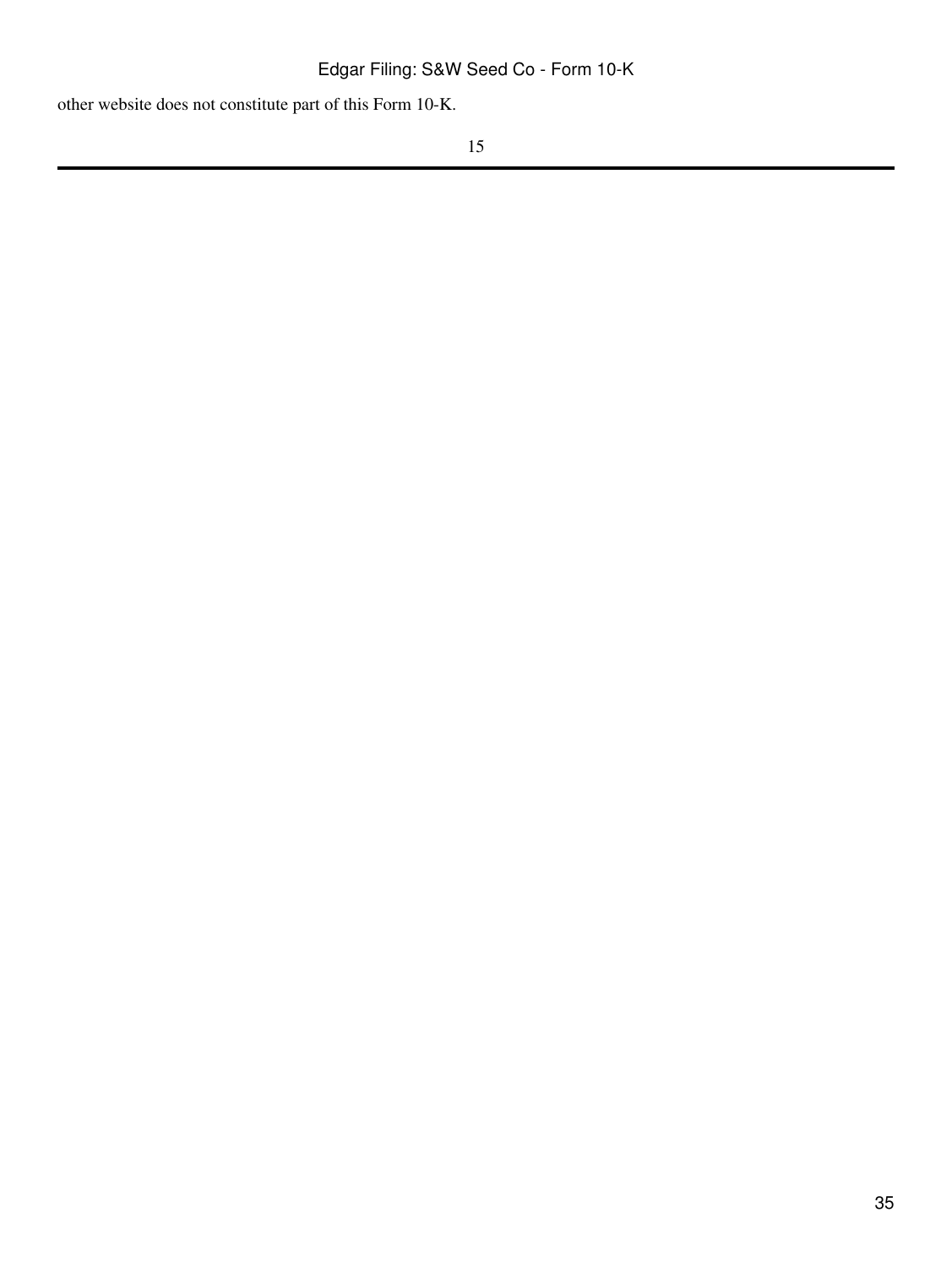<span id="page-35-0"></span>Item 1A. Risk Factors

#### Risks Relating to Our Business and Industry

Our earnings may be sensitive to fluctuations in demand for our products.

Our earnings can be negatively impacted by declining demand brought on by varying factors, many of which are out of our control. By way of example, the severe downturn in the California dairy industry in recent years that resulted from over-supply of dairy had a negative effect on sales of alfalfa hay, and as a result, the demand for our alfalfa seed in the domestic market declined. At times, the demand for our certified seed has also declined in the Middle East as the result of common, uncertified seed flooding the market at lower prices than those at which we were willing to sell our certified seed. In fiscal 2012 and continuing into fiscal 2013, many of these factors corrected themselves, but these circumstances could continue or reoccur, and our earnings could again be negatively impacted. In addition, demand for our products could decline because of other supply and quality issues or for any other reason, including products of competitors that might be considered superior by end users. A decline in demand for our products could have a material adverse effect on our business, results of operations and financial condition.

Our earnings may also be sensitive to fluctuations in market prices.

Market prices for our alfalfa seed can be impacted by factors such as the quality of the seed and the available supply, including whether lower quality, uncertified seed is available. Growing conditions, particularly weather conditions such as windstorms, floods, droughts and freezes, as well as diseases and pests and the adventitious presence of GMO, are primary factors influencing the quality and quantity of the seed and, therefore, the market price at which we can sell our seed to our customers. A decrease in the prices received for our products could have a material adverse effect on our business, results of operations and financial condition.

Our profitability is vulnerable to cost increases.

Future increase in costs such as the costs of growing seed through growers or by us internally, could cause our margins and profitability to decline unless we are able to pass along the increased price of production to our customers. We may not be able to increase the price of our seed sufficiently to maintain our margins and profitability in the future.

We could encounter farming-related problems unrelated to natural disasters, crop disease and other normal agricultural risks.

In fiscal 2012, we began growing a portion of our own alfalfa seed while still continuing to contract for the majority of our planted acreage with third-party farmers. A portion of our direct farming operations is carried out by our own employees on land we own and lease, and the remainder is performed by third-party farmers on their land but under our direction. Some of these arrangements span multiple years, and both direct farming methods carry large financial risks that we do not face when we pay growers for their seed on a per-pound basis. When we carry the farming risk, we can expect to incur costs of between \$1,300 and \$2,300 per acre, regardless of yields. We can and will make decisions that could adversely impact yields or quality, resulting in a smaller supply of seed to sell to our customers and increasing our cost of production to unprofitable levels. As we obtain additional farmland, by lease or purchase, both our farming costs and risks could continue to climb, and as our direct farming operations account for a significant portion of our seed requirements, the farming decisions we make could have a negative impact on our results of operations.

Our inventory of seed can be adversely affected by the market price being paid for other crops.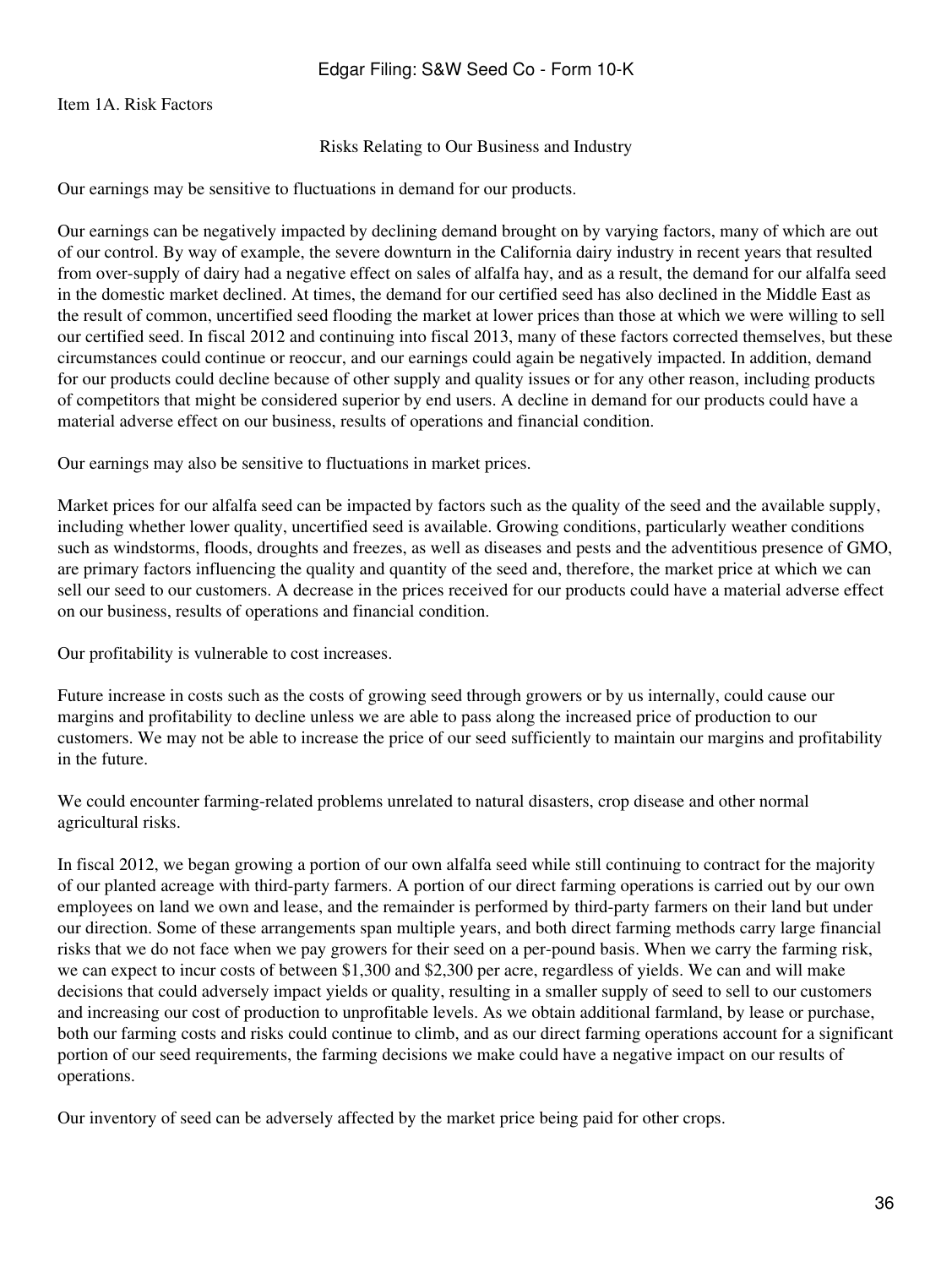Our seed production, both in California and Australia, substantially relies on unaffiliated growers to grow our proprietary seed and to sell it to us at negotiated prices each year. Growers have a choice of what crops to plant. If a particular crop is paying a materially higher price than has been paid in the past, growers may decide to not grow alfalfa seed in favor of receiving a higher return from an alternative crop planted on the same acreage. If our growers decline to a significant degree to plant the acreage on which we rely, and if we cannot find other growers to plant the lost acreage, our inventory of seed could be insufficient to satisfy the needs of our customers, and our business, results of operations and financial condition could materially decline. In addition, our customers could look to other suppliers for their seed if we cannot satisfy their requirements, and we may not be able to regain them as customers once our inventory levels have returned to normal.

16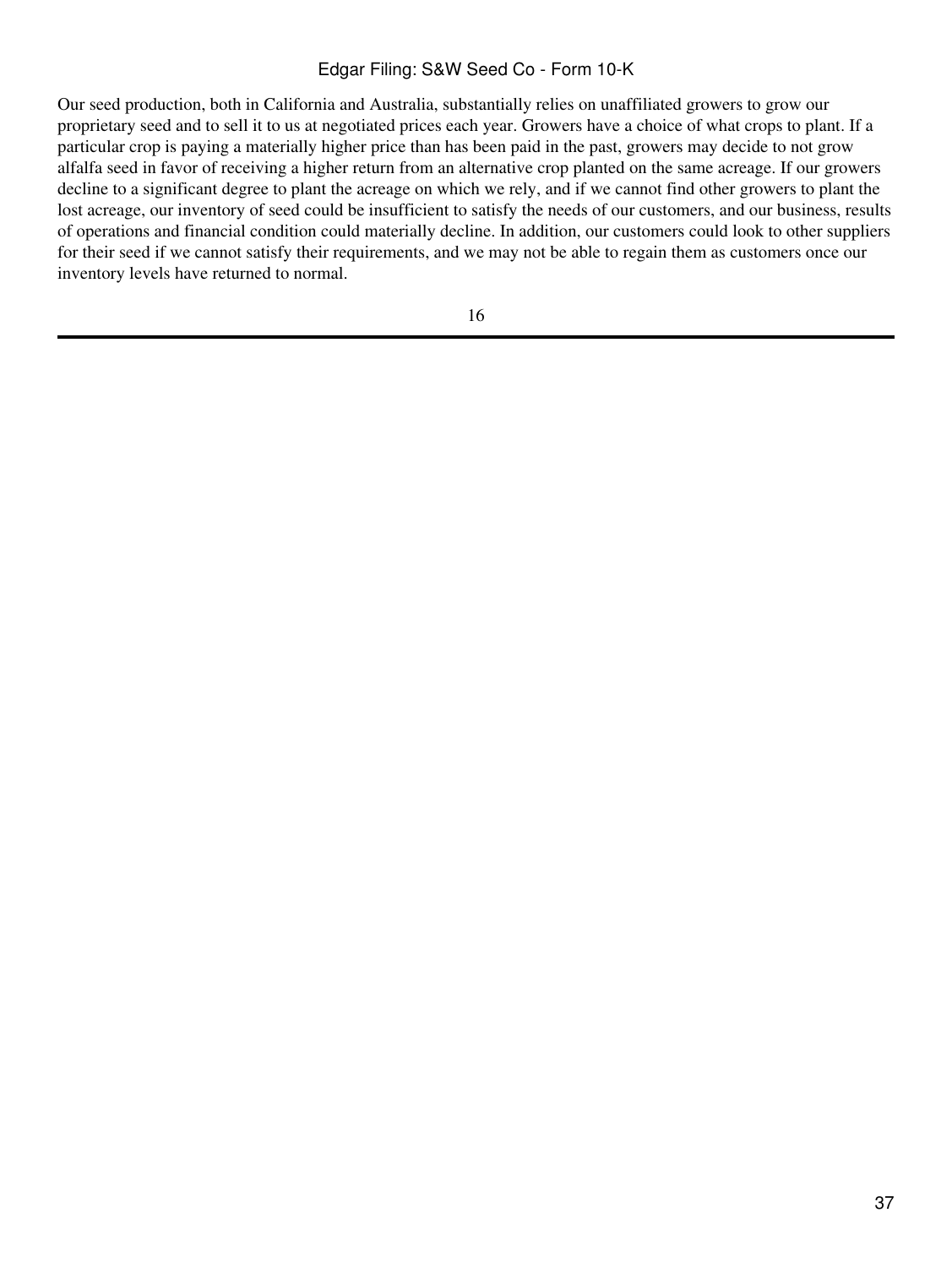Adverse weather conditions, natural disasters, crop disease, pests and other natural conditions can impose significant costs and losses on our business.

Alfalfa seed, our primary product, is vulnerable to adverse weather conditions, including windstorms, floods, drought and temperature extremes, which are common but difficult to predict. In addition, alfalfa seed is vulnerable to crop disease and to pests, which may vary in severity and effect, depending on the stage of production at the time of infection or infestation, the type of treatment applied and climatic conditions. Unfavorable growing conditions can reduce both crop size and quality. While historically we have not grown the alfalfa seed we sell, these factors can nevertheless directly impact us by decreasing the quality and yields of our seed and reducing our inventory and the supply of seed we sell to our customers. Moreover, in fiscal 2012, we began growing a portion of our alfalfa seed directly as well as farming alfalfa hay, and therefore, we have a direct vulnerability to the same adverse effects of weather, pests, natural disasters and other natural conditions that concern our third-party growers. These factors can increase costs, decrease revenue and lead to additional charges to earnings, which may have a material adverse effect on our business, results of operations and financial condition.

Because our alfalfa seed business is highly seasonal, our revenue, cash flows from operations and operating results may fluctuate on a seasonal and quarterly basis.

We expect that the majority of our revenues will continue to be generated from our alfalfa seed business. Our alfalfa seed business is highly seasonal. The seasonal nature of our operations results in significant fluctuations in our working capital during the growing and selling cycles. We have experienced, and expect to continue to experience, significant variability in net sales, operating cash flows and net income on a quarterly basis.

Because we depend on a core group of significant customers, our sales, cash flows from operations and results of operations may be negatively affected if our key customers reduce the amount of products they purchase from us.

We rely upon a small group of customers for a large percentage of our net revenue, including Sorouh Agricultural Company, which serves the Saudi Arabian market. In fiscal 2013 and in fiscal 2014, Sorouh accounted for 24% and 13% of our consolidated net revenue, respectively. We expect that a small number of customers will continue to account for a substantial portion of our net revenue for the foreseeable future. Similarly, SGI relies upon a small group of customers for a large percentage of its net revenue, including House of Agriculture Spirou, A.E.B.E., which also serves the Saudi Arabian market, which accounted for 27% and 18% of SGI's net revenue in fiscal 2013 and in fiscal 2014, respectively.

The loss of, or a significant adverse change in, our or SGI's relationship with these customers, or any other major customer, could have a material adverse effect on our business, financial position, results of operations and operating cash flows. The loss of, or a reduction in orders from, any significant customers, losses arising from customers' disputes regarding shipments, product quality, or related matters, or our inability to collect accounts receivable from any major customer could have a material adverse effect on us. There is no assurance that we will be able to maintain the relationships with our major customers or that they will continue to purchase our seed in the quantities that we expect and rely upon. If we cannot do so, our results of operations could suffer.

Because we do not grow most of the alfalfa seed that we sell, we are substantially dependent on our network of growers, and our sales, cash flows from operations and results of operations may be negatively affected if our largest growers were to stop supplying seed to us.

Historically, we have relied on a relatively small network of growers of alfalfa seed that together has provided all of the seed we sell to our customers. Although in fiscal 2012, we began growing and producing a portion of our own seed, most of our seed will continue to be grown under contracts with farmers, most of which are one-year contracts. Many of our growers have had long-term grower relationships with us. However, we do not have long-term supply contracts with any of these growers, which makes us particularly vulnerable to factors beyond our control. Events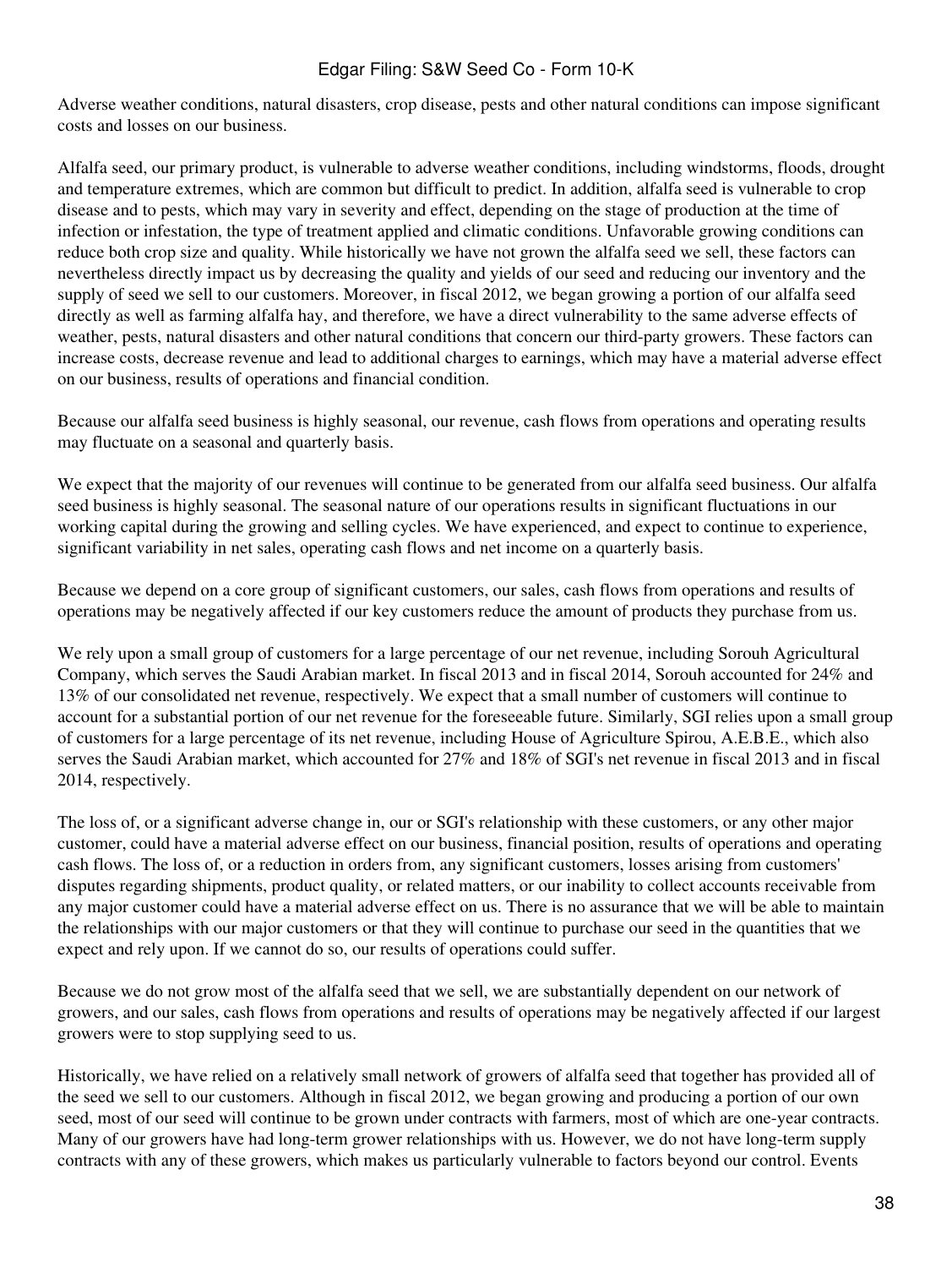such as a shift in pricing caused by an increase in the value of commodity crops other than seed crops, increase in land prices, unexpected competition or reduced water availability could disrupt our supply chain. Any of these disruptions could limit the supply of seed that we obtain in any given year, adversely affecting supply and thereby lowering revenues. Such disruption could also damage our customer relationships and loyalty to us if we cannot supply the quantity of seed expected by them. We encountered a meaningful shift in our grower network in fiscal 2011, with some of our growers who had grown for us for many years opting to cut back their alfalfa seed acreage or to not grow alfalfa seed at all. This situation could reoccur and could negatively impact our revenues if we do not otherwise have sufficient seed inventory available for sale.

17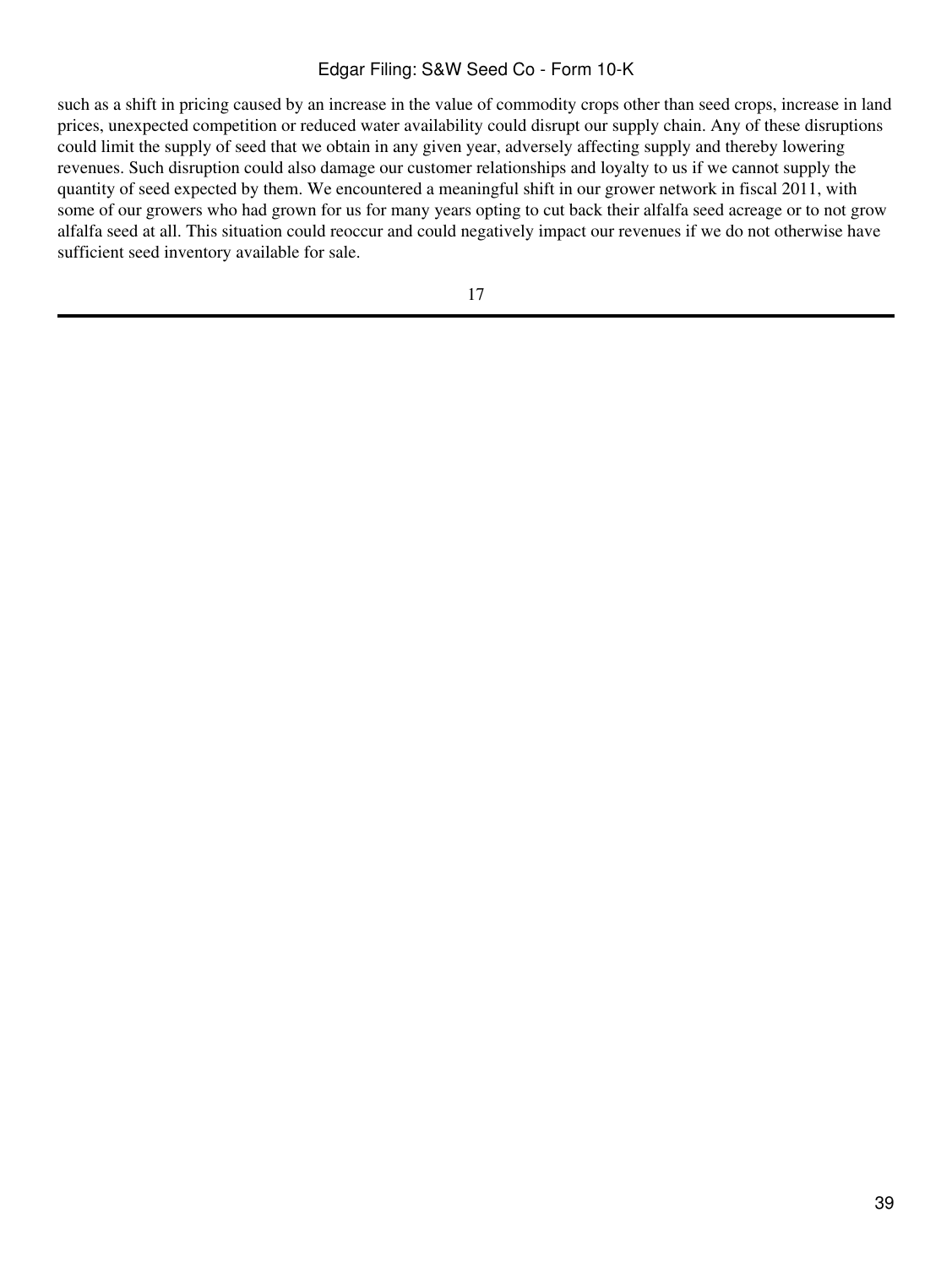SGI relies on a pool of approximately 150 Australian growers to produce its proprietary seeds. Each grower arrangement is typically made for a term of seven to ten harvests. Although SGI's grower pool is substantially more diversified than our grower pool, it is not without risks. Adverse agronomic or climatic factors could lead to grower exodus and negatively impact SGI's revenues if SGI does not otherwise have sufficient seed inventory available for sale.

A large majority of our customers are located within regions, including Saudi Arabia,that substantially restrict or prohibit the importation of GMO seed varieties. We actively test for the presence of GMO in our seed stock in the San Joaquin Valley. The presence of GMO alfalfa in significant amounts of our contracted seed production could severely limit the amount of seed that we have available to sell into Saudi Arabia and other locations that prohibit GMO seed varieties. Furthermore, due to widespread negative perception of GMO material, even if we were able to successfully remediate the accidental occurrence of GMO in our contracted seed production, there are no assurances that we would be able to achieve export sales to Saudi Arabia and other non-GMO locations at the same levels as we achieved before the accidental occurrence of GMO.

A lack of availability of water in California or Australia could impact our business.

Adequate quantities and correct timing of the application of water are vital for most agriculture to thrive. Whether particular farms are experiencing water shortages depends, in large part, on their location. However, continuing drought conditions can threaten all farmland other than those properties with their own water sources. Although alfalfa seed is not a water-intensive crop, the availability or the cost of water is a factor in the planting of the alfalfa hay grown from our seed. If the dairy farmers and others who purchase our alfalfa seed to grow hay cannot get an adequate supply of water, or if the cost of water makes it uneconomical for the farmers to grow alfalfa, we may not be able to sell our seed, which could have an adverse impact on our results of operations. We cannot predict if water shortages will impact our business in the future, but if alfalfa hay growers are impacted by water shortages, our business could also materially decline.

We face intense competition, and our inability to compete effectively for any reason could adversely affect our business.

The alfalfa seed market is highly competitive, and our products face competition from a number of small seed companies, as well as large agricultural and biotechnology companies. We also now face new competition with the availability of Roundup Ready® alfalfa beginning to be a viable alternative. We compete primarily on the basis of consistency of product quality and traits, product availability, customer service and price. Many of our competitors are, or are affiliated with, large diversified companies that have substantially greater marketing and financial resources than we have. These resources give our competitors greater operating flexibility that, in certain cases, may permit them to respond better or more quickly to changes in the industry or to introduce new products more quickly and with greater marketing support. Increased competition could result in lower profit margins, substantial pricing pressure, reduced market share and lower operating cash flows. Price competition, together with other forms of competition, could have a material adverse effect on our business, financial position, results of operations and operating cash flows.

If we are unable to estimate our customers' future needs accurately and to match our production to the demand of our customers, our business, financial condition and results of operations may be adversely affected.

We sell our seed primarily to dealers and distributors who, in turn, sell primarily to hay and dairy farmers who grow hay for dairy cattle and other livestock. Due to the nature of the alfalfa seed industry, we normally produce seed according to our production plan before we sell and deliver seed to distributors and dealers. Our dealers and distributors generally make purchasing decisions for our products based on market prices, economic and weather conditions and other factors that we and our dealers and distributors may not be able to anticipate accurately in advance. If we fail to accurately estimate the volume and types of products sought by the end users and otherwise adequately manage production amounts, we may produce more seed than our dealers and distributors want, resulting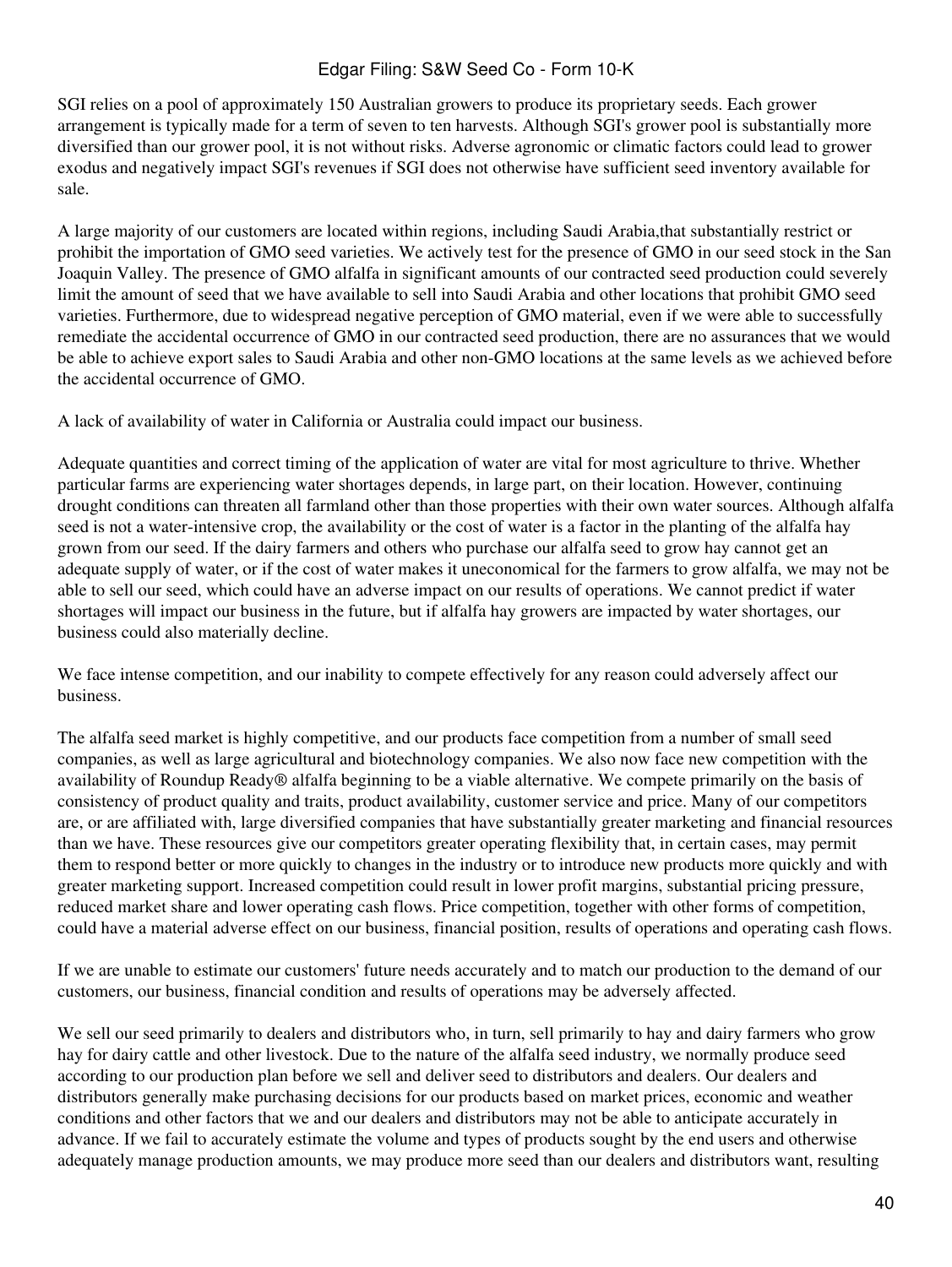in excess inventory levels. On the other hand, if we underestimate demand, which has happened in the past, we may not be able to satisfy our dealers and distributors' demand for alfalfa seed, and thus damage our customer relations and end-user loyalty. Our failure to estimate end users' future needs and to match our production to the demand of our customers may adversely affect our business, financial condition and results of operations.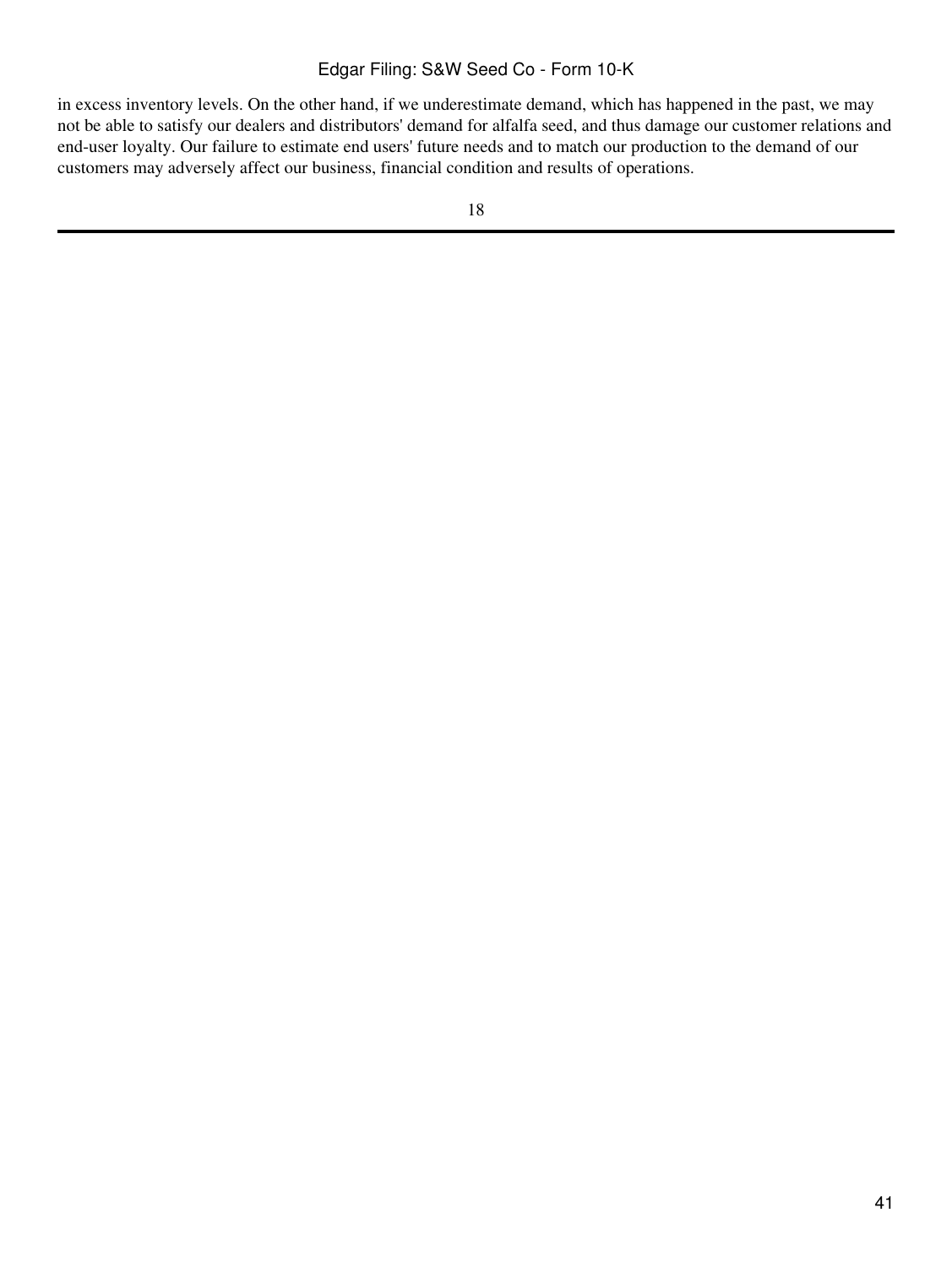Our third-party distributors may not effectively distribute our products.

We depend in part on third-party distributors and strategic relationships for the marketing and selling of our products. We depend on these distributors' efforts to market our products, yet we are unable to control their efforts completely. In addition, we are unable to ensure that our distributors comply with all applicable laws regarding the sale of our products, including the United States Foreign Corrupt Practices Act. If our distributors fail to effectively market and sell our products, and in full compliance with applicable laws, our operating results and business may suffer.

We extend credit to customers who currently represent or are expected to represent the largest percentage of our sales.

Although payment terms for our seed sales generally are 90 days, we regularly extend credit to our largest customer, Sorouh Agricultural Company, and to other international customers. We expect that sales of our alfalfa seed varieties to Sorouh and to other international customers will represent a material portion of our revenue in fiscal 2015 and that we will continue to extend credit in connection with those sales. Because these customers are located in foreign countries, collection efforts, were they to become necessary, could be much more difficult and expensive. Moreover, future political and/or economic factors, as well as future unanticipated trade regulations, could negatively impact our ability to timely collect outstanding receivables from these important customers. The extension of credit to our major customers exposes us to the risk that our seed will be delivered but that we may not receive all or a portion of the payment therefor. If these customers are unable or unwilling to fully pay for the seed they purchase on credit, our results of operations and financial condition could be materially negatively impacted. Moreover, our internal forecasts on which we make business decisions throughout the year could be severely compromised, which could, in turn, mean that we spend capital for operations, investment or otherwise that we would not have spent had we been aware that the customer would not honor its credit extension obligation.

Our current reliance on the seed development and production business does not permit us to spread our business risks among different business segments, and thus a disruption in our seed production or the industry would harm us more immediately and directly than if we were diversified.

We currently operate mainly in the alfalfa seed business, and we do not expect this to change materially in the foreseeable future. Without business line diversity, we will not be able to spread the risk of our operations. Therefore, our business opportunities, revenue and income could be more immediately and directly affected by disruptions from such things as drought and disease or widespread problems affecting the alfalfa industry, payment disruptions and customer rejection of our varieties of alfalfa seed. If there is a disruption as described above, our revenue and income could be reduced, and our business operations might have to be scaled back.

Moreover, because our stevia operations are also agriculture-based and centered in California's Central Valley where the majority of our United States-based alfalfa seed operations is located, it is possible that the same problems that might negatively impact our alfalfa seed business could, at the same time, negatively impact our stevia business. Accordingly, we do not consider our stevia business a hedge against the risks of our alfalfa seed business.

If we fail to introduce and commercialize new alfalfa seed varieties, we may not be able to maintain market share, and our future sales may be harmed.

The performance of our new alfalfa seed varieties may not meet our customers' expectations, or we may not be able to introduce and commercialize specific seed varieties. Reorder rates are uncertain due to several factors, many of which are beyond our control. These include changing customer preferences, which could be further complicated by the new availability of Roundup Ready® alfalfa, competitive price pressures, our failure to develop new products to meet the evolving demands of the end users, the development of higher-demand products by our competitors and general economic conditions. The process for new products to gain market recognition and acceptance is long and has uncertainties. If we fail to introduce and commercialize a new seed variety that meets the demand of the end user, if our competitors develop products that are favored by the end users, or if we are unable to produce our existing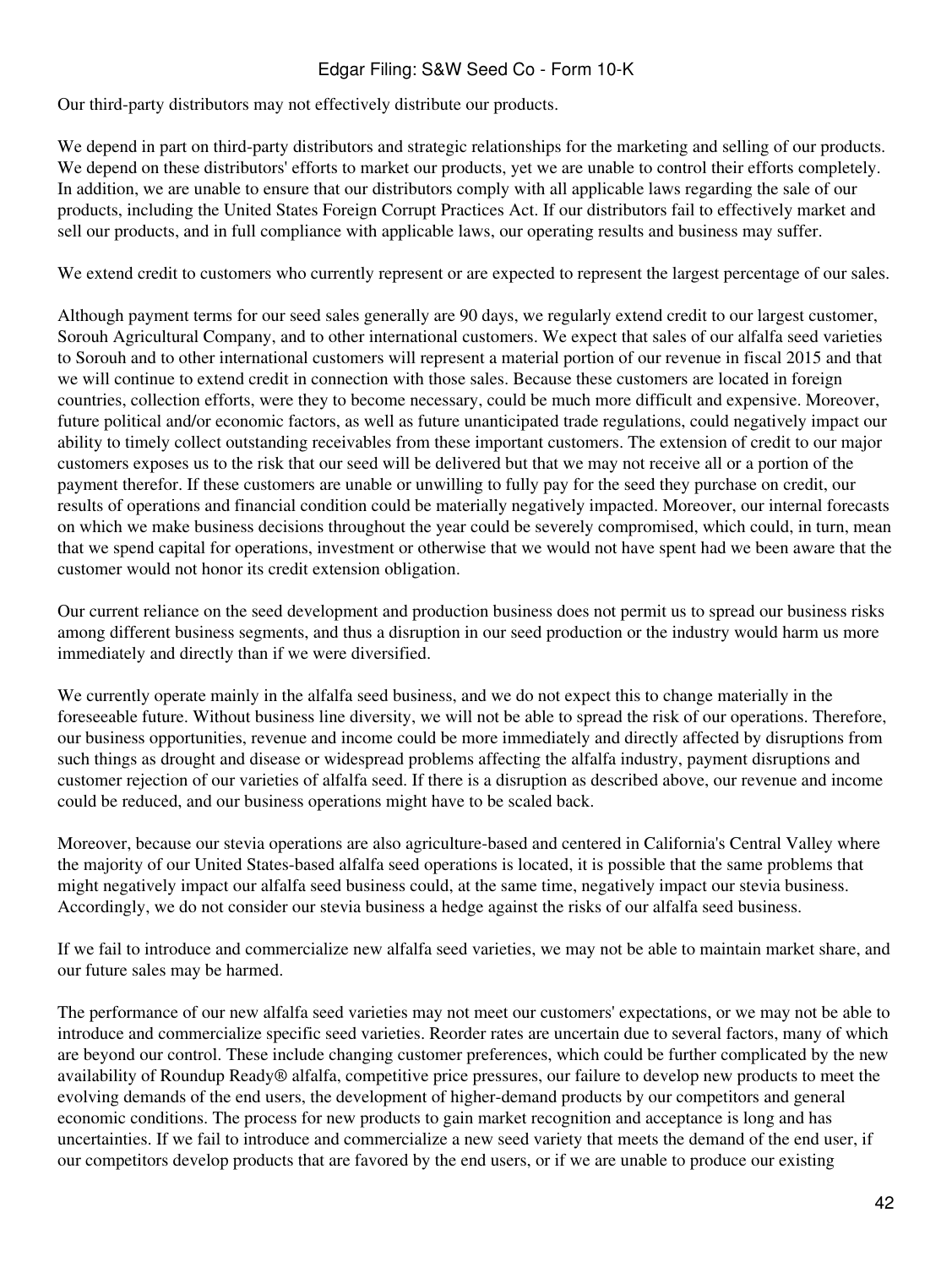products in sufficient quantities, our growth prospects may be materially and adversely affected, and our revenue may decline. In addition, sales of our new products could replace sales of some of our current similar products, offsetting the benefit of even a successful product introduction.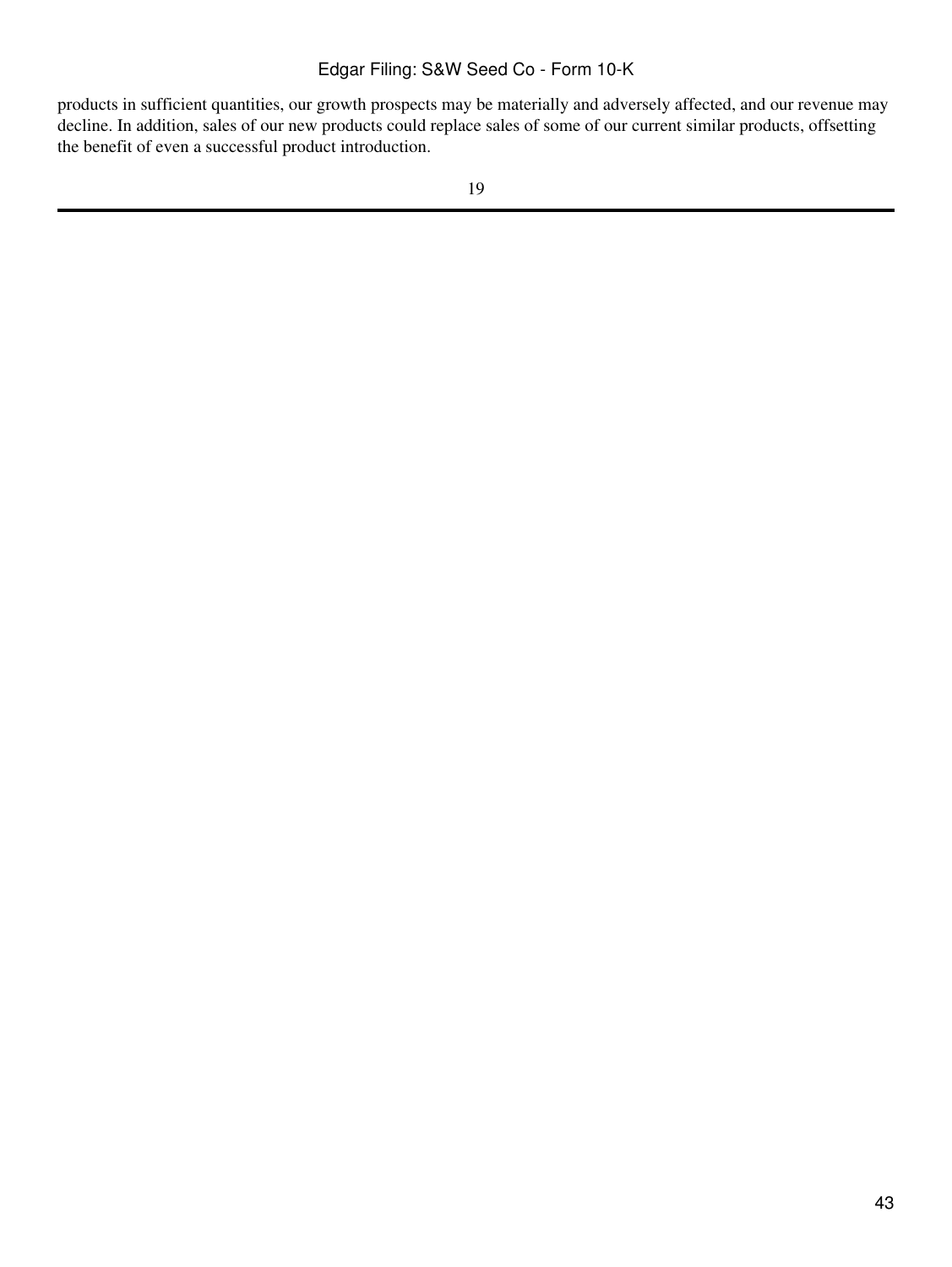Deregulation of Roundup Ready® alfalfa could negatively impact our sales and production of alfalfa seed.

In December 2010, the USDA published the final environmental impact statement on Roundup Ready® alfalfa. Following that publication, in late January 2011, the USDA announced the deregulation of Roundup Ready® alfalfa, without imposing any federal regulations, providing any guidance pertaining to field separation or mandating any other conditions. The availability of Roundup Ready® alfalfa could adversely impact our sales. Domestically, hay farmers may choose the GMO alfalfa seed over our seed in order to control weeds with Roundup®, Monsanto's powerful herbicide.

GMO crops currently are prohibited in most of the international markets in which our proprietary seed is currently sold. The greater the use of GMO seed in California, the greater the risk that the adventitious presence of GMO material in our seed production will occur due to pollination from hay fields or other seed feeds. In fiscal 2013, the number of lots of our seed that tested positive for the adventitious presence of GMO was greater than in fiscal 2012. The preliminary testing results for our most recent harvest suggest that less than 1% of our estimated annual global production and sourced seed for fiscal 2014 will contain GMO material. Our testing is limited to detecting the presence of GMO material. The extent to which an affected batch of seed contains GMO material must be determined by a third party laboratory and we will undertake testing of this kind on an as-needed basis. Our seed containing GMO material can only be sold domestically or in other jurisdictions that permit the importation of GMO alfalfa. We are taking steps to reduce the risk of the adventitious presence of GMO material in our seed crops. These steps include seeking collaborative agreements, regulations, or other measures to ensure neighboring farms that raise GMO alfalfa in the San Joaquin Valley limit the extent to which they allow the flowering and cross-pollination of their GMO-based crops with our conventional non-GMO crops to occur; and acquiring land and expanding our contracted grower base in the Imperial Valley of California, where to our knowledge GMO alfalfa is not yet being grown. In addition, we may increase the use of leafcutter bees to pollinate our crops, because these bees do not form colonies and fly more limited ranges than honey bees, which makes the cutter bees less likely to bring GMO-bearing pollen into our fields. Finally, we plan to grow a portion of our S&W varieties in South Australia.

We believe that our testing program is superior to those of our competitors in the non-GMO alfalfa seed market. However, due to inherent weaknesses in the testing process, including limited sample sizes, we can make no assurances that our testing program, without more, will continually satisfy our customers and end users that our seed is GMO free or that our farming operations are adequately isolated from GMO pollination.

In April 2013, we entered into a license agreement with Forage Genetics to develop and commercialize seed varieties that incorporate proprietary traits, including the Roundup Ready® trait. This agreement further documented and formalized our previously announced collaboration with Forage Genetics and Monsanto to develop genetically modified versions of certain of our proprietary alfalfa varieties. This agreement contemplates lab work and field trials and may never result in the development of commercially viable seeds. Unless and until we actually begin selling Roundup Ready® alfalfa, our domestic sales could be negatively impacted, although the actual impact of Roundup Ready® alfalfa on the alfalfa seed market in general and on sales of our proprietary seed in particular is currently unknown.

The adoption of GOZ zones in our primary alfalfa seed growing region in California could impact the international sales of our S&W varieties.

A substantial portion of our S&W varieties is grown in Fresno County, California for both domestic and international sales. In January 2012, the National Alfalfa & Forage Alliance held a vote of growers in Fresno County to determine if they should form a Genetically Enhanced, or GE, Grower Opportunity Zone, or GOZ, in part of Fresno County. A GOZ is a seed grower-defined region within which a super-majority of growers (by number of growers or acreage) elects to focus on the production of either Adventitious Presence Sensitive or GE alfalfa seed, including Roundup Ready® alfalfa. The January 2012 vote to organize the proposed GOZ in Fresno County failed to obtain the required super-majority, and therefore the motion failed. However, there is no assurance that another vote will not be taken and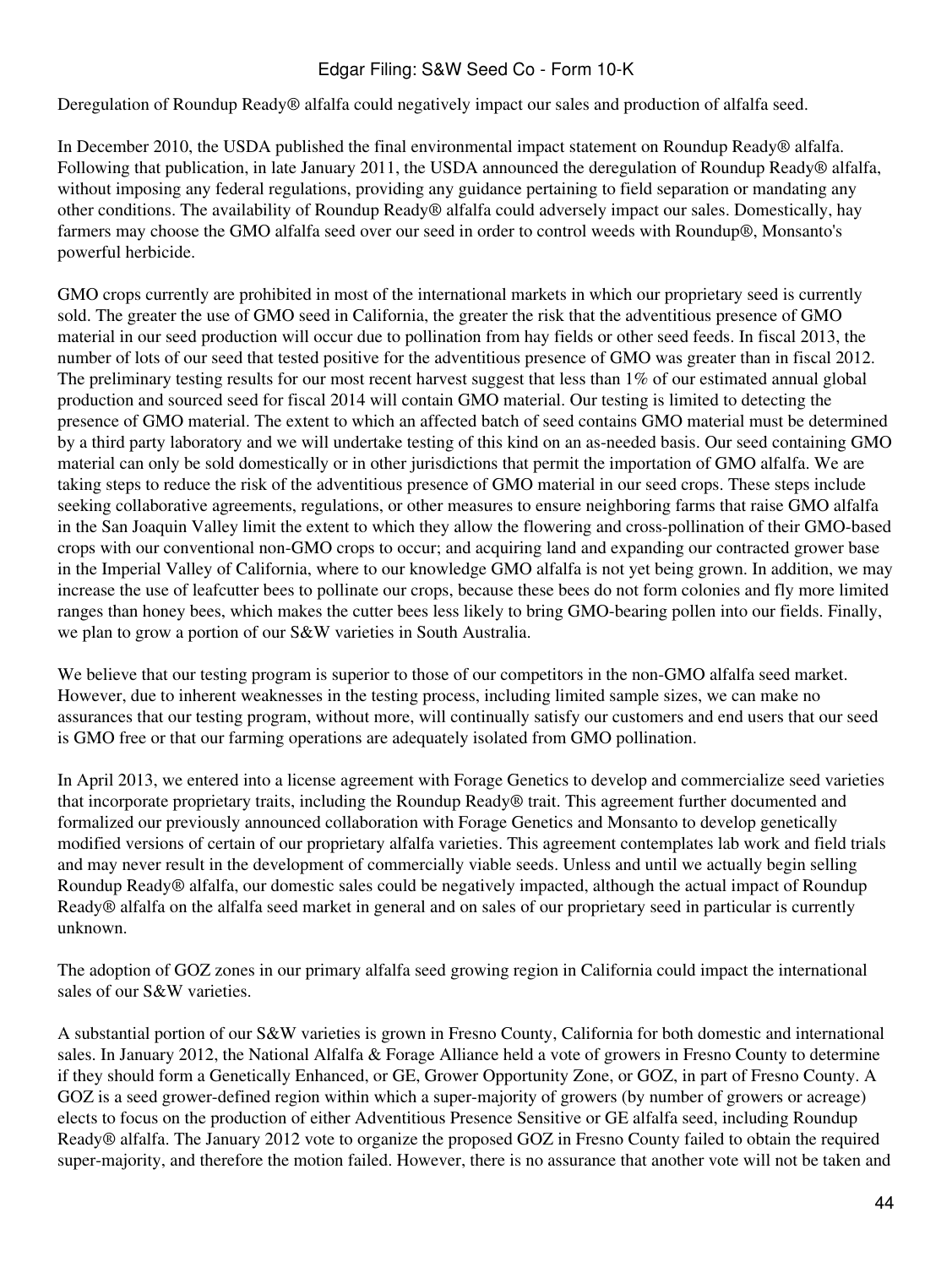that, at a future meeting, the proposal will not succeed in obtaining the required vote to form a GOZ for GMO alfalfa. If a GOZ were formed in Fresno County or in any other county where we currently produce seed or might produce seed in the future, our efforts to grow conventional alfalfa seed for international sale in that county could be threatened because of the isolation and contamination issues about which we remain concerned. In such circumstance, we might be forced to find alternative locations to grow our proprietary S&W alfalfa seed varieties for sale into Saudi Arabia and other locations that prohibit GMO seed, and there is no assurance that we would be able to do so successfully.

20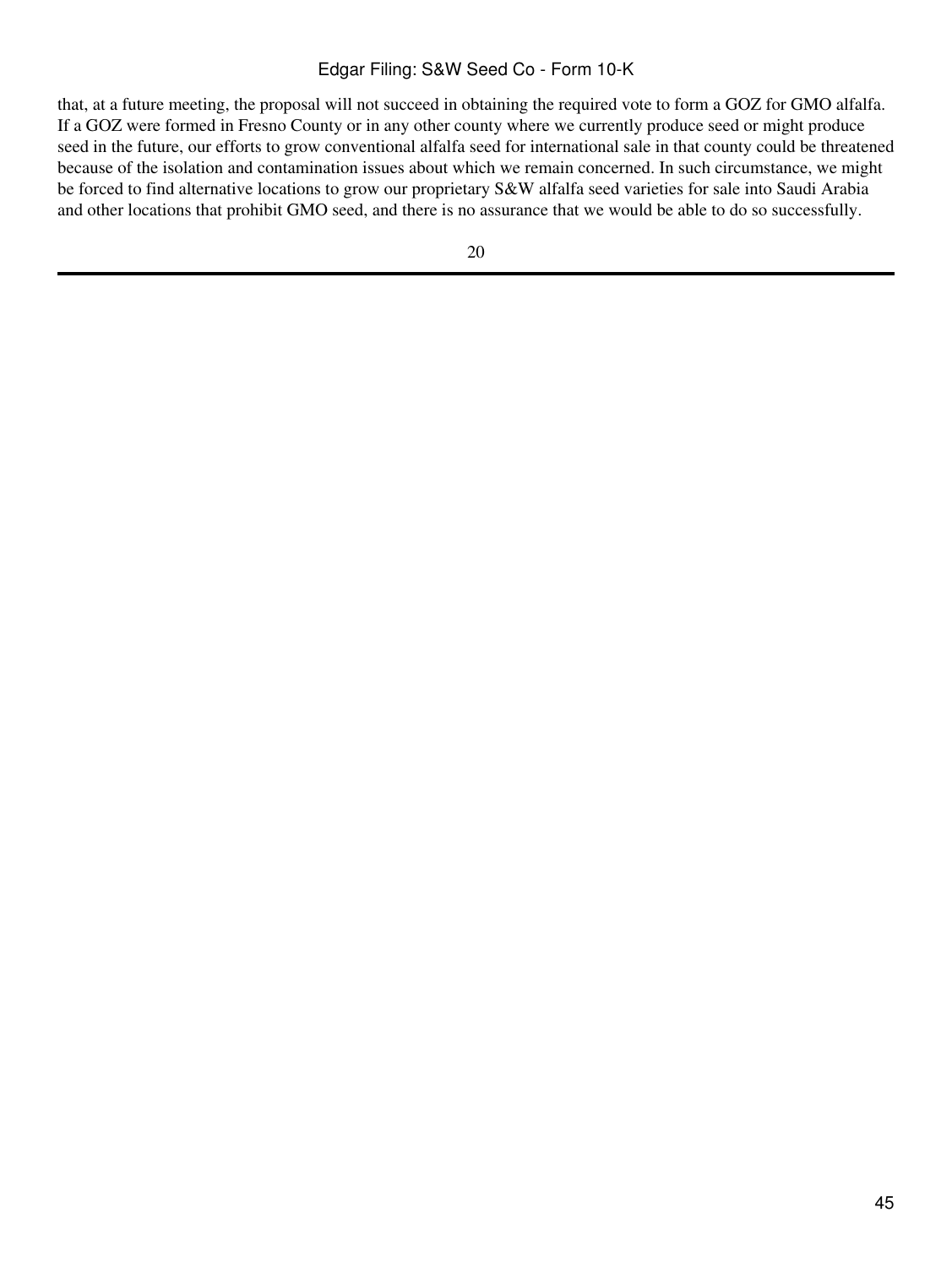The presence of GMO alfalfa in Australia or California could impact our international sales.

GMO alfalfa varieties have not been approved by Australia's Office of the Gene Technology Regulator, and all GMO plant varieties are currently barred in South Australia. Because GMO plant varieties are currently barred, SGI's representation that its alfalfa seed products are free from GMO is critical as many of the jurisdictions to which SGI exports its alfalfa seed for sale, including Saudi Arabia, strictly prohibit the importation of GMO seed varieties. Field testing and commercial production of GMO alfalfa seed has been ongoing in the U.S. for several years, and the possibility now exits that planting seed imported into Australia from the U.S. may unintentionally contain GMO material, which, in turn, could intermingle with Australian alfalfa crops. Although Australia has a very comprehensive GMO monitoring protocols in place if SGI's alfalfa crops were to test positive for the adventitious presence of GMO, its ability to sell into Saudi Arabia and other locations that prohibit GMO seed varieties could be jeopardized, if not entirely prohibited.

A large majority of our customers are located within regions, including Saudi Arabia, which substantially restrict or prohibit the importation of GMO seed varieties. We actively test for the presence of GMO in our seed stock in the San Joaquin Valley. The presence of GMO alfalfa in significant amounts of our contracted seed production could severely limit the amount of California seed that we have available to sell into Saudi Arabia and other locations that prohibit GMO seed varieties. Furthermore, due to widespread negative perception of GMO material, even if we were able to successfully remediate the accidental occurrence of GMO in SGI's crops or our California seed production, there are no assurances that we would be able to achieve export sales to Saudi Arabia and other non-GMO locations at the same levels as we achieved before the accidental occurrence of GMO.

Our per acre pricing model could cause us to lose money on those contracts.

In fiscal 2012, we entered into three contracts, covering approximately 823 acres, with a California grower under which we deviated from our historical model and agreed to pay the grower a fixed price per acre rather than a fixed price per cleaned pound of seed. As such, regardless of the amount of seed this grower produces, we will be required to pay the fixed price per acre. This could result in our paying more per pound of seed than we are able to sell the seed to our customers, thereby causing a loss on this acreage. Moreover, these contracts cover a four- year period, and therefore, we could potentially be overpaying for seed on these contracts through crop year 2015 if the grower does not produce the minimum amount of seed we expect. These contracts could negatively impact our results of operations.

We may not be able to fully recover the costs of our initial stevia operations.

Our stevia operations are subject to the same farming risks that other agricultural operations face, including, weather-related events and natural disasters, which, depending on the growth cycle at the time of such event, could materially negatively impact our yields. Our yields also could be negatively impacted by our farming practices.

In May 2013, due to weeding-control practices, damage to a majority of our stevia fields occurred and we determined to discontinue farming these fields and to record a crop loss on stevia totaling \$2,333,123 for the year ended June 30, 2013. We have ceased commercial production of stevia. Although we continue our breeding program and are considering commercial applications for our proprietary stevia, none of these ventures may ever be profitable or allow us to recoup the amounts expended in connection with our initial stevia production operations.

The stevia market may not develop as we anticipate, and therefore our continued research and development activities with respect to stevia may never become profitable to us.

There are a number of challenges to market acceptance of stevia as a natural, non-caloric sweetener. Stevia has its own unique flavor, which can affect the taste of some foods and beverages. A common complaint about stevia is that some of its extracts and derivatives have a bitter aftertaste, and its taste does not uniformly correspond to all regional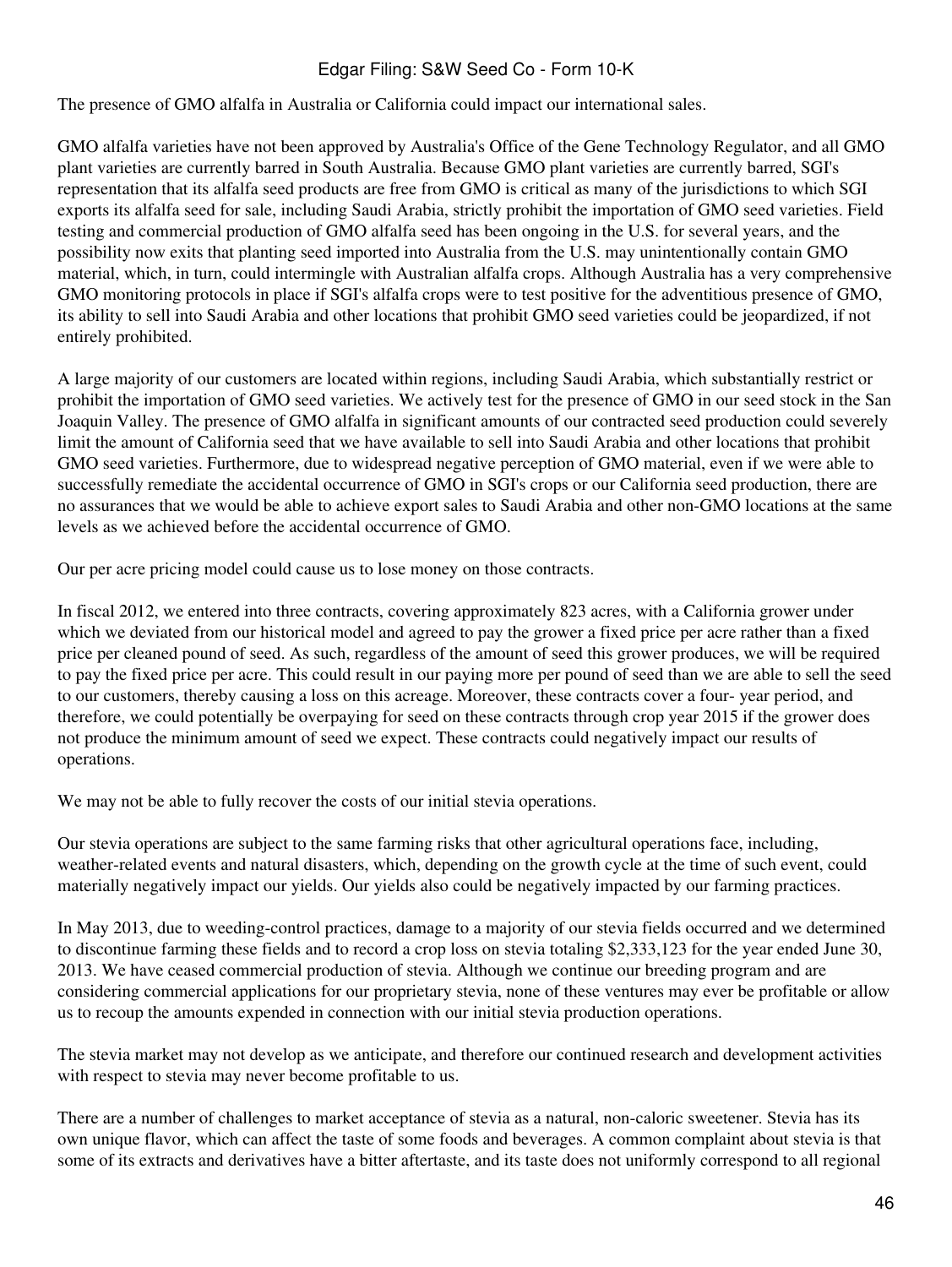taste preferences or combine well with some food flavors. Other factors that could impact market acceptance include the price structure compared to other sugar substitutes and availability. If the high-intensity, non-caloric sweetener market declines or if stevia fails to achieve substantially greater market acceptance than it currently enjoys, we might not ever be able to profit from our continued research and development activities relating to stevia or any commercial applications that we derive therefrom. Even if products conform to applicable safety and quality standards, sales could be adversely affected if consumers in target markets lose confidence in the safety, efficacy and quality of stevia. Adverse publicity about stevia or stevia-based products may discourage consumers from buying products that contain stevia. Any of

21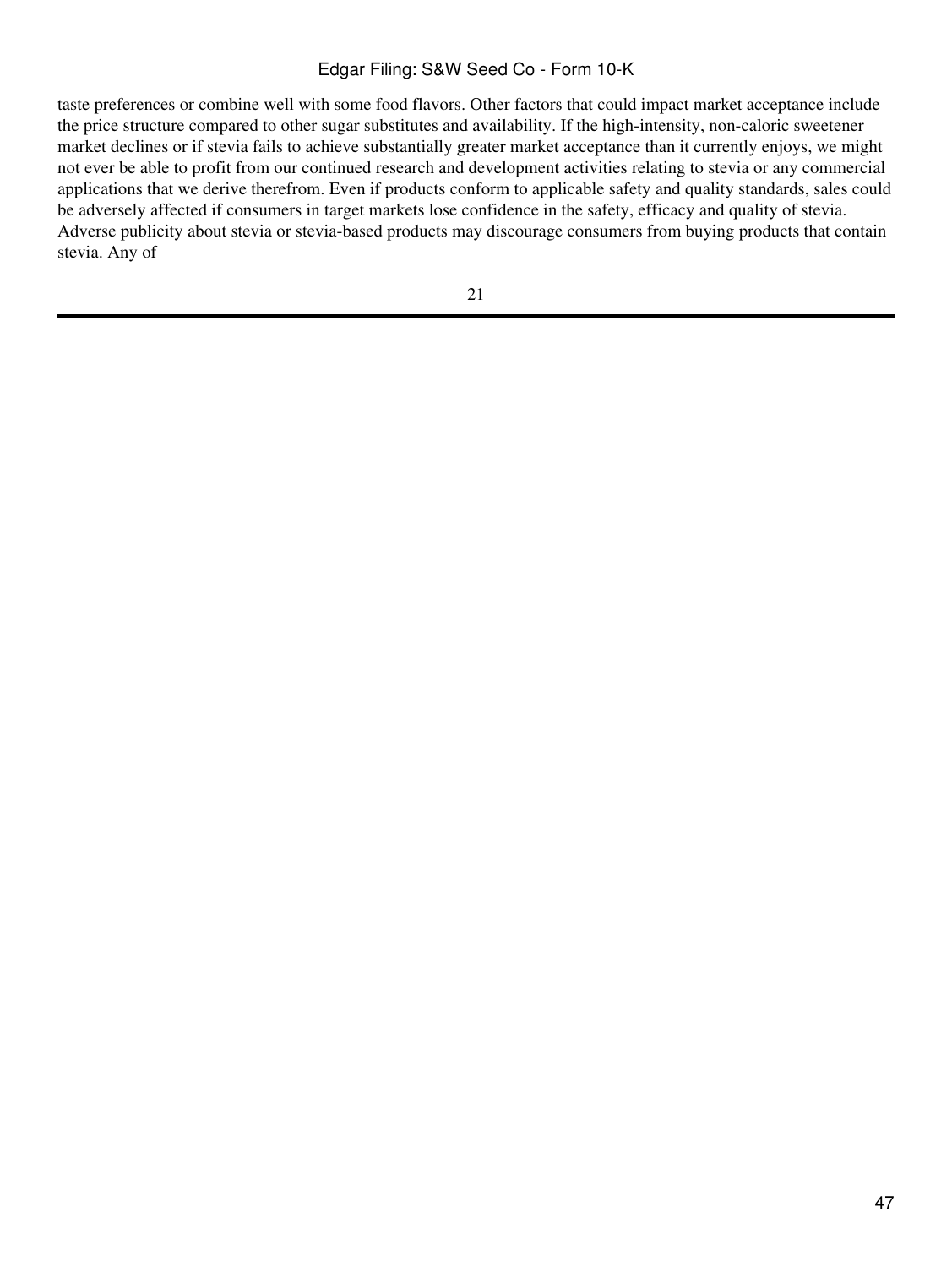these developments could adversely impact the future amount of dry leaf stevia, processed stevia leaves or extract we are able to sell, which could adversely impact our results of operations.

If demand for stevia does not increase, there may be excess capacity that could decrease the market price of stevia and reduce our potential future revenue opportunities

Historically, stevia has been marketed and sold in the U.S. as a dietary supplement, available in natural food and health food stores. Since December 2008, stevia producers have increased production capacity in expectation of a large demand for stevia products. We started our stevia operation because we expect that demand for stevia will increase significantly in the future, particularly since Reb-A, a highly refined stevia extract, has been the subject of several "generally recognized as safe", or GRAS, notices in the U.S. that support the conclusion of the companies that Reb-A is generally recognized as safe for its intended use. Since the FDA has not objected to these notifications, Reb-A may be used as a sweetener in food and beverages, and a market for products incorporating Reb-A has developed and grown since then. However, there can be no assurance that there will continue to be widespread growth in the demand for stevia extracts or that FDA will not subsequently question the GRAS status of Reb-A based on new data or information. If demand for stevia extracts does not increase to the extent predicted by the industry, the stevia market may be subject to significant excess capacity, which would put downward pressure on the market price of stevia and negatively impact our expectations with respect to stevia as a revenue source.

There are difficulties in managing our storage system, which may result in damage to our products held in storage.

Alfalfa seed and stevia storage entails risks, including management of moisture, temperature and humidity. Any material storage problem may result in damage to our seed or dried stevia leaf and, thus, could create operating losses.

If we are unable to acquire sufficient raw materials or produce sufficient finished product, we will not be able to meet the demands of our customers.

We must acquire sufficient alfalfa seed to meet the demands of our customers. An alfalfa seed shortage could result in loss of sales and damage to our reputation. Because our proprietary seed is only available through our direct farming efforts and from our contract growers, if our growers become unable or unwilling to produce the required commercial quantities of alfalfa seed on a timely basis and at commercially reasonable prices, we will likely be unable to meet customer demand. We do not own or lease sufficient farmland to make up for a significant loss of acreage from our grower network. The failure to satisfy our customers not only could adversely impact our financial results but could irreparably harm our reputation.

The loss of key employees or the failure to attract qualified personnel could have a material adverse effect on our ability to run our business.

The loss of any of our current executives, key employees or key advisors, or the failure to attract, integrate, motivate and retain additional key employees, could have a material adverse effect on our business. Although we have employment agreements with our Chief Executive Officer, Chief Financial Officer, Chief Operations Officer, Vice President of Sales and Marketing, Vice President of Breeding and Genetics and Vice President of Processing, any employee could leave our employ at any time if he chose to do so. We do not carry "key person" insurance on the lives of any of our management team. As we develop additional capabilities, we may require more skilled personnel who must be highly skilled and have a sound understanding of our industry, business or processing requirements. Recruiting skilled personnel is highly competitive. Although to date we have been successful in recruiting and retaining qualified personnel, there can be no assurance that we will continue to attract and retain the personnel needed for our business. The failure to attract or retain qualified personnel could have a material adverse effect on our business.

We may not be able to manage expansion of our operations effectively.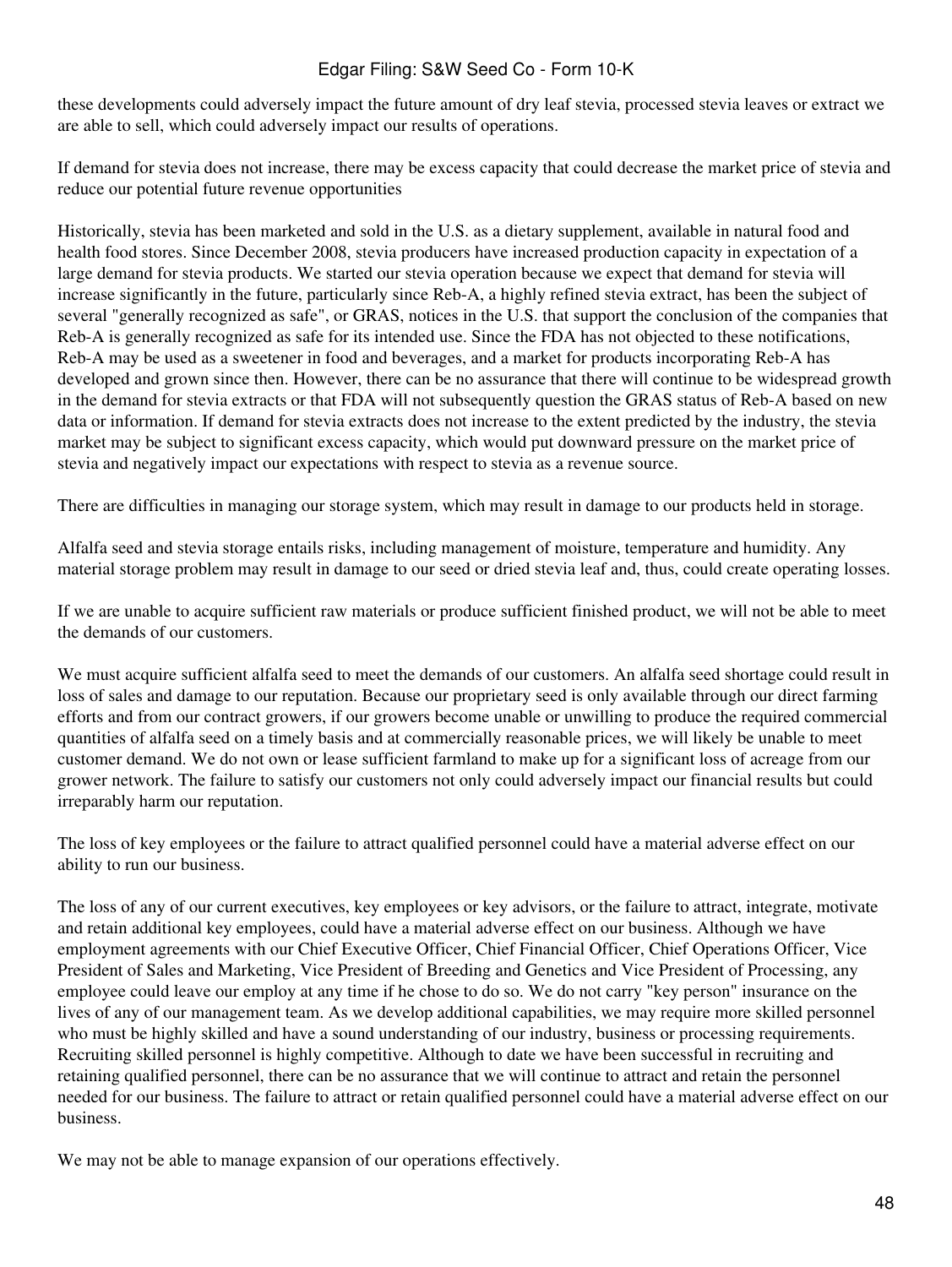We expect our operations to grow rapidly in the near future, both as we expand our historical alfalfa seed business both domestically and internationally, expand our mill utilization, increase our growers' production, and develop our stevia business. We also are looking to expand our business through acquisition of synergistic companies. These efforts will require the addition of employees, expansion of facilities and greater oversight, perhaps in diverse locations. If we are unable to manage our growth effectively, we may not be able to take advantage of market opportunities, execute on our business strategies or respond to competitive pressures, and we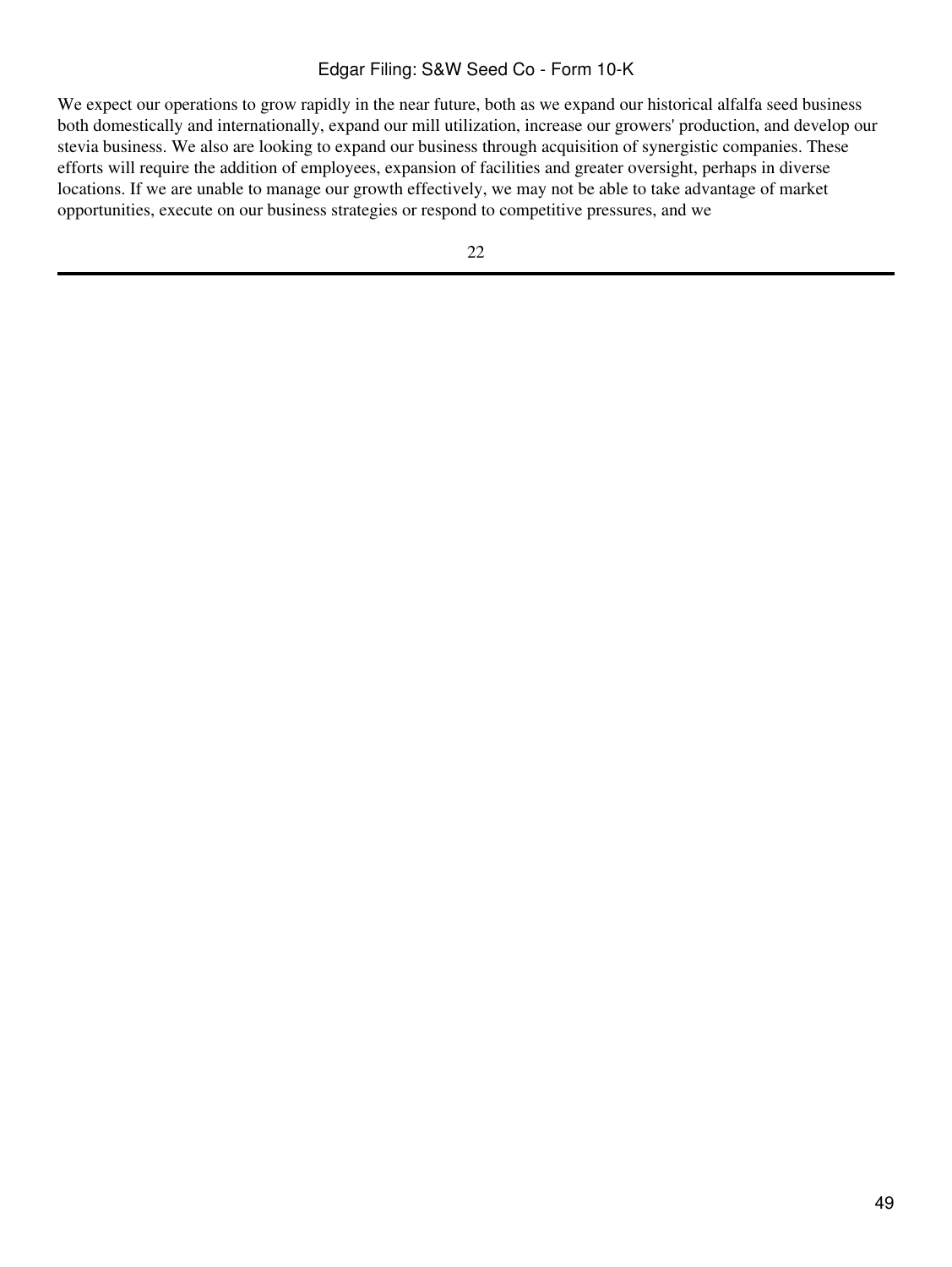may have difficulties maintaining and updating the internal procedures and the controls necessary to meet the planned expansion of our overall business.

Our management will also be required to maintain and expand our relationships with customers, suppliers and third parties as well as attract new customers and suppliers. We expect that our sales and marketing costs will increase as we grow our product lines and as we increase our sales efforts in new and existing markets. Our current and planned operations, personnel, systems and internal procedures and controls may not be adequate to support our future growth.

We may be unable to successfully integrate acquisitions, including those of IVS and SGI.

As part of our growth strategy, we may acquire additional businesses, product lines or other assets, including real property. We may not be able to locate or make suitable acquisitions on acceptable terms, and future acquisitions may not be effectively and profitably integrated into our business. Acquisitions involve risks that could adversely affect our operating results, including diverting management resources; integration of the operations and personnel of the acquired operations; write downs of acquired intangible assets; liabilities associated with the acquired business or assets; and possible loss of key employees and customers of the acquired operations.

We intend to conduct an extensive due diligence investigation for any business we consider acquiring. Intensive due diligence is time consuming and expensive due to the operations, finance and legal professionals who must be involved in the due diligence process.

Even if we conduct extensive due diligence on a target business that we acquire, this diligence may not identify all material issues that may be present inside a particular target business, and factors outside of the target business and outside of our control may later arise. If this diligence fails to discover or identify material issues relating to a target business, or the industry or environment in which it operates, we may be forced to later write-down or write-off assets, restructure its operations, or incur impairment or other charges that could result in losses to us.

In fiscal 2013, we acquired all of the assets of IVS and all of the outstanding stock of SGI and believe these acquisitions will enhance our future financial performance by capitalizing on natural operational synergies. These acquisitions present challenges to management, including the integration of our administrative operations, systems and personnel with those of IVS and SGI. These acquisitions also pose other risks commonly associated with similar transactions, including unanticipated liabilities, unexpected costs and the diversion of management's attention to the integration of the operations of the combined companies. Any difficulties that our combined company encounters in the transition and integration processes, and any level of integration that is not successfully achieved, could adversely affect our revenue, level of expenses and operating results. We may also experience operational interruptions or the loss of key employees, suppliers and customers. As a result, notwithstanding our expectations, we may not realize the anticipated benefits or cost savings of the IVS and SGI acquisitions.

SGI's grower pool is dependent on a limited number of milling facilities to process its seed, with particular dependence on a dominant operator whose commercial interests may be adverse to SGI.

Only five milling facilities are regularly used by SGI's grower pool to clean and process SGI seed. Should one or more of these facilities become unusable, there could be a significant effect on SGI's ability to get its Australian seed to market in a timely manner or at all. SGI's growers use Tatiara Seeds Pty Ltd ("Tatiara") to process approximately 70% of seed grown for SGI. The owner of Tatiara has begun to sell his own common seed and is now a competitor of SGI. This competing seed business creates a potential conflict of interest for Tatiara in the care and handling of SGI's product.

SGI is thinly capitalized and may become dependent upon us for financing.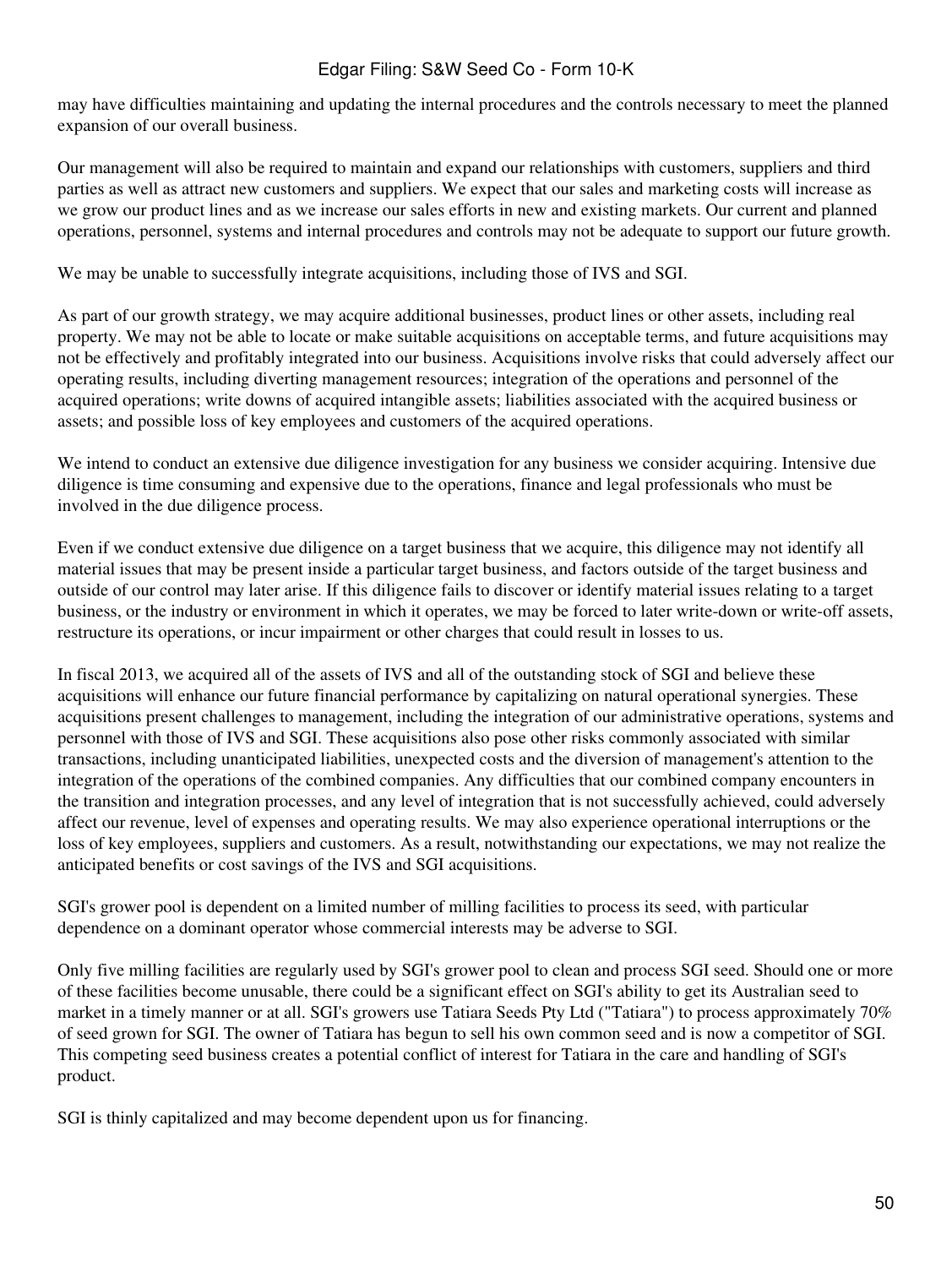Because SGI has relatively little net working capital it is substantially dependent upon its credit arrangement with NAB to purchase its seed inventory. SGI has breached debt covenants relating to this credit arrangement in the past, and if future breaches of this credit arrangement or other reasons cause this credit arrangement to become unavailable to SGI, SGI may become reliant on us to finance its operations or for financial guarantees. SGI's financial dependency upon us could have a negative adverse effect upon our financial condition.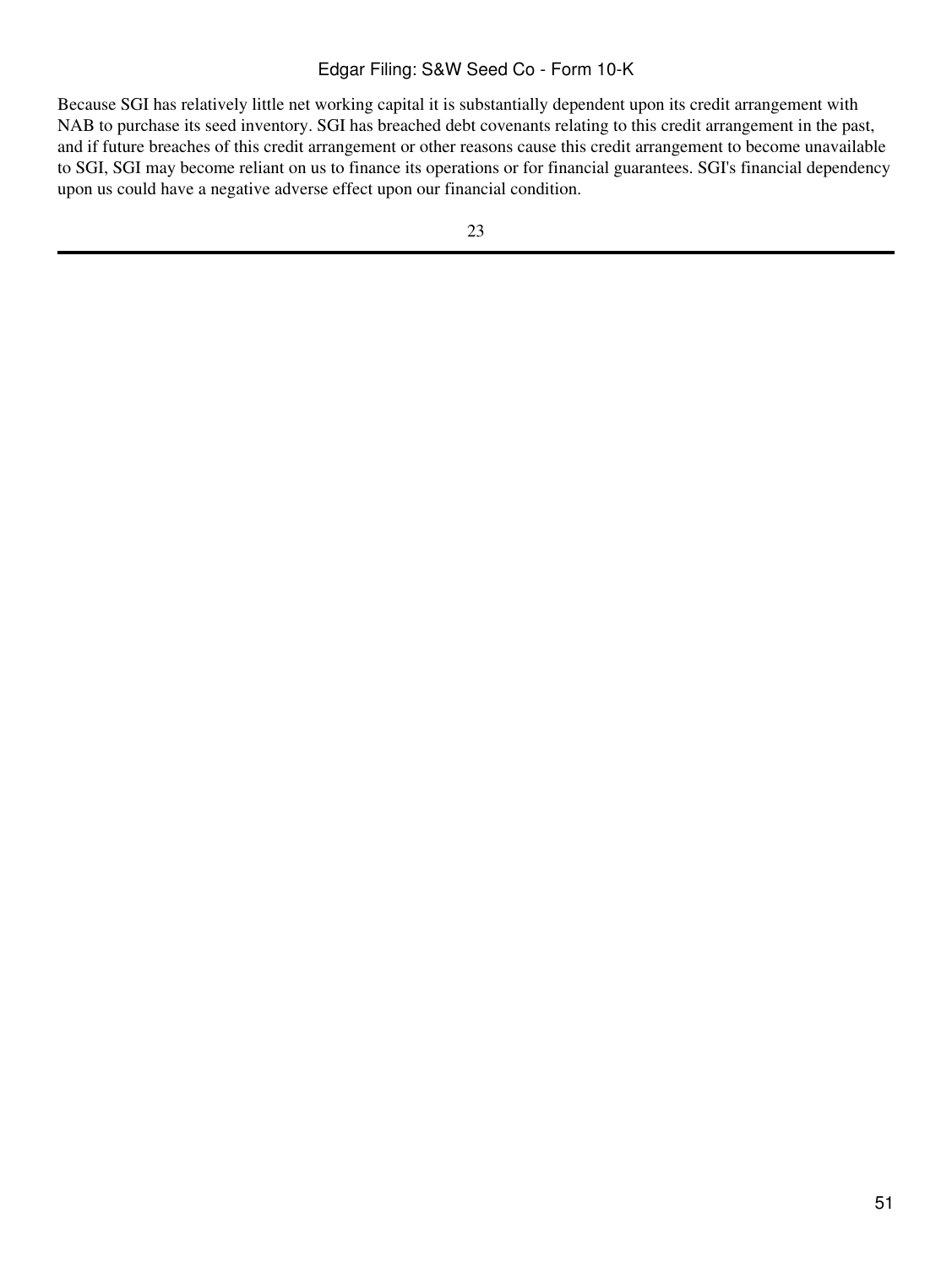SGI is dependent on a pool of seed growers and a favorable pricing model.

SGI relies on a pool of approximately 150 Australian contract growers to produce its proprietary seeds. In this system, growers contract with SGI to grow SGI's seed for terms of seven to ten years in the case of alfalfa and two to three years for white clover. SGI uses a staggered payment system with the growers of its alfalfa and white clover; the payment amounts are based upon an estimated budget price, or EBP, for compliant seed. EBP is a forecast of the final price that SGI believes will be achieved taking into account prevailing and predicted market conditions at the time the estimate is made. Following the grower's delivery of uncleaned seed to a milling facility, SGI typically pays 40% of the EBP to the grower based on pre-cleaning weight. Following this initial payment and prior to the final payment, SGI will make a series of scheduled progress payments and, if applicable, a bonus payment for "first grade" alfalfa seed. The final price payable to each grower (and therefore the total price) is dependent upon and subject to adjustment based upon the clean weight of the seed grown, on the average price at which SGI sells the pooled seed and other costs incurred by SGI. Accordingly, the total price paid by SGI to its growers may be more or less than EBP. This arrangement exposes SGI's business to unique risks, including, the potential for current growers to make collective demands that are unfavorable to SGI and the potential for our competitors to offer more favorable terms for seed production, including fixed (instead of variable) payment terms.

SGI's reliance upon an estimated purchase price to growers could result in material accounting discrepancies in our consolidated financial statements.

Our subsidiary SGI does not fix the final price for seed payable to its growers until the completion of a given year's sales cycle, pursuant to the standard contract production agreement. We record an estimated unit price and accordingly inventory, cost of goods sold and gross profits are based upon management's best estimate of the final purchase price to our SGI growers. To the extent the estimated purchase price varies from the final purchase price for seed, the adjustment to actual could materially impact the results in the period when the difference between estimates and actuals are identified. If the actual purchase price is in excess of our estimated purchase price, this would negatively impact our financial results including a reduction in gross profits and net income.

The value of SGI's rights under the Plant Breeder's Rights (PBR) Act could diminish due to technological developments or challenges by competitors, making its proprietary alfalfa seed varieties less competitive.

SGI is substantially dependent upon the PBR Act for the protection of its proprietary varieties. Currently, SGI's SuperSiriver, SuperSequel, SuperAurora, SuperHaifa, SuperLadino, SuperHuia, SuperSonic, SuperStar, SuperSiriver II and SuperNova varieties are protected under the PBR Act. If any competitors of SGI independently develop new seeds that customers or end users determine are better than SGI's existing varieties, such developments could adversely affect SGI's competitive position.

We may need to raise additional capital in the future.

We believe our current cash and cash equivalents on hand, together with borrowings available under our credit facility will be sufficient to finance anticipated capital, financing and operating requirements for the foreseeable future. However, if we elect to aggressively pursue our growth strategies, whether through acquisitions or organic growth, we likely will need additional capital to fund these strategies.

If we are required to raise additional capital in the future, such additional financing may not be available on favorable terms, or available at all, may be dilutive to our existing stockholders if in the form of equity financing, or contain restrictions on the operation of our business if in the form of debt financing. If we fail to obtain additional capital as and when required, such failure could have a material impact on our business, results of operations and financial condition.

Changes in government policies and laws could adversely affect international sales and therefore our financial results.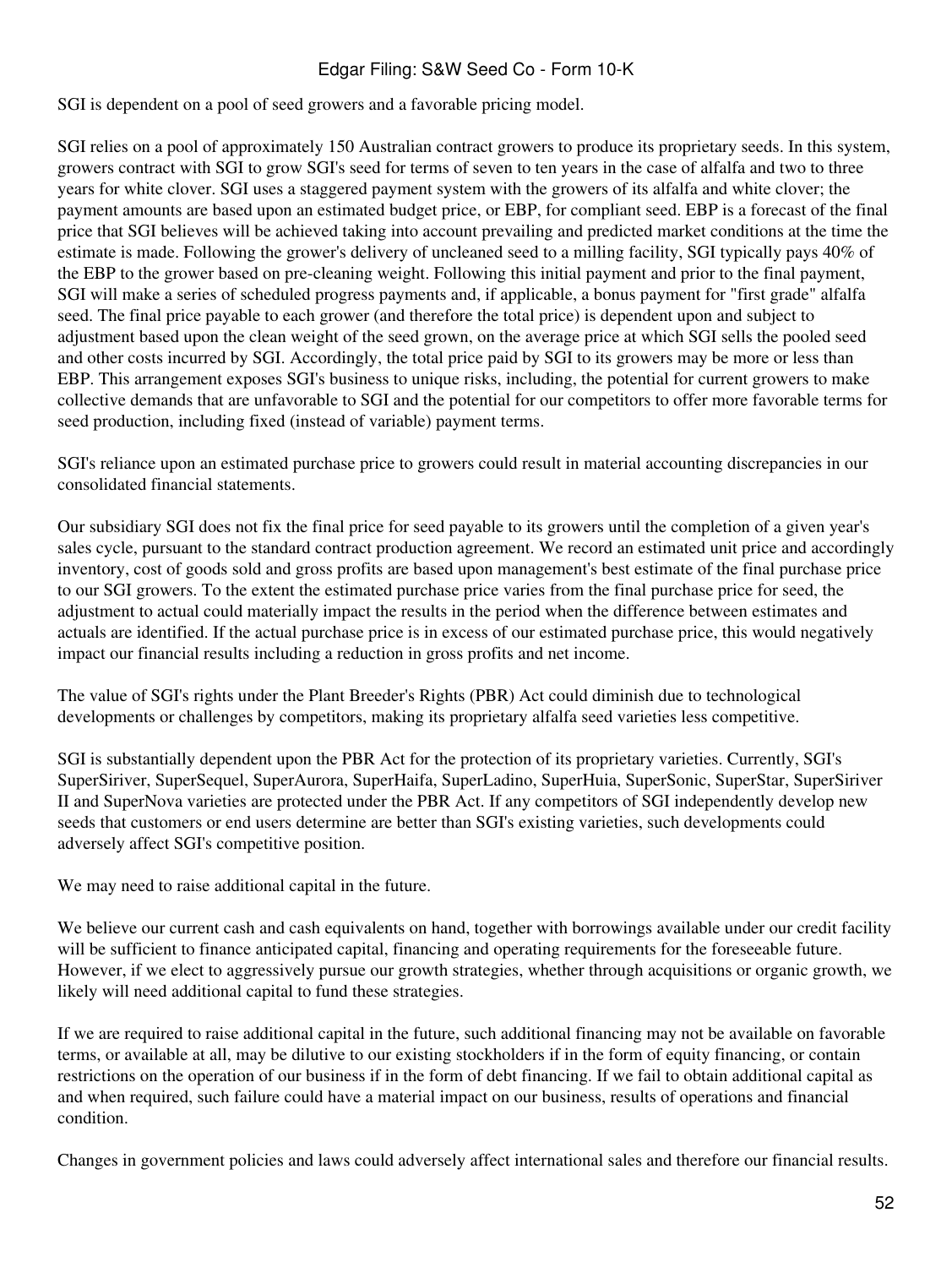Historically, sales to our distributors who sell our proprietary alfalfa seed varieties outside the U.S. have constituted a substantial portion of our annual revenue. We anticipate that sales into international markets will continue to represent a substantial portion of our total sales and that continued growth and profitability will require further international expansion, particularly in the Middle East and Africa. Our financial results could be affected by changes in trade, monetary and fiscal policies, laws and regulations, or other activities of U.S. and non-U.S. governments, agencies and similar organizations. These conditions include but are not limited to changes in a country's or region's economic or political conditions, trade regulations affecting production, pricing and marketing of products, local labor conditions and regulations, reduced protection of intellectual property rights in some countries, changes in the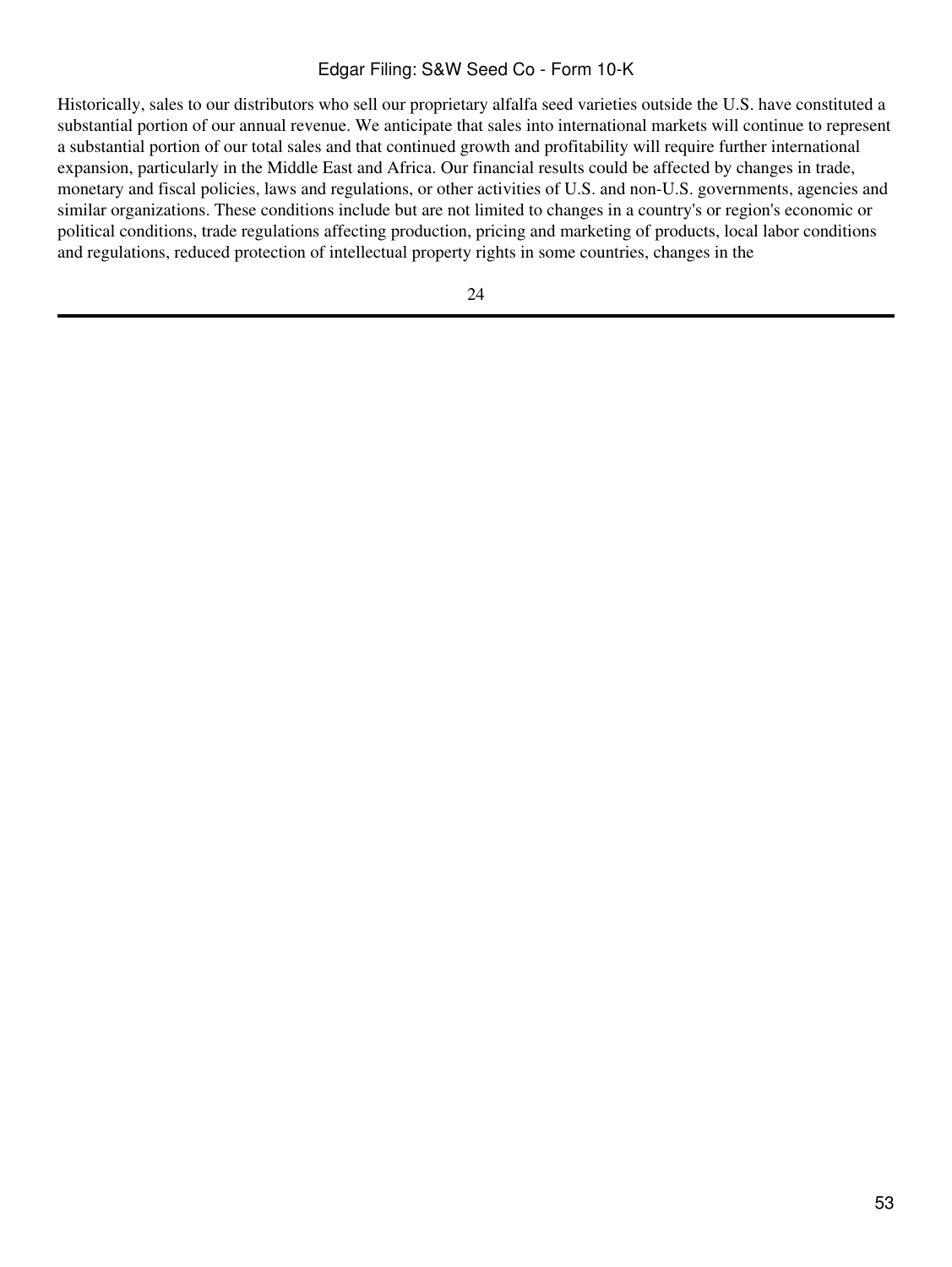regulatory or legal environment, burdensome taxes and tariffs and other trade barriers. International risks and uncertainties, including changing social and economic conditions as well as terrorism, political hostilities and war, could lead to reduced distribution of our products into international markets and reduced profitability associated with such sales.

We are subject to risks associated with doing business globally.

Our operations, both inside and outside the United States, are subject to risks inherent in conducting business globally and under the laws, regulations and customs of various jurisdictions and geographies. Although we sell seed to various regions of the world, our sales outside the United States in fiscal year 2014, including those of SGI, were principally to customers in the Middle East and North Africa. Accordingly, developments in those parts of the world generally have a more significant effect on our operations than developments in other places. Our operations outside the United States are subject to special risks and restrictions, including: fluctuations in currency values and foreign-currency exchange rates; exchange control regulations; changes in local political or economic conditions; governmental pricing directives; import and trade restrictions; import or export licensing requirements and trade policy; restrictions on the ability to repatriate funds; and other potentially detrimental domestic and foreign governmental practices or policies affecting U.S. companies doing business abroad, including the Foreign Corrupt Practices Act and the trade sanctions laws and regulations administered by the U.S. Department of the Treasury's Office of Foreign Assets Control. Acts of terror or war may impair our ability to operate in particular countries or regions, and may impede the flow of goods and services between countries. Customers in weakened economies may be unable to purchase our products, or it could become more expensive for them to purchase imported products in their local currency, or sell their commodity at prevailing international prices, and we may be unable to collect receivables from such customers. Further, changes in exchange rates may affect our net income, the book value of our assets outside the United States, and our shareholders' equity. Failure to comply with the laws and regulations that affect our global operations could have an adverse effect on our business, financial condition or results of operations.

Failure to comply with the United States Foreign Corrupt Practices Act or similar laws could subject us to penalties and other adverse consequences.

We are subject to the United States Foreign Corrupt Practices Act, which generally prohibits United States companies, including their suppliers, distributors and other commercial partners, from engaging in bribery or other prohibited payments to foreign officials for the purpose of obtaining or retaining business. Corruption, extortion, bribery, pay-offs, theft and other fraudulent practices occur from time-to-time in the countries in which we distribute products. We are in the process of adopting formal policies and procedures designed to facilitate compliance with these laws. If our employees or other agents, including our distributors or suppliers, are found to have engaged in such practices, we could suffer severe penalties and other consequences that may have a material adverse effect on our business, financial condition and results of operations.

Environmental regulation affecting our alfalfa seed or stevia products could negatively impact our business.

As an agricultural company, we are subject to evolving environmental laws and regulations by federal and state governments. Federal laws and regulations include the Clean Air Act, the Clean Water Act, the Resource Conservation and Recovery Act, the Federal Insecticide, Fungicide and Rodenticide Act, the Comprehensive Environmental Response, Compensation and Liability Act, the Federal Seed Act, and potentially regulations of the FDA. In addition, the State of California regulates our application of agricultural chemicals in connection with seed harvest.

Our Australian operations are also subject to a number of environmental laws, regulations and policies, including in particular the Environment Protection Act 1993 (SA), the Agricultural and Veterinary Products (Control of Use) Act 2002 (SA), the Genetically Modified Crops Management Act 2004 (SA), the Dangerous Substances Act 1979 (SA), the Controlled Substances Act 1984 (SA) and related regulations and policies. These laws regulate matters including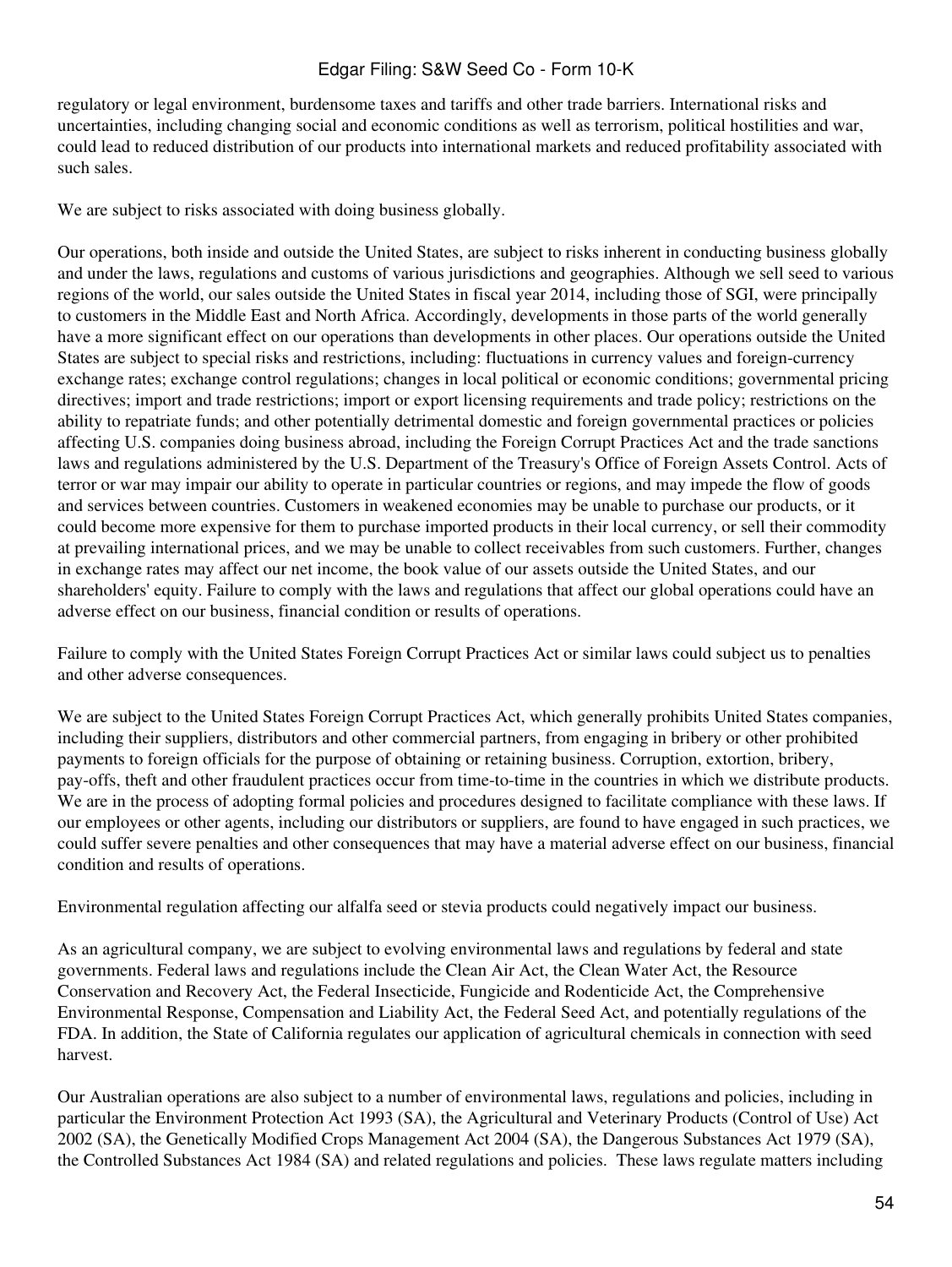air quality, water quality and the use and disposal of agricultural chemicals.

Our failure to comply with these laws and related regulations could have an adverse effect on our business, financial condition or results of operations. Moreover, it is possible that future developments, such as increasingly strict environmental laws and enforcement policies thereunder, and further restrictions on the use of agricultural chemicals, could result in increased compliance costs which, in turn, could have a material adverse effect on our business, financial condition or results of operations.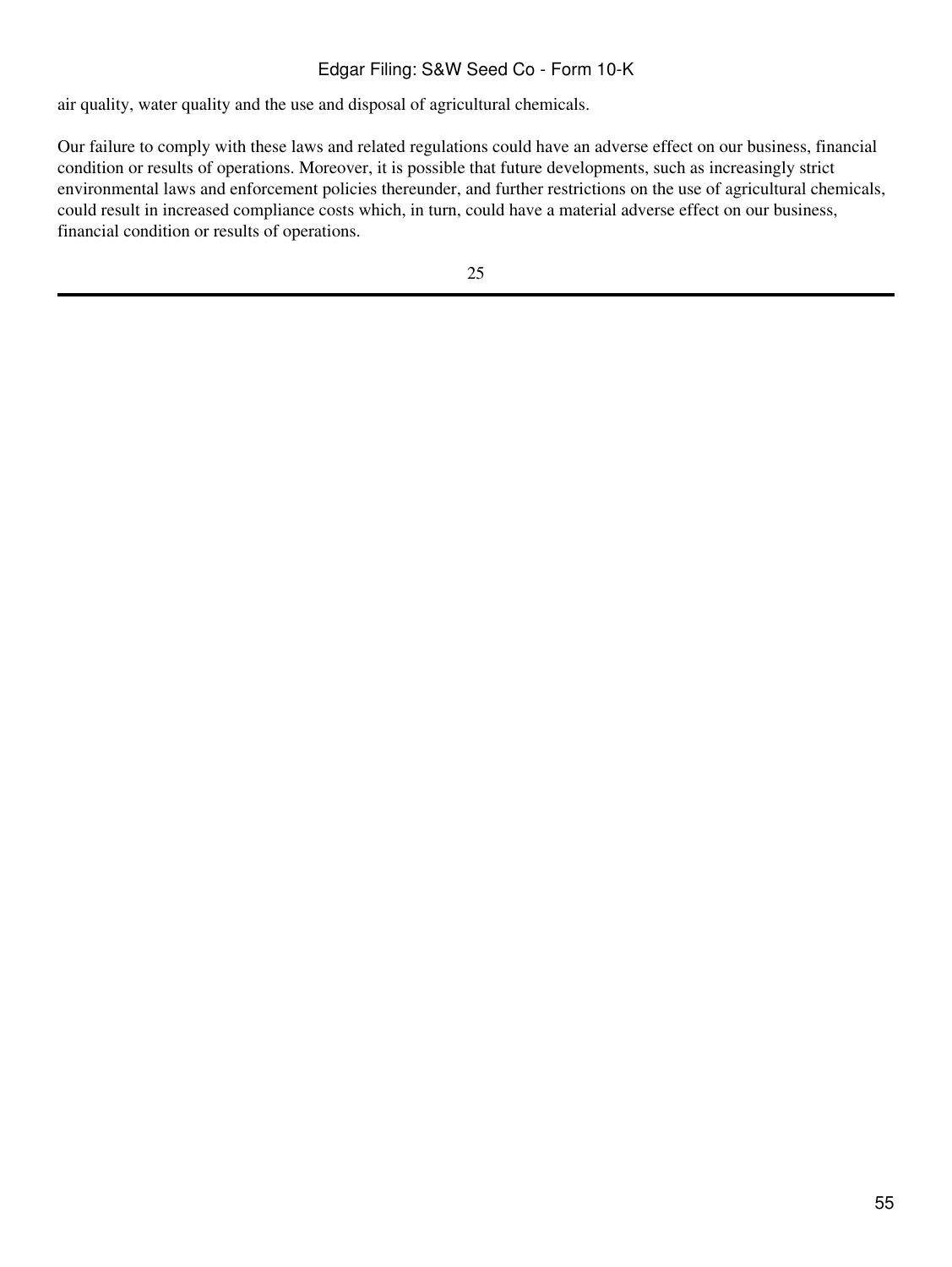Insurance covering defective seed claims may become unavailable or be inadequate.

Defective seed could result in insurance claims and negative publicity. Although we carry general liability insurance to cover defective seed claims, such coverage may become unavailable or be inadequate. Even if coverage is offered, it may be at a price and on terms not acceptable to us. If claims exceed coverage limits, or if insurance is not available to us, the occurrence of significant claims could have a material adverse effect on our business, results of operations and financial condition.

We may be exposed to product quality claims, which may cause us to incur substantial legal expenses and, if determined adversely against us, may cause us to pay significant damage awards.

We may be subject to legal proceedings and claims from time to time relating to our seed or dried stevia leaf quality. The defense of these proceedings and claims can be both costly and time consuming and may significantly divert efforts and resources of our management personnel. An adverse determination in any such proceeding could subject us to significant liability and damage our market reputation and prevent us from achieving increased sales and market share. Protracted litigation could also result in our customers or potential customers deferring or limiting their purchase of our products.

The recent global economic downturn has significantly impacted the agricultural industry which in turn has negatively affected our business.

The global economic downturn of the past several years has significantly impacted the agricultural industry, with many farmers losing their farms or laying fallow their fields, as well as other negative impacts. The full effect of this global economic downturn on growers, customers, vendors and other business partners cannot be known with any certainty. For example, major customers may have financial challenges unrelated to us that could result in a decrease in their business with us or, in extreme cases, cause them to file for bankruptcy protection. Similarly, parties to contracts may be forced to breach their obligations. Although we exercise prudent oversight of the financial strength of our major business partners and seek to diversify our risk to any single business partner, there can be no assurance that a significant grower, customer or other business partner that may be unable to meet its contractual commitments to us. Similarly, continued stresses and pressures that could have wide-ranging negative effects on our industry's future.

Capital and credit market issues could negatively affect our liquidity, increase our costs of borrowing and disrupt the operations of our growers and customers.

The capital and credit markets have experienced increased volatility and disruption over the past several years, making it more difficult for companies to access those markets. Although we believe that our operating cash flows, recent access to the capital market and our lines of credit will permit us to meet our financing needs for the foreseeable future, continued or increased volatility and disruption in the capital and credit markets may impair our liquidity or increase our costs of borrowing, if we need to access the credit market. Our business could also be negatively impacted if our growers or customers experience disruptions resulting from tighter capital and credit markets or a continued slowdown in the general economy.

If we are unable to protect our intellectual property rights, our business and prospects may be harmed.

Our ability to compete effectively is dependent upon the proprietary nature of the seeds, seedlings, processes, technologies and materials owned by or used by us or our growers. If any competitors independently develop new traits, seeds, seedlings, processes or technologies that customers or end users determine are better than our existing products, such developments could adversely affect our competitive position. We do not rely upon patent protection, but guard our proprietary property by exercising a high degree of control over the alfalfa seed supply chain from our S&W varieties, as well as over our stevia material. In Australia, SGI has secured protection under the PBR Act for its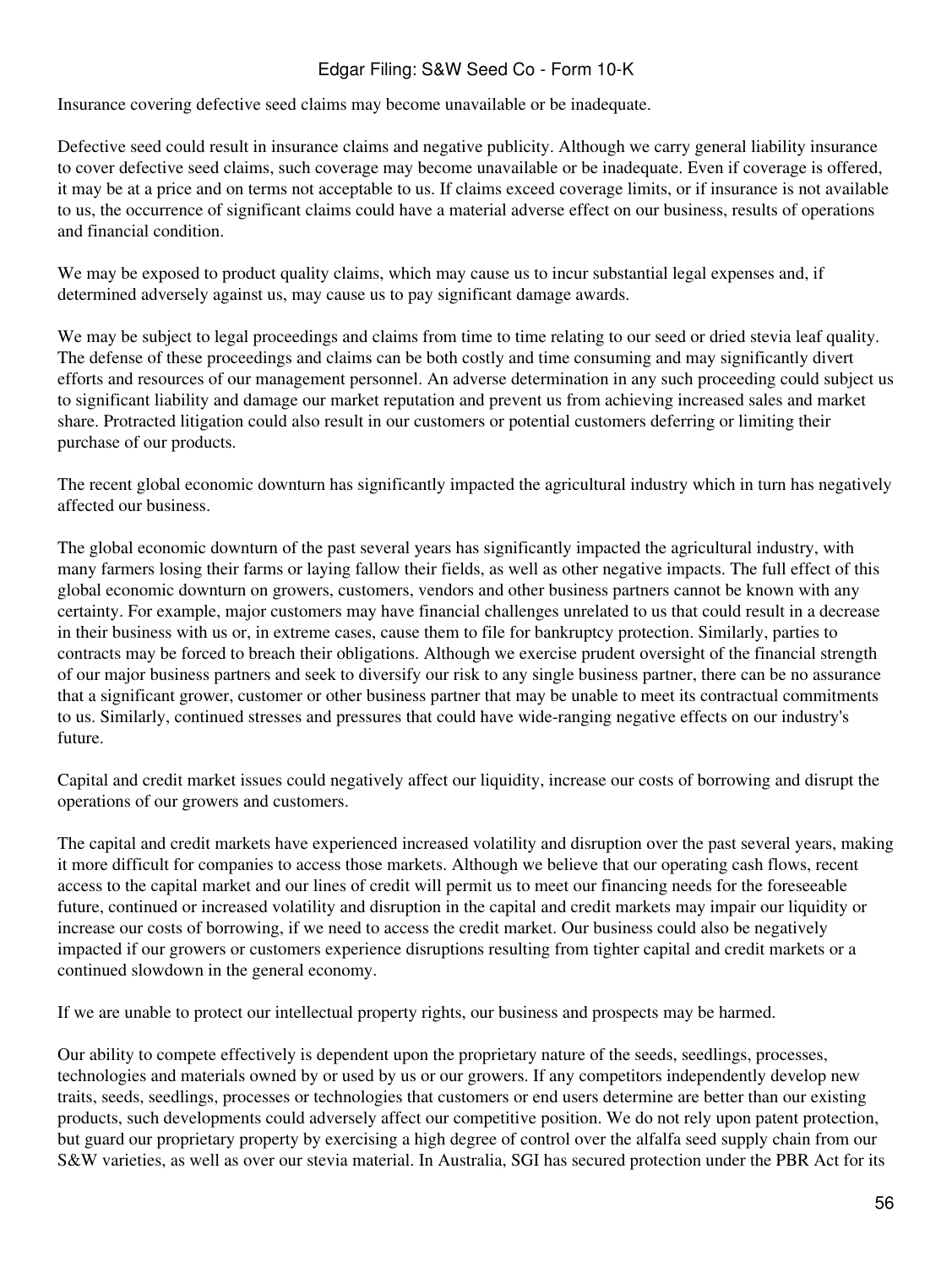five most popular varieties. However, even with these measures in place, it would be possible for persons with access to our seed or plants grown from our seed to reproduce and market our proprietary seed varieties, which could significantly harm our business and our reputation. Litigation may be necessary to protect our proprietary property and determine the validity and scope of the proprietary rights of competitors. Intellectual property litigation could result in substantial costs and diversion of our management and other resources. If we are unable to successfully protect our intellectual property rights, our competitors could market products that compete with our proprietary products without obtaining a license from us.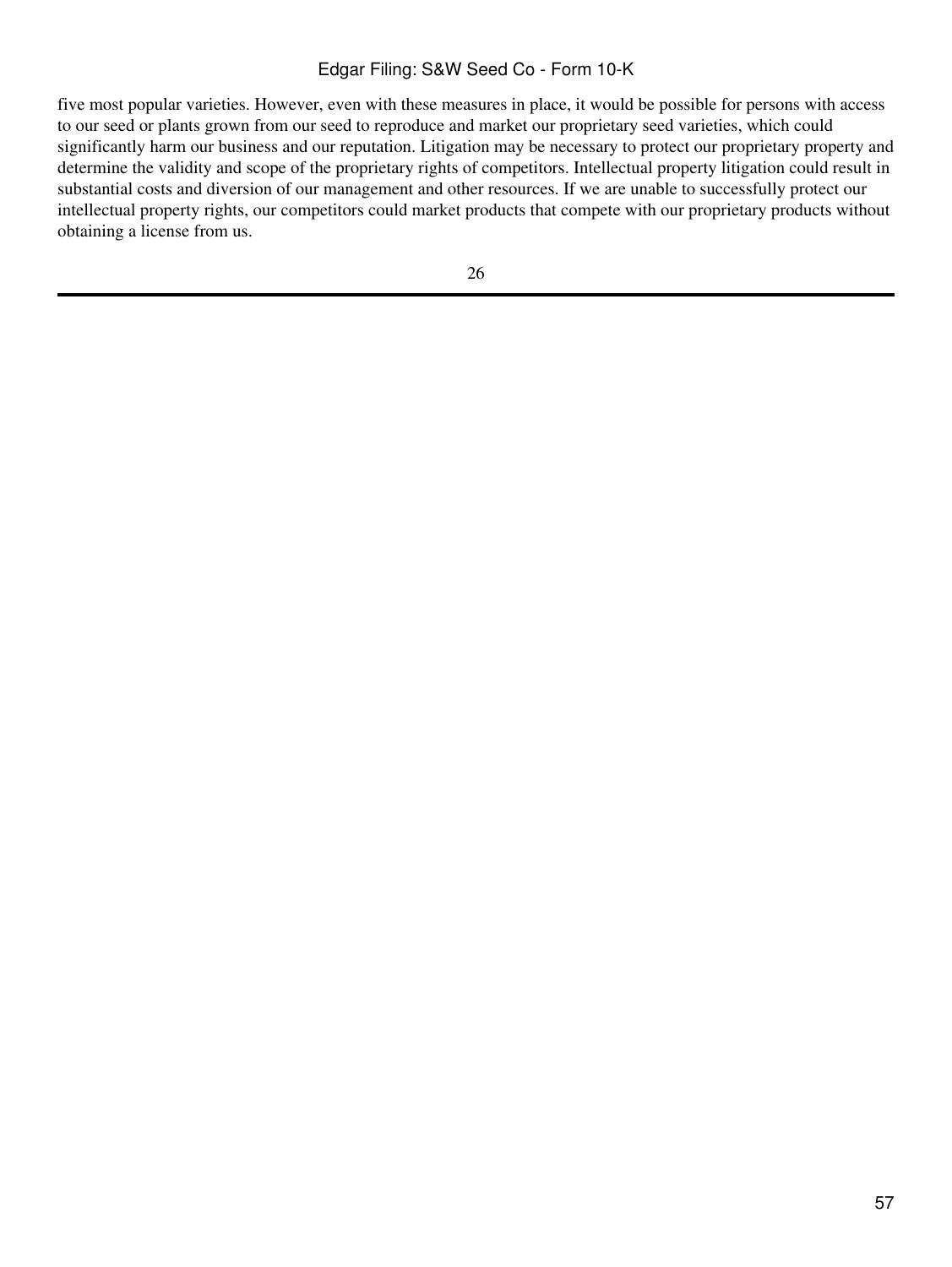#### Risks Related to Investment in Our Securities

The value of our common stock and Class B warrants can be volatile.

The overall market and the price of our common stock and Class B warrants can fluctuate greatly. The trading price of our common stock and Class B warrants may be significantly affected by various factors, including but not limited to:

economic status and trends in the dairy industry, which underlies domestic demand for our alfalfa seed;

market conditions for alfalfa seed in the Middle East and Africa, where a substantial amount of our seed historically has been purchased by end users;

quarterly fluctuations in our operating results;

our ability to meet the earnings estimates and other performance expectations of investors or financial analysts;

fluctuations in the stock prices of our peer companies or in stock markets in general; and

general economic or political conditions.

Our quarter-to-quarter performance may vary substantially, and this variance, as well as general market conditions, may cause the price of our securities to fluctuate greatly and potentially expose us to litigation.

Our alfalfa seed business, our primary source of revenue, is highly seasonal because it is tied to the growing and harvesting seasons. If sales in particular quarters are lower than expected, our operating results for these quarters could cause our share price to decline.

Our future expense estimates are based, in large part, on estimates of future revenue, which is difficult to predict. We expect to continue to make significant expenditures in order to expand production, sales, marketing and administrative systems and processes. We may be unable to, or may elect not to, adjust spending quickly enough to offset any unexpected revenue shortfall. If our increased expenses are not accompanied by increased revenue in the same quarter, our quarterly operating results would be harmed.

In one or more future quarters, our results of operations may fall below the expectations of investors or analysts, and the trading price of our securities may decline as a consequence. We believe that quarter-to-quarter comparisons of our operating results will not be a good indication of our future performance and should not be relied upon to predict the future performance of our stock price.

In the past, companies that have experienced volatility in the market price of their stock have often been subject to securities class action litigation. We may be the target of this type of litigation in the future. Securities litigation against us could result in substantial costs and divert our management's attention from other business concerns, which could seriously harm our business.

The redemption of the Class B warrants may require warrant holders to sell or exercise those warrants at a time that may be disadvantageous for them.

Our Class B warrants are redeemable, in whole or in part, for \$0.25 upon 30 days' notice, provided that our common stock has closed at a price at least equal to \$13.75

for five consecutive trading days. The terms of our warrants prohibit us from redeeming them unless we have a current and effective registration statement available covering the exercise of the warrants. If we exercise our right to redeem the Class B warrants, those warrants will be exercisable until the close of business on the date fixed for redemption in such notice. If any warrant called for redemption is not exercised by such time, it will cease to be exercisable, and the holder thereof will be entitled only to the redemption price of \$0.25 per warrant. Notice of redemption of the public warrants could force holders to exercise the warrants and pay the exercise price therefor at a time when it may be disadvantageous for them to do so or to sell the warrants at the current market price when they might otherwise wish to hold the warrants or accept the redemption price, which is likely to be substantially less than the market value of the warrants at the time of redemption.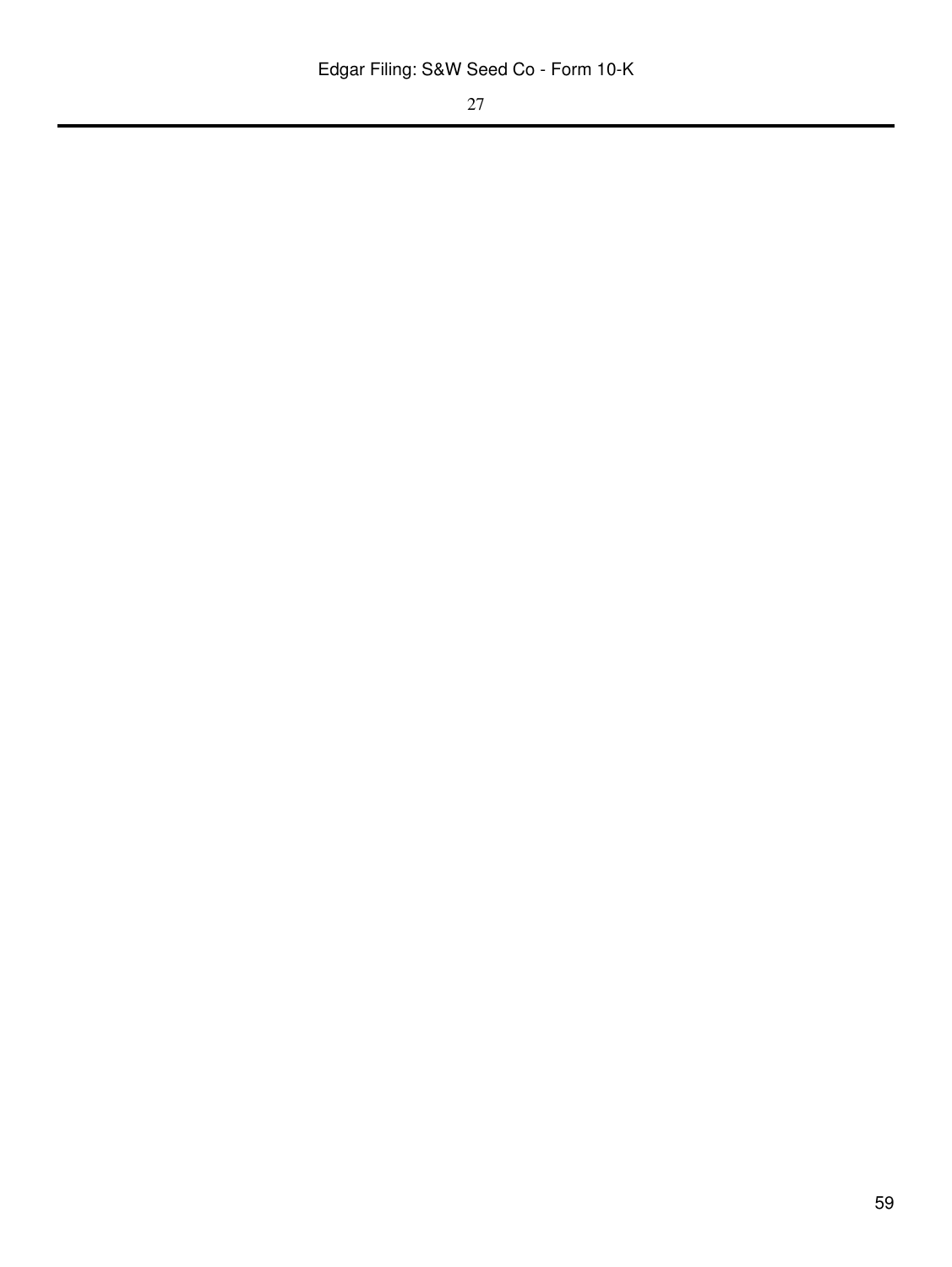While the Class B warrants are outstanding, it may be more difficult to raise additional equity capital.

During the term that the Class B warrants are outstanding, the holders of those warrants are given the opportunity to profit from a rise in the market price of our common stock. We may find it more difficult to raise additional equity capital while these warrants are outstanding. Also, we may be forced to honor the exercise of the warrants at times when we may be able to obtain additional equity capital on more favorable terms from other sources.

Future sales or the potential for sale of a substantial number of shares of our common stock could cause the trading price of our common stock and warrants to decline and could impair our ability to raise capital through subsequent equity offerings.

As of June 30, 2014, we had 1,590,000 warrants to purchase our common stock outstanding. Sales of a substantial number of shares of our common stock in the public markets, or the perception that these sales may occur, could cause the market price of our stock and redeemable warrants to decline and could materially impair our ability to raise capital through the sale of additional equity securities. For example, the grant of a large number of stock options or other securities under an equity incentive plan or the sale of our securities in private placement transactions at a discount from market value could adversely affect the market price of our common stock or warrants.

If we issue shares of preferred stock, your investment could be diluted or subordinated to the rights of the holders of preferred stock.

Our board of directors is authorized by our articles of incorporation to establish classes or series of preferred stock and fix the designation, powers, preferences and rights of the shares of each such class or series without any further vote or action by our stockholders. Any shares of preferred stock so issued could have priority over our common stock with respect to dividend or liquidation rights. Although we have no plans to issue any shares of preferred stock or to adopt any new series, preferences or other classification of preferred stock, any such action by our board of directors or issuance of preferred stock by us could dilute your investment in our securities or subordinate your holdings to the higher priority rights of the holders of shares of preferred stock issued in the future.

If we do not maintain an effective registration statement or comply with applicable state securities laws, warrant holders may not be able to exercise the Class B warrants.

For holders of our Class B warrants to be able to exercise those securities, the exercise must be covered by an effective and current registration statement and qualify or be exempt under the securities laws of the state or other jurisdiction in which the warrant holders live. Although we will endeavor to have a current registration statement available at all times when the warrants are in-the-money, warrant holders may encounter circumstances in which they will be unable to exercise the Class B warrants. We can give no assurance that we will be able to continue to maintain a current registration statement relating to the shares of our common stock underlying the redeemable warrants or that an exemption from registration or qualification will be available throughout their term. This may have an adverse effect on demand for the redeemable warrants and the prices that can be obtained from reselling them.

Our actual operating results may differ significantly from our guidance.

Although we have not provided earnings guidance to date, from time to time, we may release guidance in our quarterly earnings releases, our quarterly earnings conference call, or otherwise, regarding our future performance that represents our management's estimates as of the date of release. If given, this guidance, which includes forward-looking statements, will be based on projections prepared by our management. These projections are not prepared with a view toward compliance with published guidelines of the American Institute of Certified Public Accountants, and neither our registered public accountants nor any other independent expert or outside party compiles or examines the projections, and accordingly, no such person expresses any opinion or any other form of assurance with respect thereto.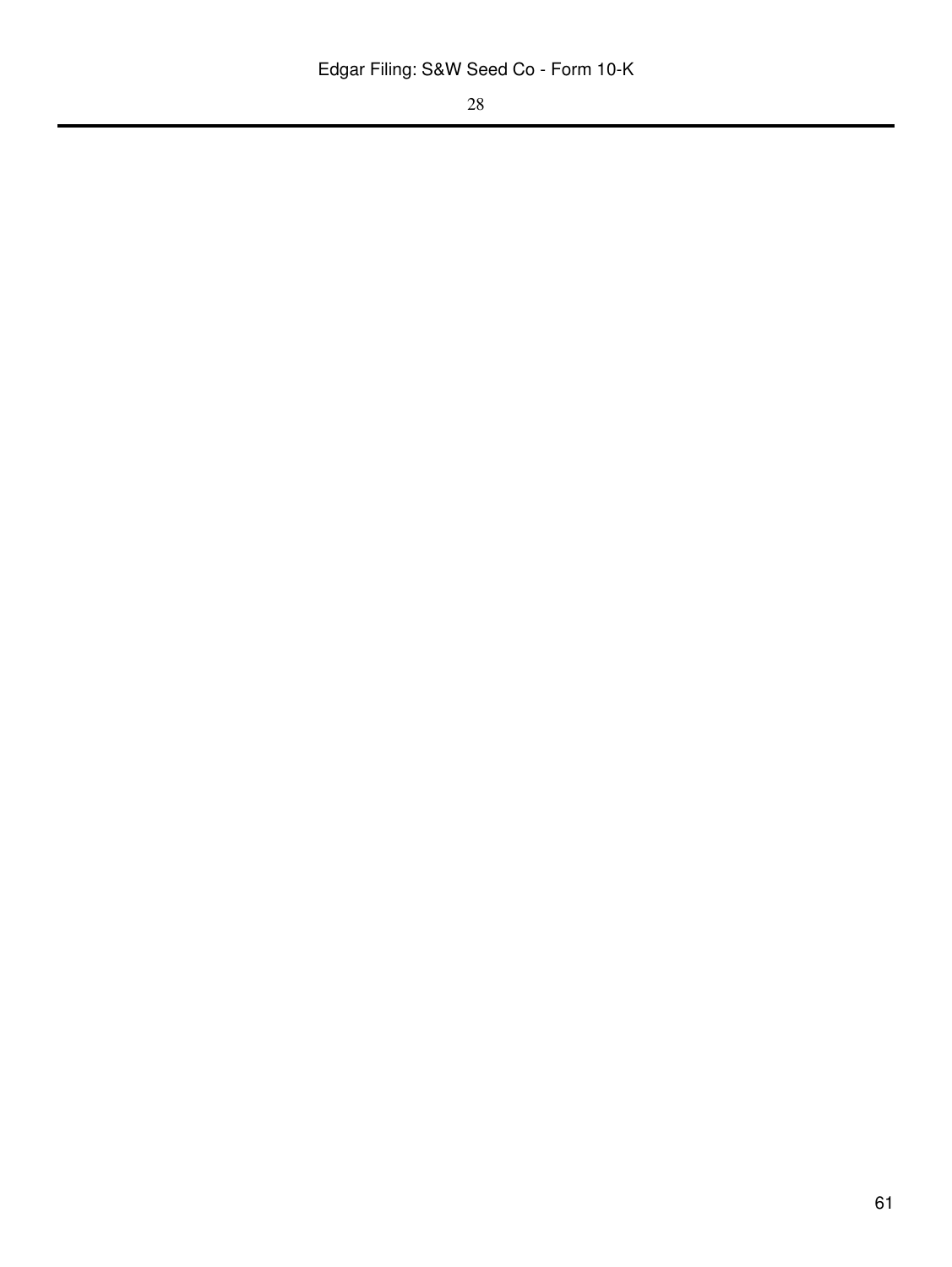Projections are based upon a number of assumptions and estimates that, while presented with numerical specificity, are inherently subject to significant business, economic and competitive uncertainties and contingencies, many of which are beyond our control and are based upon specific assumptions with respect to future business decisions, some of which will change. If we issue guidance, we will generally state possible outcomes as high and low ranges that are intended to provide a sensitivity analysis as variables are changed but are not intended to represent that actual results could not fall outside of the suggested ranges. The principal reason that we would release guidance would be to provide a basis for our management to discuss our business outlook with analysts and investors. We do not accept any responsibility for any projections or reports published by any such persons.

Guidance is necessarily speculative in nature, and it can be expected that some or all of the assumptions of the guidance furnished by us will not materialize or will vary significantly from actual results. Accordingly, our guidance, if given, is only an estimate of what management believes is realizable as of the date of release. Actual results will vary from our guidance, and the variations may be material. In light of the foregoing, investors are urged not to rely upon, or otherwise consider, our guidance in making an investment decision about our securities.

Our securities are thinly traded and there may not be an active, liquid trading market for them.

We may not maintain an active trading market for our securities on The Nasdaq Capital Market, or the volume of trading may not be sufficient to allow for timely trades. Investors may not be able to sell their securities quickly or at the latest market price if trading in our securities is not active or if trading volume is limited. In addition, if trading volume in our securities is limited, trades of relatively small numbers of securities may have a disproportionate effect on the market price of our securities.

We do not anticipate declaring any cash dividends on our common stock.

We have never declared or paid cash dividends on our common stock and do not plan to pay any cash dividends in the near future. Our current policy is to retain all funds and any earnings for use in the operation and expansion of our business. If we do not pay cash dividends, our stock may be less valuable to investors because a return on their investment will only occur if our stock price appreciates.

Anti-takeover provisions and our right to issue preferred stock could make a third-party acquisition of us difficult.

Our articles of incorporation and bylaws contain provisions that would make it more difficult for a third party to acquire control of us, including a provision that our board of directors may issue preferred stock without stockholder approval. In addition, certain anti-takeover provisions of Nevada law, if and when applicable, could make it more difficult for a third party to acquire control of us, even if such change in control would be beneficial to our stockholders.

We expect to be an "accelerated filer" in future years, and as a result, we could incur significant additional compliance costs.

We are currently classified as a "Smaller Reporting Company" under Rule 12b-2 of the Exchange Act. Until we are classified as an "Accelerated Filer" (based upon our market capitalization reaching \$75 million as of the applicable measuring date, among other requirements), we are exempt from compliance with Section 404(b) of the Sarbanes-Oxley Act of 2002 ("SOX"), relating to the attestation and reporting by our external auditing firm on our internal controls. In addition, we are permitted to make scaled disclosures in our periodic reports and are subject to less stringent reporting deadlines. In future years, and possibly as early as fiscal year 2015, we expect to become an Accelerated Filer and will, therefore, be subject to the auditor attestation requirements of SOX and the expanded disclosure and accelerated reporting requirements of the Exchange Act. As a result of these heightened disclosure requirements, we could incur significant additional costs, which could affect our results of operations.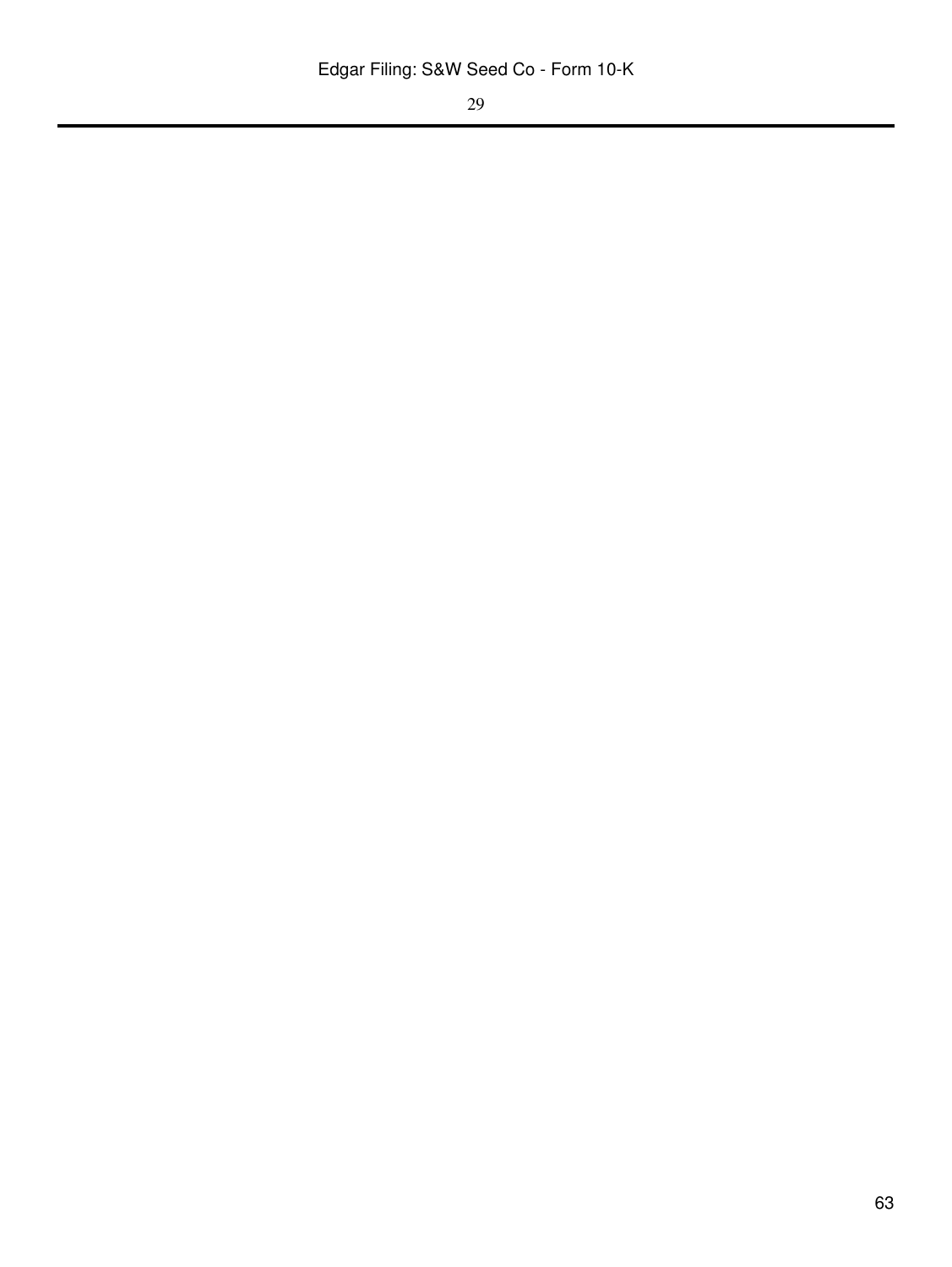| Item 1B. Unresolved Staff Comments                          |             |
|-------------------------------------------------------------|-------------|
| None.                                                       |             |
| Item 2. Properties                                          |             |
| The following is a description of our principal properties: |             |
| Location                                                    |             |
|                                                             | <b>Size</b> |
| Primary Use                                                 |             |
| Leased or Owned                                             |             |
| Five Points (Fresno County), CA                             |             |
|                                                             | 40 acres    |
| Corporate headquarters and milling facilities               |             |
|                                                             | Owned $(1)$ |
| Calipatria (Imperial Valley), CA                            |             |
|                                                             | 640 acres   |
| Alfalfa seed farmland                                       |             |
|                                                             | Owned       |
| Calipatria (Imperial Valley), CA                            |             |
|                                                             | 1,240 acres |
| Alfalfa seed farmland                                       |             |
|                                                             | Leased(2)   |
| Calipatria (Imperial Valley), CA                            |             |
|                                                             | 182 acres   |
| Alfalfa seed farmland                                       |             |
|                                                             | Owned(3)    |
| Calipatria (Imperial Valley), CA                            |             |
|                                                             | 119 acres   |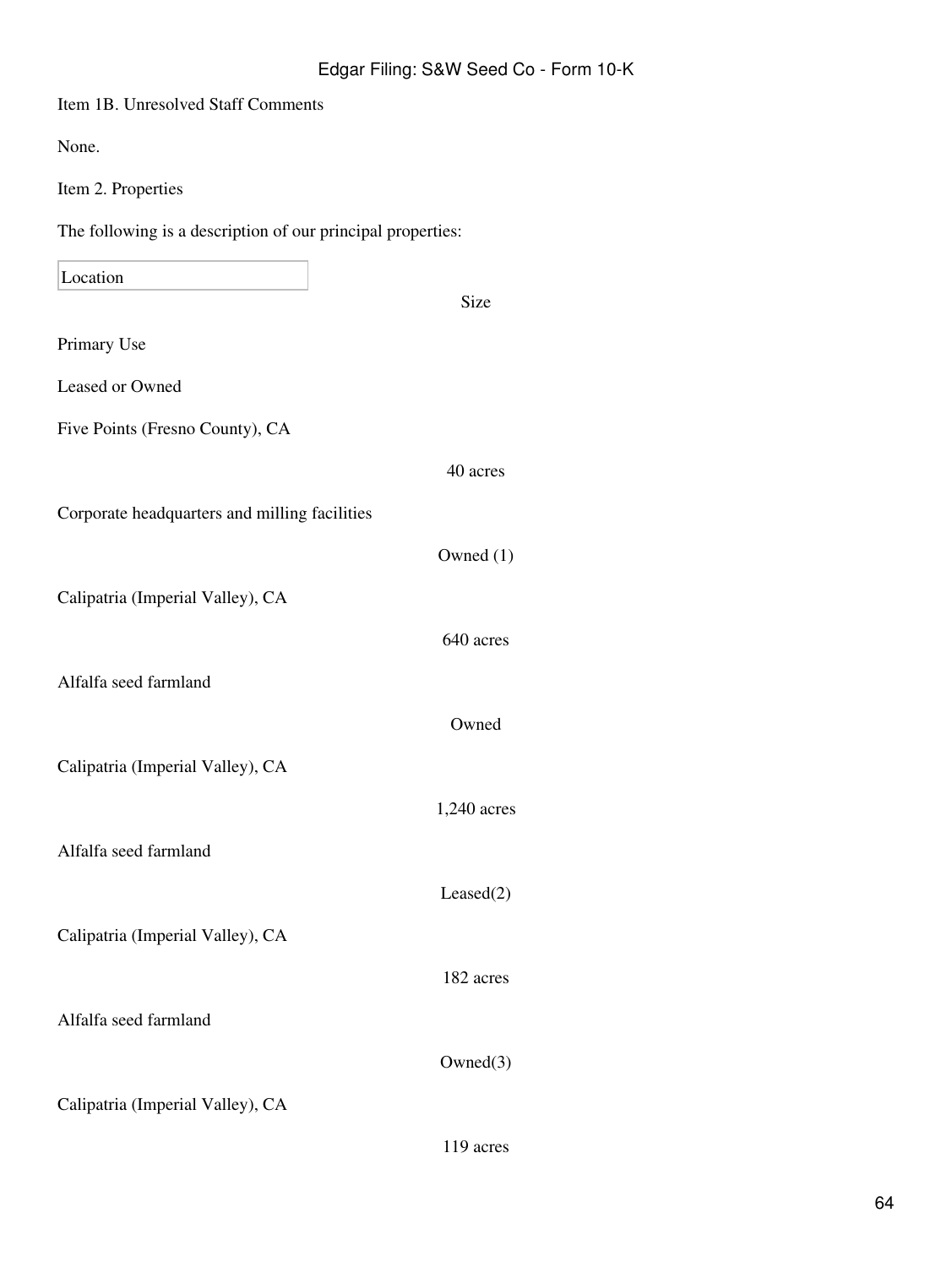| Alfalfa seed farmland                                      |               |
|------------------------------------------------------------|---------------|
|                                                            | Owned         |
| Kern County, CA                                            |               |
|                                                            | 800 acres     |
| Farmland suitable for farming alfalfa seed and alfalfa hay |               |
|                                                            | Leased(4)     |
| Unley, South Australia                                     |               |
|                                                            | $1,937$ sq ft |
| Corporate headquarters for SGI                             |               |
|                                                            | Leased(5)     |
| Keith, South Australia                                     |               |
|                                                            | 3.7 acres     |
| Future processing facility                                 |               |
|                                                            | Owned         |
| Fresno, CA                                                 |               |
|                                                            | 933 sq ft     |
| Office space                                               |               |

(1) This facility occupies five acres of mill and processing structures, consisting of 20,336 square feet of office and production space and 46,912 square feet of warehousing facilities. We believe that our facilities are generally well maintained and are in good operating condition. We currently have excess capacity and therefore believe that our facilities will be adequate for our needs in the foreseeable future.

Leased (6)

(2) The lease expires on July 1, 2017 or completion of the crop harvest that year. The lease further grants us a right of first refusal to lease and/or purchase the leased parcels that will be in effect throughout the lease term and will extend for an additional five years after the termination of the lease.

(3) One-half interest.

(4) Lease expires in September 2024.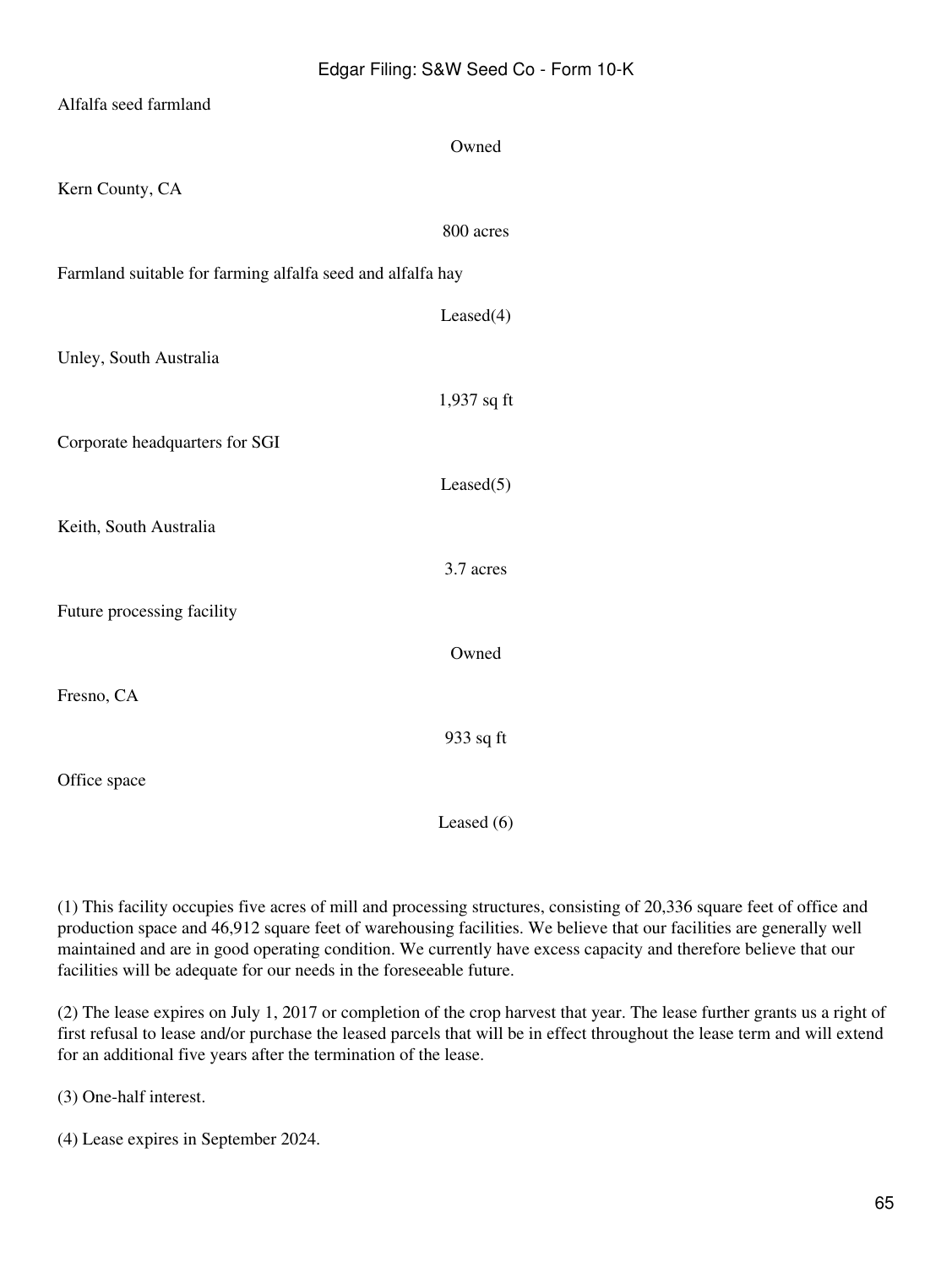(5) Lease expires in February 2018.

(6) Lease expires in December 2014, with right to extend the lease for a one-year period

Item 3. Legal Proceedings

We are not a party to any material legal proceedings.

Item 4. Mine Safety Disclosures

Not applicable.

30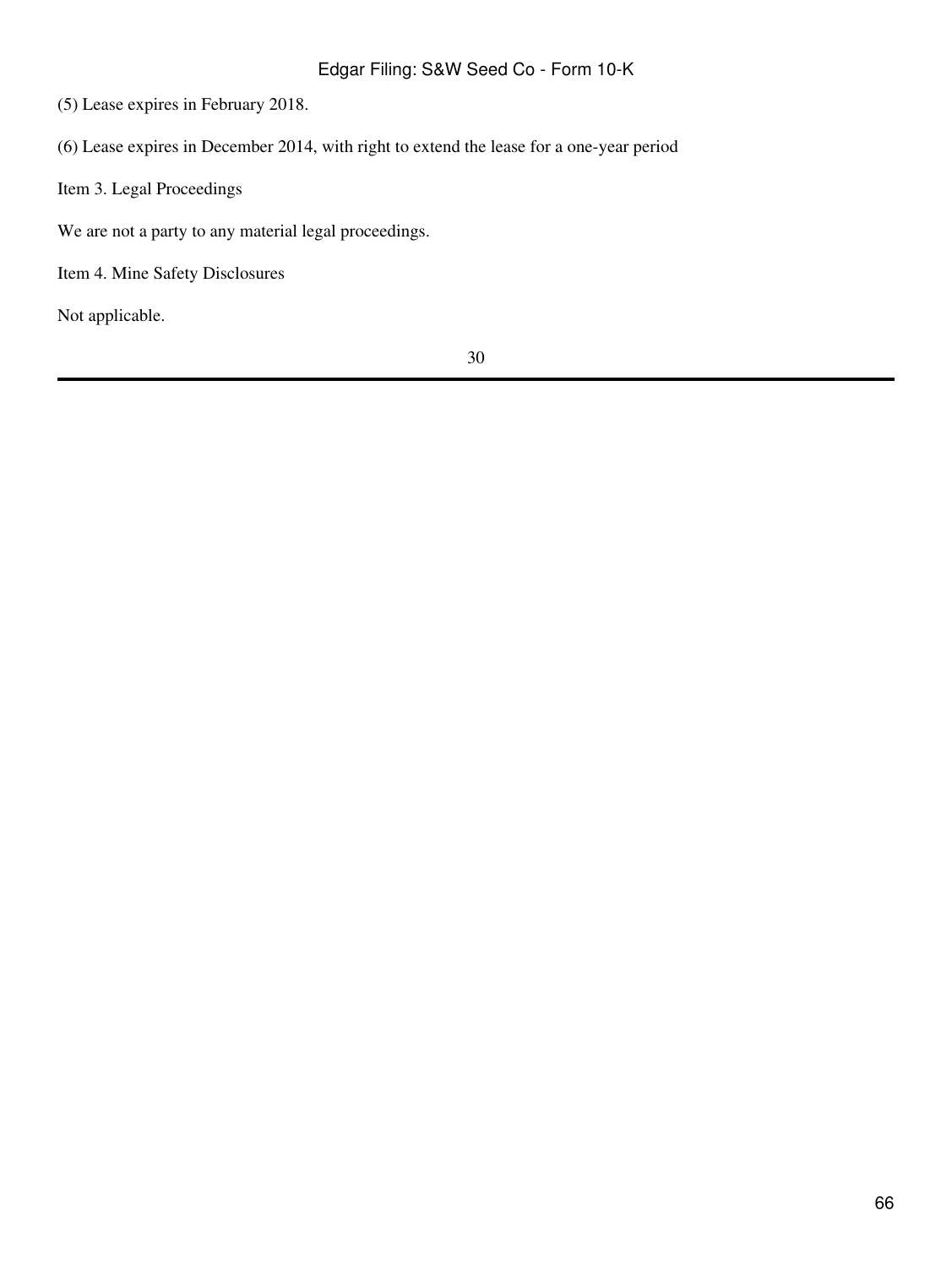#### PART II

Item 5. Market for Registrant's Common Equity, Related Stockholder Matters and Issuer Purchases of Equity Securities

Market Information Regarding Our Common Stock

Prior to May 4, 2010, there was no public market for our company's securities. From May 4, 2010 through June 11, 2010, our common stock traded on the NASDAQ Capital Market as part of a unit under the ticker symbol "SANWU." Each unit consisted of two shares of common stock, one Class A warrant and one Class B warrant. On June 14, 2010, the unit separated, and the components began trading as separate securities under the ticker symbols "SANW," "SANWA" and "SANWZ," for the common stock, Class A warrants and Class B warrants, respectively. In April 2013, we completed the redemption of all of our outstanding Class A warrants, and the Class A warrants ceased trading on the NASDAQ Capital Market as of the close of trading on April 15, 2013. The Class A warrants automatically expired on May 2, 2013. The following table sets forth the range of high and low sales prices per share of common stock as reported on NASDAQ for the periods indicated.

High

Low

Year Ended June 30, 2013

First Quarter

Second Quarter

\$6.38

\$4.43

8.75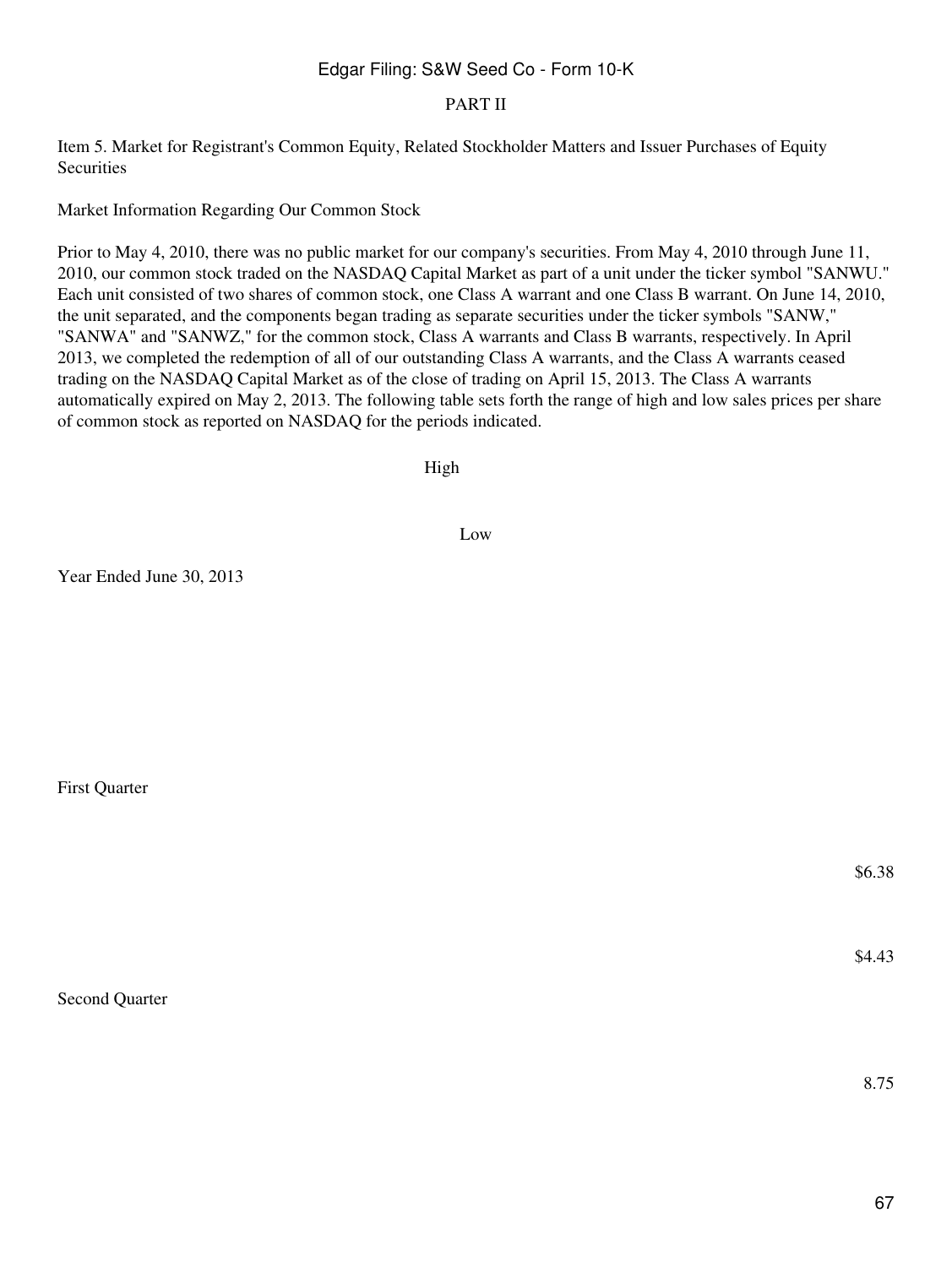|                          | 6.25   |
|--------------------------|--------|
| Third Quarter            |        |
|                          |        |
|                          | 11.40  |
|                          |        |
|                          |        |
|                          | 7.70   |
| Fourth Quarter           |        |
|                          |        |
|                          | 10.46  |
|                          |        |
|                          |        |
|                          | 6.41   |
| Year Ended June 30, 2014 |        |
|                          |        |
|                          |        |
|                          |        |
|                          |        |
|                          |        |
| First Quarter            |        |
|                          |        |
|                          | \$9.21 |
|                          |        |
|                          | \$6.78 |
| Second Quarter           |        |
|                          |        |
|                          |        |
|                          | 8.23   |
|                          |        |
|                          | 4.82   |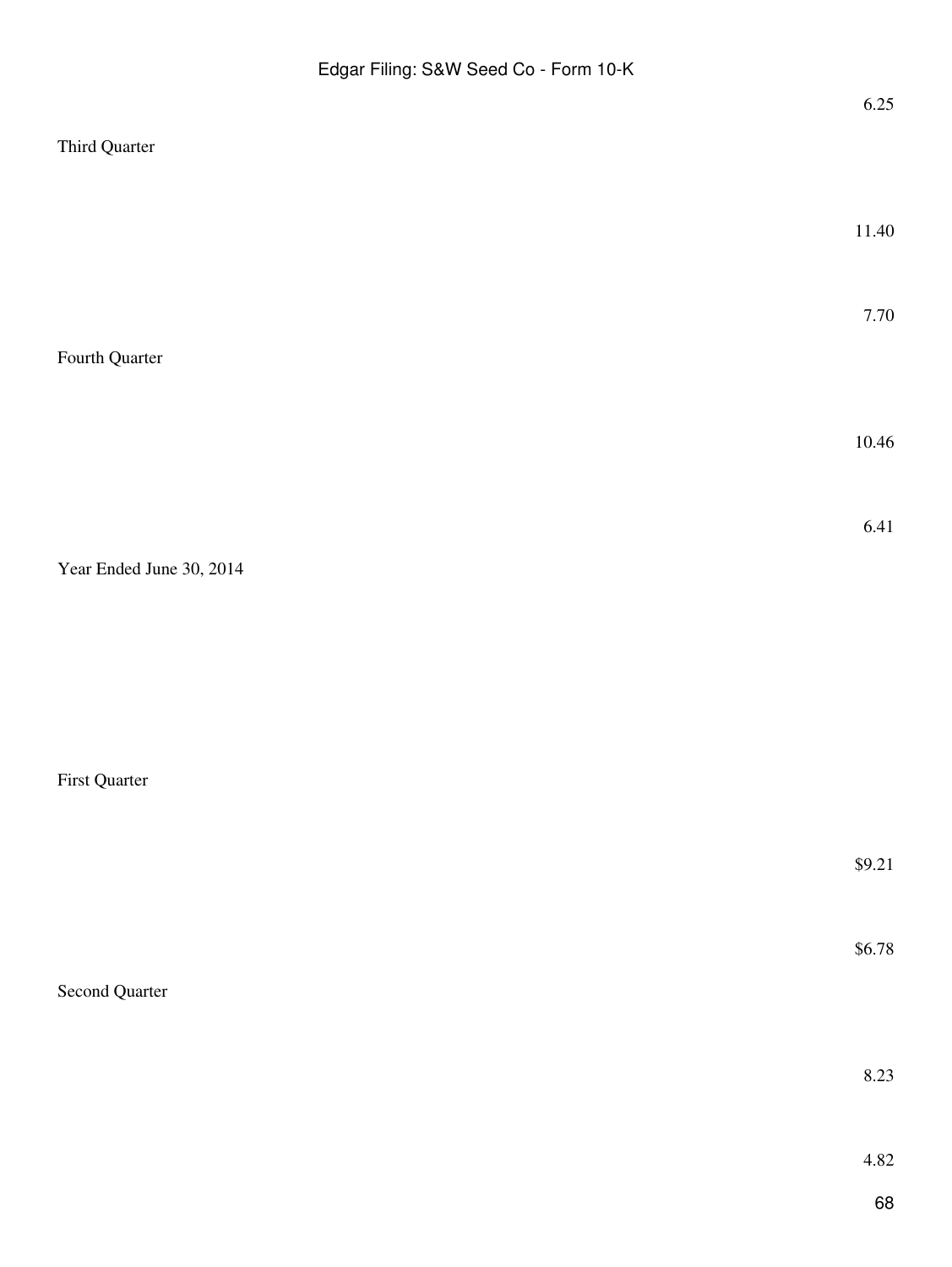#### Third Quarter

Fourth Quarter

5.53

# 8.23

5.86

On September 19, 2014, the closing price as reported on the NASDAQ Capital Market of our common stock was \$5.04 per share.

#### Holders

As of September 19, 2014, we had 11,649,447 shares of common stock outstanding held by 17 stockholders of record.

#### Dividend Policy

We have never declared or paid any cash dividends on our common stock. For the foreseeable future, we intend to retain any earnings to finance the development and expansion of our business, and we do not anticipate paying any cash dividends on our common stock. Any future determination to pay dividends will be at the discretion of the Board of Directors and will be dependent upon then existing conditions, including our financial condition and results of operations, capital requirements, contractual restrictions, business prospects and other factors that the Board of Directors considers relevant.

Recent Sales of Unregistered Securities; Use of Proceeds from Registered Securities

#### (a) **Sales of Unregistered Securities**

None, that were not previously reported.

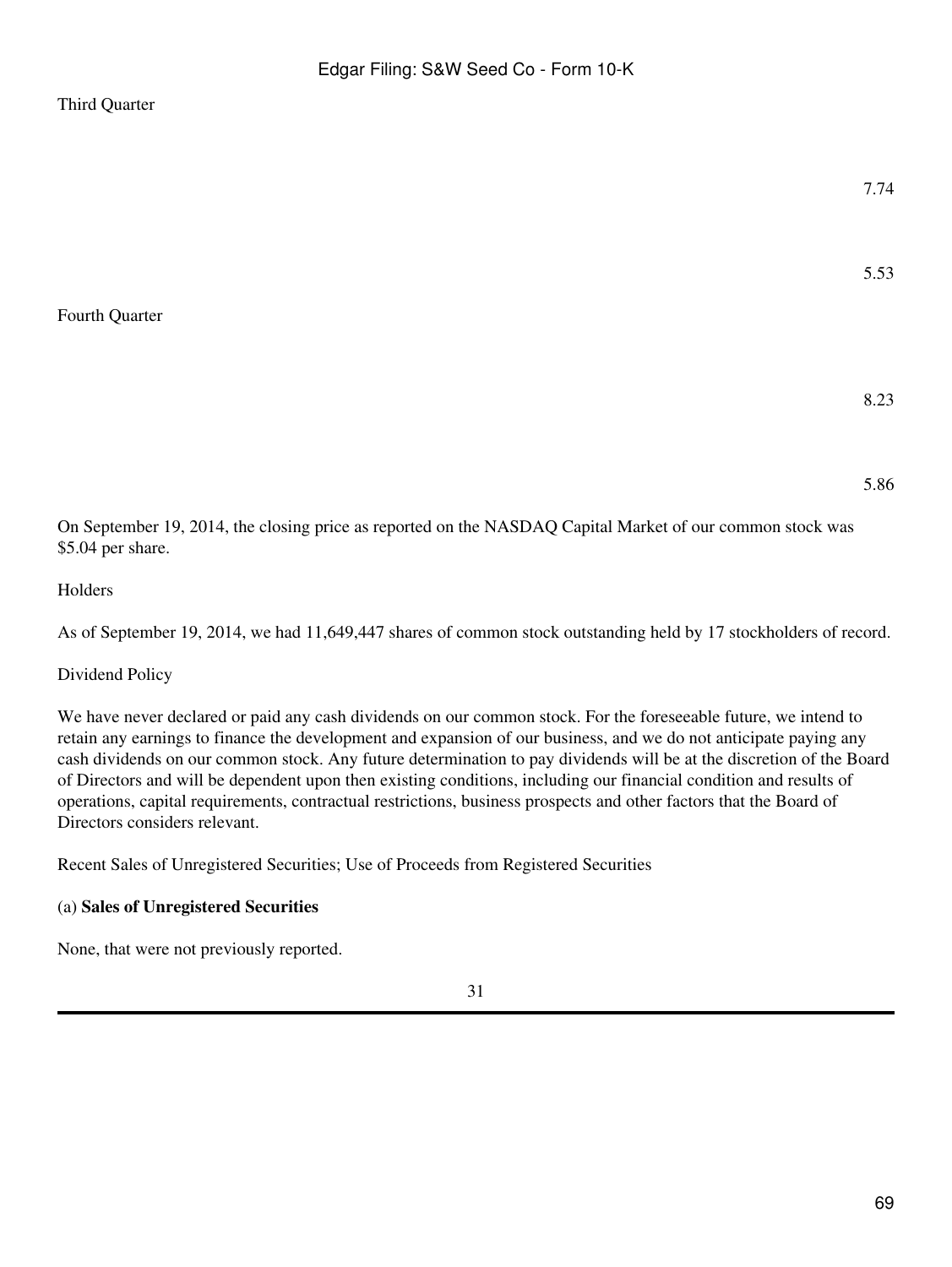#### (b) **Use of Proceeds**

On May 3, 2010, our registration statement on Form S-1 (File No. 333-164588) was declared effective for our initial public offering, pursuant to which we registered the offering and sale of 1,400,000 units, each unit consisting of two shares of our common stock, one Class A warrant and one Class B warrant, at a public offering price of \$11.00 per unit.

We raised approximately \$12,822,056 in net proceeds after deducting underwriting discounts of \$1,424,500 and other estimated offering costs of \$1,153,444. As previously disclosed, the net proceeds from the sale of our units have been fully allocated.

In April 2013, we completed the redemption of all of our outstanding Class A warrants, and the Class A warrants ceased trading on the NASDAQ Capital Market as of the close of trading on April 15, 2013. The holders of the Class A Warrants had up to 5:00 pm on April 29, 2013 to exercise their Class A Warrants (the "Redemption Time"). Any outstanding Class A Warrants that were not exercised prior to the Redemption Time were redeemed by us for a price of \$0.25 each, for an aggregate redemption cost to us of \$6,840. To assist us in soliciting the exercise of the Class A warrants we engaged certain broker-dealers on a non-exclusive basis, as our agents for the solicitation of the exercise of the Class A warrants. We paid each broker-dealer a warrant solicitation fee of \$0.3575 (5% of the exercise price) for each Class A warrant exercise solicited by the broker-dealer. As a result of the exercise of the Class A Warrants, we raised approximately \$9.4 million in net proceeds after deducting warrant solicitation fees and other estimated offering costs of \$0.4 million. The net proceeds have been used for working capital including the purchase of inventories.

#### Equity Compensation Plans

The following table provides a summary of the number of options granted under our 2009 Amended and Restated Equity Incentive Plan, the weighted average exercise price and the number of options remaining available for issuance at June 30, 2014.

Plan Category

Number of Securities to be Issued Upon Exercise of Outstanding Options, Warrants and  $Right(s(1))$ 

(a)

Weighted-Average Exercise Price of Outstanding Options, Warrants and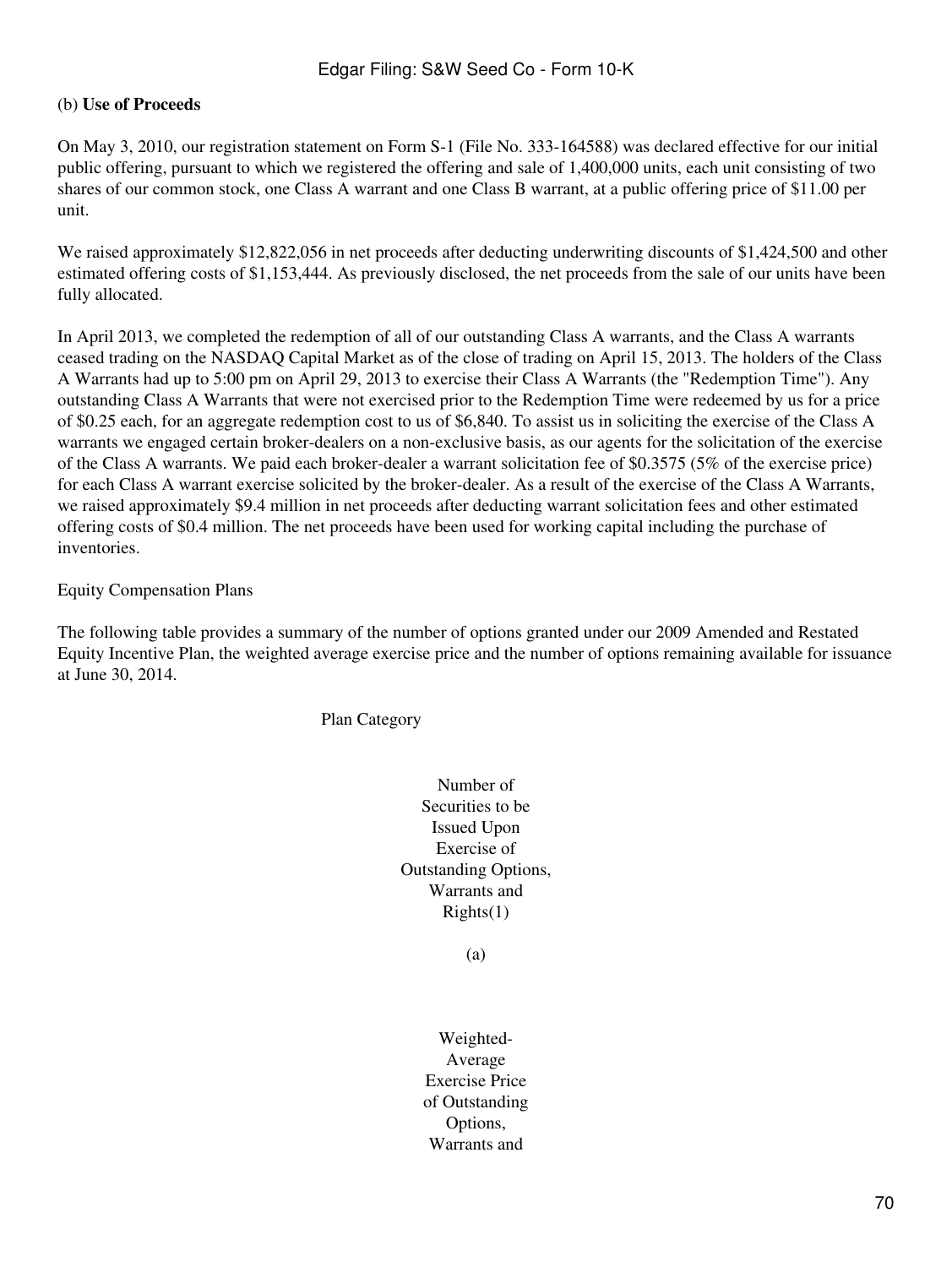Rights(1)

(b)

Number of Securities Remaining Available for Future Issuance under Equity Compensation Plans (Excluding Securities Reflected in Column (a))

 $(c)$ 

Equity compensation plans approved by security holders

2009 Amended and Restated Equity Incentive Plan

1,278,336

\$5.17

225,000

-

-

-

Equity compensation plans not approved by security holders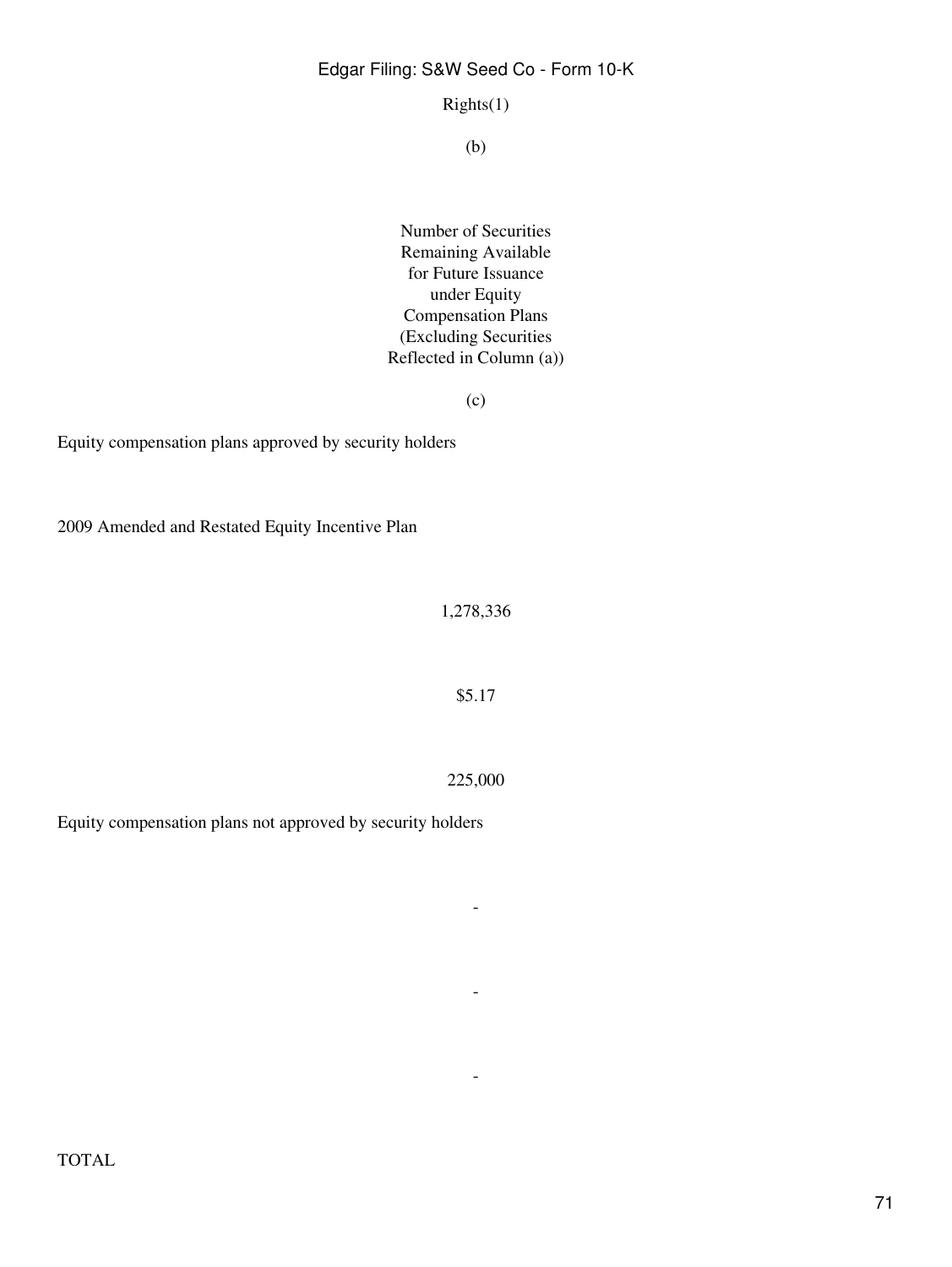1,278,336

#### \$5.17

#### 225,000

(1) Column (a) includes 191,336 restricted stock units. Each restricted stock unit represents the right to receive one share of common stock upon vesting of the unit. Vesting requires continuity of service and is time based and no exercise price is paid to receive the underlying share of common stock. Therefore, the weighted average exercise price included in column (b) does not include restricted stock units.

32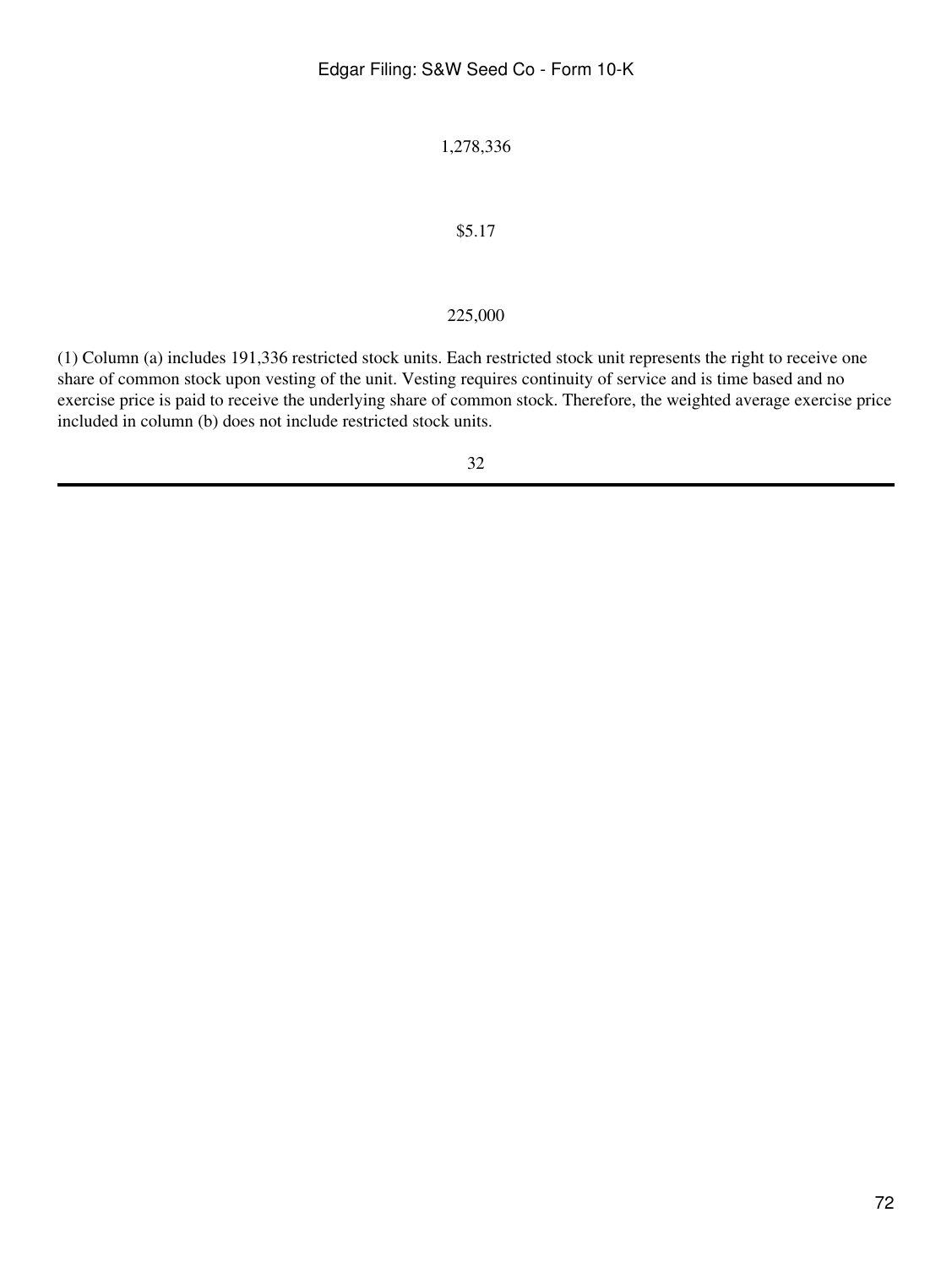Issuer Purchases of Equity Securities

None.

Item 6. Selected Financial Data

As a smaller reporting company, we are not required to provide information typically disclosed under this item.

Item 7. Management's Discussion and Analysis of Financial Condition and Results of Operations

The following Management's Discussion and Analysis of Financial Condition and Results of Operations (MD&A) is intended to help the reader understand our results of operations and financial condition. MD&A is provided as a supplement to, and should be read in conjunction with, our audited Consolidated Financial Statements and the accompanying notes to the Consolidated Financial Statements and other disclosures included in this Annual Report on Form 10-K (including the disclosures under "Item 1A. Risk Factors").

#### Executive Overview

Founded in 1980 and headquartered in the Central Valley of California, we are the leading producer of warm climate, high-yield alfalfa seed varieties, including varieties that can thrive in poor, saline soils. We also offer seed cleaning and processing for other seed manufacturers. Until we incorporated in 2009, our business was operated for almost 30 years as a general partnership and was owned by five general partners. We incorporated in October 2009 in Delaware, having bought out the former partners between June 2008 and May 2010, and reincorporated as a Nevada corporation in December 2011. Following our initial public offering in fiscal 2010, we expanded certain pre-existing business initiatives and added new ones, including:

increasing our farming acreage dedicated to alfalfa seed production by both acquisition of leased and purchased farmland and by increasing the number of acres under contract with growers in the Central and Imperial Valleys of California;

teaming with Forage Genetics International, LLC ("Forage Genetics") and Monsanto Corporation ("Monsanto") to develop genetically modified organism (GMO) alfalfa seeds, using our germplasm and Monsanto's genetically modified traits;

developing stevia varieties in response to growing demand for the all-natural, zero calorie sweetener;

acquiring the customer list of our primary international distributor of alfalfa seed;

entering into the dormant market via the acquisition of a portfolio of dormant germplasm in August 2012;

entering into production of non-GMO seed in the Imperial Valley, California by purchasing farmland and acquiring Imperial Valley Seeds, Inc. ("IVS") in October 2012; and

entering into production of non-GMO seed in Southern Australia by acquiring the dominant local producer, Seed Genetics International Pty Ltd ("SGI") in April 2013.

Our combination with SGI creates the world's largest non-dormant alfalfa seed company, and our combined company now has the competitive advantages of year-round production, which extends to all areas of the alfalfa seed business, including sales, inventory management and cash collection cycles. SGI was incorporated as a limited proprietary corporation in South Australia in 1993, as Harkness Group, changed its name to Seed Genetics Australia Pty Ltd in 2002, and in 2011 changed its name to Seed Genetics International Pty Ltd. SGI's principal office space is located in Unley, South Australia.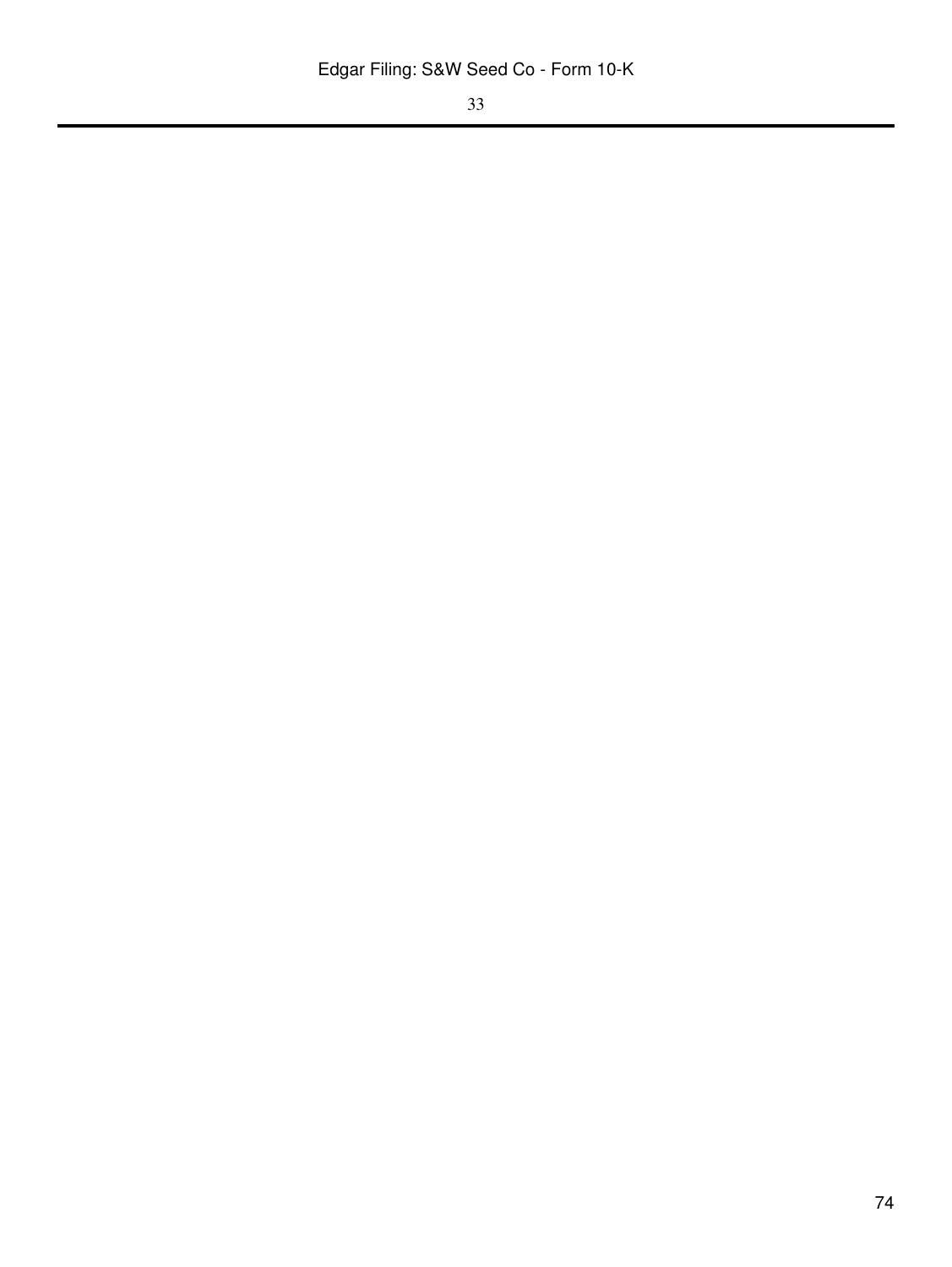We also own a seed-cleaning and processing facility in Five Points, California that was modernized and rebuilt in the late 1980's. The property encompasses a total of 40 acres, including 35 acres that are in reserve for future development and five acres with permanent structures and three seed-processing lines. In recent years, the facility has operated at less than 25% of capacity, providing ample opportunity for growth, both in terms of cleaning the alfalfa seed we grow or purchase from our growers and providing cleaning services for San Joaquin Valley growers of small grains such as wheat, barley and triticale.

We fulfill our seed requirements by contracting with farmers in the San Joaquin and Imperial Valleys of California and Southern Australia, and by internally farming acreage we have leased or purchased in California. Once our seed is processed and bagged at our facility in California or at the facilities of third party processors in Southern Australia, the majority of it is marketed and sold as certified seed to agribusiness firms and farmers throughout the world for the growing of alfalfa hay. Our principal business is subject to uncertainty caused by various factors, which include but are not limited to the following: (i) our seed growers may decide to grow different crops when prices for alternative commodities are on the rise, which can impact our ability to produce seed; (ii) farmers who typically purchase our seed to grow alfalfa hay may plant alternative crops due to a decline in the dairy industry (and corresponding decline in demand for alfalfa hay) or to plant crops with greater profit margins and in either case, smaller quantities of our seed will be purchased; (iii) farmers may choose to convert their alfalfa hay crops to non-certified common seed resulting in an overabundance of non-certified seed entering the market and driving down the overall market price for alfalfa seed, including the market for certified alfalfa seed; (iv) the risks of internally farmed operations such as adverse agronomic decisions, weather conditions, natural disasters, crop disease, pests, lack of water and other natural conditions as well as other factors outside our control; and (v) the risks of doing business internationally following our acquisition of SGI. As a result of these factors and others, our revenue and margins can be difficult to project.

Our alfalfa seed business is largely dependent upon the dairy and livestock industries, each of which is subject to significant and localized cycles of over-supply and under-supply. Consequently, although we are subject to the volatility of local markets, the breadth of our market and the quality niche of our certified seed have resulted in relatively stable demand in most years. However, the supply of seed in the marketplace is subject to substantial swings.

From inception until 2003, almost all our seed sales were to distributors who exported our products to international markets. Modest sales efforts in the Western U.S. were initiated around 2003, and in the fiscal year ended June 30, 2010, our seed shipments were allocated approximately 51% to the domestic market and 49% to distributors who sold into international markets. In fiscal 2011, both markets were negatively impacted by events beyond our control. The domestic market continued to be impacted by the dairy industry downturn that began in fiscal 2009 when dairy prices declined due to over-supply. In normal years, we are typically able to offset this situation with sales to our distributors in our international markets. However, in fiscal 2011, our Middle East distributor experienced the most challenging year in its history due to an over-supply of uncertified common seed being sold at significantly reduced prices. As a result of this over- supply in fiscal 2011, we and our distributor elected to hold back much of our certified proprietary seed rather than sell into the depressed market. Because of our decisions in fiscal 2011, we had strong levels of certified seed inventory available for sale in fiscal 2012 when most of the common seed that glutted those markets in fiscal 2011 had been sold out. This allowed us to meet expected demand and, to some extent, control pricing during our first year selling directly into international markets. We plan to continue to expand our served markets and therefore minimize the risks associated with any specific geographic market. More recently, in fiscal 2014, a surplus of less expensive Australian seed had a negative impact on the market. Australian growers are typically able to produce seed at a lower cost, which in the case of strong overall supply, can result in downward pricing across the market. This downward pressure on pricing resulted in some of our competitors moving away from South American markets and selling into the Middle East and North Africa at discounted prices in order to gain market share in those regions.

Our alfalfa seed business is seasonal, and historical sales prior to the acquisition of SGI were concentrated in the first six months of our fiscal year (July through December). The acquisition of SGI in April 2013 provides us with a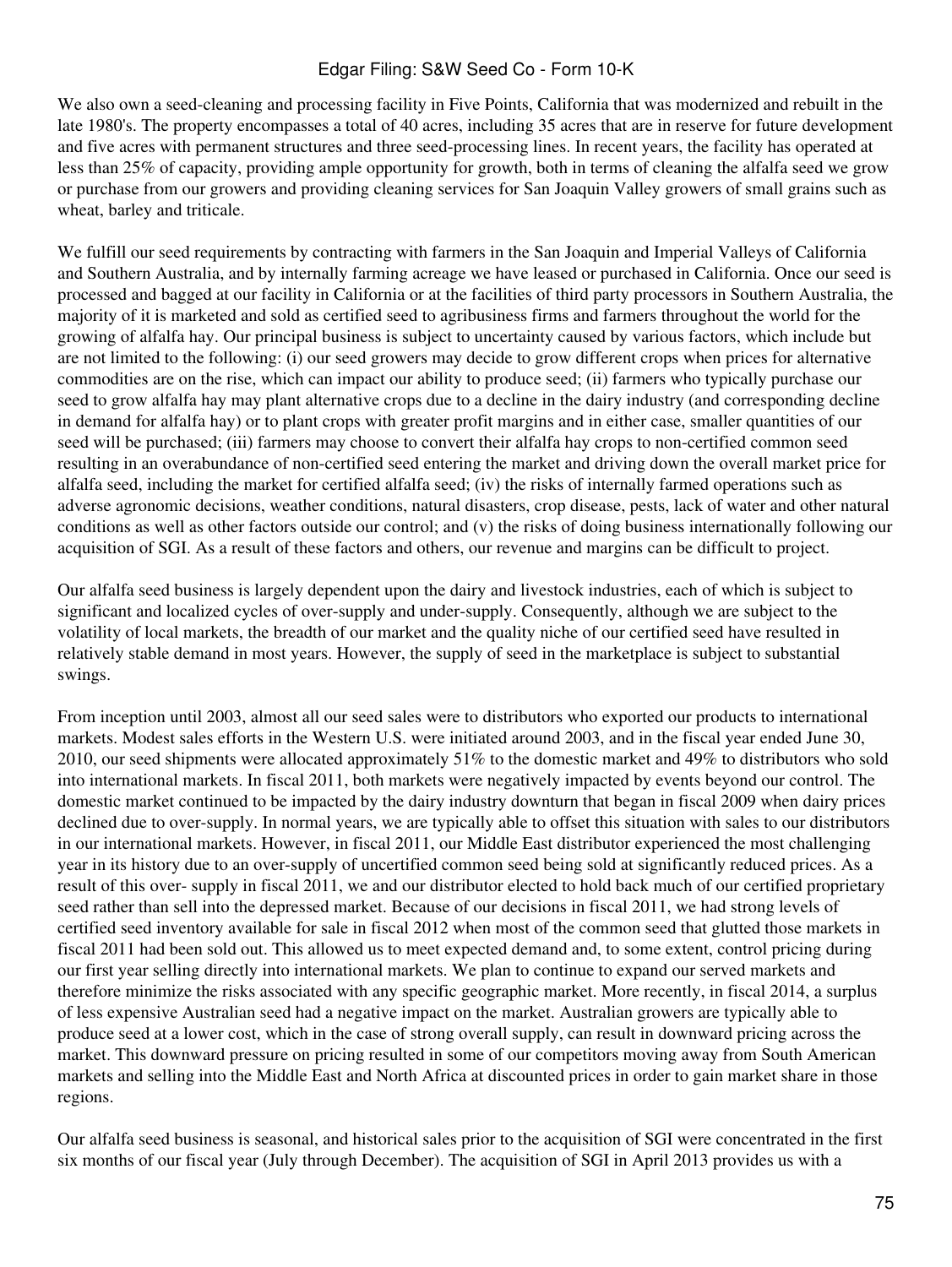geographically diversified and year-round production cycle allowing us to carry sufficient levels of inventory throughout the year to respond to customer demands in a more consistent manner. This will likely mitigate (at least in part) the seasonality of our business as the fourth quarter is now expected to be a significant sales quarter for our newly combined global operation. We contract with growers based upon our anticipated market demand. Also, we mill, clean and stock the seed during the respective harvest seasons and ship from inventory throughout the year. Tests show that seed that has been held in inventory for over one year improves in quality. Therefore, we may increase our seed purchases and planned season end inventory if, in our judgment, we can generate increased margins and revenue with the aged seed and we have sufficient capital to carry additional inventory. This will also reduce the potential for inventory shortages in the event that we have higher than anticipated demand or other factors, such as a reduction in our available seed supply in a particular year as a result of our growers electing to plant alternative, higher priced crops or adverse weather events.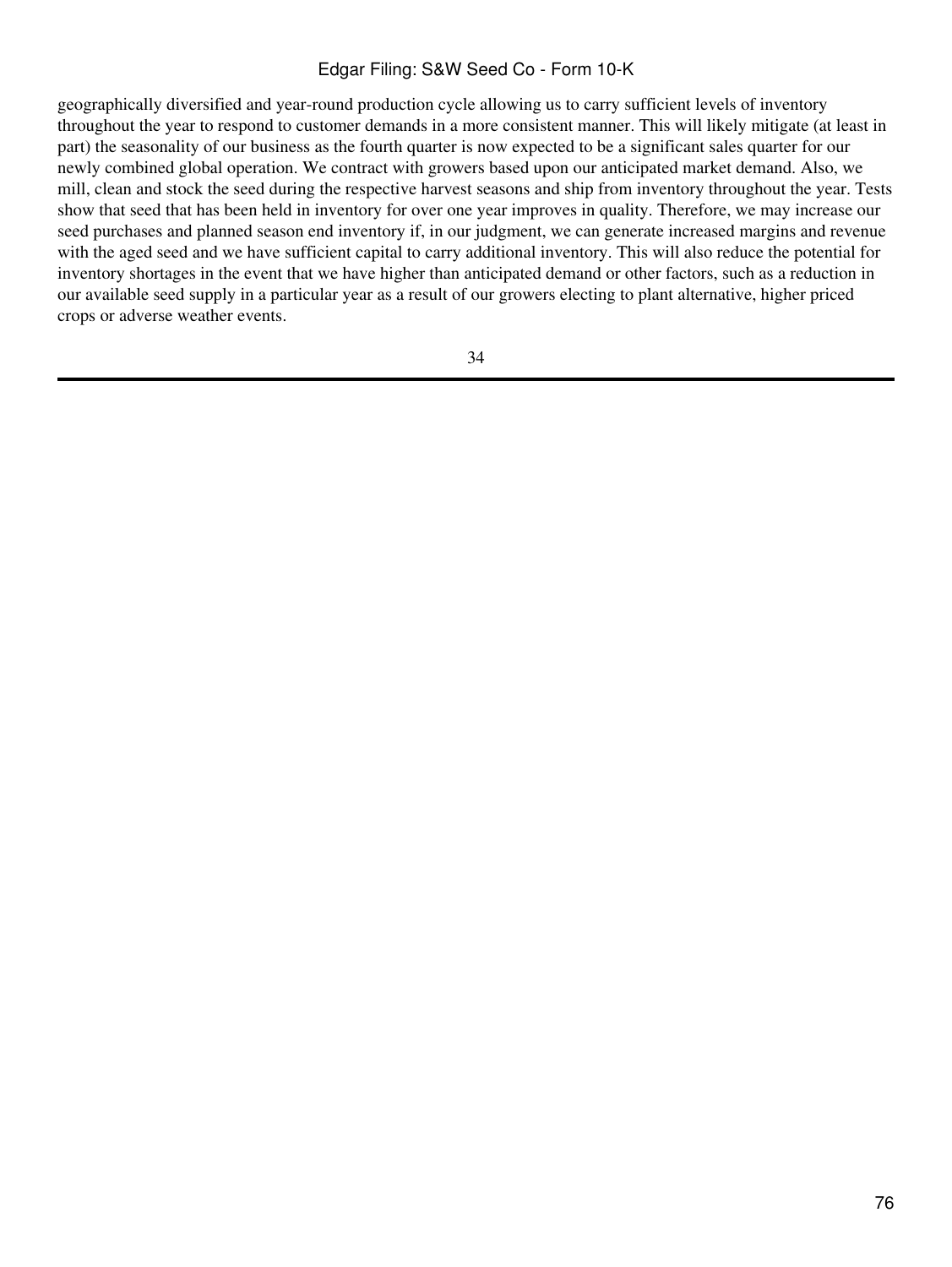Although we believe an opportunity exists to materially expand our alfalfa seed business without substantially overhauling our operations, we could nevertheless encounter unforeseen problems. For example, in fiscal 2011 and 2012, some of our seed growers elected to grow alternative crops, such as cotton, that yielded greater profit than alfalfa seed. This shift to other crops could reoccur from time to time as commodity prices fluctuate. However, by first leasing farmland in fiscal 2011, and then gaining long-term access to additional farmland in the San Joaquin Valley of California through additional leases entered into in fiscal 2012, and farmland purchases and leases in fiscal 2013, we now have the ability to grow a portion of our alfalfa seed production ourselves, which could partially mitigate this risk in future years. Although we have an experienced farming management and operations staff, our recently implemented direct farming operations pose new challenges. As we obtain additional farmland, by lease or purchase, both our farming costs and risks could continue to climb. And, the farming decisions we make could have a significant negative impact on our results of operations. Traditionally, we have contracted with growers to pay a set price for each pound of clean seed that is delivered to us. Therefore, we do not carry the farming risk on seed yield of that particular type of production and that risk is borne by the contracted seed grower. In our internally farmed operations, we incur a number of costs, and therefore the amount seed yield directly impacts the cost per pound of seed produced which could be higher or lower than our contracted rate based on our ability to achieve lower or higher yields. Nevertheless, we believe that by vertically integrating our alfalfa seed business to include our own production, we can leverage our management infrastructure, our experienced agronomics team and our milling capacity while reducing our costs and more directly controlling our inventory. Expanding our contracted grower base in the Imperial Valley of California and Southern Australia will provide a greater level of diversification of production and we expect it to allow us to grow and gain additional market share.

Up to this point, we have only sold non-genetically modified organism ("GMO") alfalfa seed varieties. In fiscal 2011, we encountered a new challenge created by the availability of Roundup Ready® alfalfa in the U.S. We are still uncertain as to the extent to which Roundup Ready® alfalfa might negatively impact our business, if at all. Moreover, the lack of regulations regarding field isolation could raise concerns about the adventitious presence of GMO material in our non-GMO seed. In fiscal 2012, the first year in which Roundup Ready® alfalfa was planted in the San Joaquin Valley, the presence of GMO traits in our fields was discovered. In fiscal 2013, the number of lots of our seed that tested positive for the adventitious presence of GMO was greater than in fiscal 2012. The preliminary testing results for our most recent harvest suggest that less than 1% of our estimated annual global production and sourced seed for fiscal 2014 will contain GMO material. Maintaining the integrity of our seed is critical to us as a large majority of our customers are located within regions, including Saudi Arabia that substantially restrict or prohibit the importation of GMO seed varieties. We actively test for the presence of GMO in our seed stock in the San Joaquin Valley. The presence of GMO alfalfa in significant amounts of our contracted seed production could severely limit the amount of seed that we have available to sell into Saudi Arabia and other locations that prohibit GMO seed varieties. Furthermore, due to widespread negative perception of GMO material, even if we were able to successfully remediate the accidental occurrence of GMO in our seed production, there are no assurances that we would be able to achieve export sales to Saudi Arabia and other non-GMO locations at the same levels as we achieved before the accidental occurrence of GMO.

We have entered into a series of agreements with Monsanto and Forage Genetics to produce and sell GMO alfalfa seed to certain regions of the world where GMO alfalfa seed is approved; however, we are still conducting field trials on performance. Commercial production acreage will be planted in the Fall of 2014 for our first commercial harvest in the Fall of 2015. Once testing results have been approved by Monsanto sales could commence as early as the Fall of 2015 but may not start until the Fall of 2016. Due to issues surrounding field isolation from GMO-based crops and the widespread ban of GMO-based crops in many international markets, including markets that are critical to our business, we must take particular care in the planting of any GMO-based alfalfa seed we grow.

We currently are using less than 25% of our mill capacity, providing ample opportunity for revenue growth without having to incur significant capital costs. In particular, we clean, process and bag seed and small grains for growers in the Five Points, California area during the periods in which we are not using the mill for our alfalfa seed business.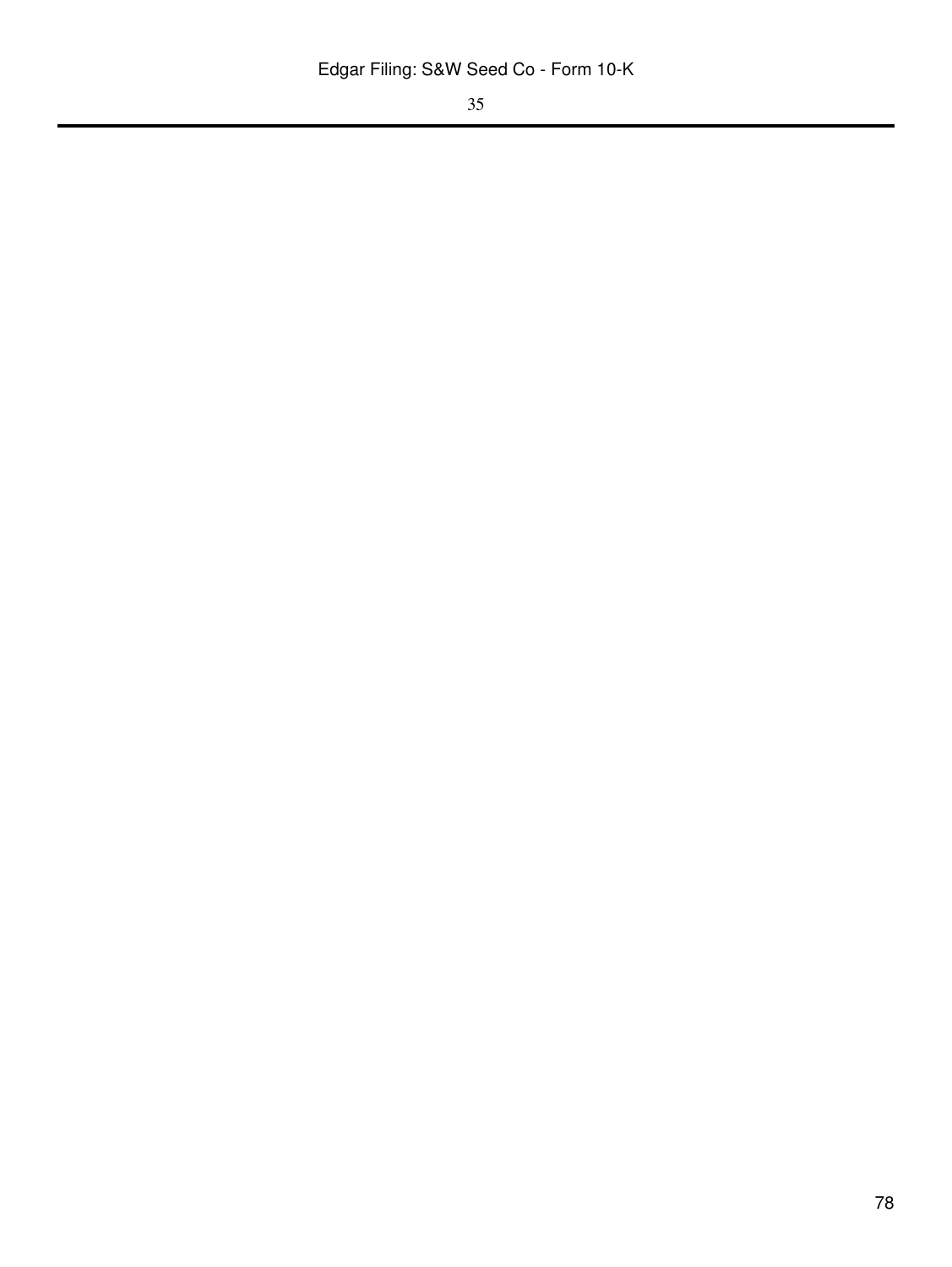In fiscal 2010, we laid the groundwork for the commercial production of stevia in California's Central Valley by conducting trials on various samples of stevia material. Because stevia is a new line of business for us, and the incorporation of stevia extracts into food and beverages sold in the U.S. is still a relatively new industry, our plans may not succeed to the extent we expect or on the time schedule we have planned, or at all. We planted our first small-scale commercial crop of stevia in May and June 2011 and completed the first harvest and its first small-scale shipment of dried stevia leaf under a previously signed supply agreement during the second quarter of fiscal 2012. In May 2013, as the result of a stevia crop loss, we determined to shift the focus of our stevia program away from commercial production and towards further research and development of the stevia plant lines and breeding of improved varieties of stevia. We recorded a crop loss on stevia totaling \$2,333,123 for the year ended June 30, 2013.

In our breeding program, we have identified stevia plant lines containing high overall steviol glycosides, including *rebaudioside A ("*Reb A"), stevioside, Reb B and Reb C. These plants have also been selected for their improved taste, production and hardiness. We have conducted extensive HPLC sample testing of stevia plants under development and have made further selections and crosses of these plants this season based upon test results. Selections so made are currently in multiple field trials. The results of these trials (after further HPLC testing) should result in us filing patents in the fall of this year.

## Results of Operations

Fiscal Year Ended June 30, 2014 Compared to the Fiscal Year Ended June 30, 2013

## Revenue and Cost of Revenue

Revenue for the fiscal year ended June 30, 2014 was \$51,533,643 compared to \$37,338,258 for the year ended June 30, 2013. The \$14,195,385, or 38%, increase in revenue for 2014 was primarily due to the acquisition of SGI which contributed an incremental \$7,963,372 of seed revenue in the current fiscal year compared to the prior year as prior year results only included three months of operations versus a full twelve months in the current fiscal year. IVS contributed an additional \$6,147,624 of seed revenue in the current fiscal year compared to the prior year as prior year results only included nine months of operations versus a full twelve months in the current fiscal year. The remaining increase can be attributed S&W's existing ("organic") business which increased 1% year over year.

Sales direct to international customers represented 81% and 73% of revenue during the fiscal years ended June 30, 2014 and 2013, respectively. Domestic revenue accounted for 19% and 27% of our total revenue for the fiscal year ended June 30, 2014 and 2013, respectively.

Cost of revenue of \$41,561,736 in the fiscal year ended June 30, 2014 was 81% of revenue, while the cost of revenue of \$33,743,221 in the year ended June 30, 2013 was 90% of revenue. The dollar increase in cost of revenue for the current year was primarily attributable to the revenue growth of the company from the IVS and SGI acquisitions. Cost of revenue in the prior year included a \$2,333,123 stevia inventory impairment charge.

Total gross profit margins for the current year totaled 19.4% versus 15.9% (excluding the charge for the stevia impairment) in the prior year. The improvement in gross profit margins can be attributed to the following factors: 1) the newly acquired SGI business generated higher gross profit margins which improved the overall profit margins of the combined business; and 2) the Company increased pricing and created lower cost blended products to improve margins which is consistent with the Company's strategic initiatives. There will continue to be quarterly fluctuations in gross profit margins based on revenue mix, but we anticipate that we will improve gross margins in our core business in fiscal year 2015 compared to fiscal year 2014.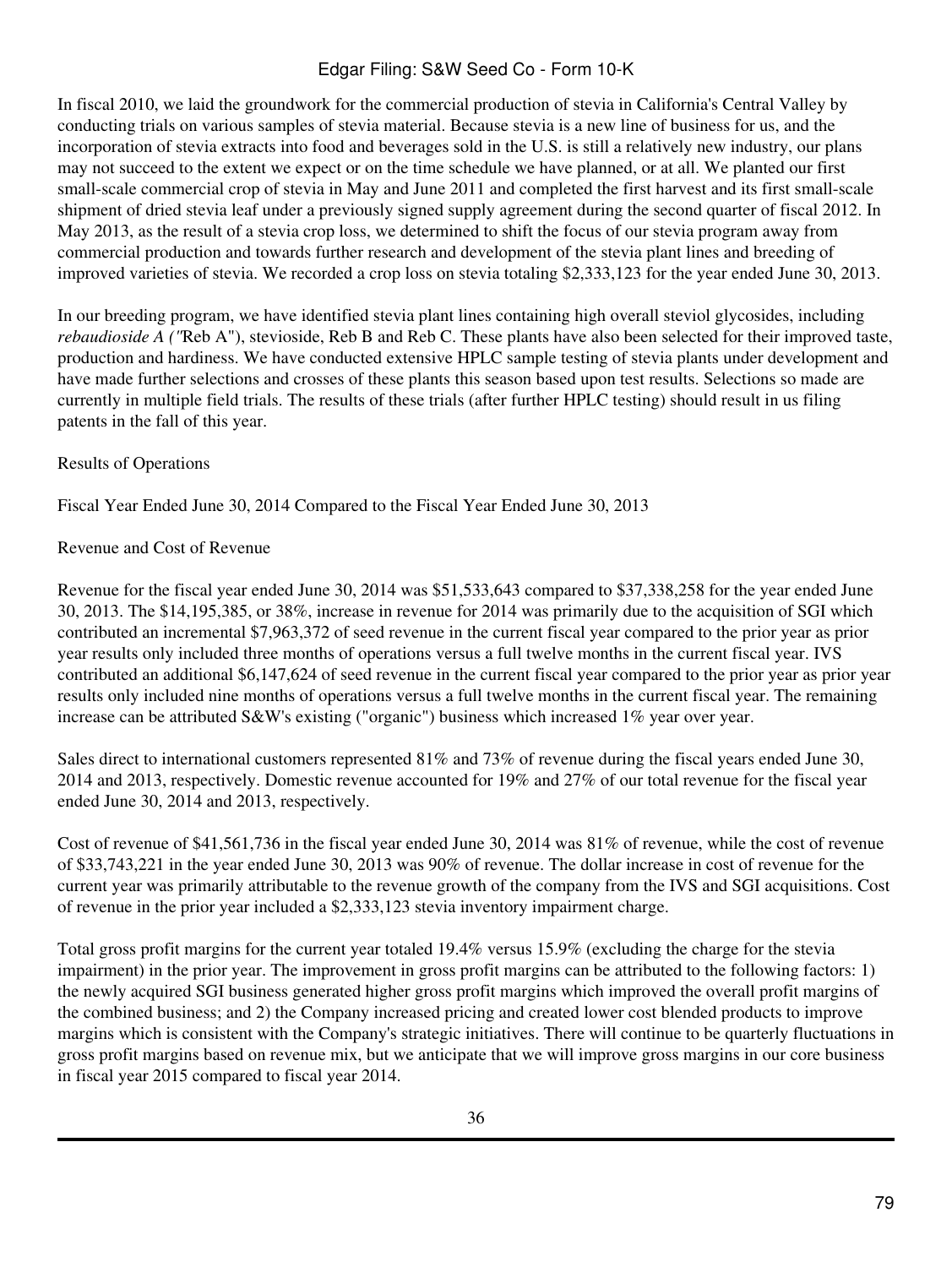## Selling, General and Administrative Expenses

Selling, general and administrative expenses ("SG&A") for the fiscal year ended June 30, 2014 totaled \$6,815,575 compared to \$5,762,838 for the year ended June 30, 2013. The \$1,052,737, or 18%, increase in SG&A expense versus the prior year was primarily due to the acquisition of SGI which contributed an additional \$1,258,797 of SG&A expenses and the acquisition of IVS which contributed an additional \$192,952 of SG&A expenses that were not included in the prior year results. These increases were partially offset by the fact that prior year results included \$486,166 of non-recurring transaction costs associated with the acquisition of SGI and IVS. As a percentage of revenue, SG&A expenses were 13% in the current year compared to 15% in the fiscal year ended June 30, 2013.

## Research and Development Expenses

Research and development expenses ("R&D") for the fiscal year ended June 30, 2014 totaled \$840,578 compared to \$505,872 in the comparable period in the prior year. R&D expenses increased \$334,706 in the current year due to a \$220,720 increase in our alfalfa seed product development expenses and a \$113,986 increase in stevia product development expenses.

## Depreciation and Amortization

Depreciation and amortization expense for the fiscal year ended June 30, 2014 was \$1,265,739 compared to \$694,595 for the year ended June 30, 2013. Included in the amount was amortization expense for intangible assets, which totaled \$951,892 in the current year and \$461,736 in the prior year. The \$490,156 increase in amortization expense in the current year was directly attributable to the addition of intangible assets acquired in the IVS and SGI business combinations. The prior year amortization expense only included nine months of expense associated with the IVS acquisition and three months of expense associated with the SGI acquisition. The current year results reflect a full year of amortization expense for both the IVS and SGI acquisitions. The Company expects amortization expense to total approximately \$950,000 in fiscal year 2015.

Foreign Currency (Gain) Loss

The Company incurred a foreign currency gain of \$51,571 for the fiscal year June 30, 2014 compared to a loss of \$263,973 for year ended June 30, 2013. The foreign currency gains are associated with SGI, its wholly owned subsidiary in Australia.

Interest Expense, Net

Interest expense, net during the fiscal year ended June 30, 2014 totaled \$653,290 compared to \$226,909 for the year ended June 30, 2013. Interest expense primarily consisted of interest incurred on the SGI's credit facility with NAB and to a lesser extent interest on the credit facility with Wells Fargo.

Income Tax Expense (Benefit)

Income tax expense totaled \$87,116 for the fiscal year ended June 30, 2014 compared to income tax benefit of \$1,343,123 for the year ended June 30, 2013. The Company's effective tax rate was 18.9% in the current year versus 34.8% in the year ended June 30, 2013.

Net Income (Loss)

We had a net income of \$373,100 for the fiscal year ended June 30, 2014 compared to net loss of \$2,516,027 for the year ended June 30, 2013. The improvement in profitability was attributable primarily to the additional gross profit recorded during the current year partially offset by increased operating expenses from the SGI acquisition, as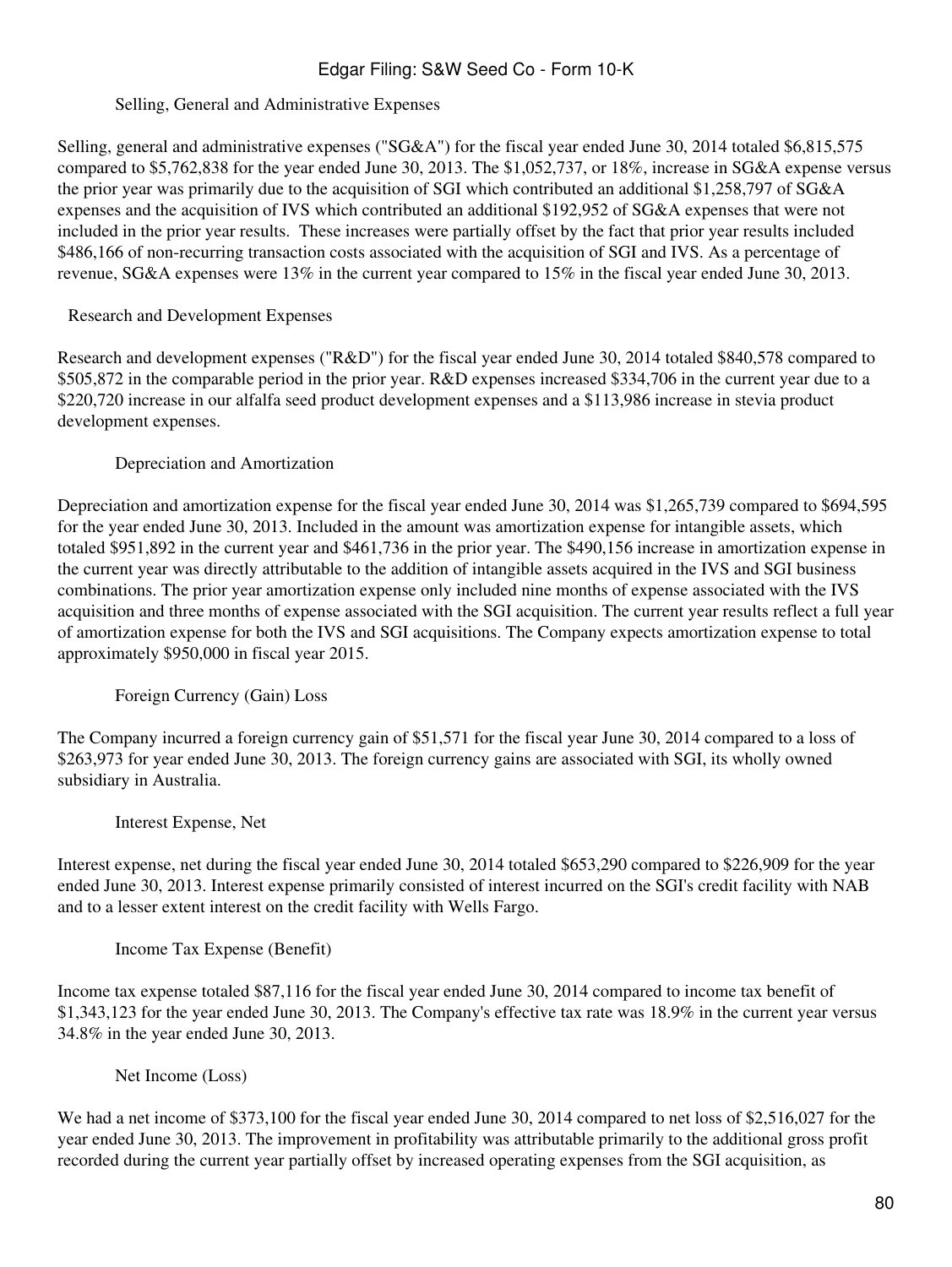discussed above. The net income per basic and diluted common share for the current year was \$0.03, compared to net loss per basic and diluted common share of \$0.29 for the year ended June 30, 2013.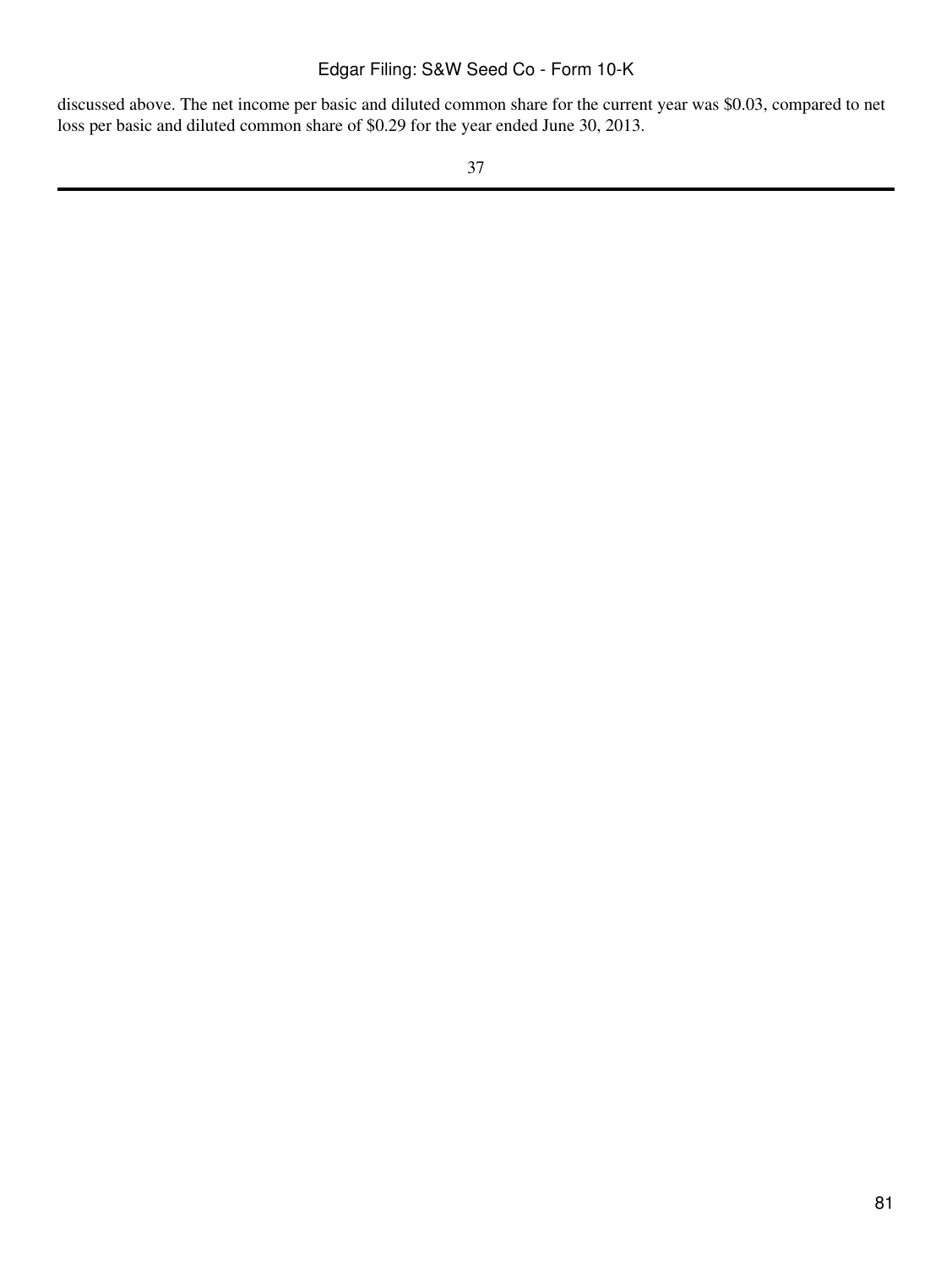## Liquidity and Capital Resources

Our working capital and working capital requirements fluctuate from quarter to quarter depending on the phase of the growing and sales cycle that falls during a particular quarter. Our need for cash has historically been highest in the second and third fiscal quarters (October through March) because we typically pay our California contracted growers progressively, starting in the second quarter. In fiscal 2014, we paid our California growers approximately 50% in October 2013, and the remaining 50% was paid in February 2014. The acquisition of SGI, an Australian-based alfalfa seed company, in April 2013 provides the Company with a geographically diversified and year-round production cycle which will likely result in less quarter-to-quarter fluctuation in revenues; however, it will put a greater demand on our working capital and working capital requirements during the second, third and fourth quarters as the Company expects to pay its Australian growers during these periods as well as our California growers in the second and third quarters.

Historically, due to the concentration of sales to certain distributors and key customers, which typically represented a significant percentage of alfalfa seed sales, our month-to-month and quarter-to-quarter sales and associated cash receipts were highly dependent upon the timing of deliveries to and payments from these distributors and customers, which varied significantly from year to year.

We continuously monitor and evaluate our credit policies with all of our customers based on historical collection experience, current economic and market conditions and a review of the current status of the respective trade accounts receivable balance. Our principal working capital components include cash and cash equivalents, accounts receivable, inventory, prepaid expense and other current assets, accounts payable and our working capital lines of credit.

On January 16, 2013, we closed on an underwritten public offering of 1,400,000 common shares, which priced at \$7.50 per share. We received total proceeds, net of underwriting discounts and equity offering costs, of approximately \$9.4 million.

On March 12, 2013, we announced that we were exercising our option to call for redemption the Class A warrants. As a result, 1,372,641 shares of common stock were issued as a result of 1,372,641 Class A warrants being exercised. We received proceeds, net of fees and expenses, of \$9,366,212 during the year ended June 30, 2013. The 27,359 remaining Class A Warrants that were not exercised by the deadline were redeemed by the Company for a price of \$0.25 each, for an aggregate redemption cost to S&W of \$6,765. There are no remaining Class A Warrants outstanding.

Since 2011 we have had an ongoing revolving credit facility agreement with Wells Fargo Bank, National Association ("Wells Fargo").

On February 21, 2014, we entered into new credit agreements with Wells Fargo and thereby became obligated under new working capital facilities (collectively, the "New Facilities"). The New Facilities include (i) a domestic revolving facility of up to \$4 million to refinance our outstanding credit accommodations from Wells Fargo and for working capital purposes, and (ii) an export-import revolving facility of up to \$10 million for financing export-related accounts receivable and inventory (the "Ex-Im Revolver"). The availability of credit under the Ex-Im Revolver will be limited to an aggregate of 90% of the eligible accounts receivable (as defined under the credit agreement for the Ex-Im Revolver) plus 75% of the value of eligible inventory (also as defined under the credit agreement for the Ex-Im Revolver), with the term "value" defined as the lower of cost or fair market value on a first-in first-out basis determined in accordance with generally accepted accounting principles. All amounts due and owing under the New Facilities must be paid in full on or before April 1, 2015. The New Facilities are secured by a first priority lien on accounts receivables and other rights to payment, general intangibles, inventory, and equipment. The New Facilities are further secured by a lien on, and a pledge of, 65% of the stock of the Company's wholly owned subsidiary, Seed Genetics International Pty Ltd. The Facilities bear interest either (i) at a fluctuating rate per annum determined by Wells Fargo to be 2.25% above the daily one-month LIBOR Rate in effect from time to time, or (ii) at a fixed rate per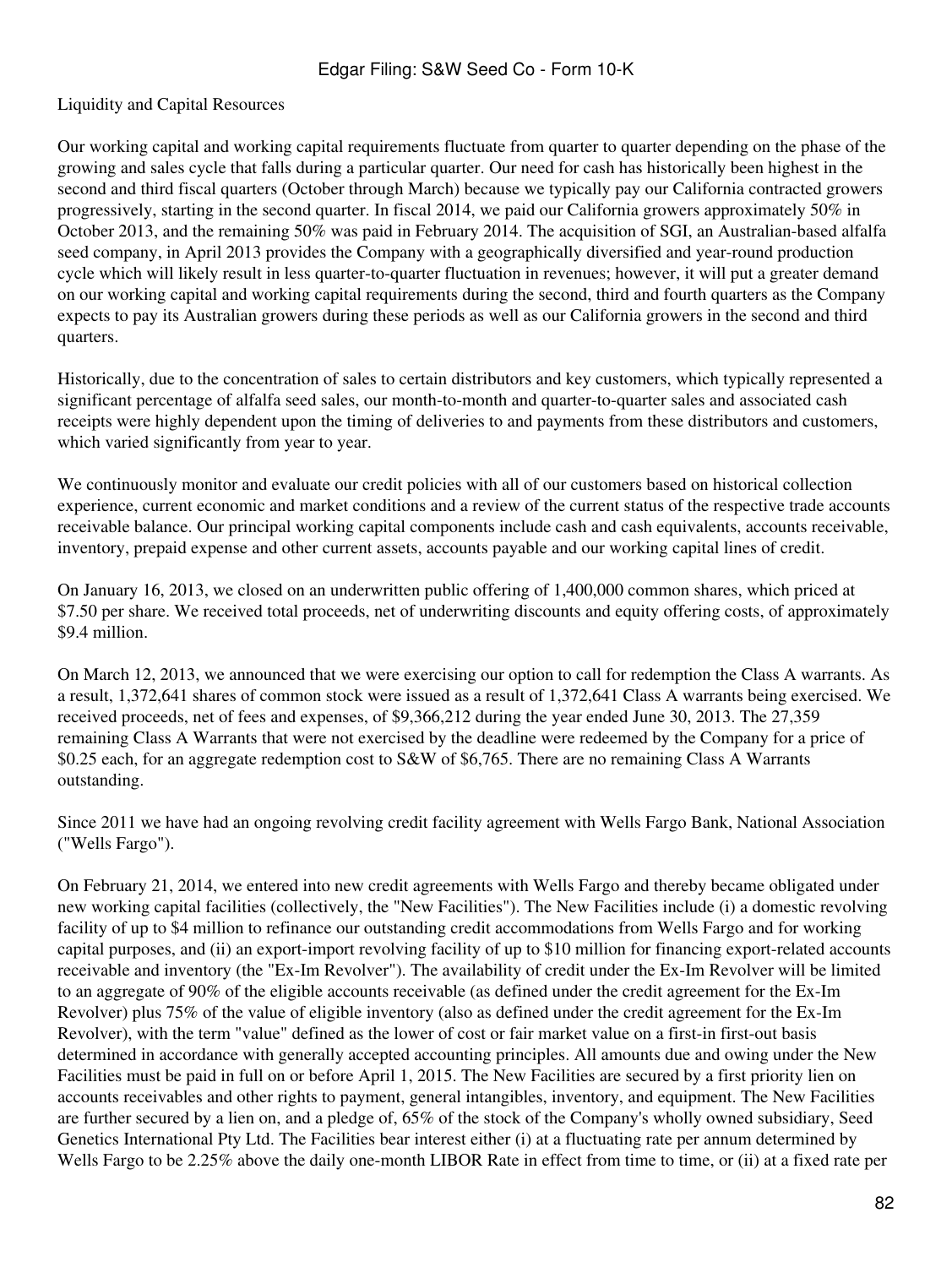annum determined to be 2.25% above LIBOR in effect on the first day of the applicable fixed rate term. Interest is payable each month in arrears.

The outstanding balance on the Wells Fargo working capital facilities was \$8.3 million at June 30, 2014. The Company was in compliance with all debt covenants as of June 30, 2014.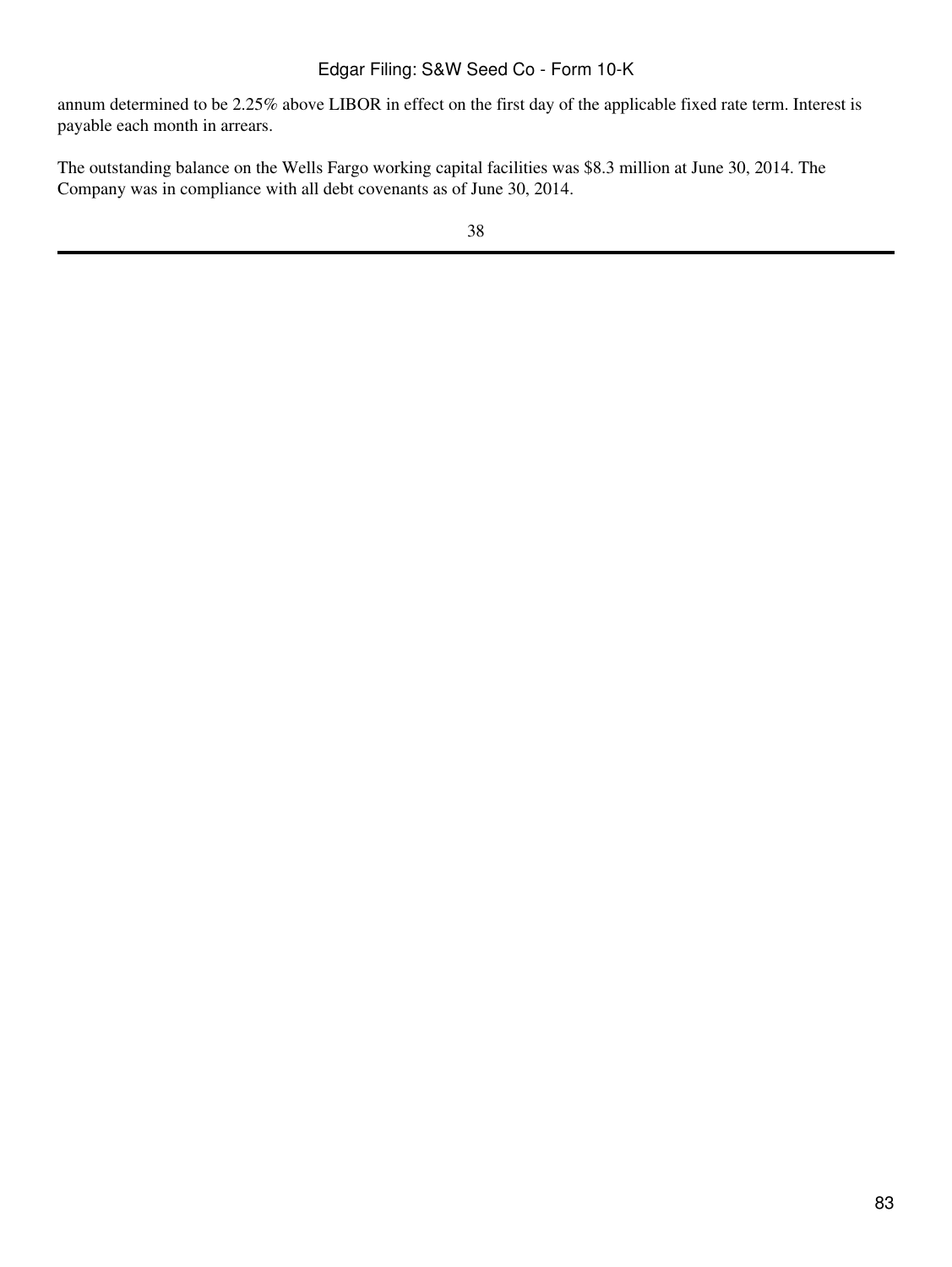In July 2012, we obtained a term loan from Wells Fargo in a principal amount of up to \$2,625,000 (the "Term Loan"), which we used to fund a portion of the purchase of the 640 acres of Imperial Valley farmland. The Term Loan bears interest at a rate per annum equal to 2.35% above LIBOR as specified in the term note. Under the term loan, we are also required to pay both monthly and annual principal reduction as follows: The first installment of monthly principal repayments commenced in August 2012 and continued at a fixed amount per month until the first annual increase in July 2013. Thereafter, the amount of monthly principal reduction will increase in August of each year through August 2018. The last monthly payment will be made in July 2019. The monthly principal repayments range from \$8,107 per month through the July 2013 payment up to a high of \$9,703 per month in the final year (August 2018 through July 2019). There are annual principal payments in August 2013 and 2014 in the amount of \$56,000, with a final installment, consisting of all remaining unpaid principal due and payable in full on July 5, 2019. We may prepay the principal at any time, provided that a minimum of the lesser of \$100,000 or the entire outstanding principal balance is prepaid at any one time.

SGI finances the purchase of most of its seed inventory from growers pursuant to a seasonal credit facility with National Australia Bank Limited ("NAB"). The current facility expires on January 1, 2015 (the "NAB Facility Agreement") and, as of June 30, 2014, \$7,583,405 was outstanding under this facility.

The NAB Facility Agreement comprises several facility lines, including an overdraft facility (AUD \$980,000 limit which translates to USD \$923,062 at June 30, 2014) and an interchangeable market rate facility and an overseas bills purchased facility (AUD \$9,000,000 combined limit which translated to USD \$8,477,100 at June 30, 2014). The market rate facility is to be reduced in stages according to the following schedule: AUD \$7,000,000 by October 31, 2014; AUD \$6,000,000 by November 30, 2014; and AUD \$5,500,000 by December 31, 2014.

SGI may access the facilities in combination; however, each facility bears interest at a unique interest rate calculated per pricing period--an interval (ranging from 7 to 180 days) between interest rate adjustments. Each facility's interest rate is calculated as the sum of an applicable indicator rate plus customer margin. The indicator rate for the market rate facility is equal to the "bid rate" quoted on the Bank Bill Swap Bid (BBSY) page of the Reuters Monitor System at or about 10:15 am Sydney Time on the banking date immediately preceding the commencement of the applicable pricing period. Under the market rate facility the customer margin is equal to 2.35% per annum. Currently, SGI's facilities accrue interest at approximately the following effective rates: market rate facility, 6.6% calculated daily; overseas bills purchased facility, 3.6% to 3.9% calculated daily; and overdraft facility, 7.6% calculated daily.

For all NAB facilities, interest is payable each month in arrears. In the event of a default, as defined in the NAB Facility Agreement, the principal balance due under the facilities will thereafter bear interest at an increased rate per annum above the interest rate that would otherwise have been in effect from time to time under the terms of each facility (*e.g.*, the interest rate increases by 4.5% per annum under the market rate and overdraft facilities upon the occurrence of an event of default).

Effective April 21, 2014, the Company agreed to become the guarantor for the NAB Facility and thereby release the SGI's founders from their personal guarantees to NAB. Pursuant to the terms of the guarantee, in the event of a payment default by SGI and the NAB's exhaustion of all available remedies under the NAB Facility, the Company agrees to pay all unpaid amounts due and owing from SGI to NAB under the NAB Facility up to AUD \$10.0 million.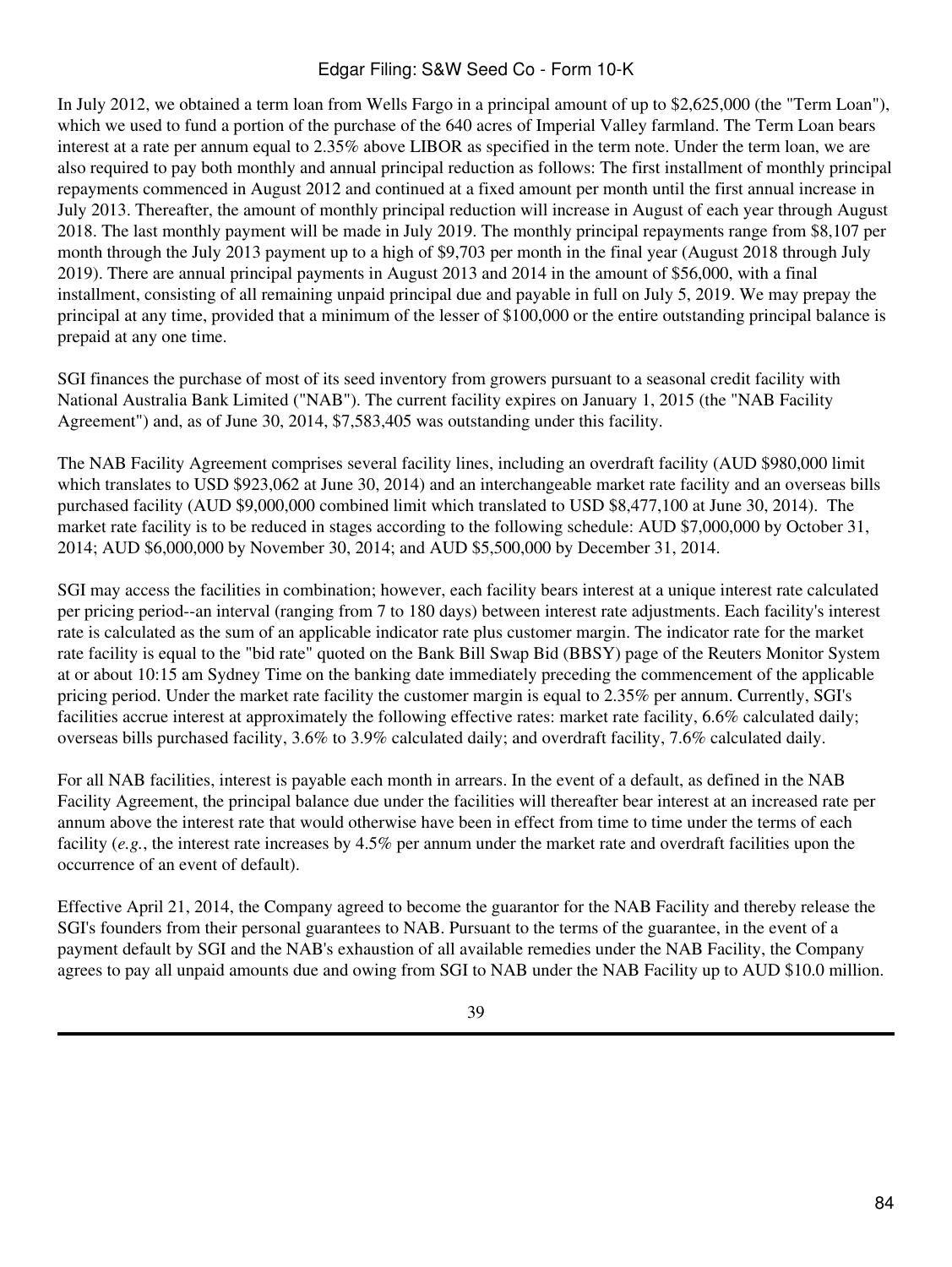#### Summary of Cash Flows

The following table shows a summary of our cash flows for the fiscal years ended June 30, 2014 and 2013:

|                                                | <b>Years Ended</b><br><b>June 30,</b> |              |    |              |
|------------------------------------------------|---------------------------------------|--------------|----|--------------|
|                                                |                                       | 2014         |    | 2013         |
| Cash flows from operating activities           | \$                                    | (17,867,038) | \$ | (4,978,591)  |
| Cash flows from investing activities           |                                       | (764, 109)   |    | (15,796,376) |
| Cash flows from financing activities           |                                       | 7.944.391    |    | 24,469,054   |
| Effect of exchange rate changes on cash        |                                       | 73.185       |    | (148,508)    |
| Net increase (decrease) in cash                |                                       | (10,613,571) |    | 3,545,579    |
| Cash and cash equivalents, beginning of period |                                       | 11,781,074   |    | 8,235,495    |
| Cash and cash equivalents, end of period       | S                                     | 1.167.503    | S  | 11,781,074   |

As of June 30, 2014, we had cash and cash equivalents of approximately \$1.2 million. Cash and cash equivalents consist of cash and money market accounts. To date we have experienced no loss or lack of access to our invested cash or cash equivalents; however, we can provide no assurances that access to our invested cash and cash equivalents will not be impacted by adverse conditions in the financial markets.

Amounts deposited with third-party financial institutions exceed the Federal Deposit Insurance Corporation, or FDIC, and Securities Investor Protection Corporation, or SIPC, insurance limits, as applicable. These cash and cash equivalents balances could be impacted if the underlying financial institutions fail or are subjected to other adverse conditions in the financial markets. To date we have experienced no loss or lack of access to our cash and cash equivalents.

## Operating Activities

For the fiscal year ended June 30, 2014, operating activities used \$17,867,038 in cash, as a result of a net income of \$373,100 and an increase in accounts receivable of \$11,301,001, an increase in inventories of \$2,135,746, and a decrease in accounts payable (including related parties) of \$4,740,089. For the fiscal year ended June 30, 2013, operating activities used \$4,978,951 in cash, as a result of a net loss of \$2,516,027 and an increase in accounts receivable of \$5,582,324 and an increase in inventories of \$1,215,745 partially offset by an increase in accounts payable (including related parties) of \$3,175,585.

Our largest customer, which is located in Saudi Arabia, owed us approximately \$5.2 million at June 30, 2014. Subsequent to year end, we have collected approximately \$1.9 million of this balance and the remaining outstanding balance is still current as these outstanding invoices have 150-day payment terms. Our relationship with this customer is strong, and we intend to continue to do a significant amount of business together. Including our largest customer mentioned above, three customers comprised 32% of our accounts receivable at June 30, 2014.

## Investing Activities

Our investing activities during the fiscal year ended June 30, 2014 totaled \$764,109. These activities consisted primarily of: 1) additions to property, plant, and equipment and 2) a minority investment in Bioceres S.A., an Argentinian agrobiotechnology company. Our investing activities during the fiscal year ended June 30, 2013 totaled \$15,796,376. These activities consisted primarily of: 1) the purchase of 640 acres of farmland in the Imperial Valley of California which are being used for alfalfa seed production; 2) the acquisition of IVS on October 1, 2012; 3) the purchase of additional farmland in Imperial Valley in December 2012; 4) the acquisition of additional farmland in Imperial Valley in February 2013; and 5) the acquisition of SGI on April 1, 2013.

## Financing Activities

Our financing activities during the fiscal year ended June 30, 2014 consisted primarily of \$8.9 million of net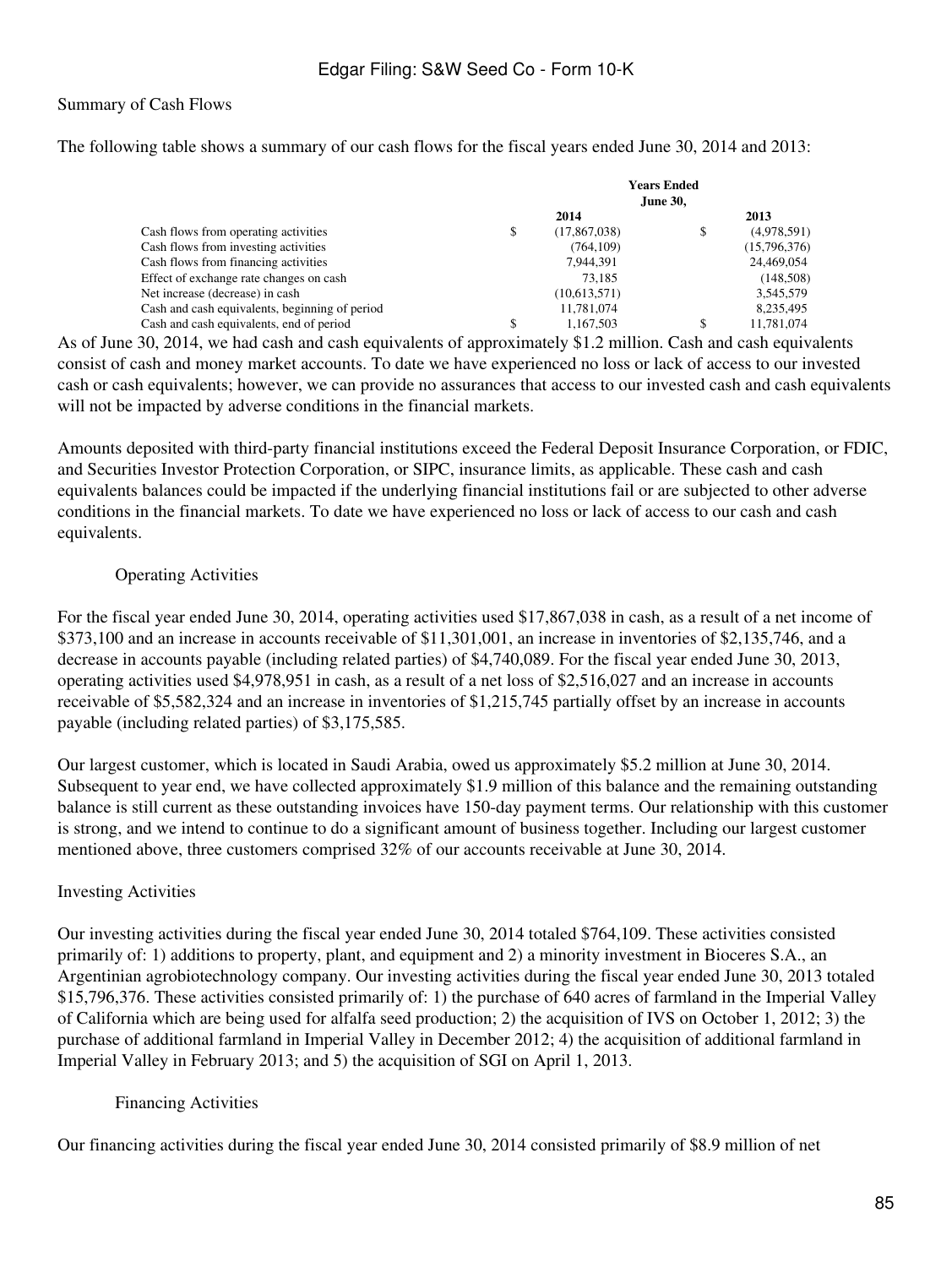borrowings from our lines of credit with Wells Fargo and NAB. We also made principal payments totaling \$0.75 million on the long-term loans.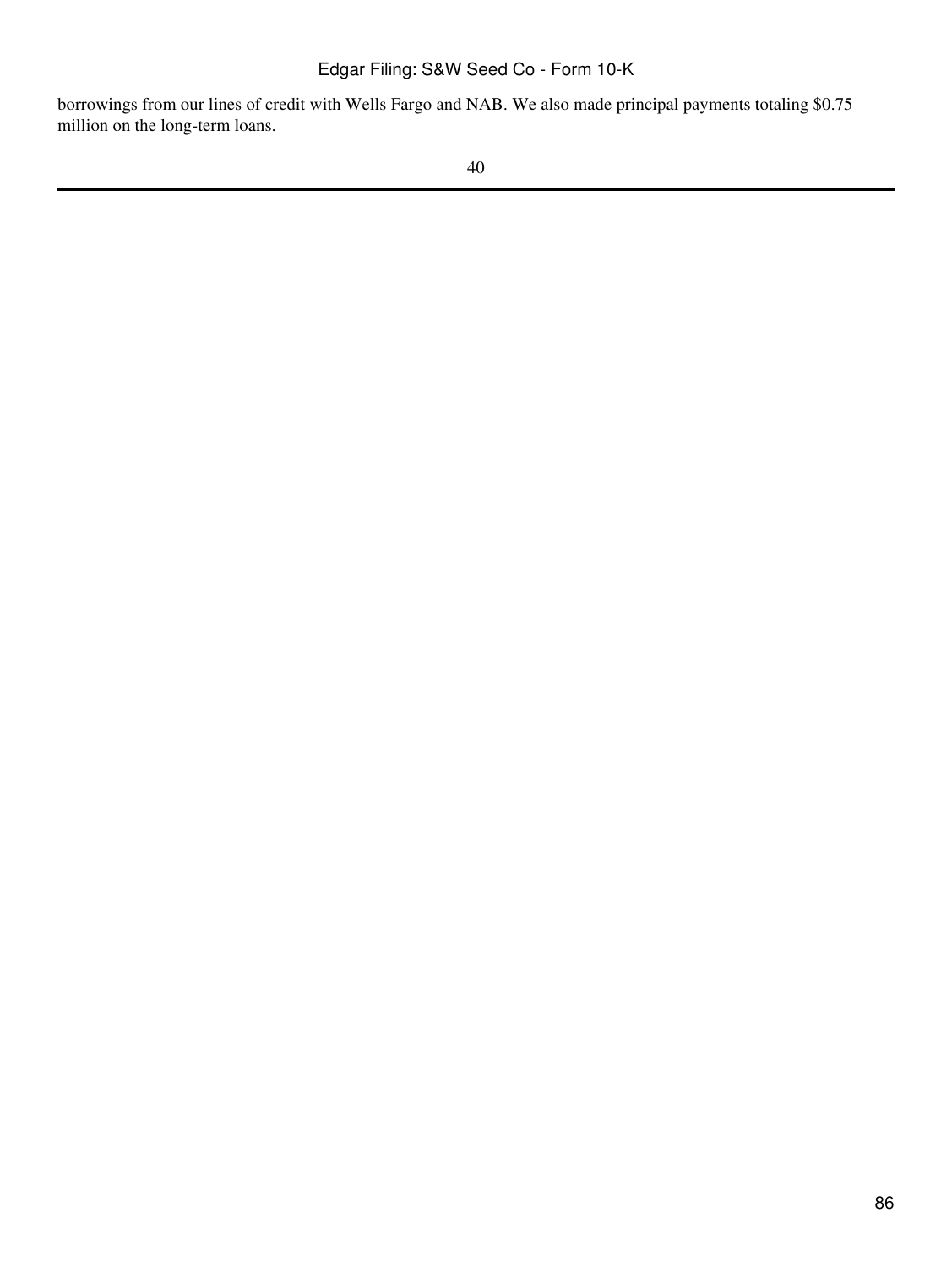Our financing activities during the fiscal year ended June 30, 2013 consisted of a private placement of 600,000 common shares, which was completed in September 2012. We received proceeds, net of equity offering costs, of \$3.5 million from this transaction. In January 2013, we closed on an underwritten public offering of 1,400,000 common shares, which priced at \$7.50 per share. We received total proceeds, net of underwriting discounts and equity offering costs, of approximately \$9.4 million. On March 12, 2013, we announced that we were exercising our option to call for redemption the Class A warrants. As a result, 1,372,641 shares of common stock were issued as a result of 1,372,641 Class A warrants being exercised. We received proceeds, net of fees and expenses, of \$9.4 million during the year ended June 30, 2013. We also entered into a long-term loan with Wells Fargo generating proceeds of \$2,625,000 all of which were used for the purchase of Imperial Valley farmland.

#### Inflation Risk

We do not believe that inflation has had a material effect on our business, financial condition or results of operations. However, if our costs were to become subject to significant inflationary pressures, we may not be able to fully offset such higher costs through price increases. Our inability or failure to do so could harm our business, financial condition and results of operations.

#### Off Balance Sheet Arrangements

We did not have any off-balance sheet arrangements during the fiscal year ended June 30, 2014.

#### Capital Resources and Requirements

Our future liquidity and capital requirements will be influenced by numerous factors, including:

- the extent and duration of future operating income;
- the level and timing of future sales and expenditures;
- working capital required to support our growth;
- investment capital for plant and equipment;
- our sales and marketing programs;
- investment capital for potential acquisitions;
- competition; and
- market developments.

#### Critical Accounting Policies

The accounting policies and the use of accounting estimates are set forth in the footnotes to the consolidated financial statements.

In preparing our financial statements, we must select and apply various accounting policies. Our most significant policies are described in Note 2 - Significant Accounting Policies set forth in the notes to the financial statements. In order to apply our accounting policies, we often need to make estimates based on judgments about future events. In making such estimates, we rely on historical experience, market and other conditions, and on assumptions that we believe to be reasonable. However, the estimation process is by its nature uncertain given that estimates depend on events over which we may not have control. If market and other conditions change from those that we anticipate, our results of operations, financial condition and changes in financial condition may be materially affected. In addition, if our assumptions change, we may need to revise our estimates, or to take other corrective actions, either of which may also have a material effect on our results of operations, financial condition or changes in financial condition. Members of our senior management have discussed the development and selection of our critical accounting estimates, and our disclosure regarding them, with the audit committee of our board of directors, and do so on a regular basis.

We believe that the following estimates have a higher degree of inherent uncertainty and require our most significant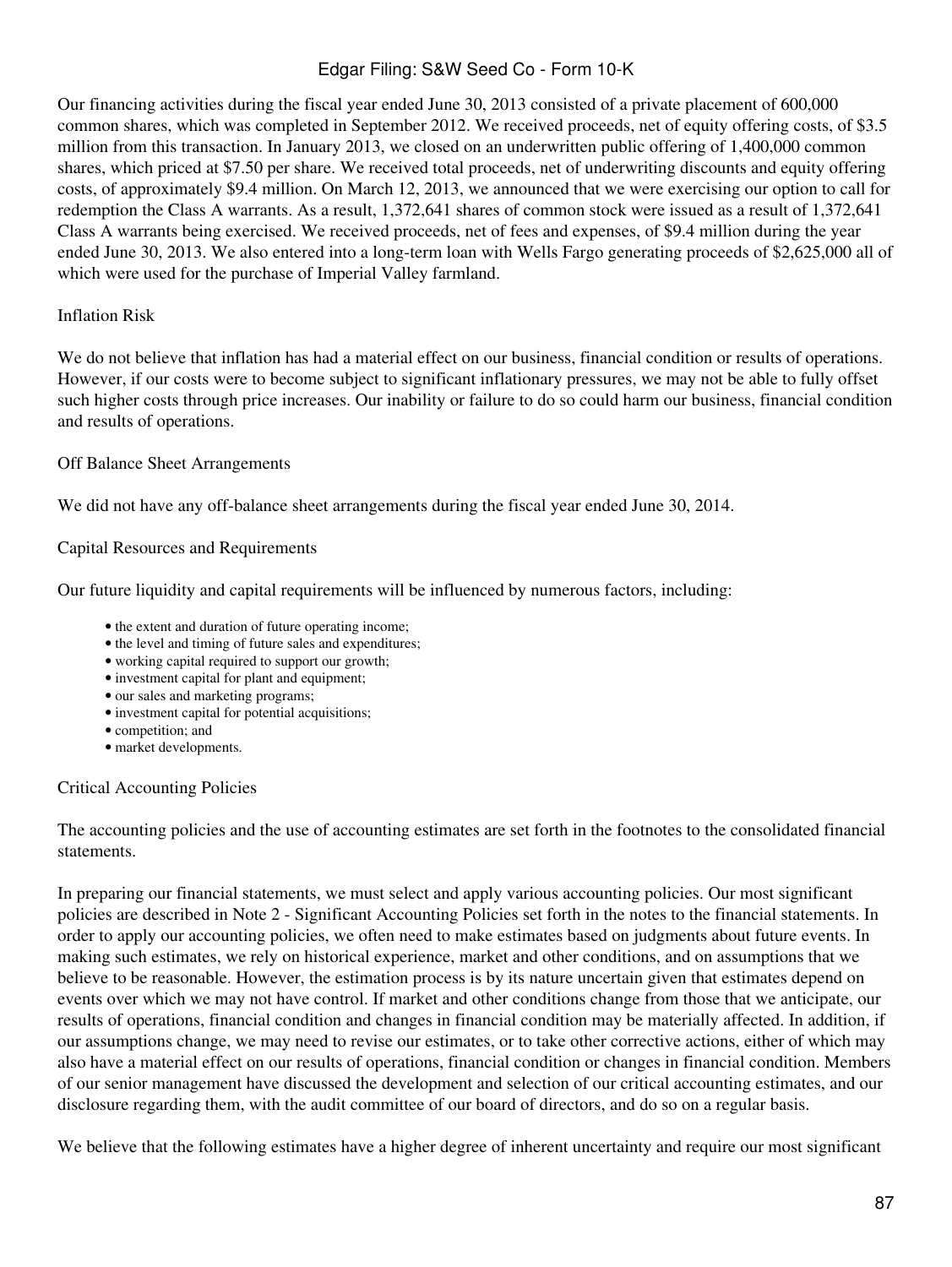judgments. In addition, had we used estimates different from any of these, our results of operations, financial condition or changes in financial condition for the current period could have been materially different from those presented.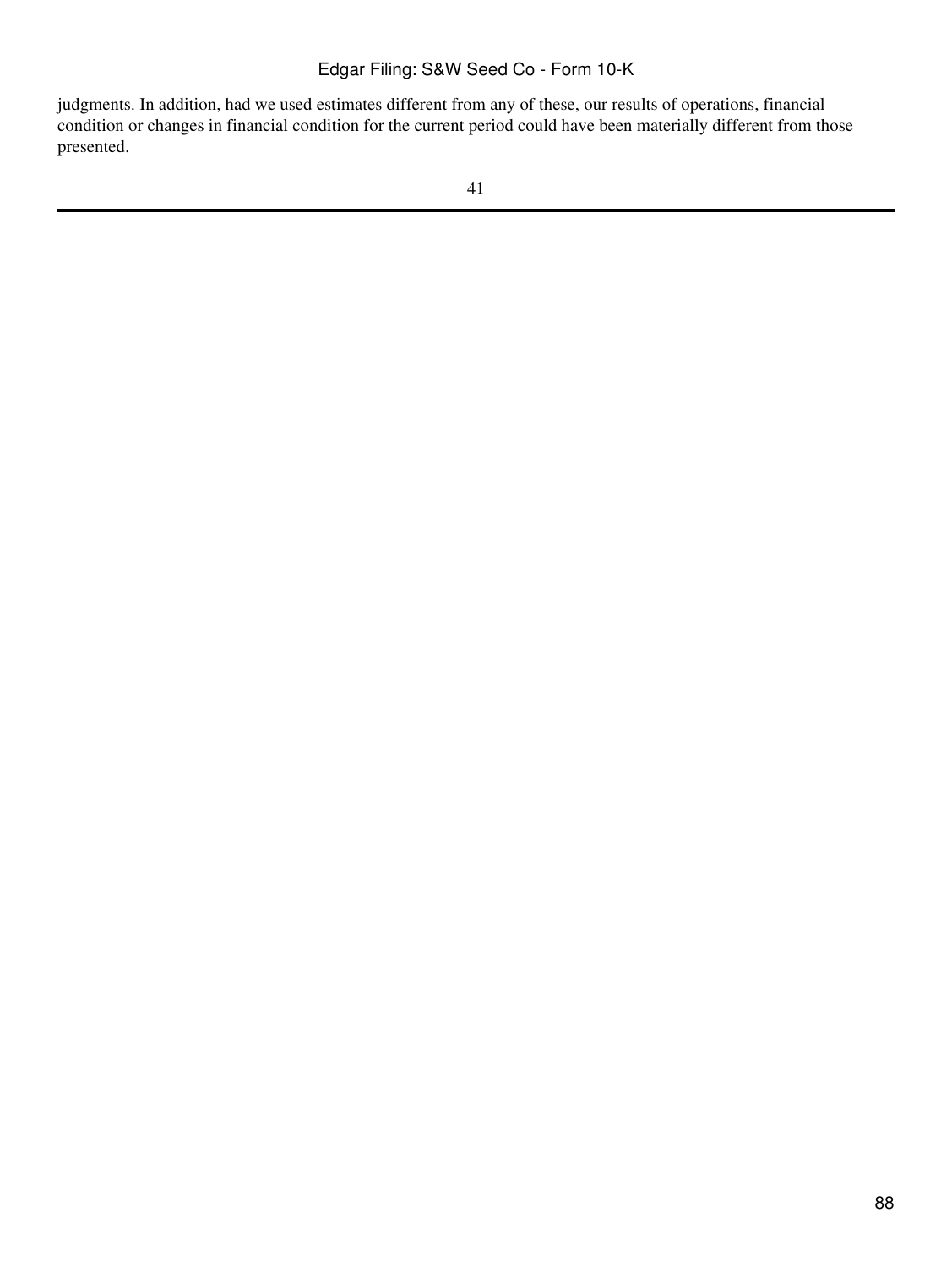Intangible Assets: All amortizable intangible assets are assessed for impairment whenever events indicate a possible loss. Such an assessment involves estimating undiscounted cash flows over the remaining useful life of the intangible. If the review indicates that undiscounted cash flows are less than the recorded value of the intangible asset, the carrying amount of the intangible is reduced by the estimated cash-flow shortfall on a discounted basis, and a corresponding loss is charged to the consolidated statement of operations. Significant changes in key assumptions about the business, market conditions and prospects for which the intangible asset is currently utilized or expected to be utilized could result in an impairment charge.

#### Stock-Based Compensation

: We account for stock-based compensation in accordance with Financial Accounting Standards Board ("FASB") Accounting Standards Codification Topic 718 Stock Compensation, which establishes accounting for equity instruments exchanged for employee services. Under such provisions, stock-based compensation cost is measured at the grant date, based on the calculated fair value of the award, and is recognized as an expense, under the straight-line method, over the employee's requisite service period (generally the vesting period of the equity grant).

We account for equity instruments, including stock options, issued to non-employees in accordance with authoritative guidance for equity based payments to non-employees (FASB ASC 505-50). Stock options issued to non-employees are accounted for at their estimated fair value. The fair value of options granted to non-employees is re-measured as they vest.

We use the lattice valuation model to estimate the fair value of options granted under share-based compensation plans. The lattice valuation model requires us to estimate a variety of factors including, but not limited to, the expected term of the award, stock price volatility, dividend rate, risk-free interest rate, attrition rate, and exercise rate. The input factors to use in the valuation model are based on subjective future expectations combined with management judgment. The expected term used represents the weighted-average period that the stock options are expected to be outstanding. We have used the historical volatility for our stock for the expected volatility assumption required in the lattice model as it is more representative of future stock price trends. We use a risk-free interest rate that is based on the implied yield available on U.S. Treasury issued with an equivalent remaining term at the time of grant. We have not paid dividends in the past and currently do not plan to pay any dividends in the foreseeable future, and as such, dividend yield is assumed to be zero for the purposes of valuing the stock options granted. We evaluate the assumptions used to value stock awards on a quarterly basis. If factors change and we employ different assumptions, share-based compensation expense may differ significantly from what we have recorded in the past. When there are any modifications or cancellations of the underlying unvested securities, we may be required to accelerate, increase or cancel any remaining unearned share-based compensation expense. To the extent that we grant additional equity securities to employees, our share-based compensation expense will be increased by the additional unearned compensation resulting from those additional grants.

#### Income Taxes

: We regularly assess the likelihood that deferred tax assets will be recovered from future taxable income. To the extent management believes that it is more likely than not that a deferred tax asset will not be realized, a valuation allowance is established. When a valuation allowance is established or increased, an income tax charge is included in the consolidated financial statements and net deferred tax assets are adjusted accordingly. Changes in tax laws, statutory tax rates and estimates of the Company's future taxable income levels could result in actual realization of the deferred tax assets being materially different from the amounts provided for in the consolidated financial statements. If the actual recovery amount of the deferred tax asset is less than anticipated, we would be required to write-off the remaining deferred tax asset and increase the tax provision, resulting in a reduction of net income and stockholders' equity.

#### Inventories

: All inventories are accounted for on a lower of cost or market basis. Inventories consist of raw materials and finished goods as well as in the ground crop inventories. Depending on market conditions, the actual amount received on sale could differ from our estimated value of inventory. In order to determine the value of inventory at the balance sheet date, we evaluate a number of factors to determine the adequacy of provisions for inventory. The factors include the age of inventory, the amount of inventory held by type, future demand for products and the expected future selling price we expect to realize by selling the inventory. Our estimates are judgmental in nature and are made at a point in time, using available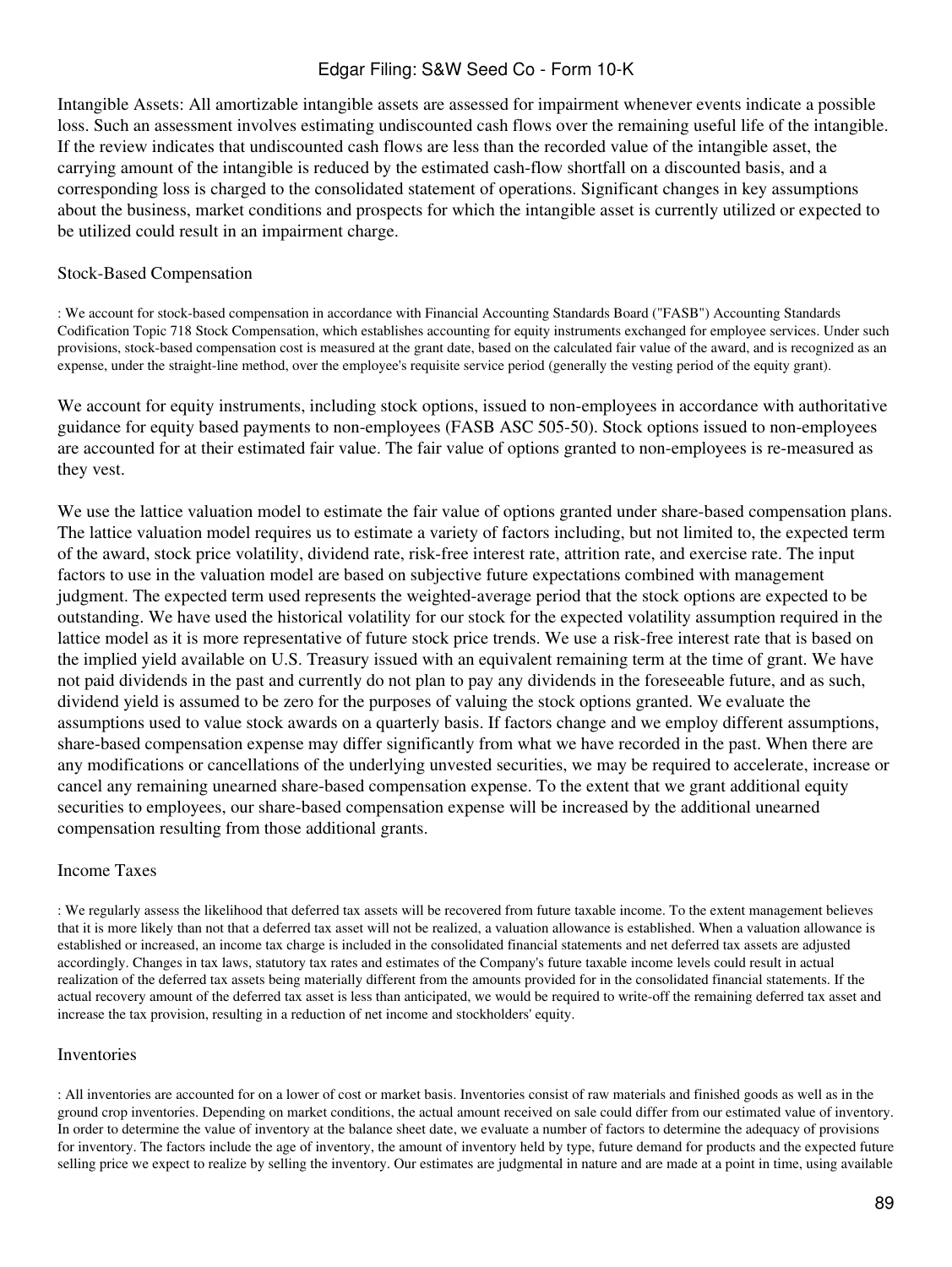information, expected business plans and expected market conditions. We perform a review of our inventory by product line on a quarterly basis.

Our subsidiary SGI does not fix the final price for seed payable to its growers until the completion of a given year's sales cycle pursuant to its standard contract production agreement. We record an estimated unit price, accordingly, inventory, cost of goods sold and gross profits are based upon management's best estimate of the final purchase price to our SGI growers. To the extent the estimated purchase price varies from the final purchase price for seed, the adjustment to actual could materially impact the results in the period when the difference between estimates and actuals are identified. If the actual purchase price is in excess of our estimated purchase price, this would negatively impact our financial results including a reduction in gross profits and net income.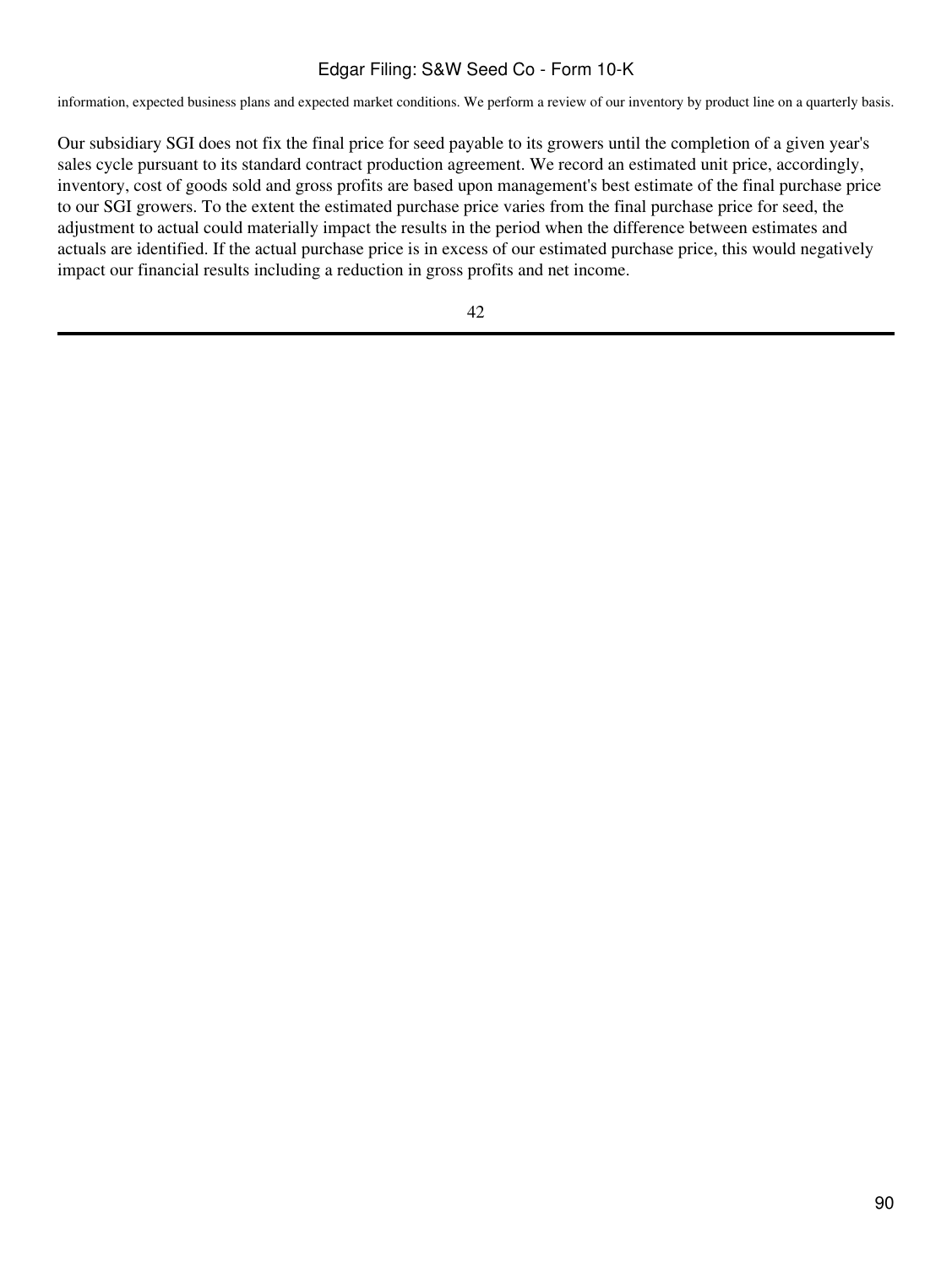Recently Adopted and Recently Enacted Accounting Pronouncements

In February 2013, the Financial Accounting Standards Board, or FASB, issued Accounting Standards Update, or ASU, 2013-02, Comprehensive Income: Reporting of Amounts Reclassified Out of Accumulated Other Comprehensive Income, which requires companies to report, in one place, information about significant reclassifications out of accumulated other comprehensive income, or AOCI, and disclose more information about changes in AOCI balances. We adopted this ASU in the first quarter of fiscal 2014. The adoption of this standard did not have a material impact on our consolidated financial statements.

In July 2013, the FASB issued ASU 2013-11, Presentation of an Unrecognized Tax Benefit When a Net Operating Loss Carryforward, a Similar Tax Loss, or a Tax Credit Carryforward Exists, which provides guidance for the financial statement presentation of an unrecognized tax benefit when a net operating loss carryforward, a similar tax loss, or a tax credit carryforward exists. We will adopt the standard effective July 1, 2014. The adoption of this ASU is not expected to have a material impact on our consolidated financial statements.

Item 7A. Qualitative and Quantitative Disclosures about Market Risk

As a smaller reporting company, we are not required to provide information typically disclosed under this item.

Item 8. Financial Statements and Supplementary Data

Index to Consolidated Financial Statements

#### Page

44

Report of Independent Registered Public Accounting Firm

Consolidated Balance Sheets at June 30, 2014 and 2013

45

Consolidated Statements of Operations for the Fiscal Years Ended June 30, 2014 and 2013

46

Consolidated Statements of Comprehensive Income for the Fiscal Years Ended June 30, 2014 and 2013

47

Consolidated Statements of Stockholders' Equity for the Fiscal Years Ended June 30, 2014 and 2013

48

Consolidated Statements of Cash Flows for the Fiscal Years Ended June 30, 2014 and 2013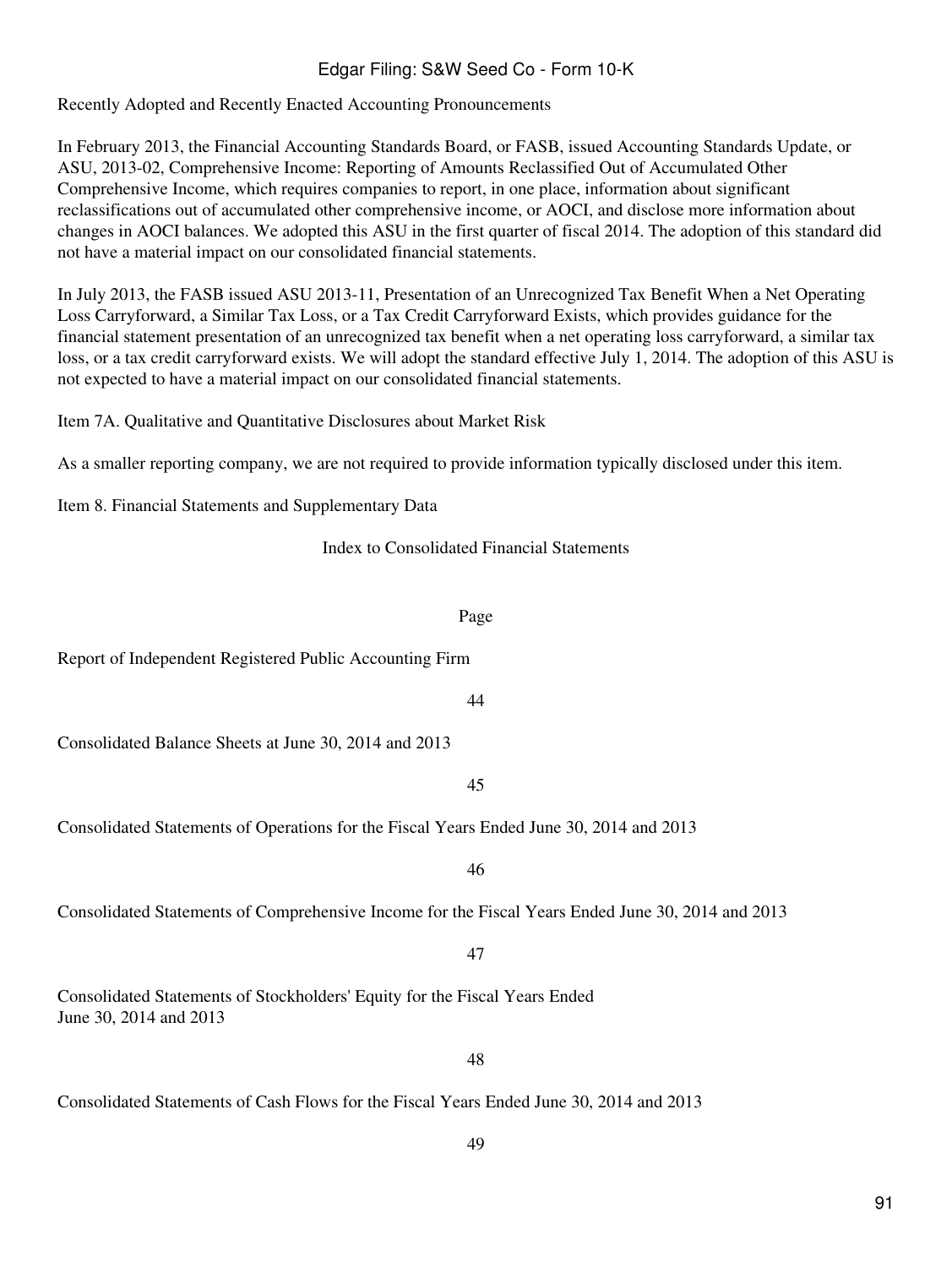Notes to Consolidated Financial Statements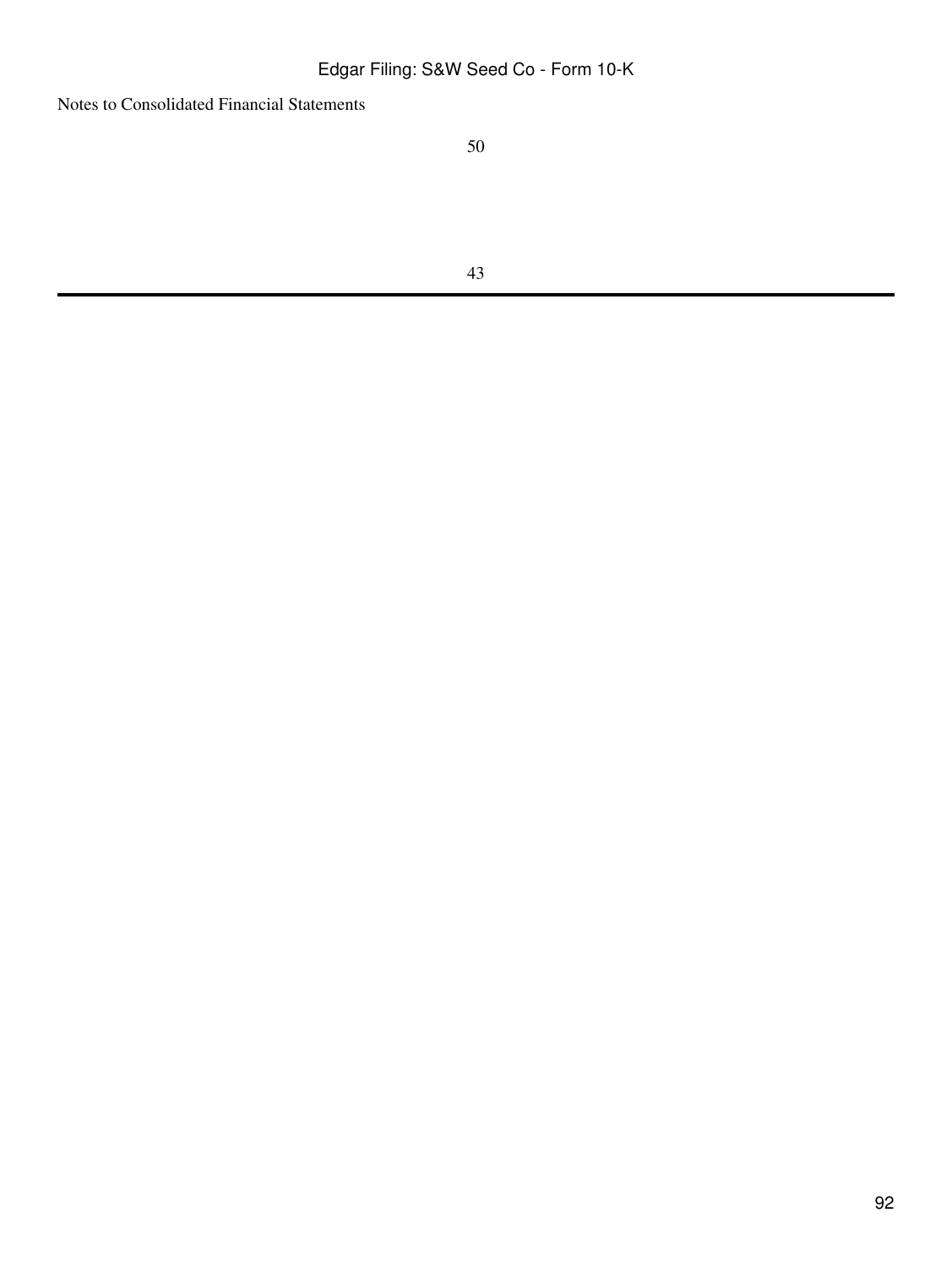## REPORT OF INDEPENDENT REGISTERED PUBLIC ACCOUNTING FIRM

To the Board of Directors and Stockholders of S&W Seed Company Five Points, California

We have audited the accompanying consolidated balance sheets of S&W Seed Company (the "Company") as of June 30, 2014 and 2013 and the related consolidated statements of operations, stockholders' equity and cash flows for the years then ended. These financial statements are the responsibility of the Company's management. Our responsibility is to express an opinion on these financial statements based on our audits.

We conducted our audits in accordance with standards of the Public Company Accounting Oversight Board (United States). Those standards require that we plan and perform the audit to obtain reasonable assurance about whether the financial statements are free of material misstatement. The Company is not required to have, nor were we engaged to perform, an audit of its internal control over financial reporting. Our audit included consideration of internal control over financial reporting as a basis for designing audit procedures that are appropriate in the circumstances, but not for the purpose of expressing an opinion on the effectiveness of the Company's internal control over financial reporting. Accordingly, we express no such opinion. An audit includes examining, on a test basis, evidence supporting the amounts and disclosures in the financial statements. An audit also includes assessing the accounting principles used and significant estimates made by management, as well as evaluating the overall financial statement presentation. We believe that our audits provide a reasonable basis for our opinion.

In our opinion, the consolidated financial statements referred to above present fairly, in all material respects, the financial position of S&W Seed Company as of June 30, 2014 and 2013 and the results of its operations and cash flows for the years then ended in conformity with accounting principles generally accepted in the United States of America.

/s/ M&K CPAS, PLLC

www.mkacpas.com Houston, Texas September 24, 2014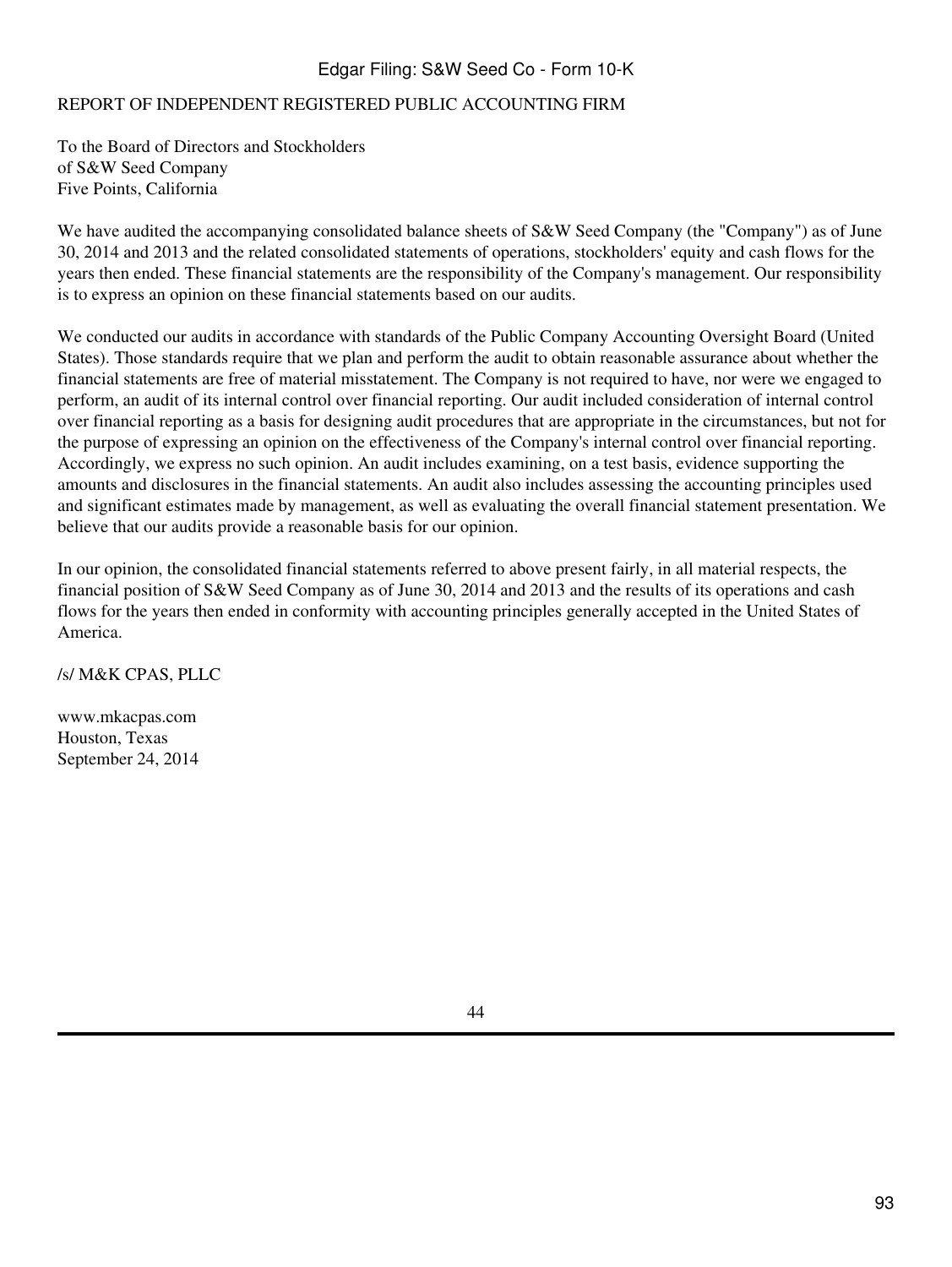## S&W SEED COMPANY (A NEVADA CORPORATION) CONSOLIDATED BALANCE SHEETS

|                                                                                        | June 30,         | June 30,         |
|----------------------------------------------------------------------------------------|------------------|------------------|
| <b>ASSETS</b>                                                                          | 2014             | 2013             |
|                                                                                        |                  |                  |
| <b>CURRENT ASSETS</b>                                                                  |                  |                  |
| Cash and cash equivalents                                                              | \$<br>1,167,503  | \$<br>11,781,074 |
| Accounts receivable, net                                                               | 24,255,596       | 12,700,106       |
| Inventories, net                                                                       | 28,485,584       | 25,822,467       |
| Prepaid expenses and other current assets                                              | 230,907          | 509,037          |
| Deferred tax asset                                                                     | 1,300,665        | 954,874          |
| TOTAL CURRENT ASSETS                                                                   | 55,440,255       | 51,767,558       |
| Property, plant and equipment, net                                                     | 10,356,809       | 10,239,435       |
| Goodwill                                                                               | 4,939,462        | 4,832,050        |
| Other intangibles, net                                                                 | 14,590,771       | 15,240,835       |
| Crop production costs, net                                                             | 1,952,100        | 1,582,599        |
| Deferred tax asset - long term                                                         | 1,666,488        | 1,920,742        |
| Other asset - long term                                                                | 354,524          |                  |
| <b>TOTAL ASSETS</b>                                                                    | \$<br>89,300,409 | \$<br>85,583,219 |
| LIABILITIES AND STOCKHOLDERS' EQUITY                                                   |                  |                  |
| <b>CURRENT LIABILITIES</b>                                                             |                  |                  |
| Accounts payable                                                                       | \$<br>15,026,669 | \$<br>19,512,235 |
| Accounts payable - related parties                                                     | 1,053,874        | 893,929          |
| Accrued expenses and other current liabilities                                         | 818,730          | 1,662,642        |
| Working capital lines of credit                                                        | 15,888,640       | 6,755,998        |
| Foreign exchange contract liability                                                    |                  | 663,043          |
| Current portion of long-term debt                                                      | 267,764          | 746,788          |
| TOTAL CURRENT LIABILITIES                                                              | 33,055,677       | 30,234,635       |
| Non-compete payment obligation, less current portion                                   | 150,000          | 200,000          |
| Other non-current liabilities                                                          | 21,108           | 122,881          |
| Deferred tax liability - non-current                                                   | 106,758          | 299.682          |
| Long-term debt, net                                                                    | 4,452,631        | 4,668,958        |
| <b>TOTAL LIABILITIES</b>                                                               | 37,786,174       | 35,526,156       |
| STOCKHOLDERS' EQUITY                                                                   |                  |                  |
| Preferred stock, \$0.001 par value; 5,000,000 shares authorized;                       |                  |                  |
| no shares issued and outstanding                                                       |                  |                  |
| Common stock, \$0.001 par value; 50,000,000 shares authorized;                         |                  |                  |
| 11,665,093 issued and 11,640,093 outstanding at June 30, 2014;                         |                  |                  |
| 11,584,101 issued and outstanding at June 30, 2013                                     | 11.666           | 11,585           |
| Treasury stock, at cost, 25,000 shares at June 30, 2014 and no shares at June 30, 2013 | (134, 196)       |                  |
| Additional paid-in capital                                                             | 55,121,876       | 54,338,758       |
| Retained earnings (deficit)                                                            | (1,816,344)      | (2,189,444)      |
| Accumulated other comprehensive loss                                                   | (1,668,767)      | (2,103,836)      |
| TOTAL STOCKHOLDERS' EQUITY                                                             | 51,514,235       | 50,057,063       |
| TOTAL LIABILITIES AND STOCKHOLDERS' EQUITY                                             | \$<br>89,300,409 | \$<br>85,583,219 |
| See notes to consolidated financial statements.                                        |                  |                  |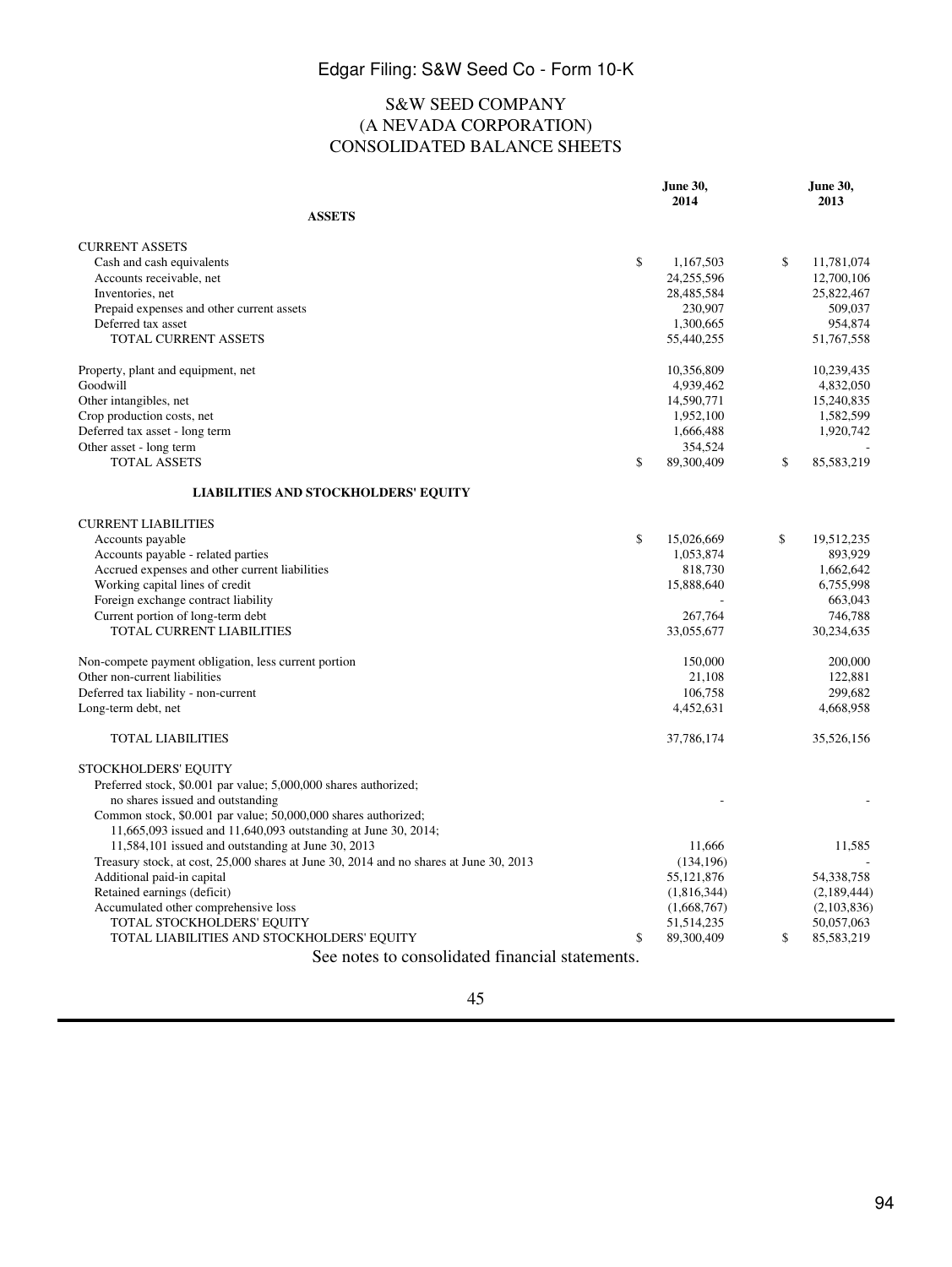## S&W SEED COMPANY (A NEVADA CORPORATION) CONSOLIDATED STATEMENTS OF OPERATIONS

|                                                       | <b>Years Ended</b><br>June 30, |    |              |
|-------------------------------------------------------|--------------------------------|----|--------------|
|                                                       | 2014                           |    | 2013         |
| Revenue                                               | \$<br>51,533,643               | \$ | 37, 338, 258 |
| Cost of revenue                                       | 41,561,736                     |    | 33,743,221   |
| Gross profit                                          | 9,971,907                      |    | 3,595,037    |
| Operating expenses                                    |                                |    |              |
| Selling, general and administrative expenses          | 6,815,576                      |    | 5,762,838    |
| Research and development expenses                     | 840,578                        |    | 505,872      |
| Depreciation and amortization                         | 1,265,739                      |    | 694,595      |
| Total operating expenses                              | 8,921,893                      |    | 6,963,305    |
| Income (loss) from operations                         | 1,050,014                      |    | (3,368,268)  |
| Other expense                                         |                                |    |              |
| Gain on disposal of fixed assets                      | (11, 921)                      |    |              |
| Foreign currency loss (gain)                          | (51, 571)                      |    | 263,973      |
| Interest expense, net                                 | 653,290                        |    | 226,909      |
| Income (loss) before income tax expense (benefit)     | 460,216                        |    | (3,859,150)  |
| Income tax expense (benefit)                          | 87,116                         |    | (1,343,123)  |
| Net income (loss)                                     | \$<br>373,100                  | \$ | (2,516,027)  |
| Net income (loss) per common share:                   |                                |    |              |
| <b>Basic</b>                                          | \$<br>0.03                     | \$ | (0.29)       |
| Diluted                                               | \$<br>0.03                     | \$ | (0.29)       |
| Weighted average number of common shares outstanding: |                                |    |              |
| Basic                                                 | 11,572,406                     |    | 8,770,975    |
| Diluted                                               | 11,733,621                     |    | 8,770,975    |
| See notes to consolidated financial statements.       |                                |    |              |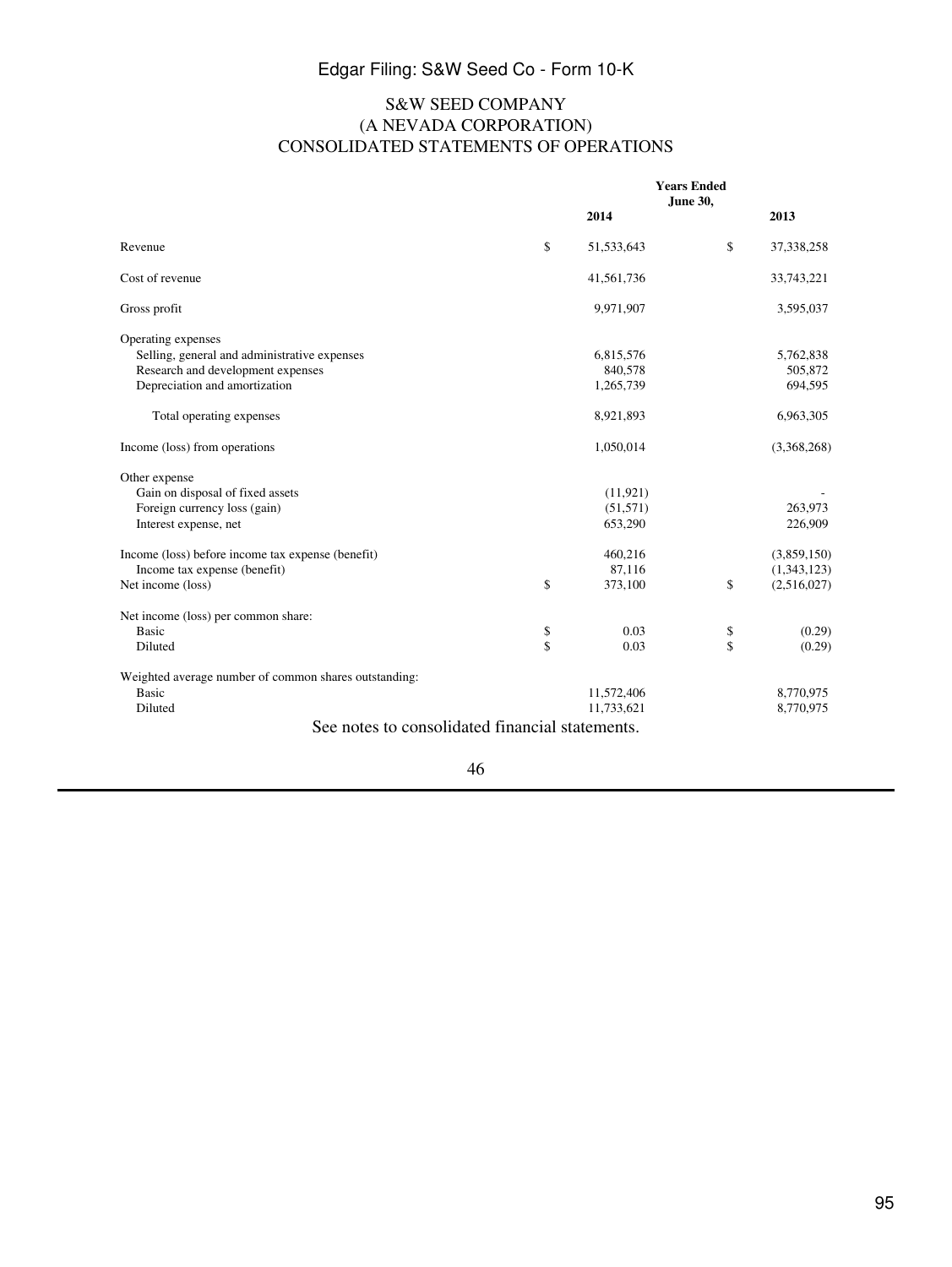## S&W SEED COMPANY (A NEVADA CORPORATION) CONSOLIDATED STATEMENTS OF COMPREHENSIVE INCOME (LOSS)

|                                                                                | <b>Years Ended</b><br><b>June 30,</b> |    |             |
|--------------------------------------------------------------------------------|---------------------------------------|----|-------------|
|                                                                                | 2014                                  |    | 2013        |
| Net income (loss)                                                              | \$<br>373,100                         | \$ | (2,516,027) |
| Foreign exchange translation adjustment                                        | 435,069                               |    | (2,103,836) |
| Comprehensive income (loss)<br>See notes to consolidated financial statements. | \$<br>808,169                         | S  | (4,619,863) |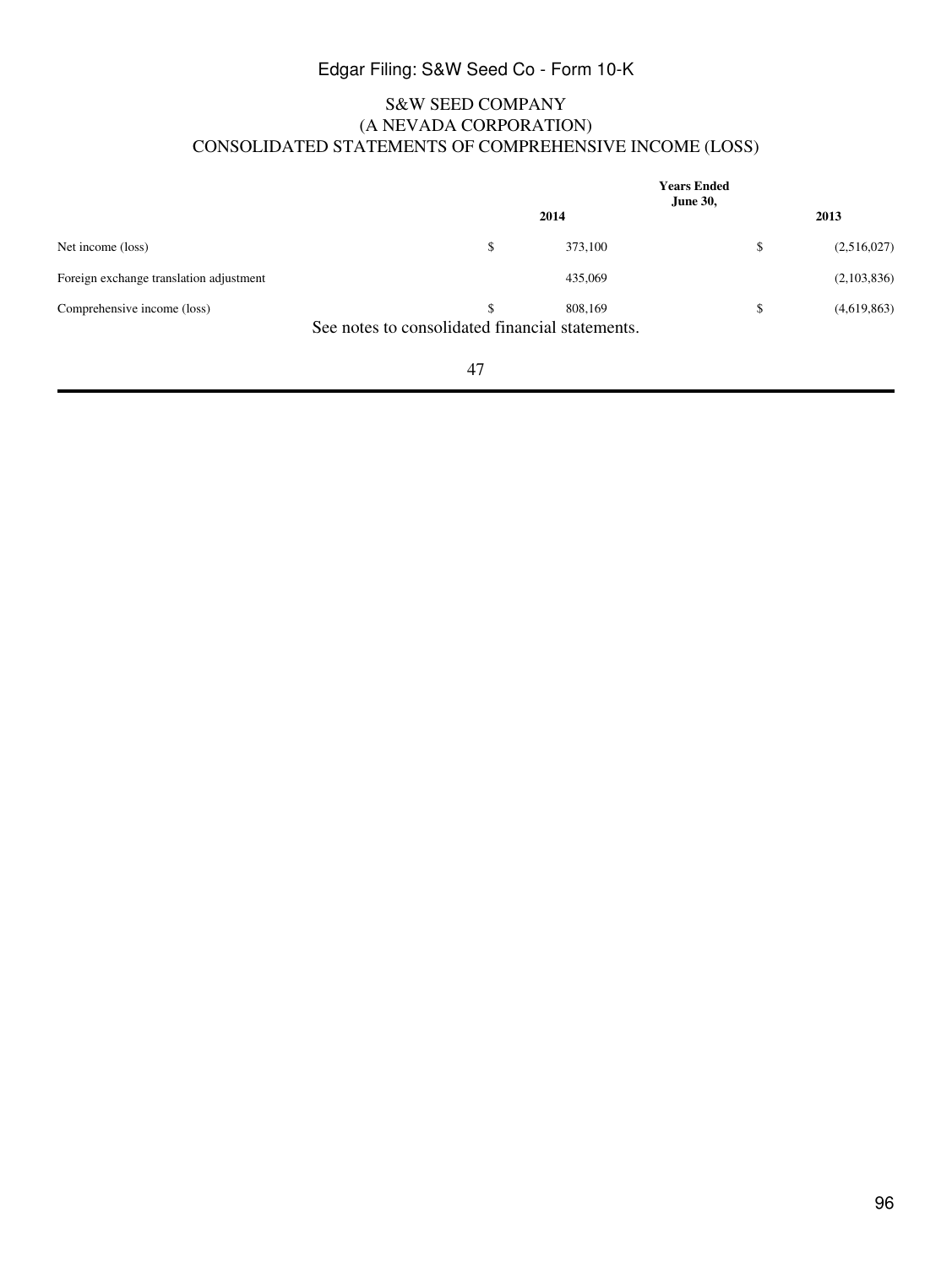### S&W SEED COMPANY (A NEVADA CORPORATION) CONSOLIDATED STATEMENTS OF STOCKHOLDERS' EQUITY

|                                                  |                                      |             |               |                                        | <b>Additional</b>                               | <b>Retained</b>              | <b>Accumulated</b><br>Other | <b>Total</b>                   |  |
|--------------------------------------------------|--------------------------------------|-------------|---------------|----------------------------------------|-------------------------------------------------|------------------------------|-----------------------------|--------------------------------|--|
|                                                  | <b>Common Stock</b><br><b>Shares</b> | Amount      | <b>Shares</b> | <b>Treasury Stock</b><br><b>Amount</b> | Paid-In<br>Capital                              | <b>Earnings</b><br>(Deficit) | Comprehensive<br>Loss       | Stockholders'<br><b>Equity</b> |  |
| Balance, June 30, 2012                           | 6,873,000                            | \$<br>6,873 |               | \$                                     | \$19,796,976                                    | \$<br>326,583                | \$                          | \$<br>20,130,432               |  |
| Stock-based compensation -                       |                                      |             |               |                                        |                                                 |                              |                             |                                |  |
| options, restricted stock, and                   |                                      |             |               |                                        |                                                 |                              |                             |                                |  |
| <b>RSUs</b>                                      |                                      |             |               |                                        | 943,975                                         |                              |                             | 943,975                        |  |
| Proceeds from equity offering<br>net of expenses | 600,000                              | 600         |               |                                        | 3,461,986                                       |                              |                             | 3,462,586                      |  |
| Common stock issued for IVS                      |                                      |             |               |                                        |                                                 |                              |                             |                                |  |
| acquisition                                      | 400,000                              | 400         |               |                                        | 2,431,600                                       |                              |                             | 2,432,000                      |  |
| Proceeds from equity offering                    |                                      |             |               |                                        |                                                 |                              |                             |                                |  |
| net of underwriter fees and                      |                                      |             |               |                                        |                                                 |                              |                             |                                |  |
| expenses                                         | 1,400,000                            | 1,400       |               |                                        | 9,412,238                                       |                              |                             | 9,413,638                      |  |
| Common stock issued for A                        |                                      |             |               |                                        |                                                 |                              |                             |                                |  |
| warrant exercise net of fees and                 |                                      |             |               |                                        |                                                 |                              |                             |                                |  |
| expenses                                         | 1,372,641                            | 1,373       |               |                                        | 9,364,839                                       |                              |                             | 9,366,212                      |  |
| Common stock issued for                          |                                      |             |               |                                        |                                                 |                              |                             |                                |  |
| exercise of underwriter warrant                  |                                      |             |               |                                        |                                                 |                              |                             |                                |  |
| and A warrant                                    | 31,500                               | 31          |               |                                        | 213,644                                         |                              |                             | 213,675                        |  |
| Cashless exercise of other                       |                                      |             |               |                                        |                                                 |                              |                             |                                |  |
| warrants                                         | 30,597                               | 31          |               |                                        | (31)                                            |                              |                             |                                |  |
| Common stock issued for SGI                      |                                      |             |               |                                        |                                                 |                              |                             |                                |  |
| acquisition                                      | 864,865                              | 865         |               |                                        | 8,708,326                                       |                              |                             | 8,709,191                      |  |
| Common stock issued for                          | 12,000                               |             |               |                                        | 109,908                                         |                              |                             |                                |  |
| services<br>Redemption of unexercised A          |                                      | 12          |               |                                        |                                                 |                              |                             | 109,920                        |  |
| warrants                                         |                                      |             |               |                                        | (6,765)                                         |                              |                             | (6,765)                        |  |
| Exercise of employee stock                       |                                      |             |               |                                        |                                                 |                              |                             |                                |  |
| options, net of withholding taxes                | 5,978                                | 6           |               |                                        | (36,052)                                        |                              |                             | (36,046)                       |  |
| Cancellation of restricted shares                |                                      |             |               |                                        |                                                 |                              |                             |                                |  |
| for withholding taxes                            | (6,480)                              | (6)         |               |                                        | (61, 886)                                       |                              |                             | (61, 892)                      |  |
| Comprehensive loss                               |                                      |             |               |                                        |                                                 |                              | (2,103,836)                 | (2,103,836)                    |  |
| Net loss for the year ended June                 |                                      | Ĭ.          |               |                                        |                                                 | (2,516,027)                  |                             | (2,516,027)                    |  |
| 30, 2013                                         |                                      |             |               |                                        |                                                 |                              |                             |                                |  |
| <b>Balance, June 30, 2013</b>                    | 11,584,101                           | 11,585      |               |                                        | 54,338,758                                      | (2,189,444)                  | (2,103,836)                 | 50,057,063                     |  |
| Stock-based compensation -                       |                                      |             |               |                                        |                                                 |                              |                             |                                |  |
| options, restricted stock, and                   |                                      |             |               |                                        |                                                 |                              |                             |                                |  |
| <b>RSUs</b>                                      |                                      |             |               |                                        | 872,711                                         |                              |                             | 872,711                        |  |
| Common stock issued for                          |                                      |             |               |                                        |                                                 |                              |                             |                                |  |
| exercise of underwriter warrant                  |                                      |             |               |                                        |                                                 |                              |                             |                                |  |
| and A warrant                                    | 31,500                               | 32          |               |                                        | 213,644                                         |                              |                             | 213,676                        |  |
| Net issuance to settle RSUs                      | 57,557                               | 57          |               |                                        | (241,709)                                       |                              |                             | (241, 652)                     |  |
| Cancellation of restricted shares                |                                      |             |               |                                        |                                                 |                              |                             |                                |  |
| for withholding taxes                            | (8,065)                              | (8)         |               |                                        | (61, 528)                                       |                              |                             | (61, 536)                      |  |
| Treasury stock purchases                         |                                      |             | (25,000)      | (134, 196)                             |                                                 |                              |                             | (134, 196)                     |  |
| Comprehensive income                             |                                      |             |               |                                        |                                                 |                              | 435,069                     | 435,069                        |  |
| Net income for the year ended<br>June 30, 2014   |                                      |             |               |                                        |                                                 | 373,100                      |                             | 373,100                        |  |
| Balance, June 30, 2014                           | 11,665,093                           | \$11,666    | (25,000)      |                                        | $$(134,196)$ $$55,121,876$                      | (1,816,344)                  | \$<br>(1,668,767)           | 51,514,235<br>\$               |  |
|                                                  |                                      |             |               |                                        | See notes to consolidated financial statements. |                              |                             |                                |  |
|                                                  |                                      |             |               |                                        |                                                 |                              |                             |                                |  |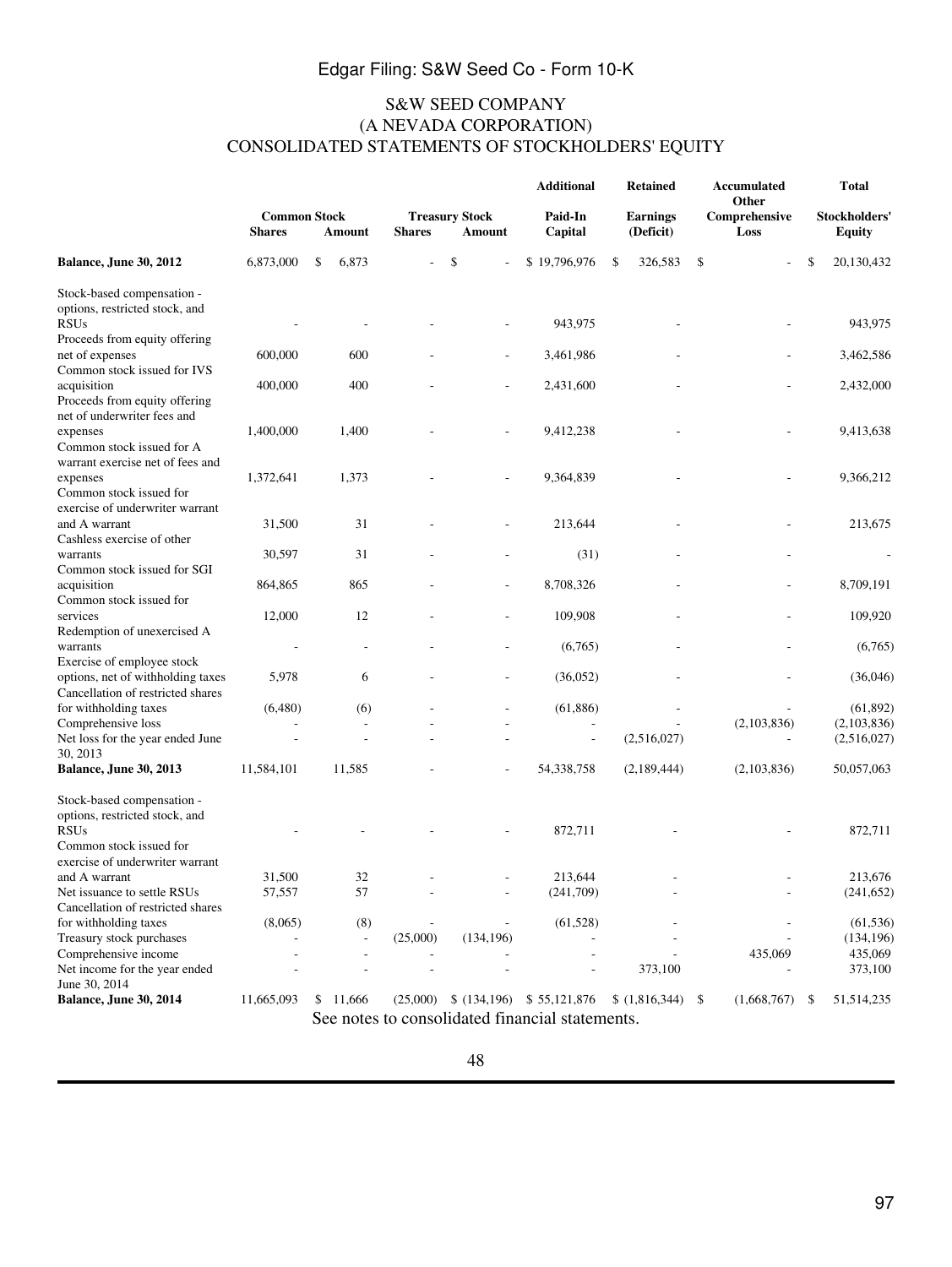### S&W SEED COMPANY (A NEVADA CORPORATION) CONSOLIDATED STATEMENTS OF CASH FLOWS

|                                                                                | <b>Years Ended</b> |               |          |              |
|--------------------------------------------------------------------------------|--------------------|---------------|----------|--------------|
|                                                                                |                    |               | June 30, |              |
|                                                                                |                    | 2014          |          | 2013         |
| <b>CASH FLOWS FROM OPERATING ACTIVITIES</b><br>Net income (loss)               | \$                 | 373,100       | \$       | (2,516,027)  |
| Adjustments to reconcile net income (loss) from operating activities to net    |                    |               |          |              |
| cash used in operating activities                                              |                    |               |          |              |
| Stock-based compensation                                                       |                    | 872,711       |          | 1,053,895    |
| Change in allowance for doubtful accounts                                      |                    | 49,687        |          | 22,869       |
| Depreciation and amortization                                                  |                    | 1,265,739     |          | 694,595      |
| Stevia crop loss charge                                                        |                    |               |          | 2,333,123    |
| Gain on disposal of fixed assets                                               |                    | (11, 921)     |          |              |
| Change in foreign exchange contracts                                           |                    | (666,310)     |          | 778,478      |
| Amortization of debt discount                                                  |                    | 51,438        |          | 12,686       |
| Changes in:                                                                    |                    |               |          |              |
| Accounts receivable                                                            |                    | (11,301,001)  |          | (5,582,324)  |
| Inventories                                                                    |                    | (2, 135, 746) |          | (3,548,868)  |
| Prepaid expenses and other current assets                                      |                    | 273,415       |          | (354, 685)   |
| Crop production costs                                                          |                    | (369, 501)    |          | (484, 307)   |
| Deferred tax asset                                                             |                    | (512, 971)    |          | (1,663,149)  |
| Accounts payable                                                               |                    | (4,890,482)   |          | 2,583,242    |
| Accounts payable - related parties                                             |                    | 150,393       |          | 592,343      |
| Accrued expenses and other current liabilities                                 |                    | (912, 671)    |          | 1,101,243    |
| Other non-current liabilities                                                  |                    | (102,918)     |          | (1,705)      |
| Net cash used in operating activities                                          |                    | (17,867,038)  |          | (4,978,591)  |
|                                                                                |                    |               |          |              |
| <b>CASH FLOWS FROM INVESTING ACTIVITIES</b>                                    |                    |               |          |              |
| Additions to property, plant and equipment                                     |                    | (434, 416)    |          | (7,738,876)  |
| Proceeds from disposal of fixed assets                                         |                    | 24,832        |          |              |
| Acquisition of business                                                        |                    |               |          | (8,000,000)  |
| Acquisition of germ plasm                                                      |                    |               |          | (57,500)     |
| <b>Investment</b> in Bioceres                                                  |                    | (354, 525)    |          |              |
| Net cash used in investing activities                                          |                    | (764, 109)    |          | (15,796,376) |
|                                                                                |                    |               |          |              |
| <b>CASH FLOWS FROM FINANCING ACTIVITIES</b>                                    |                    |               |          |              |
| Net proceeds from sale of common stock in equity offerings                     |                    |               |          | 12,876,224   |
| Net proceeds from warrant exercises                                            |                    | 213,676       |          | 9,579,888    |
| Redemption of unexercised warrants                                             |                    |               |          | (6,765)      |
| Common stock repurchased                                                       |                    | (134, 196)    |          |              |
| Taxes paid related to net share settlements of stock-based compensation awards |                    | (303, 188)    |          |              |
| Borrowings and repayments on lines of credit, net                              |                    | 8,914,888     |          | (513, 344)   |
| Borrowings of long-term debt                                                   |                    |               |          | 2,625,000    |
| Repayments of long-term debt                                                   |                    | (746, 789)    |          | (91, 949)    |
| Net cash provided by financing activities                                      |                    | 7,944,391     |          | 24,469,054   |
|                                                                                |                    |               |          |              |
| <b>EFFECT OF EXCHANGE RATE CHANGES ON CASH</b>                                 |                    | 73.185        |          | (148,508)    |
| NET INCREASE (DECREASE) IN CASH                                                |                    | (10,613,571)  |          | 3,545,579    |
| CASH AND CASH EQUIVALENTS, beginning of the period                             |                    | 11,781,074    |          | 8,235,495    |
| CASH AND CASH EQUIVALENTS, end of period                                       | \$                 | 1,167,503     | \$       | 11,781,074   |
| SUPPLEMENTAL DISCLOSURES OF CASH FLOW INFORMATION                              |                    |               |          |              |
| Cash paid during the period for:<br>Interest                                   |                    | 555,970       |          | 362,287      |
| Income taxes                                                                   | \$<br>\$           | 777,821       | \$<br>\$ |              |
|                                                                                |                    |               |          |              |

See notes to consolidated financial statements.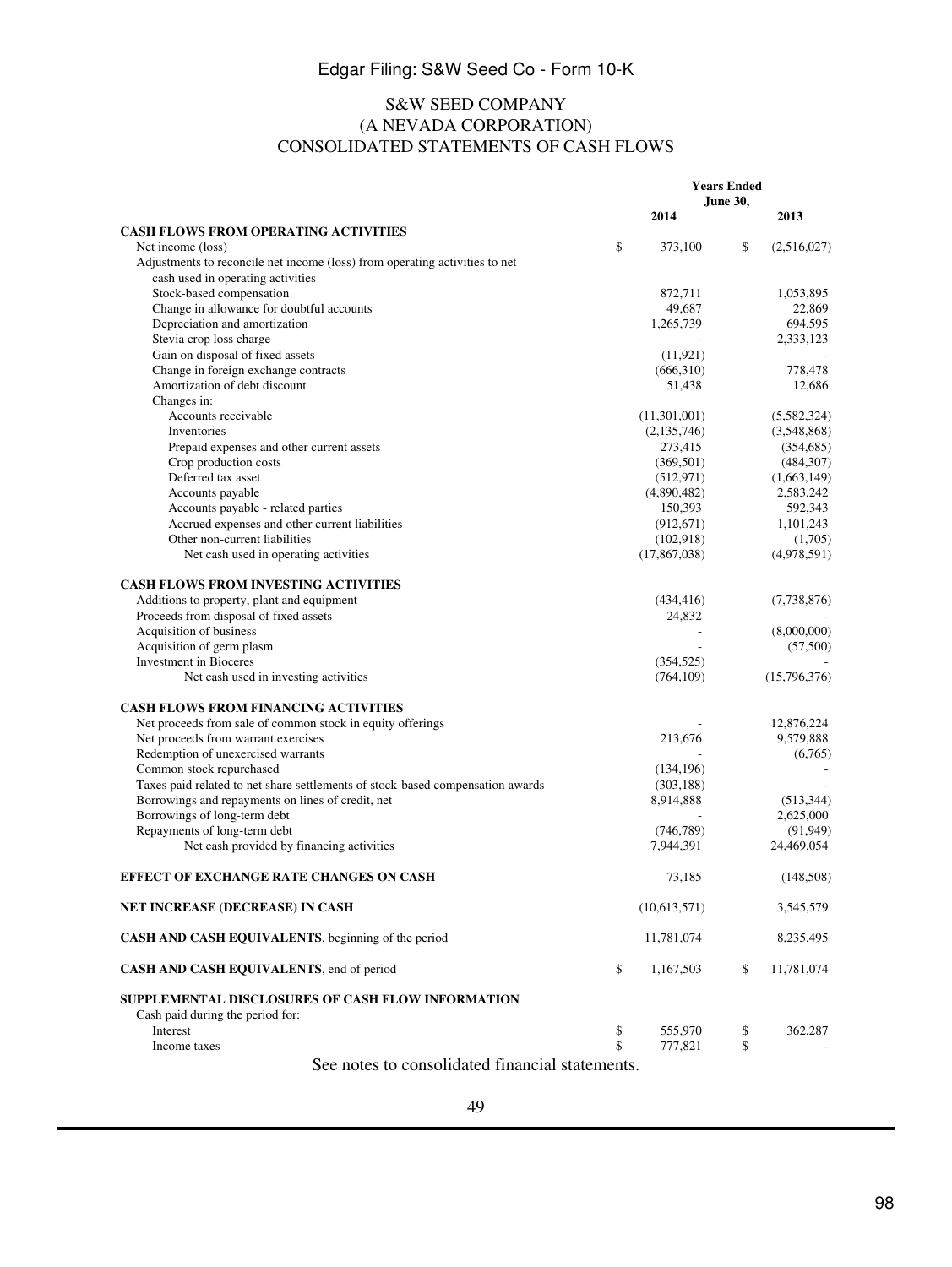#### S&W SEED COMPANY (A NEVADA CORPORATION) NOTES TO CONSOLIDATED FINANCIAL STATEMENTS

#### NOTE 1 - BACKGROUND AND ORGANIZATION

#### Organization

The original business of the Company, that is, breeding, growing, processing and selling alfalfa seed, began as S&W Seed Company, a general partnership, in July 1980. The corporate entity, S&W Seed Company, was incorporated in Delaware in October 2009. The corporation is the successor entity to Seed Holding, LLC, which had purchased a majority interest in the general partnership between June 2008 and December 2009. Following the Company's initial public offering in May 2010, the Company purchased the remaining general partnership interests and became the sole owner of the business. Seed Holding, LLC is a consolidated subsidiary of the Company.

In December 2011, S&W Seed Company consummated a merger (the "Reincorporation") with and into its wholly owned subsidiary, S&W Seed Company, a Nevada corporation, pursuant to the terms and conditions of an Agreement and Plan of Merger. As a result of the Reincorporation, the Company is now a Nevada corporation.

On April 1, 2013, the Company, together with its wholly owned subsidiary, S&W Seed Australia Pty Ltd, an Australia corporation ("S&W Australia"), closed on the acquisition of all of the issued and outstanding shares of Seed Genetics International Pty Ltd, an Australia corporation ("SGI"), from SGI's shareholders (the "SGI Acquisition").

#### Business Overview

Since its establishment, the Company, including its predecessor entities, has been principally engaged in breeding, growing, processing and selling agricultural commodities, primarily alfalfa seed. The Company owns a 40-acre seed cleaning and processing facility located in Five Points, California that it has operated since its inception. The Company's products are primarily grown under contract by farmers in the San Joaquin and Imperial Valleys of California, Southern Australia as well as by the Company itself under a small direct farming operation. The Company began its stevia initiative in fiscal 2010 and is currently focused on breeding improved varieties of stevia, improving its harvesting and milling techniques, and developing marketing and distribution programs for its stevia products.

## NOTE 2 - SUMMARY OF SIGNIFICANT ACCOUNTING POLICIES

Basis of Presentation and Principles of Consolidation

The Company maintains its accounting records on an accrual basis in accordance with generally accepted accounting principles in the United States of America ("U.S. GAAP").

The consolidated financial statements include the accounts of Seed Holding, LLC and its other wholly-owned subsidiaries, S&W Australia which owns 100% of SGI, and Stevia California, LLC. All significant intercompany balances and transactions have been eliminated.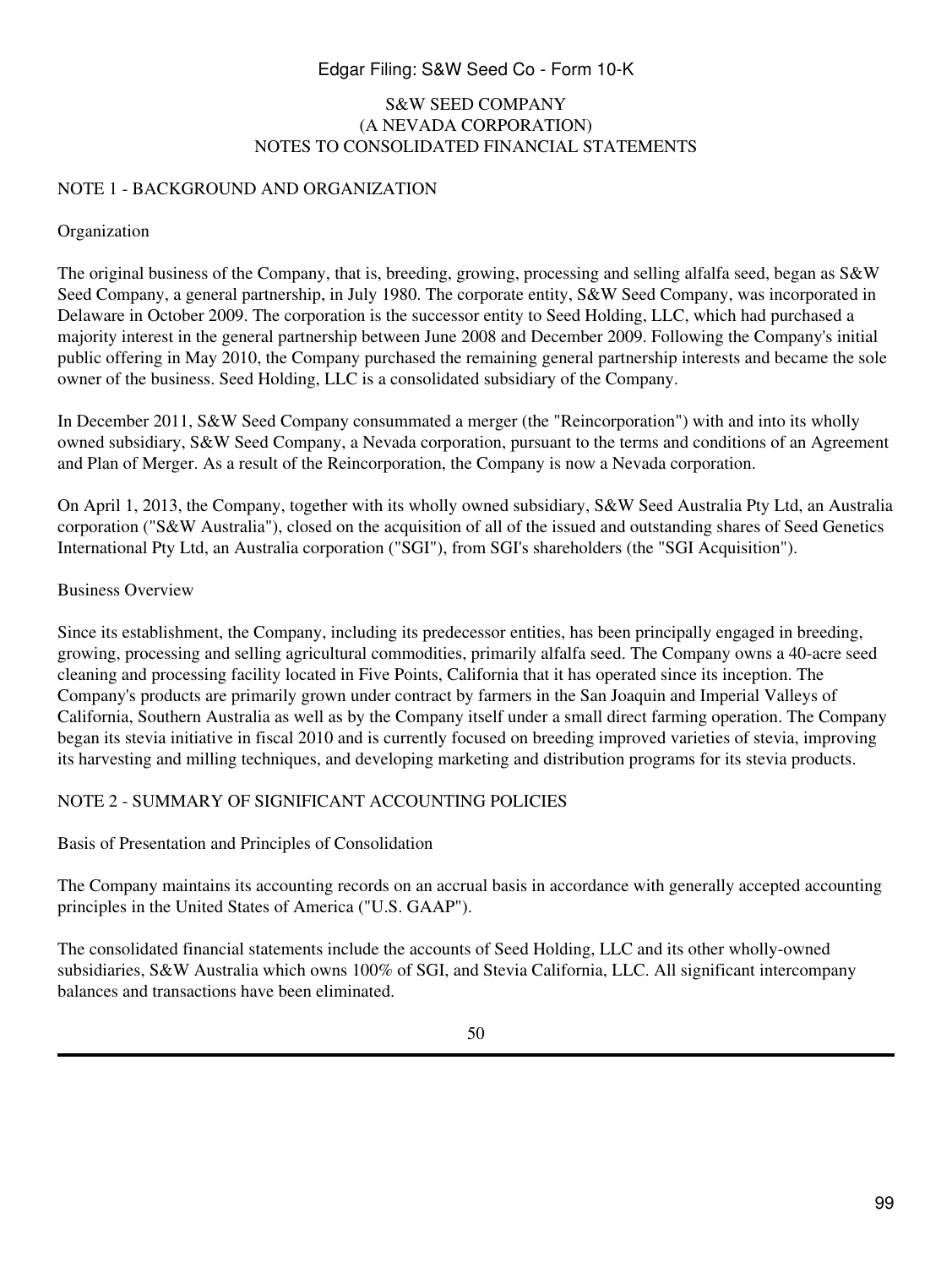#### Use of Estimates

The preparation of financial statements in conformity with accounting principles generally accepted in the United States requires management to make certain estimates and assumptions that affect the amounts reported in the financial statements and accompanying notes. Estimates are adjusted to reflect actual experience when necessary. Significant estimates and assumptions affect many items in the financial statements. These include allowance for doubtful trade receivables, sales returns and allowances, inventory valuation and obsolescence, asset impairments, provisions for income taxes, grower accruals (an estimate of amounts payable to farmers who grow seed for the Company), contingencies and litigation. Significant estimates and assumptions are also used to establish the fair value and useful lives of depreciable tangible and certain intangible assets as well as valuing stock-based compensation. Actual results may differ from those estimates and assumptions, and such results may affect income, financial position or cash flows.

#### Certain Risks and Concentrations

The Company's revenue is principally derived from the sale of alfalfa seed, the market for which is highly competitive. The Company depends on a core group of significant customers. Two customers accounted for 21% of its net revenue for the year ended June 30, 2014 and one customer accounted for 24% of its net revenue for the year ended June 30, 2013.

One customer accounted for 32% of the Company's accounts receivable at June 30, 2014. Three customers accounted for 41% of the Company's accounts receivable at June 30, 2013.

Sales direct to international customers represented 81% and 73% of revenue during the years ended June 30, 2014 and 2013, respectively. As of June 30, 2014, approximately 3% of the net book value of fixed assets were located outside of the United States.

The following table shows revenues from external customers by country:

|                      | <b>Years Ended June 30,</b> |        |    |            |      |
|----------------------|-----------------------------|--------|----|------------|------|
|                      | 2014                        |        |    | 2013       |      |
| Saudi Arabia         | \$<br>13,015,864            | 25%    | \$ | 17,671,705 | 47%  |
| <b>United States</b> | 9.553.198                   | 19%    |    | 8.952.824  | 24%  |
| Libya                | 5,341,139                   | $10\%$ |    | 3,129,918  | 8%   |
| Australia            | 4.526.552                   | 9%     |    | 599,945    | 2%   |
| France               | 1,501,955                   | 3%     |    | 357,108    | 1%   |
| Other                | 17.594.935                  | 34%    |    | 6,626,758  | 18%  |
| Total                | \$<br>51, 533, 643          | 100%   | \$ | 37.338.258 | 100% |
|                      |                             |        |    | 51         |      |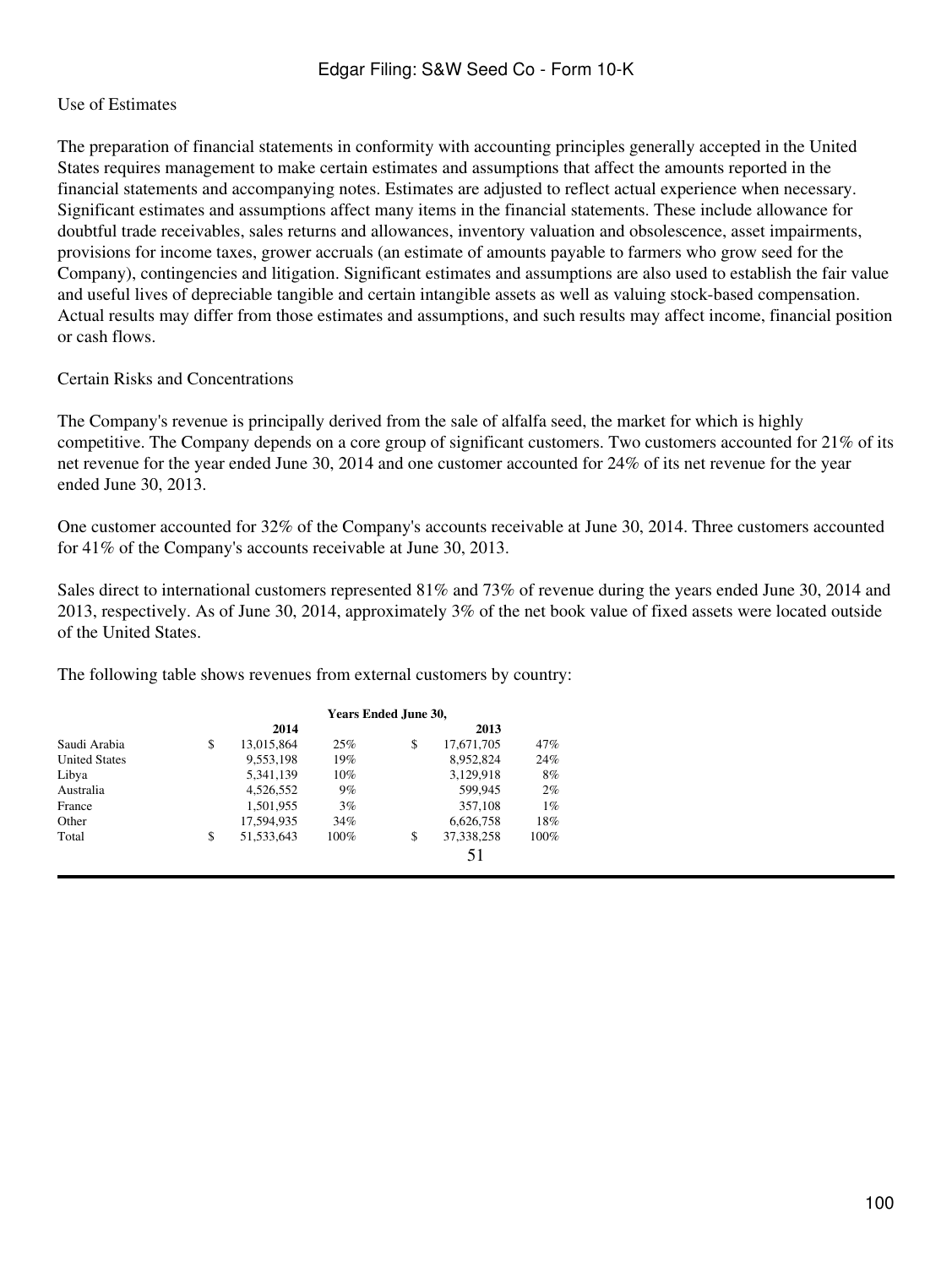#### International Operations

The Company translates its foreign operations' asset and liabilities denominated in foreign currencies into U.S. dollars at the current rates of exchange as of the balance sheet date and income and expense items at the average exchange rate for the reporting period. Translation adjustments resulting from exchange rate fluctuations are recorded in the cumulative translation account, a component of accumulated other comprehensive income. Gains or losses from foreign currency transactions are included in the consolidated statement of operations.

#### Revenue Recognition

The Company derives its revenue primarily from sale of seed and other crops and milling services. Revenue from seed and other crop sales is recognized when risk and title to the product is transferred to the customer, which usually occurs at the time of shipment.

When the right of return exists in the Company's seed business, sales revenue is reduced at the time of sale to reflect expected returns. In order to estimate the expected returns, management analyzes historical returns, economic trends, market conditions and changes in customer demand. At June 30, 2014, no customers had the right of return.

The Company recognizes revenue from milling services according to the terms of the sales agreements and when delivery has occurred, performance is complete, no right of return exists and pricing is fixed or determinable at the time of sale.

Additional conditions for recognition of revenue for all sales include the requirements that the collection of sales proceeds must be reasonably assured based on historical experience and current market conditions, the sales price is fixed and determinable and that there must be no further performance obligations under the sale.

The Company also recognizes revenue from the sale of its products to customers on bill-and-hold arrangements when all of the following have been satisfied: (i) risk of ownership must be passed to the buyer; (ii) customer must have a fixed commitment to purchase the goods; (iii) buyer, not the Company, must request that the transaction be on bill-and-hold basis; (iv) There must be a fixed schedule for delivery of goods; (v) The Company must not have specific performance obligations such that the earning process is not complete; (vi) ordered goods must be segregated from the Company's inventory and not subject to being used to fill other orders and (vii) product must be complete and ready for shipment. Sales related to bill-and-hold arrangements were \$5.0 and \$2.5million for the years ended June 30, 2014 and 2013, respectively.

#### Shipping and Handling Costs

The Company records purchasing and receiving costs, inspection costs and warehousing costs in cost of goods sold. In some instances, the Company is not obligated to pay for shipping or any costs associated with delivering its products to its customers. In these instances, costs associated with the shipment of products are not included in the Company's consolidated financial statements. When the Company is required to pay for outward freight and/or the costs incurred to deliver products to its customers, the costs are included in cost of goods sold.

#### Cash and Cash Equivalents

For financial statement presentation purposes, the Company considers time deposits, certificates of deposit and all highly liquid investments with original maturities of three months or less to be cash and cash equivalents. Cash and cash equivalents consist of the following:

| June 30, | June 30, |
|----------|----------|
| 2014     | 2013     |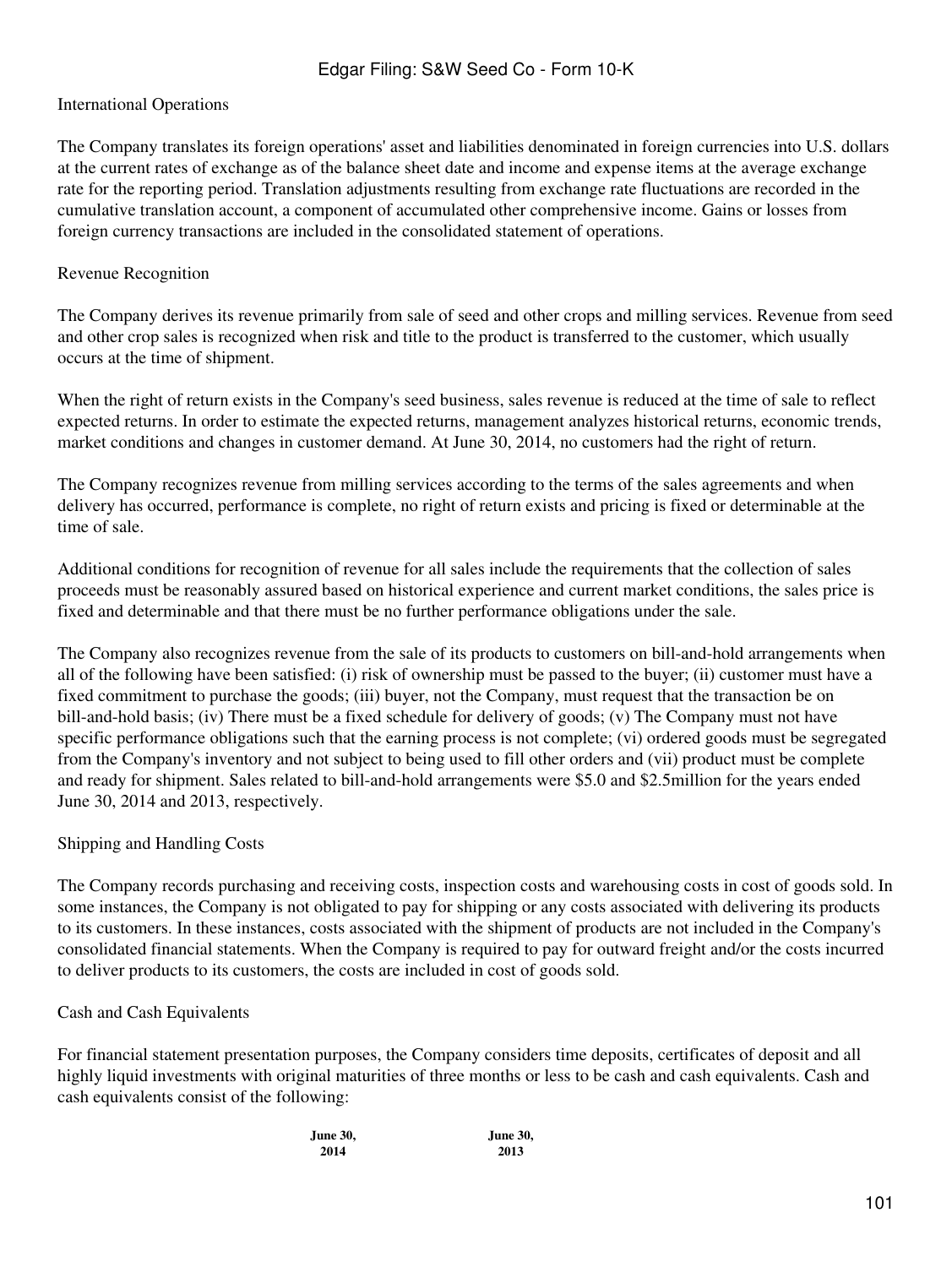| Cash               | 1.046.201 | £. | 10,356,527 |
|--------------------|-----------|----|------------|
| Money market funds | 121.302   |    | 1,424,547  |
|                    | 1.167.503 |    | 11,781,074 |
|                    |           | 52 |            |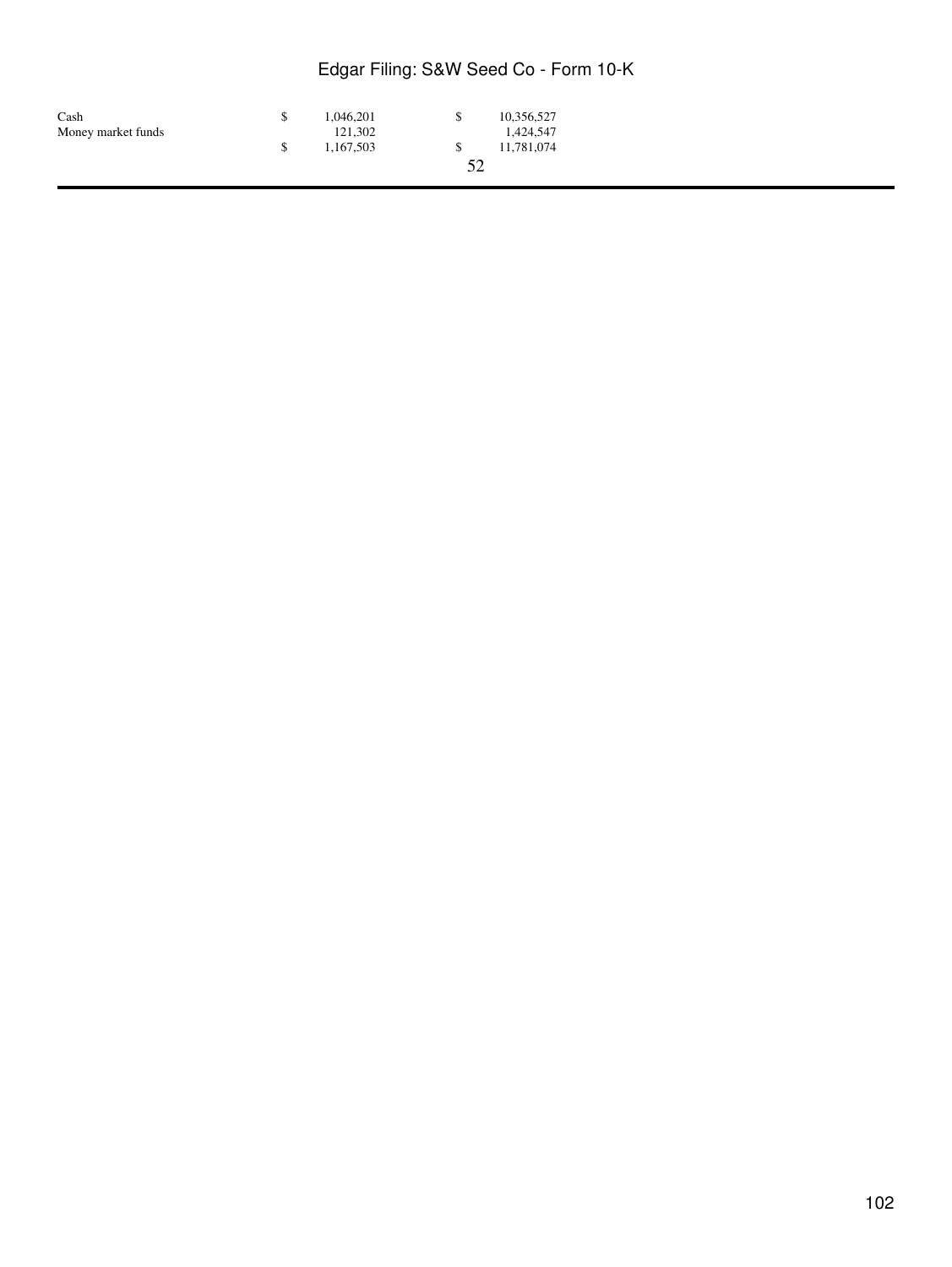The Company maintains cash balances at financial institutions that are insured by the Federal Deposit Insurance Corporation ("FDIC"). Accounts are guaranteed by the FDIC up to \$250,000 under current regulations. Cash equivalents held in money market funds are not FDIC insured. Cash deposits with these banks may exceed the amount of insurance provided on such deposits; however, these deposits typically may be redeemed upon demand and, therefore, bear minimal risk. The Company had approximately \$796,201 and \$10,106,527 in excess of FDIC insured limits at June 30, 2014 and 2013, respectively.

## Accounts Receivable

The Company provides an allowance for doubtful trade receivables equal to the estimated uncollectible amounts. That estimate is based on historical collection experience, current economic and market conditions and a review of the current status of each customer's trade accounts receivable. The allowance for doubtful trade receivables was \$72,556 and \$22,869 at June 30, 2014 and 2013, respectively.

## **Inventories**

## **Inventory**

Inventories consist of alfalfa seed purchased from the Company's growers under production contracts, alfalfa seed produced from its own farming operations, and packaging materials.

Inventories are stated at the lower of cost or market, and an inventory reserve would permanently reduce the cost basis of inventory. Inventories are valued as follows: Actual cost is used to value raw materials such as packaging materials, as well as goods in process. Costs for substantially all finished goods, which include the cost of carryover crops from the previous year, are valued at actual cost. Actual cost for finished goods includes plant conditioning and packaging costs, direct labor and raw materials and manufacturing overhead costs based on normal capacity. The Company records abnormal amounts of idle facility expense, freight, handling costs and wasted material (spoilage) as current period charges and allocates fixed production overhead to the costs of finished goods based on the normal capacity of the production facilities.

The Company's subsidiary SGI does not fix the final price for seed payable to its growers until the completion of a given year's sales cycle pursuant to its standard contract production agreement. SGI records an estimated unit price; accordingly, inventory, cost of goods sold and gross profits are based upon management's best estimate of the final purchase price to growers.

Inventory is periodically reviewed to determine if it is marketable, obsolete or impaired. Inventory that is determined to not be marketable is written down to market value. Inventory that is determined to be obsolete or impaired is written off to expense at the time the impairment is identified. Because the germination rate, and therefore the quality, of alfalfa seed improves over the first year of proper storage, inventory obsolescence for alfalfa seed is not a material concern. The Company sells its inventory to distributors, dealers and directly to growers.

# Growing Crops

Expenditures on growing crops are valued at the lower of cost or market and are deferred and charged to cost of products sold when the related crop is harvested and sold. The deferred growing costs included in inventories in the consolidated balance sheets consist primarily of labor, lease payments on land, interest expense on farmland, cultivation, on-going irrigation, harvest and fertilization costs. Costs included in growing crops relate to the current crop year. Costs that are to be realized over the life of the crop are reflected in crop production costs.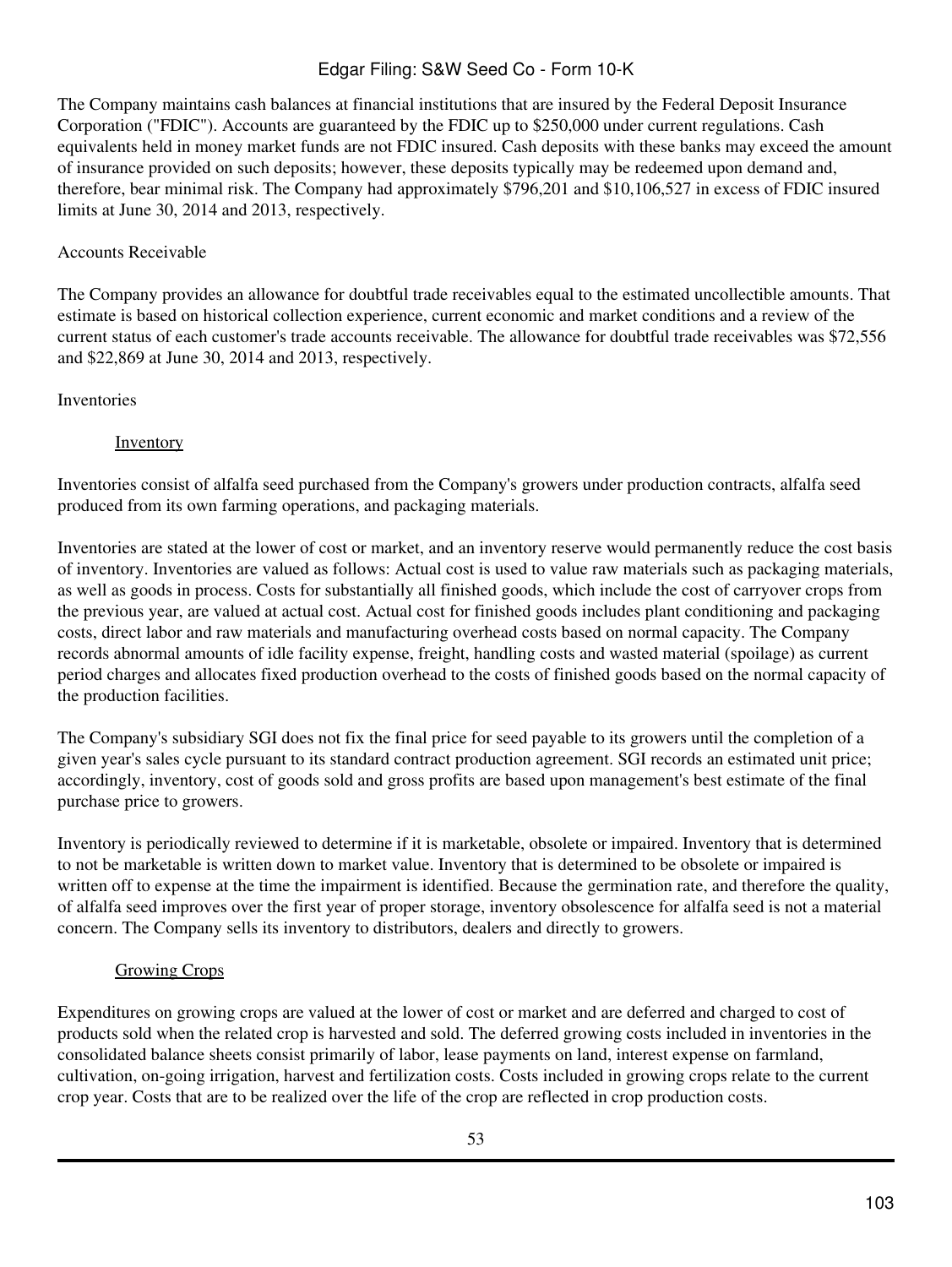#### Components of inventory are:

|                                    |    | June 30,<br>2014 | June 30,<br>2013 |
|------------------------------------|----|------------------|------------------|
| Raw materials and supplies         | \$ | 173.922          | 39.654           |
| Work in progress and growing crops |    | 3,990,678        | 4.187.755        |
| Finished goods                     |    | 24,320,984       | 21,595,058       |
|                                    | S  | 28,485,584       | 25,822,467       |

#### Crop Production Costs

Expenditures on crop production costs are valued at the lower of cost or market and are deferred and charged to cost of products sold when the related crop is harvested and sold. The deferred crop production costs included in the consolidated balance sheets consist primarily of the cost of plants and the transplanting, stand establishment costs, intermediate life irrigation equipment and land amendments and preparation. Crop production costs are estimated to have useful lives of three to five years depending on the crop and nature of the expenditure and are amortized to growing crop inventory each year over the estimated life of the crop.

Components of crop production costs are:

|                                  | <b>June 30,</b><br>2014 | <b>June 30,</b><br>2013 |
|----------------------------------|-------------------------|-------------------------|
| Alfalfa seed production          | 1,747,429               | \$<br>1,497,695         |
| Alfalfa hay                      | 16,885                  | 84,904                  |
| Wheat and triticale              | 187,786                 |                         |
| Total crop production costs, net | 1.952.100               | \$<br>1.582.599         |
| Property, Plant and Equipment    |                         |                         |

Property, plant and equipment are stated at cost less accumulated depreciation. The cost of plant and equipment is depreciated using the straight-line method over the estimated useful life of the asset - periods of approximately 18-28 years for buildings, 3-7 years for machinery and equipment and 3-5 years for vehicles. Long-lived assets are reviewed for impairment whenever in management's judgment conditions indicate a possible loss. Such impairment tests compare estimated undiscounted cash flows to the recorded value of the asset. If an impairment is indicated, the asset is written down to its fair value or, if fair value is not readily determinable, to an estimated fair value based on discounted cash flows. Fully depreciated assets are retained in property, plant and equipment and accumulated depreciation accounts until they are removed from service. In case of disposals of assets, the assets and related accumulated depreciation are removed from the accounts, and the net amounts after proceeds from disposal are credited or charged to income.

#### Intangible Assets

Intangible assets acquired in business acquisitions are reported at their initial fair value less accumulated amortization. Intangible assets acquired in the acquisition of the customer list in July 2011 and the acquisition of proprietary alfalfa germ-plasm in August 2012 are reported at their initial cost less accumulated amortization. See Note 3 and Note 4 for further discussion. The intangible assets are amortized based on useful lives ranging from 3-20 years.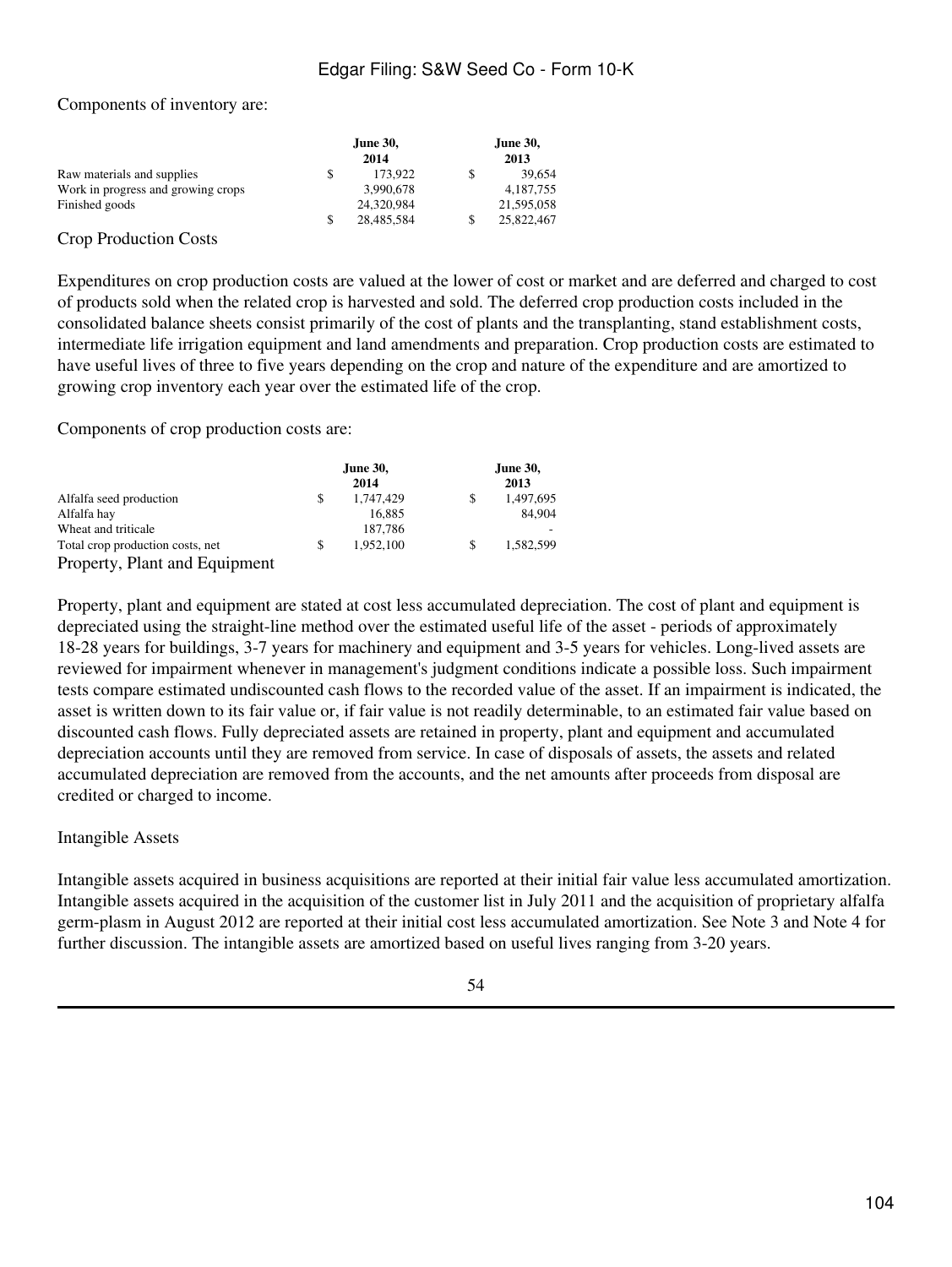#### Goodwill and Other Intangible Assets Not Subject to Amortization

The Company periodically reviews the carrying value of intangible assets not subject to amortization, including goodwill, to determine whether impairment may exist. Goodwill and certain intangible assets are assessed annually, or when certain triggering events occur, for impairment using fair value measurement techniques. These events could include a significant change in the business climate, legal factors, a decline in operating performance, competition, sale or disposition of a significant portion of the business, or other factors. The Company has the option to review goodwill on a qualitative basis first. If it is more likely than not that impairment is present the Company, then must evaluate Goodwill for impairment using a two-step process. The first step of the goodwill impairment test is used to identify potential impairment by comparing the fair value of a reporting unit with its carrying amount, including goodwill. The Company uses Level 3 inputs and a discounted cash flow methodology to estimate the fair value of a reporting unit. A discounted cash flow analysis requires one to make various judgmental assumptions including assumptions about future cash flows, growth rates, and discount rates. The assumptions about future cash flows and growth rates are based on the Company's budget and long-term plans. Discount rate assumptions are based on an assessment of the risk inherent in the respective reporting units. If the fair value of a reporting unit exceeds its carrying amount, goodwill of the reporting unit is considered not impaired and the second step of the impairment test is unnecessary. If the carrying amount of a reporting unit exceeds its fair value, the second step of the goodwill impairment test is performed to measure the amount of impairment loss, if any. The second step of the goodwill impairment test compares the implied fair value of the reporting unit's goodwill with the carrying amount of that goodwill. If the carrying amount of the reporting unit's goodwill exceeds the implied fair value of that goodwill, an impairment loss is recognized in an amount equal to that excess. The implied fair value of goodwill is determined in the same manner as the amount of goodwill recognized in a business combination. That is, the fair value of the reporting unit is allocated to all of the assets and liabilities of that unit (including any unrecognized intangible assets) as if the reporting unit had been acquired in a business combination and the fair value of the reporting unit was the purchase price paid to acquire the reporting unit. The Company conducted a qualitative assessment of goodwill and other intangibles and determined that it was more likely than not there was no impairment.

#### Purchase Accounting

The Company accounts for acquisitions pursuant to Accounting Standards Codification ("ASC") No. 805, *Business Combinations*. The Company records all acquired tangible and intangible assets and all assumed liabilities based upon their estimated fair values.

#### Research and Development Costs

The Company is engaged in ongoing research and development ("R&D") of proprietary seed and stevia varieties. The Company accounts for R&D under standards issued by the Financial Accounting Standards Board ("FASB"). Under these standards, all R&D costs must be charged to expense as incurred. Accordingly, internal R&D costs are expensed as incurred. Third-party R&D costs are expensed when the contracted work has been performed or as milestone results have been achieved. The costs associated with equipment or facilities acquired or constructed for R&D activities that have alternative future uses are capitalized and depreciated on a straight-line basis over the estimated useful life of the asset. The amortization and depreciation for such capitalized assets are charged to R&D expenses.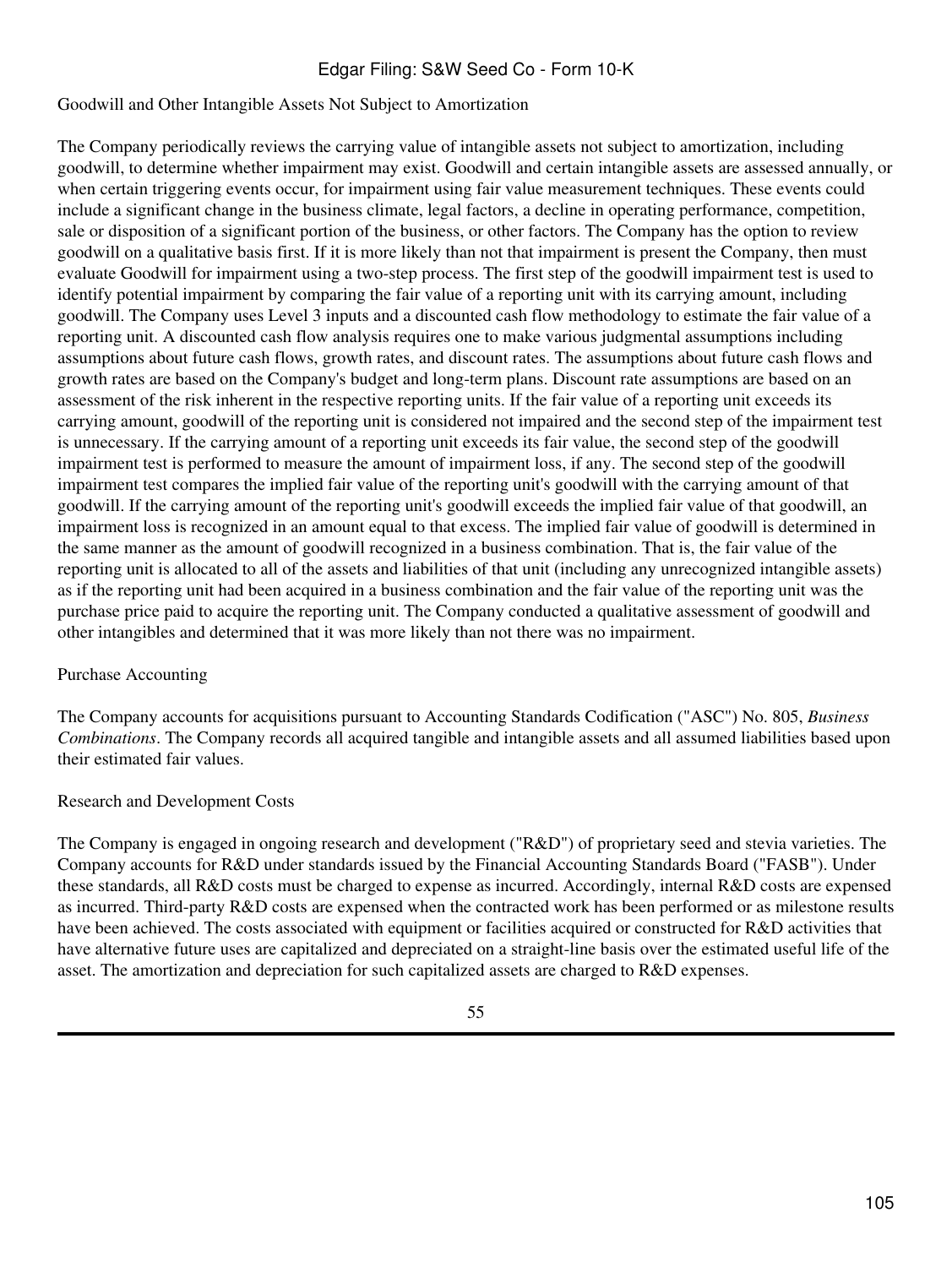#### Stock-Based Compensation

The Company has in effect a stock incentive plan under which incentive stock options have been granted to employees and non-qualified stock options, restricted stock, and restricted stock units ("RSUs") have been granted to employees and non-employees, including members of the Board of Directors. The Company accounts for its stock-based compensation plan by expensing the estimated fair value of stock-based awards over the requisite service period, which is the vesting period. The measurement of stock-based compensation expense for option grants is based on several criteria including, but not limited to, the valuation model used and associated input factors such as expected term of the award, stock price volatility, dividend rate, risk-free interest rate, attrition rate and exercise price. The input factors to use in the valuation model are based on subjective future expectations combined with management judgment. The Company estimates the fair value of stock options using the lattice valuation model and the assumptions shown in Note 11. Restricted stock and RSUs are valued based on the Company's stock price on the day the awards are granted. The excess tax benefits recognized in equity related to equity award exercises are reflected as financing cash inflows. See Note 12 for a detailed discussion of stock-based compensation.

#### Net Income (Loss) Per Common Share Data

Basic net income (loss) per common share, or earnings per share ("EPS"), is calculated by dividing net income (loss) by the weighted average number of common shares outstanding during the year. Diluted EPS is calculated by adjusting outstanding shares, assuming any dilutive effects of options, restricted stock awards and common stock warrants calculated using the treasury stock method. Under the treasury stock method, an increase in the fair market value of the Company's common stock results in a greater dilutive effect from outstanding options, restricted stock awards and common stock warrants.

|                                                       | <b>Years Ended</b><br>June 30, |            |    |               |
|-------------------------------------------------------|--------------------------------|------------|----|---------------|
|                                                       |                                | 2014       |    | 2013          |
| Net income (loss)                                     | \$                             | 373,100    |    | \$(2,516,027) |
| Net income (loss) per common share:                   |                                |            |    |               |
| <b>Basic</b>                                          | \$                             | 0.03       | \$ | (0.29)        |
| Diluted                                               | \$                             | 0.03       | \$ | (0.29)        |
| Weighted average number of common shares outstanding: |                                |            |    |               |
| <b>Basic</b>                                          |                                | 11,572,406 |    | 8,770,975     |
| Diluted                                               |                                | 11,733,621 |    | 8,770,975     |

Potentially dilutive securities not included in the calculation of diluted net income (loss) per share because to do so would be anti-dilutive are as follows:

|                                                          | June 30,  |           |
|----------------------------------------------------------|-----------|-----------|
|                                                          | 2014      | 2013      |
| Class B warrants                                         | 1,421,000 | 1,410,500 |
| Underwriter warrants - units (common share equivalent)   | 238,000   | 259,000   |
| Class A warrants underlying underwriter warrants - units | 119,000   | 129,500   |
| Class B warrants underlying underwriter warrants - units | 119,000   | 129,500   |
| Underwriter warrants                                     |           | 50,000    |
| Stock options                                            | 212,500   | 827,000   |
| Nonvested restricted stock                               | 24.332    | 48,666    |
| Nonvested RSUs                                           | 191.336   | 280,000   |
| Total                                                    | 2,325,168 | 3,134,166 |
|                                                          |           |           |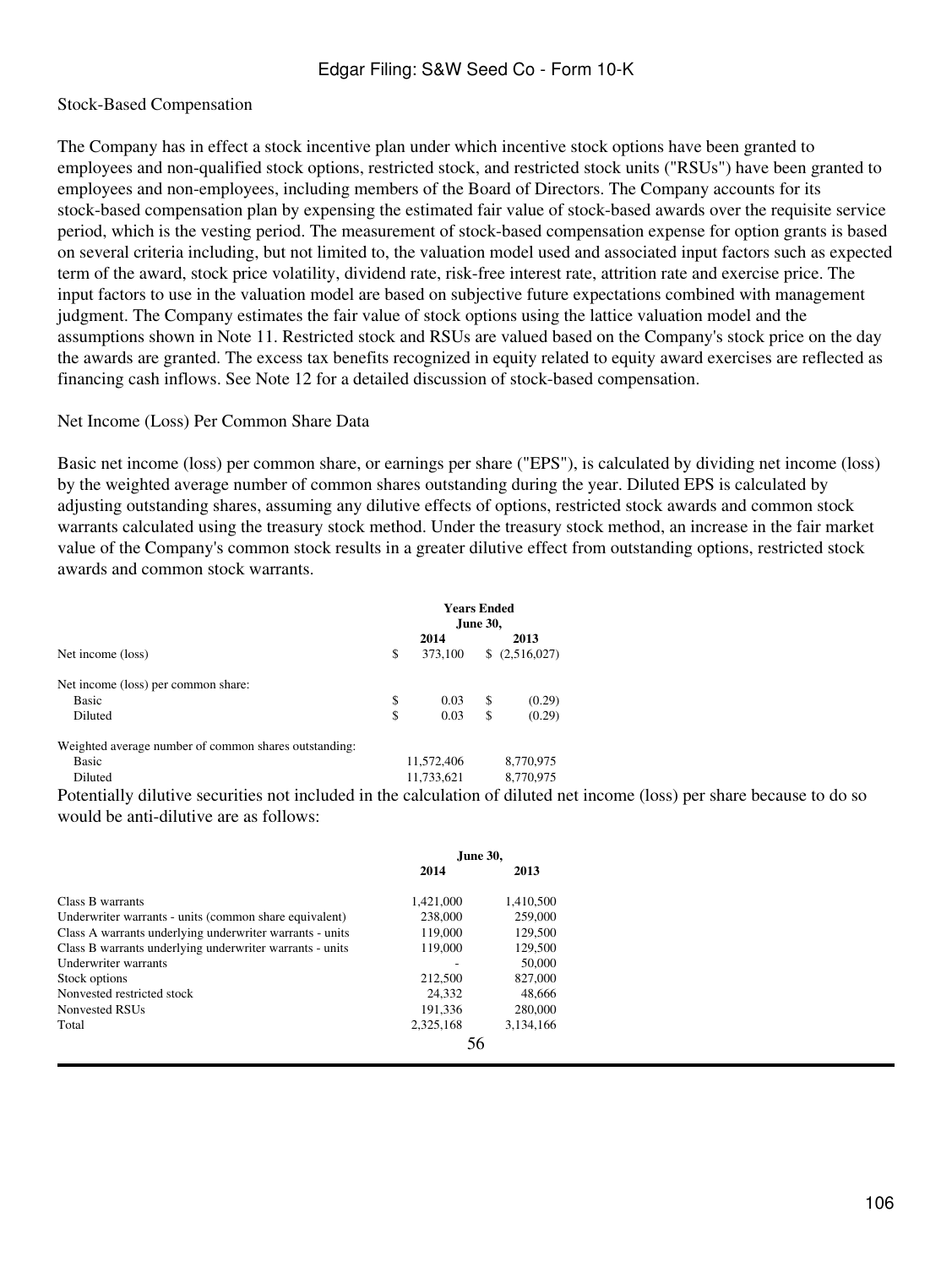#### Income Taxes

The Company accounts for income taxes in accordance with standards of disclosure propounded by the FASB and any related interpretations of those standards sanctioned by the FASB. Accordingly, deferred tax assets and liabilities are determined based on differences between the financial statement and tax bases of assets and liabilities, as well as a consideration of net operating loss and credit carry forwards, using enacted tax rates in effect for the period in which the differences are expected to impact taxable income. A valuation allowance is established, when necessary, to reduce deferred tax assets to the amount that is more likely than not to be realized.

#### Impairment of Long-Lived Assets

The Company has adopted Accounting Standards Codification subtopic 360-10, Property, Plant and Equipment ("ASC 360-10"). ASC 360-10 requires that long-lived assets and certain identifiable intangibles held and used by the Company be reviewed for impairment whenever events or changes in circumstances indicate that the carrying amount of an asset may not be recoverable. The Company evaluates its long-lived assets for impairment annually or more often if events and circumstances warrant. Events relating to recoverability may include significant unfavorable changes in business conditions, recurring losses or a forecasted inability to achieve break-even operating results over an extended period. The Company evaluates the recoverability of long-lived assets based upon forecasted undiscounted cash flows. Should impairment in value be indicated, the carrying value of long-lived assets will be adjusted, based on estimates of future discounted cash flows resulting from the use and ultimate disposition of the asset. ASC 360-10 also requires assets to be disposed of be reported at the lower of the carrying amount or the fair value less costs to sell. The Company evaluated its long-live assets for impairment and none existed as of June 30, 2014.

#### Foreign Exchange Contracts

The Company's subsidiary SGI is exposed to foreign currency exchange rate fluctuations in the normal course of its business, which the Company at times manages through the use of foreign currency forward contracts.

The Company has entered into certain derivative financial instruments (specifically foreign currency forward contracts), and accounts for these instruments in accordance with ASC Topic 815, "Derivatives and Hedging", which establishes accounting and reporting standards requiring that derivative instruments be recorded on the balance sheet as either an asset or liability measured at fair value. Additionally, changes in the derivative's fair value are recognized currently in earnings unless specific hedge accounting criteria are met. If hedge accounting criteria are met for cash flow hedges, the changes in the derivative's fair value are recorded in shareholders' equity as a component of other comprehensive income ("OCI"), net of tax. The Company's foreign currency contracts are not designated as hedging instruments under ASC 815, accordingly, changes in the fair value are recorded in current period earnings.

## Fair Value of Financial Instruments

In the first quarter of fiscal year 2009, the Company adopted Accounting Standards Codification subtopic 820-10, Fair Value Measurements and Disclosures ("ASC 820-10"). ASC 820-10 defines fair value, establishes a framework for measuring fair value and enhances fair value measurement disclosure. ASC 820-10 delays, until the first quarter of fiscal year 2009, the effective date for ASC 820-10 for all non-financial assets and non-financial liabilities, except those that are recognized or disclosed at fair value in the financial statements on a recurring basis (at least annually). The adoption of ASC 820-10 did not have a material impact on the Company's consolidated financial position or operations, but does require that the Company disclose assets and liabilities that are recognized and measured at fair value on a non-recurring basis, presented in a three-tier fair value hierarchy, as follows:

<sup>•</sup> Level 1. Observable inputs such as quoted prices in active markets;

<sup>•</sup> Level 2. Inputs, other than the quoted prices in active markets, that are observable either directly or indirectly; and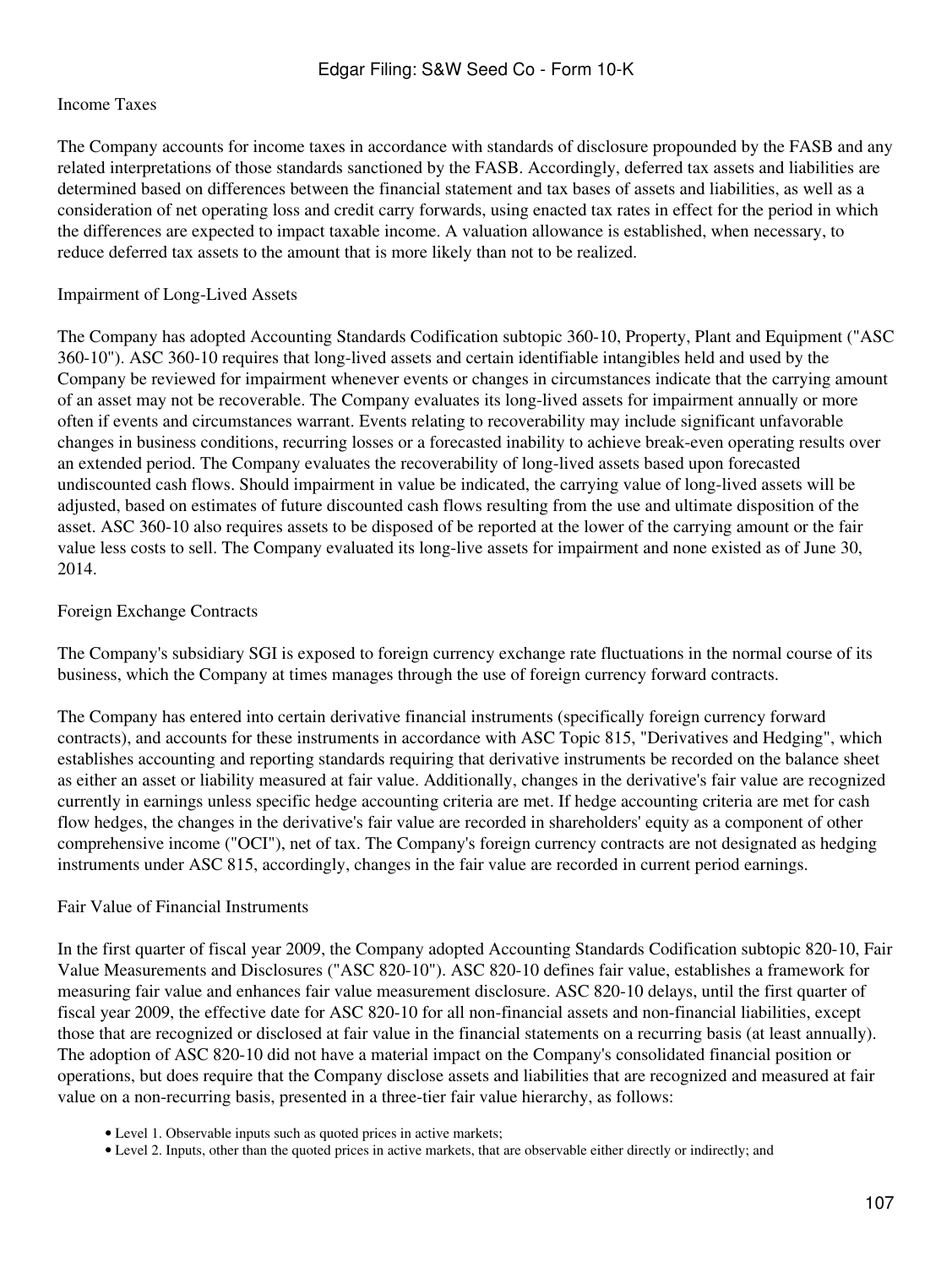Level 3. Unobservable inputs in which there is little or no market data, which require the reporting entity to develop its own • assumptions.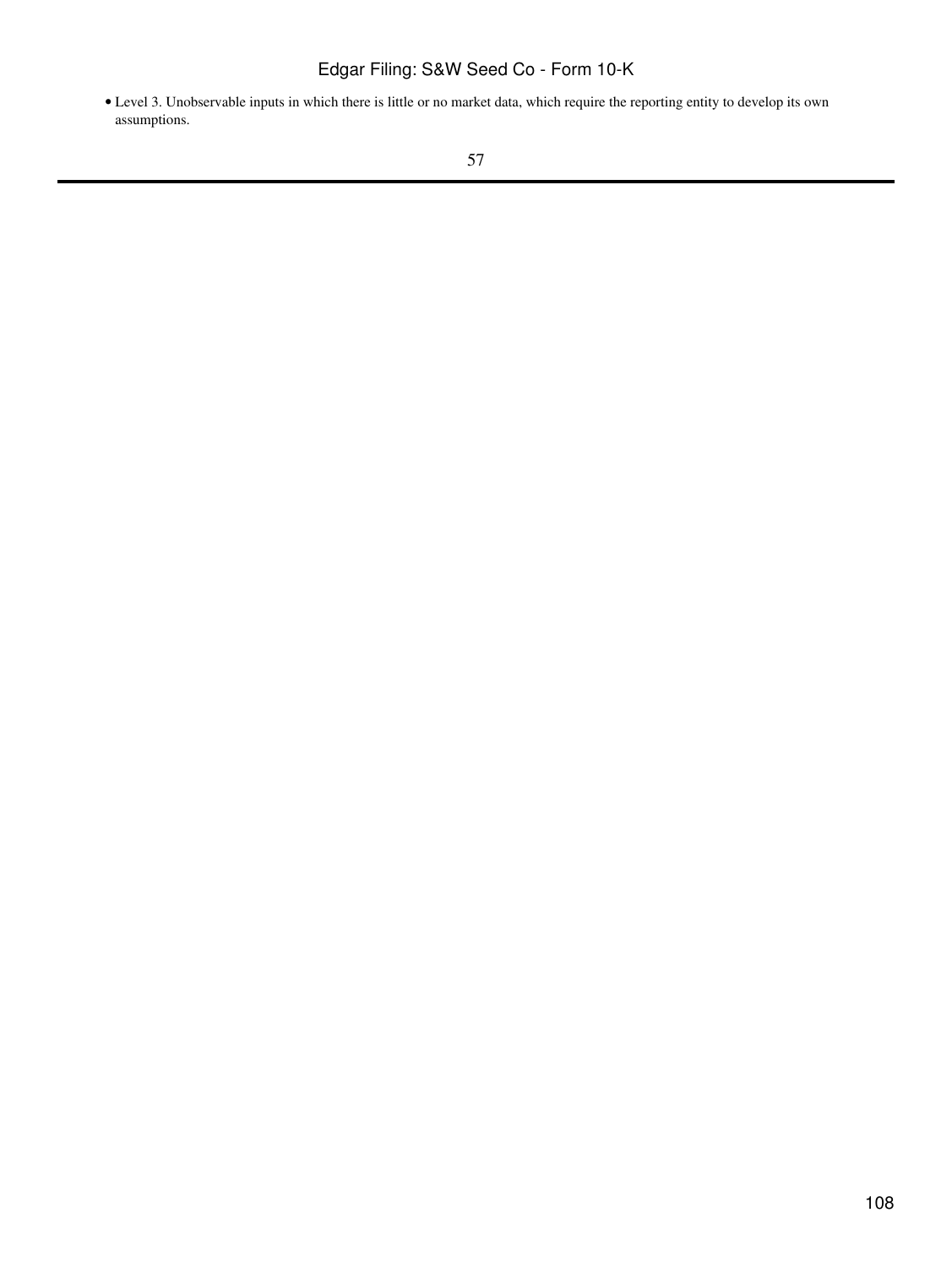No assets or liabilities were valued at fair value on a non-recurring basis as of June 30, 2014 or June 30, 2013.

Effective October 1, 2008, the Company adopted Accounting Standards Codification subtopic 820-10, Fair Value Measurements and Disclosures ("ASC 820-10") and Accounting Standards Codification subtopic 825-10, Financial Instruments ("ASC 825-10"), which permits entities to choose to measure many financial instruments and certain other items at fair value. Neither of these statements had an impact on the Company's financial position, results of operations or cash flows. The carrying value of cash and cash equivalents, accounts payable short-term and long-term borrowings, as reflected in the balance sheets, approximate fair value because of the short-term maturity of these instruments or interest rates commensurate with market rates.

The following table summarizes the valuation of financial instruments measured at fair value on a recurring basis as of June 30, 2014 and 2013.

|                                         | Fair Value Measurements as of June 30, 2014 Using: |                |    |                                                    |     |         |  |  |
|-----------------------------------------|----------------------------------------------------|----------------|----|----------------------------------------------------|-----|---------|--|--|
|                                         |                                                    | <b>Level 1</b> |    | Level 2                                            |     | Level 3 |  |  |
| Foreign exchange contract asset         | \$                                                 |                | \$ | 627                                                | \$. |         |  |  |
| Total                                   | \$                                                 |                |    | 627                                                |     |         |  |  |
|                                         |                                                    |                |    | Fair Value Measurements as of June 30, 2013 Using: |     |         |  |  |
|                                         |                                                    | <b>Level 1</b> |    | <b>Level 2</b>                                     |     | Level 3 |  |  |
| Foreign exchange contract liability     | \$                                                 |                | S  | 663,043                                            | \$. |         |  |  |
| Total                                   | S                                                  |                | \$ | 663,043                                            |     |         |  |  |
| <b>Recent Accounting Pronouncements</b> |                                                    |                |    |                                                    |     |         |  |  |

In February 2013, the Financial Accounting Standards Board, or FASB, issued Accounting Standards Update, or ASU, 2013-02, Comprehensive Income: Reporting of Amounts Reclassified Out of Accumulated Other Comprehensive Income, which requires companies to report, in one place, information about significant reclassifications out of accumulated other comprehensive income, or AOCI, and disclose more information about changes in AOCI balances. The Company adopted this ASU in the first quarter of fiscal 2014. The adoption of this standard did not have a material impact on its consolidated financial statements.

In July 2013, the FASB issued ASU 2013-11, Presentation of an Unrecognized Tax Benefit When a Net Operating Loss Carryforward, a Similar Tax Loss, or a Tax Credit Carryforward Exists, which provides guidance for the financial statement presentation of an unrecognized tax benefit when a net operating loss carryforward, a similar tax loss, or a tax credit carryforward exists. The Company will adopt the standard effective July 1, 2014. The adoption of this ASU is not expected to have a material impact on its consolidated financial statements.

#### NOTE 3 - BUSINESS COMBINATIONS

#### IVS Transaction

On October 1, 2012, the Company purchased substantially all of the assets of Imperial Valley Seeds, Inc. ("IVS"). Pursuant to the acquisition agreement, the Company purchased substantially all of the assets of IVS not including cash on hand, all accounts and other receivables of IVS, and all inventory of the IVS alfalfa seed business. The Company did not assume any IVS liabilities. The acquisition expanded the Company's sourcing capabilities, product offerings and sales distribution.

Pursuant to the acquisition agreement, the Company paid the following consideration: cash in the amount of \$3,000,000, a five-year unsecured, subordinated promissory note in the principal amount of \$500,000, 400,000 shares of the Company's unregistered common stock valued at \$2,432,000 and \$250,000 to be paid over a five-year period for a non-competition agreement, for total consideration of \$6,182,000. The non-compete portion of the consideration will be paid in five annual installments of \$50,000 to Fred Fabre, who joined the Company as Vice President of Sales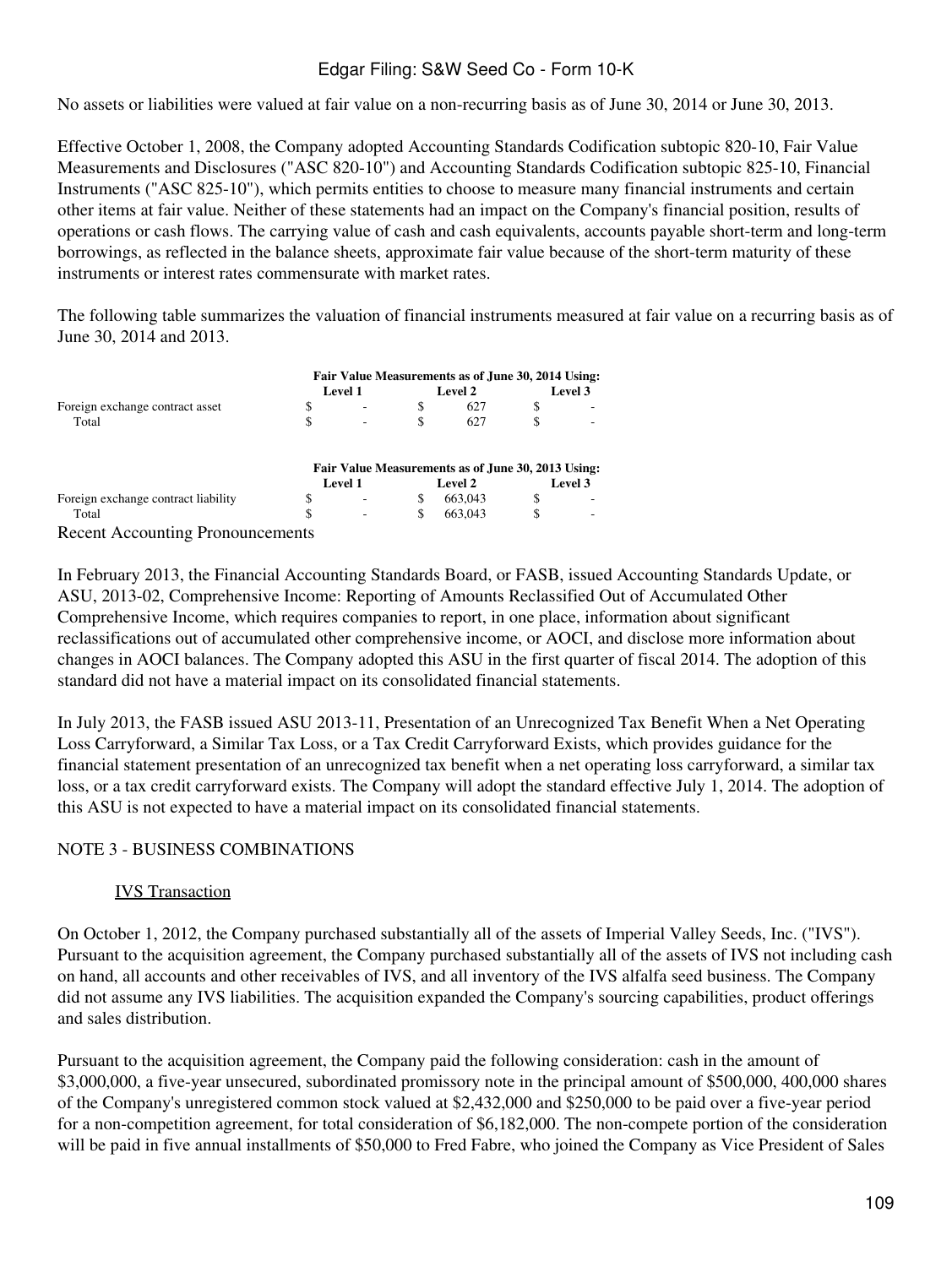and Marketing concurrently with the closure of IVS.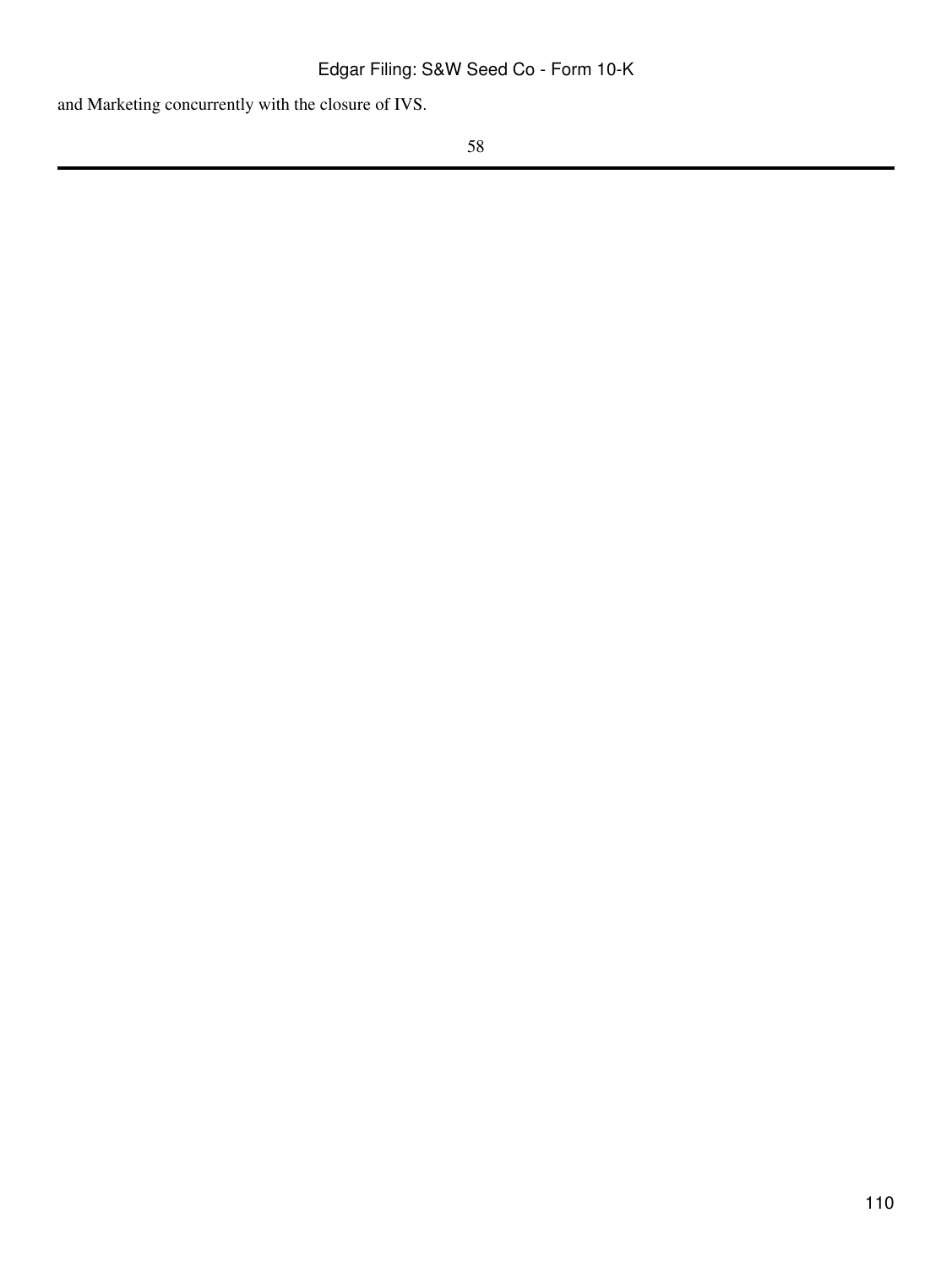The acquisition has been accounted for under the acquisition method of accounting, and the Company valued all assets and liabilities acquired at their estimated fair values on the date of acquisition. Accordingly, the assets and liabilities of the acquired entity were recorded at their estimated fair values at the date of the acquisition. The operating results for IVS have been included in the Company's consolidated financial statements since the acquisition date.

The purchase price allocation is based on estimates of fair value as follows:

| Technology/IP                                 | \$<br>1,044,000 |
|-----------------------------------------------|-----------------|
| Customer relationships                        | 756,333         |
| Supply agreement                              | 1,512,667       |
| Trade-name and brands                         | 1,118,000       |
| Non-compete                                   | 349,000         |
| Goodwill                                      | 1,402,000       |
| Total acquisition cost allocated              | \$<br>6,182,000 |
| The purchase price consists of the following: |                 |
| Cash                                          | \$<br>3,000,000 |
| Unsecured five-year promissory note           | 500,000         |
| Non-compete payment obligation                | 250,000         |
| Common stock                                  | 2,432,000       |
|                                               | 6.182.000       |

The excess of the purchase price over the fair value of the net assets acquired, amounting to \$1,402,000, was recorded as goodwill on the consolidated balance sheet. Goodwill is not amortized for financial reporting purposes, but is amortized for tax purposes.

Management assigned fair values to the identifiable intangible assets through a combination of the relief from royalty method and the multi-period excess earnings method.

The useful lives of the acquired IVS intangibles are as follows:

|                        | <b>Useful Lives (Years)</b> |
|------------------------|-----------------------------|
| Technology/IP          |                             |
| Customer relationships | 20                          |
| Supply agreement       | 20                          |
| Trade name             | 20                          |
| Non-compete            | 5                           |

#### SGI Transaction

On April 1, 2013, the Company, together with its wholly owned subsidiary, S&W Seed Australia Pty Ltd, an Australia corporation, acquired all of the issued and outstanding ordinary shares (the "SGI Acquisition") of Seed Genetics International Pty Ltd, an Australia corporation ("SGI"), from SGI's shareholders.

The SGI Acquisition was consummated pursuant to the terms of a share acquisition agreement (the "Agreement"). Under the Agreement, the Company paid the following consideration: cash in the amount of \$5.0 million; 864,865 shares of the Company's unregistered common stock (with a market value of \$8,709,191 based upon the closing price of the Company's common stock as reported on the Nasdaq Capital Market on April 1, 2013); and \$2,482,317 in the form of a three-year, non-interest bearing, unsecured promissory note (the "Note"), for total consideration of \$16,191,508. The original face amount of the Note, \$3,000,000, was reduced to \$2,482,317 according to the terms of the Agreement because SGI's net working capital was below the net working capital target at the closing.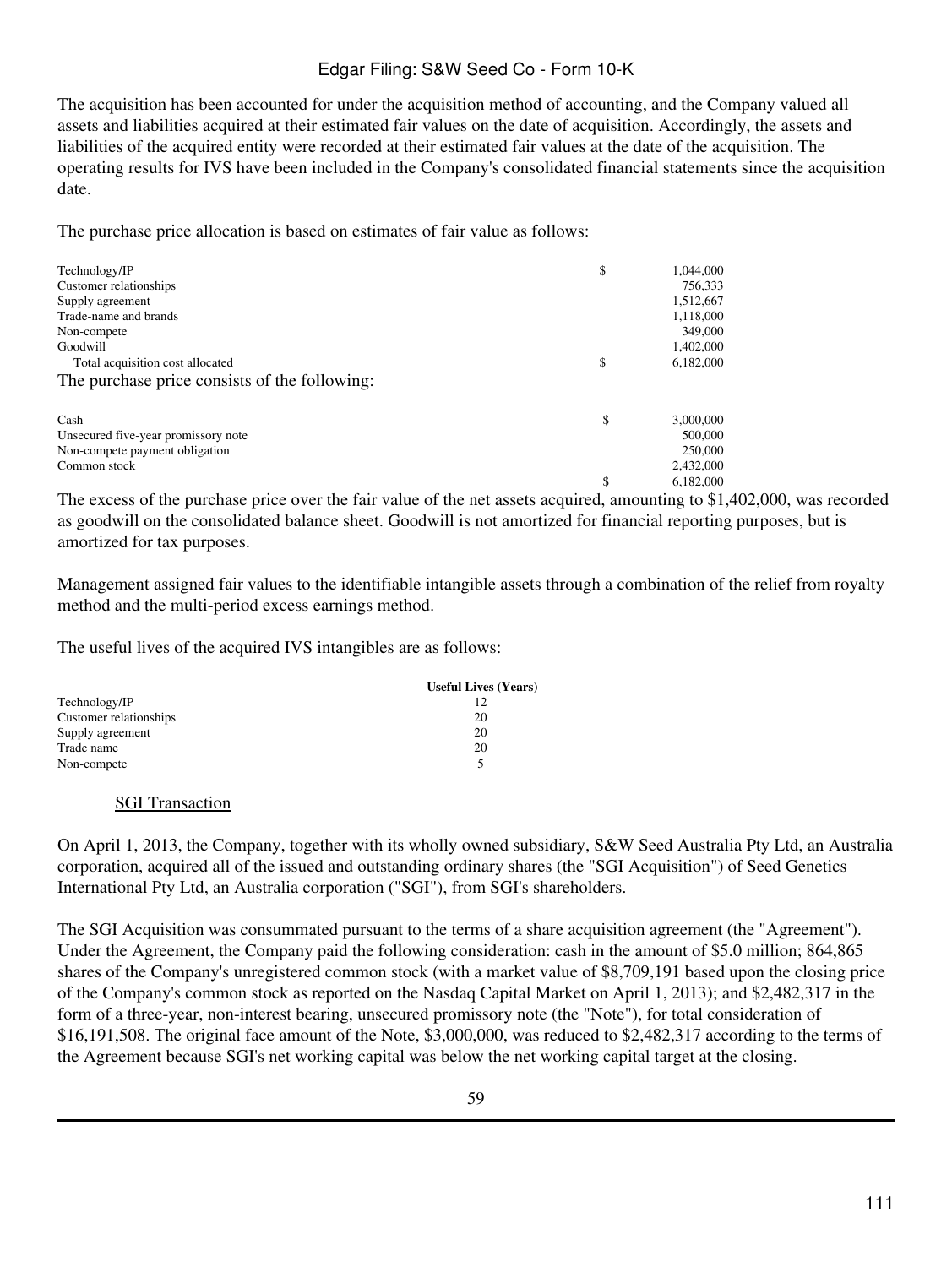The SGI Acquisition has been accounted for as a business combination and the Company valued all assets and liabilities acquired at their estimated fair values on the date of the SGI Acquisition. Accordingly, the assets and liabilities of the acquired entity were recorded at their estimated fair values at the date of the SGI Acquisition.

The estimated purchase price allocation is based on estimates of fair value as follows:

| Technology/IP                                                       | \$ | 7,398,000      |
|---------------------------------------------------------------------|----|----------------|
| Customer relationships                                              |    | 359,000        |
| Grower relationships                                                |    | 3,250,000      |
| Trade-name and brands                                               |    | 389,000        |
| Non-compete                                                         |    | 337,000        |
| Goodwill                                                            |    | 3,927,675      |
| Current assets                                                      |    | 26,449,843     |
| Property, plant, and equipment                                      |    | 286,431        |
| Non-current deferred tax asset                                      |    | 265,320        |
| Current liabilities                                                 |    | (26, 485, 135) |
| Non-current liabilities                                             |    | (142,506)      |
| Total acquisition cost allocated                                    | \$ | 16,034,628     |
| The purchase price consists of the following:                       |    |                |
| Cash                                                                | \$ | 5,000,000      |
| Unsecured five-year promissory note, net of \$156,880 debt discount |    | 2,325,437      |
| Common stock                                                        |    | 8,709,191      |
|                                                                     | S  | 16.034.628     |

The excess of the purchase price over the fair value of the net assets acquired, amounting to \$3,927,675, was recorded as goodwill on the consolidated balance sheet. Goodwill is not amortized for financial reporting purposes, but is amortized for tax purposes.

Management assigned fair values to the identifiable intangible assets through a combination of the relief from royalty method, the with or without method, and the multi-period excess earnings method.

The useful lives of the acquired SGI intangibles are as follows:

|                                                                                                            | <b>Useful Lives (Years)</b> |
|------------------------------------------------------------------------------------------------------------|-----------------------------|
| Technology/IP                                                                                              | 20                          |
| Customer relationships                                                                                     | 20                          |
| Grower relationships                                                                                       | 20                          |
| Trade-name and brands                                                                                      | 20                          |
| Non-compete                                                                                                |                             |
| $\mathbf{L} \cdot \mathbf{L} = \mathbf{1} \cdot \mathbf{0} \cdot \mathbf{0} + \mathbf{0} \cdot \mathbf{0}$ |                             |

In fiscal 2013, the Company incurred \$486,166 of acquisition costs associated with the IVS and SGI transactions which have been recorded in selling, general and administrative expenses on the consolidated statement of operations.

The following unaudited pro forma financial information presents results as if the acquisitions of IVS and SGI had occurred on July 1, 2012.

|             |    | <b>Year Ended June 30</b> |
|-------------|----|---------------------------|
| (Unaudited) |    | 2013                      |
| Revenue     | S  | 54,703,923                |
| Net loss    | \$ | (1,991,428)               |

60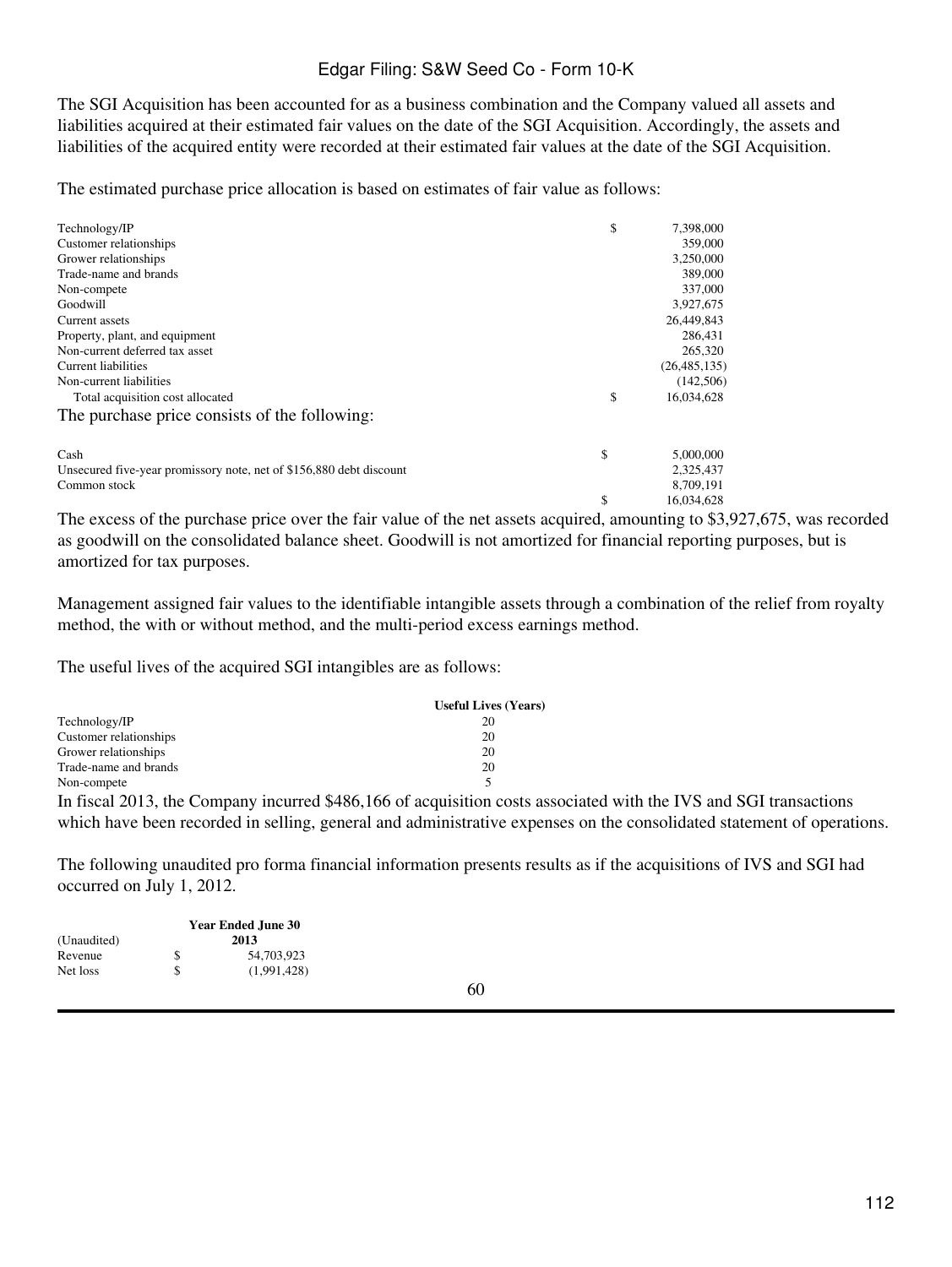For purposes of the pro forma disclosures above, the primary adjustments for the year ended June 30, 2013 include: i) the elimination of acquisition-related charges of \$486,166; ii) amortization of acquired intangibles of \$559,438; iii) additional interest expense of \$40,620 for the amortization of debt discount and interest expense for the unsecured promissory notes issued in the acquisitions; and iv) adjustments to reflect the additional income tax expense assuming a combined Company's effective tax rate of 34.8 There are no pro forma adjustments for the year June 30, 2014 as this period includes the operations of both SGI and IVS.

#### NOTE 4 - OTHER INTANGIBLE ASSETS

Other intangible assets consist of the following:

|                        | <b>Balance</b> at   |                                    |                     | <b>Foreign Currency</b> | <b>Balance</b> at |
|------------------------|---------------------|------------------------------------|---------------------|-------------------------|-------------------|
|                        | <b>July 1, 2012</b> | <b>Additions</b>                   | <b>Amortization</b> | <b>Translation</b>      | June 30, 2013     |
| Intellectual property  | \$                  | \$<br>7,398,000                    | \$<br>(87,700)      | \$<br>(930, 366)        | \$<br>6,379,934   |
| Trade name             | 197,979             | 1,507,000                          | (58,909)            | (48,920)                | 1,597,150         |
| Technology/IP          | 157,257             | 1,101,500                          | (96, 730)           |                         | 1,162,027         |
| Non-compete            | 34,570              | 686,000                            | (76, 974)           | (41, 432)               | 602,164           |
| GI customer list       | 114,623             |                                    | (7,164)             |                         | 107,459           |
| Grower relationships   |                     | 3,250,000                          | (38, 527)           | (408, 717)              | 2,802,756         |
| Supply agreement       |                     | 1,512,667                          | (56, 724)           |                         | 1,455,943         |
| Customer relationships | 102,224             | 1,115,333                          | (39,008)            | (45, 147)               | 1,133,402         |
|                        | \$<br>606,653       | \$<br>16,570,500                   | \$<br>(461, 736)    | \$<br>(1,474,582)       | \$<br>15,240,835  |
|                        | <b>Balance at</b>   |                                    |                     | <b>Foreign Currency</b> | <b>Balance at</b> |
|                        | <b>July 1, 2013</b> | <b>Additions</b>                   | <b>Amortization</b> | <b>Translation</b>      | June 30, 2014     |
| Intellectual property  | \$<br>6,379,934     | \$                                 | \$<br>(324, 631)    | \$<br>191,269           | \$<br>6,246,572   |
| Trade name             | 1,597,150           | ۰                                  | (85,342)            | 10,056                  | 1,521,864         |
| Technology/IP          | 1,162,027           |                                    | (118,960)           |                         | 1,043,067         |
| Non-compete            | 602,164             |                                    | (137, 595)          | 7,199                   | 471,768           |
| GI customer list       | 107,459             |                                    | (7,164)             |                         | 100,295           |
| Grower relationships   | 2,802,756           |                                    | (142, 613)          | 84,021                  | 2,744,164         |
| Supply agreement       | 1,455,943           | $\overline{\phantom{a}}$           | (75, 632)           |                         | 1,380,311         |
| Customer relationships | 1,133,402           |                                    | (59, 955)           | 9,283                   | 1,082,730         |
|                        | \$<br>15,240,835    | \$<br>$\qquad \qquad \blacksquare$ | \$<br>(951, 892)    | \$<br>301,828           | \$<br>14,590,771  |

Amortization expense totaled \$951,892 and \$461,736 for the years ended June 30, 2014 and 2013, respectively. Estimated aggregate remaining amortization expense for each of the five succeeding fiscal years is as follows:

|                      | 2015    | 2016    | 2017    | 2018    | 2019    |
|----------------------|---------|---------|---------|---------|---------|
| Amortization expense | 949.146 | 949,146 | 940,502 | 940,502 | 940,502 |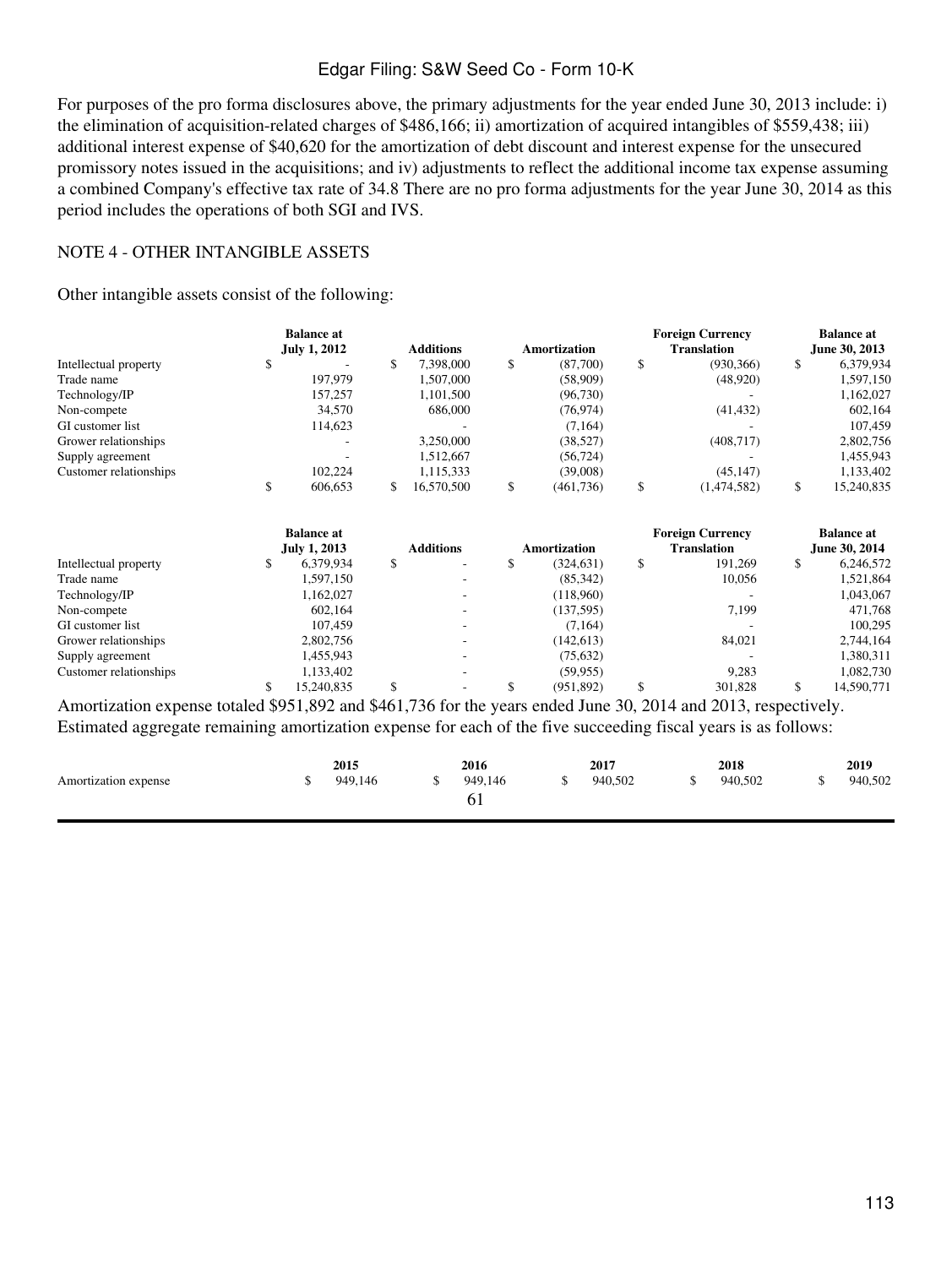# NOTE 5 - PROPERTY, PLANT AND EQUIPMENT

#### Components of property, plant and equipment were as follows:

|                                     | June 30,<br>2014 | <b>June 30,</b><br>2013 |  |  |
|-------------------------------------|------------------|-------------------------|--|--|
| Land and improvements               | \$<br>7,698,811  | \$<br>7,685,806         |  |  |
| Buildings and improvements          | 2,095,362        | 2,074,618               |  |  |
| Machinery and equipment             | 1,397,288        | 1,161,179               |  |  |
| <b>Vehicles</b>                     | 332,714          | 220,879                 |  |  |
| Construction in progress            | 44,080           |                         |  |  |
| Total property, plant and equipment | 11,568,255       | 11,142,482              |  |  |
| Less: accumulated depreciation      | (1,211,446)      | (903, 047)              |  |  |
| Property, plant and equipment, net  | \$<br>10.356.809 | \$<br>10,239,435        |  |  |

Depreciation expense totaled \$313,847 and \$232,859 for the years ended June 30, 2014 and 2013, respectively.

#### NOTE 6 - DEBT

Total debts outstanding are presented on the balance sheet as follows:

|                                                       |    | June 30, 2014 | June 30, 2013 |            |  |
|-------------------------------------------------------|----|---------------|---------------|------------|--|
| Current portion of long-term debt                     |    |               |               |            |  |
| Term loan - Wells Fargo                               | \$ | 159,030       | \$            | 155,990    |  |
| Term loan - Ally                                      |    | 8.734         |               | 8.481      |  |
| Unsecured subordinate promissory note - related party |    | 100,000       |               | 100,000    |  |
| Promissory note - SGI selling shareholders            |    |               |               | 482.317    |  |
| Total current portion                                 |    | 267,764       |               | 746,788    |  |
| Long-term debt, less current portion                  |    |               |               |            |  |
| Term loan - Wells Fargo                               |    | 2,220,803     |               | 2,379,833  |  |
| Term loan - Ally                                      |    | 24,584        |               | 33.319     |  |
| Unsecured subordinate promissory note - related party |    | 300,000       |               | 400,000    |  |
| Promissory note - SGI selling shareholders            |    | 2,000,000     |               | 2,000,000  |  |
| Debt discount - SGI                                   |    | (92, 756)     |               | (144, 194) |  |
| Total long-term portion                               |    | 4,452,631     |               | 4,668,958  |  |
| Total debt                                            | \$ | 4,720,395     | \$            | 5,415,746  |  |
|                                                       |    | 62            |               |            |  |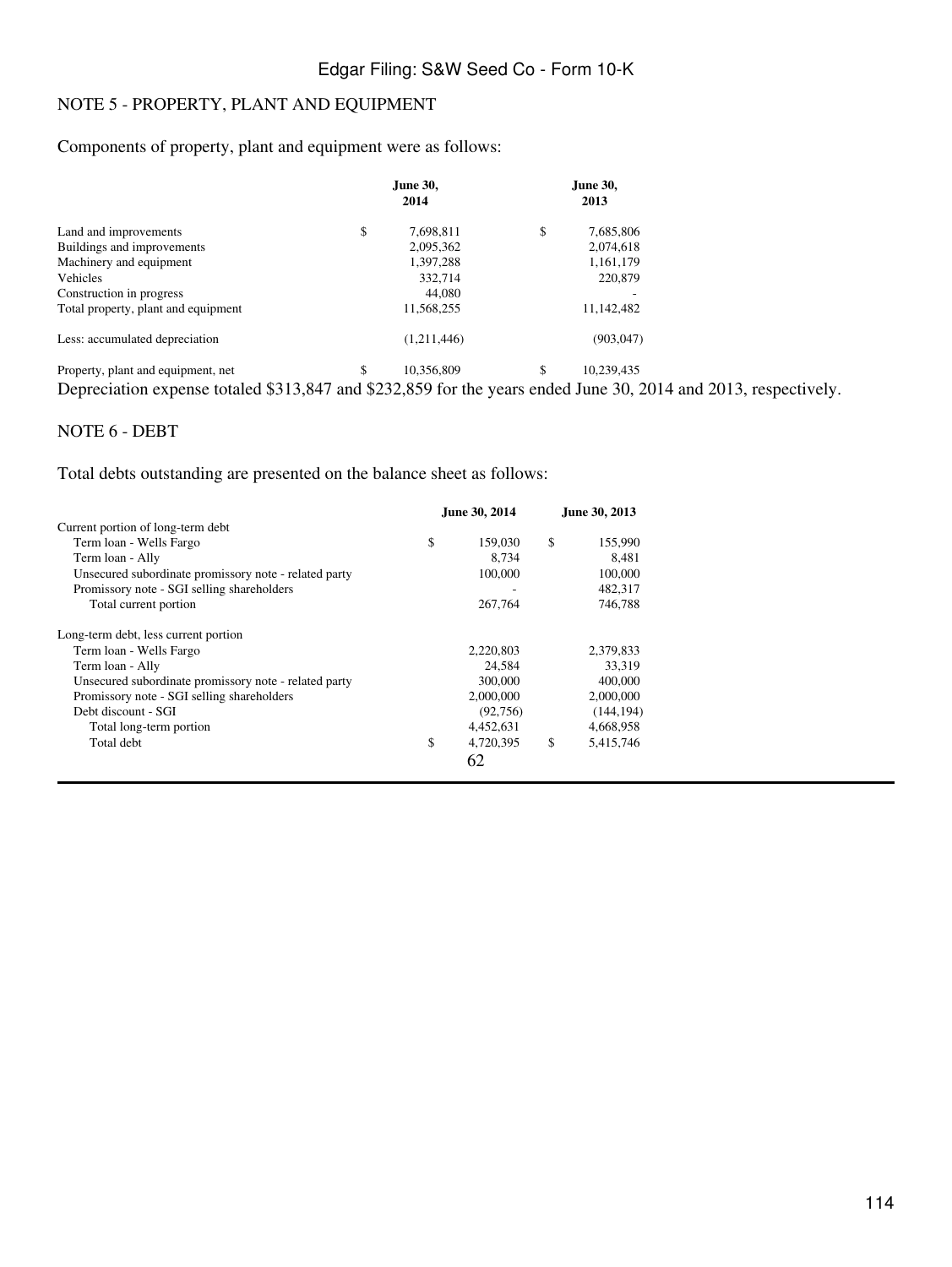Since 2011 the Company has had an ongoing revolving credit facility agreement with Wells Fargo Bank, National Association ("Wells Fargo").

In July 2012, the Company and Wells Fargo agreed to add a new term loan in the amount of \$2,625,000 (the "Term Loan"). The Term Loan bears interest at a rate per annum equal to 2.35% above LIBOR as specified in the Term Loan. Under the Term Loan, the Company is also required to pay both monthly and annual principal reduction as follows: The first installment of monthly principal repayments commenced in August 2012 and continued at a fixed amount per month until the first annual increase in July 2013. Thereafter the amount of monthly principal reduction increases in August of each year through August 2018. The last monthly payment will be made in July 2019. The monthly principal repayments range from \$8,107 per month through the July 2013 payment up to a high of \$9,703 per month in the final year (August 2018 through July 2019). There are annual principal payments in August 2013 and 2014 in the amount of \$56,000, with a final installment, consisting of all remaining unpaid principal due and payable in full on July 5, 2019. The Company may prepay the principal at any time, provided that a minimum of the lesser of \$100,000 or the entire outstanding principal balance is prepaid at any one time.

On February 21, 2014, the Company entered into new credit agreements with Wells Fargo and thereby became obligated under new working capital facilities (collectively, the "New Facilities"). The New Facilities include (i) a domestic revolving facility of up to \$4 million to refinance the Company's outstanding credit accommodations from Wells Fargo and for working capital purposes, and (ii) an export-import revolving facility of up to \$10 million for financing export-related accounts receivable and inventory (the "Ex-Im Revolver"). The availability of credit under the Ex-Im Revolver will be limited to an aggregate of 90% of the eligible accounts receivable (as defined under the credit agreement for the Ex-Im Revolver) plus 75% of the value of eligible inventory (also as defined under the credit agreement for the Ex-Im Revolver), with the term "value" defined as the lower of cost or fair market value on a first-in first-out basis determined in accordance with generally accepted accounting principles. All amounts due and owing under the New Facilities must be paid in full on or before April 1, 2015. The New Facilities are secured by a first priority lien on accounts receivables and other rights to payment, general intangibles, inventory, and equipment. The New Facilities are further secured by a lien on, and a pledge of, 65% of the stock of the Company's wholly owned subsidiary, Seed Genetics International Pty Ltd. The Facilities bear interest either (i) at a fluctuating rate per annum determined by Wells Fargo to be 2.25% above the daily one-month LIBOR Rate in effect from time to time, or (ii) at a fixed rate per annum determined to be 2.25% above LIBOR in effect on the first day of the applicable fixed rate term. Interest is payable each month in arrears.

Upon the occurrence of an event of default, as defined under the credit agreement for each of the New Facilities (collectively, the "Credit Agreements"), the principal balance due under the Facilities will thereafter bear interest at a rate per annum that is 4% above the interest rate that is otherwise in effect under the Facilities. The Credit Agreements contains customary representations and warranties, affirmative and negative covenants and customary events of default that permit Wells Fargo to accelerate the Company's outstanding obligations under the New Facilities, all as set forth in the Credit Agreements and related documents. The Credit Agreements restrict stock repurchases by the Company in any one year to \$200,000. The financial covenants imposed by Wells Fargo under the Credit Agreements include the following: a consolidated tangible net worth of not less than \$30 million, measured quarterly; a consolidated debt service coverage ratio of not less than 1.25 to 1.0, measured at each fiscal year end; a maximum consolidated leverage ratio of 1.50 to 1.00, measured quarterly; a consolidated net income after taxes of not less than \$1.00 on a rolling four-quarter basis, measured quarterly; and a consolidated asset coverage ratio of not less than 1.75 to 1.0, measured monthly.

As consideration for the Ex-Im Revolver, the Company is required to pay a one-time, non-refundable commitment fee of \$100,000 to Wells Fargo. Pursuant to the terms of a Borrower Agreement between the Company and the Export-Import Bank of the United States (the "Ex-Im Bank"), the Ex-Im Bank agrees to guarantee 90% of amounts outstanding and owing under the Ex-Im Revolver. The Borrower Agreement includes prohibitions against the use of Ex-Im Revolver loan proceeds for certain purposes, including, and not limited to, the following: (i) servicing any of the Registrant's pre-existing or future indebtedness unless approved by the Ex-Im Bank in writing; (ii) acquiring fixed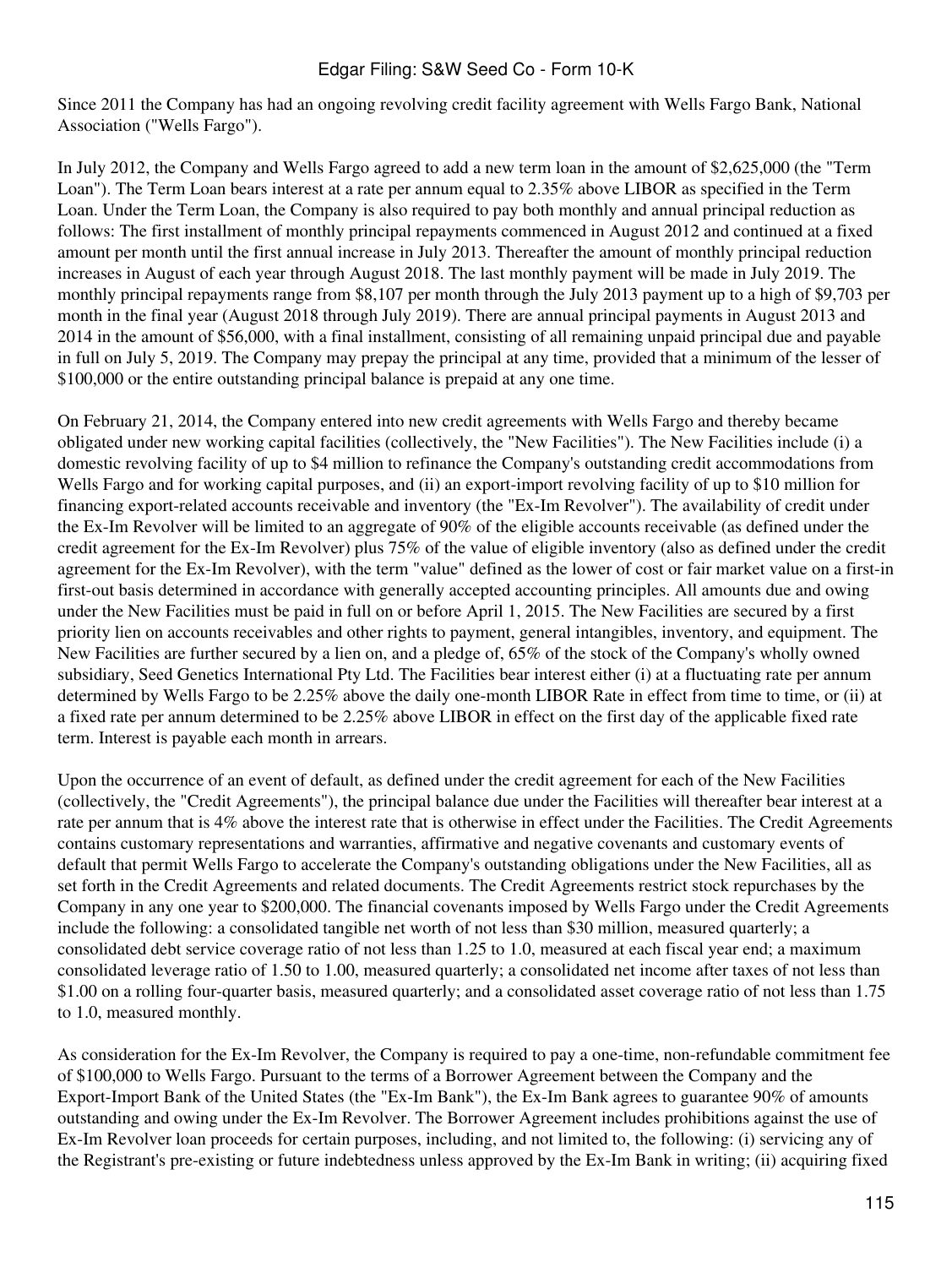assets or capital assets for use in the Company's business; (iii) acquiring, equipping or renting commercial space outside of the United States; (iv) paying the salaries of non-U.S. citizens or non-U.S. permanent residents who are located outside of the United States, or in connection with a retainage or warranty unless approved by the Ex-Im Bank in writing. The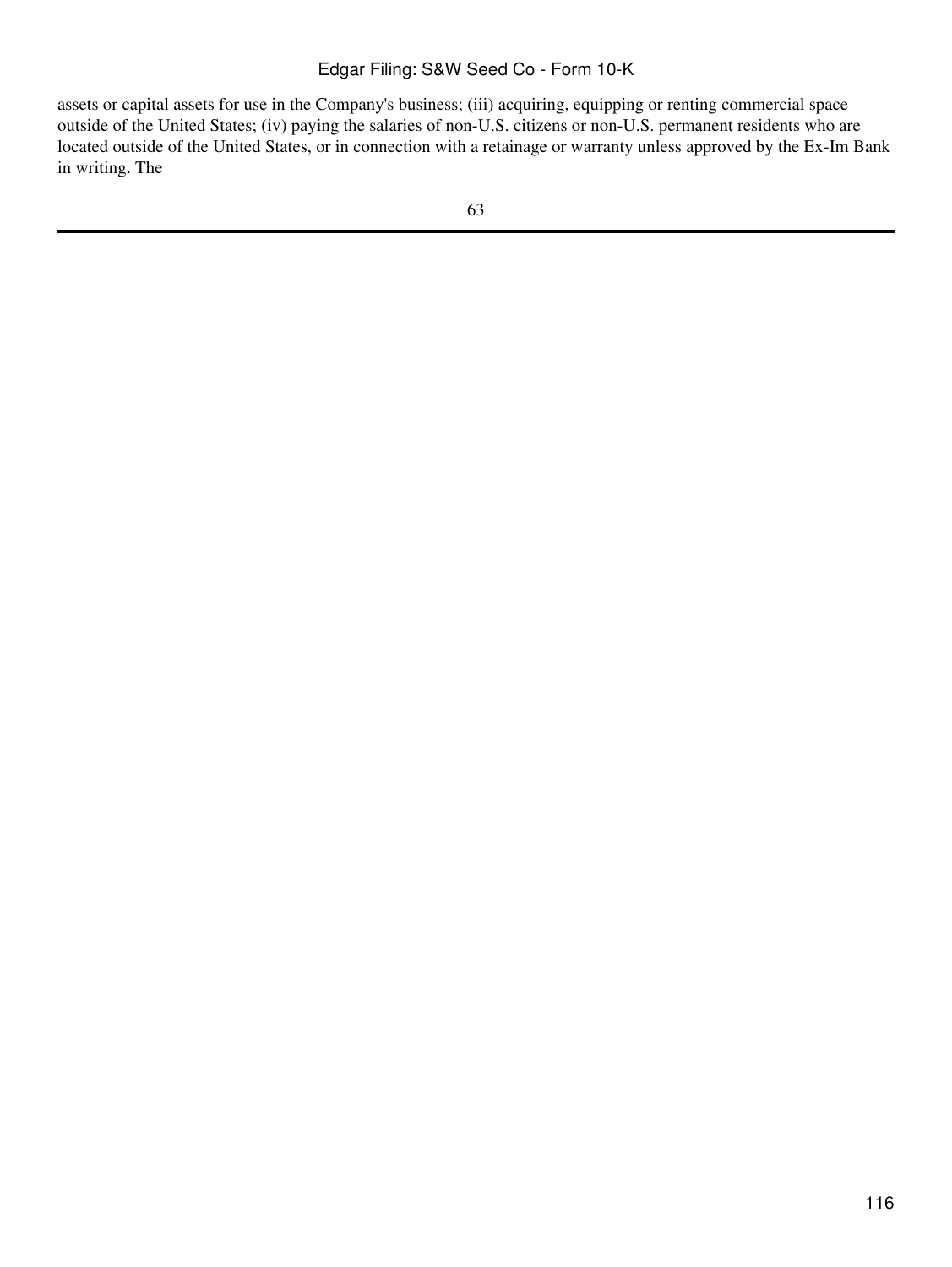Borrower Agreement also requires the Company to comply with certain minimum security requirements and related borrowing base limitations, including that the export-related borrowing base equal or exceeds the aggregate outstanding amount of loan disbursements.

The outstanding balance on the Wells Fargo working capital facilities was \$8.3 million at June 30, 2014. The Company was in compliance with all debt covenants as of June 30, 2014.

On October 1, 2012, the Company issued a five-year subordinated promissory note to Imperial Valley Seeds, Inc. in the principal amount of \$500,000 (the "IVS Note"), with a maturity date of October 1, 2017 (the "Maturity Date"). The IVS Note will accrue interest at a rate per annum equal to one-month LIBOR at closing plus 2% (2.2%). Interest will be payable in five annual installments, in arrears, commencing on October 1, 2013, and on each succeeding anniversary thereof through and including the Maturity Date (each, a "Payment Date"), and on the Maturity Date. Amortizing payments of the principal of \$100,000 will also be made on each Payment Date, with any remaining outstanding principal and accrued interest payable on the Maturity Date.

In March 2013, the Company entered into a term loan for a vehicle purchase. The loan is payable in 59 monthly installments and matures in February 2018. The loan bears interest at a rate of 2.94% per annum.

On April 1, 2013, the Company issued a three-year subordinated promissory note to the selling shareholders of SGI in the principal amount of US \$2,482,317 (the "SGI Note"), with a maturity date of April 1, 2016 (the "SGI Maturity Date"). The SGI note is non-interest bearing. Principal payments of \$482,317 were made in October 2013 and the remaining \$2,000,000 will be paid at the SGI Maturity Date. Since the note is non-interest bearing, the Company recorded a debt discount of \$156,880 at the time of issuance for the estimated net present value of the obligation and accretes the net present value of the SGI Note obligation up to the face value of the SGI Note obligation using the effective interest method as a component of interest expense. Accretion of the debt discount totaled \$51,439 and \$12,686 for the year ended June 30, 2014 and 2013, respectively. Accretion of the debt discount was charged to interest expense.

SGI finances the purchase of most of its seed inventory from growers pursuant to a seasonal credit facility with National Australia Bank Limited ("NAB"). The current facility expires on January 1, 2015 (the "NAB Facility Agreement") and, as of June 30, 2014, \$7,583,405 was outstanding under this facility.

The NAB Facility Agreement comprises several facility lines, including an overdraft facility (AUD \$980,000 limit which translates to USD \$923,062 at June 30, 2014) and an interchangeable market rate facility and an overseas bills purchased facility (AUD \$9,000,000 combined limit which translates to USD \$8,477,100 at June 30, 2014). The market rate facility is to be reduced in stages according to the following schedule: AUD \$7,000,000 by October 31, 2014; AUD \$6,000,000 by November 30, 2014; and AUD \$5,500,000 by December 31, 2014.

SGI may access the facilities in combination; however, each facility bears interest at a unique interest rate calculated per pricing period--an interval (ranging from 7 to 180 days) between interest rate adjustments. Each facility's interest rate is calculated as the sum of an applicable indicator rate plus customer margin. The indicator rate for the market rate facility is equal to the "bid rate" quoted on the Bank Bill Swap Bid (BBSY) page of the Reuters Monitor System at or about 10:15 am Sydney Time on the banking date immediately preceding the commencement of the applicable pricing period. Under the market rate facility the customer margin is equal to 2.35% per annum. Currently, SGI's facilities accrue interest at approximately the following effective rates: market rate facility, 6.6% calculated daily; overseas bills purchased facility, 3.6% to 3.9% calculated daily; and overdraft facility, 7.6% calculated daily.

For all NAB facilities, interest is payable each month in arrears. In the event of a default, as defined in the NAB Facility Agreement, the principal balance due under the facilities will thereafter bear interest at an increased rate per annum above the interest rate that would otherwise have been in effect from time to time under the terms of each facility (*e.g.*, the interest rate increases by 4.5% per annum under the market rate and overdraft facilities upon the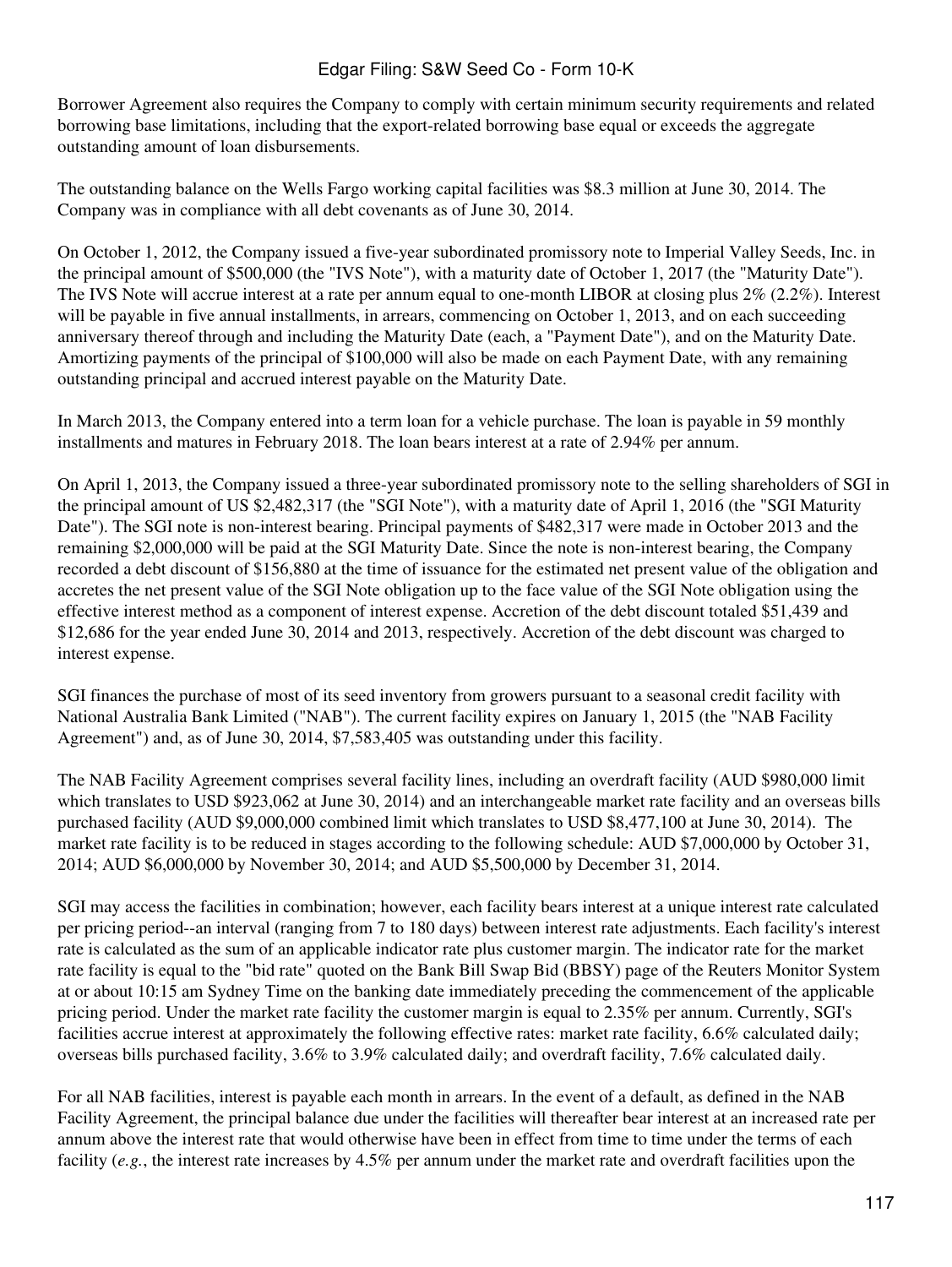occurrence of an event of default).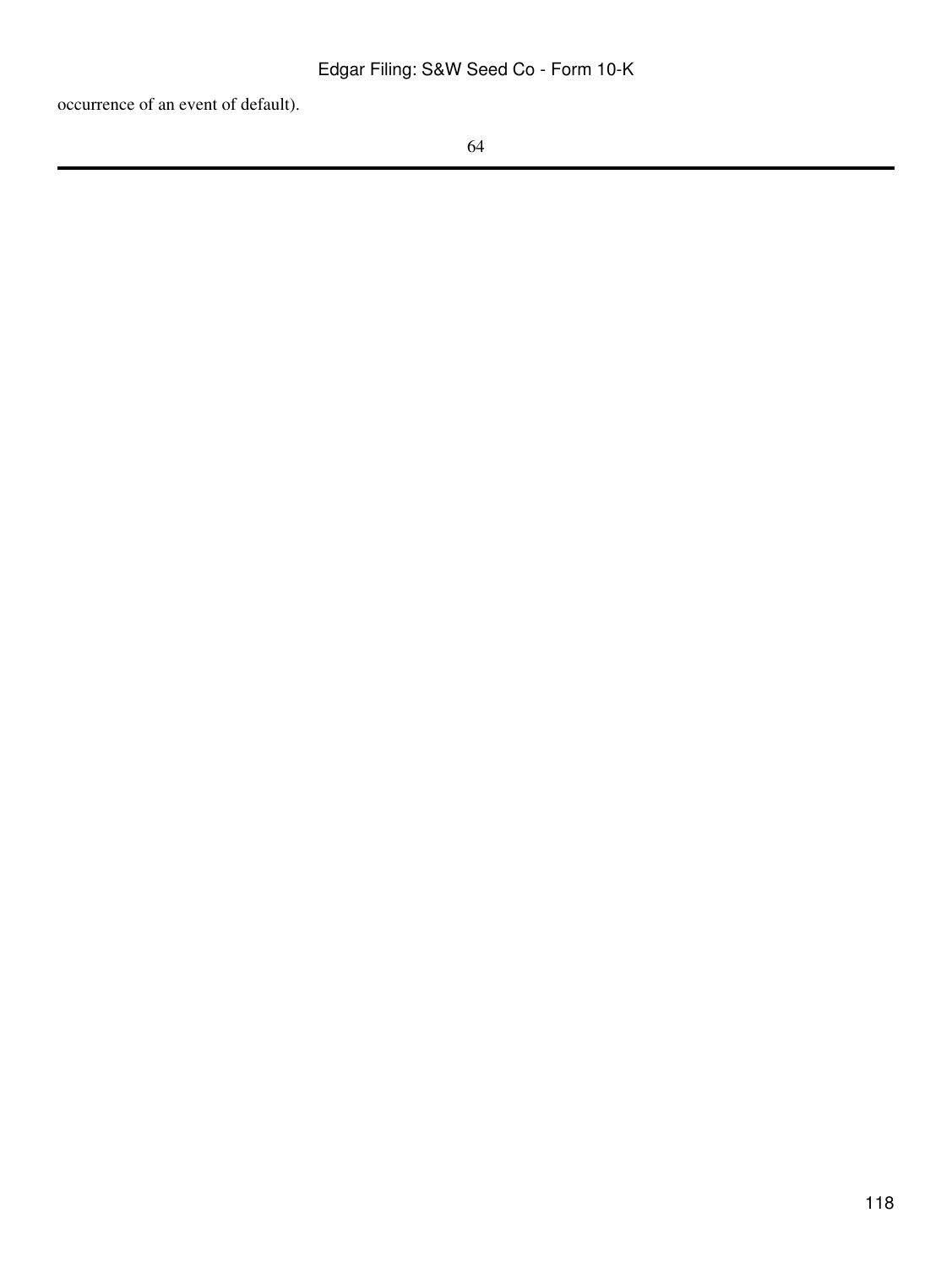The NAB facility is secured by a fixed and floating lien over all the present and future rights, property and undertakings of SGI. The NAB facility contains customary representations and warranties, affirmative and negative covenants and customary events of default that permit NAB to accelerate SGI's outstanding obligations, all as set forth in the NAB Facility Agreement. SGI was in compliance with all NAB debt covenants at June 30, 2014.

Effective April 21, 2014, the Company agreed to become the guarantor for the NAB Facility and thereby release the SGI's founders from their personal guarantees to NAB. Pursuant to the terms of the guarantee, in the event of a payment default by SGI and the NAB's exhaustion of all available remedies under the NAB Facility, the Company agrees to pay all unpaid amounts due and owing from SGI to NAB under the NAB Facility up to AUD \$10.0 million.

The annual maturities of short-term and long-term debt are as follows:

| <b>Fiscal Year</b>           | Amount |           |  |  |
|------------------------------|--------|-----------|--|--|
| 2015                         | \$     | 267,764   |  |  |
| 2016                         |        | 2,162,591 |  |  |
| 2017                         |        | 178,475   |  |  |
| 2018                         |        | 219,052   |  |  |
| 2019                         |        | 116,150   |  |  |
| Thereafter                   |        | 1,776,363 |  |  |
| Total                        | \$     | 4,720,395 |  |  |
| <b>NOTE 7 - INCOME TAXES</b> |        |           |  |  |

Significant components of the provision (benefit) for income taxes from continuing operations are as follows:

|                                      | Years Ended June 30, |            |    |             |  |
|--------------------------------------|----------------------|------------|----|-------------|--|
|                                      |                      | 2014       |    | 2013        |  |
| Current:                             |                      |            |    |             |  |
| Federal                              | \$                   | 70,046     | \$ | (58, 560)   |  |
| <b>State</b>                         |                      | 800        |    | 4.026       |  |
| Foreign                              |                      | 300,727    |    | 365,428     |  |
| Total current provision              |                      | 371,573    |    | 310,894     |  |
| Deferred:                            |                      |            |    |             |  |
| Federal                              |                      | (383, 324) |    | (1,576,897) |  |
| <b>State</b>                         |                      | (129, 645) |    | (103, 335)  |  |
| Foreign                              |                      | 228,512    |    | 26.215      |  |
| Total deferred provision (benefit)   |                      | (284, 457) |    | (1,654,017) |  |
| (Benefit) provision for income taxes | \$                   | 87,116     | \$ | (1,343,123) |  |
|                                      |                      | 65         |    |             |  |
|                                      |                      |            |    |             |  |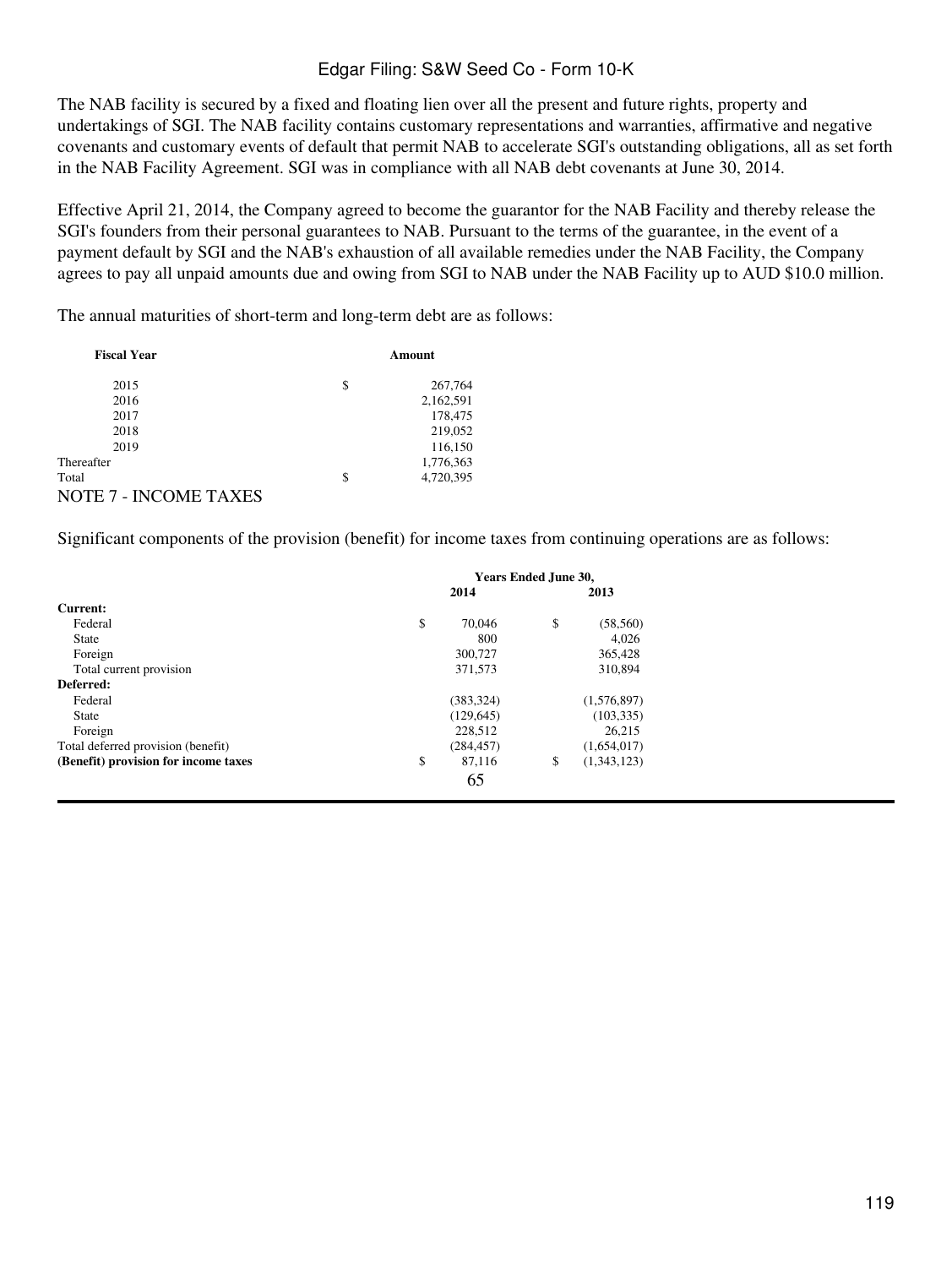The difference between income tax benefits and income taxes computed using the U.S. federal income tax rate are as follows:

|                                                                  | Year Ended June 30, |           |   |             |
|------------------------------------------------------------------|---------------------|-----------|---|-------------|
|                                                                  |                     | 2014      |   | 2013        |
| Tax expense (benefit) at statutory tax rate                      | S                   | 156,635   | S | (1,312,111) |
| State taxes (benefit), net of federal tax (benefit)              |                     | 8.018     |   | (60, 613)   |
| Permanent differences                                            |                     | 107,630   |   | 23,823      |
| <b>Transaction costs</b>                                         |                     |           |   | 87.144      |
| Federal and state research credits - current year                |                     | (29, 181) |   | (25,326)    |
| Impact of change in federal and state effective income tax rates |                     | (71, 466) |   |             |
| Foreign rate differential                                        |                     | (69, 541) |   | (52,200)    |
| Other                                                            |                     | (14, 979) |   | (3,840)     |
|                                                                  | S                   | 87.116    | S | (1,343,123) |

The Company recognizes federal and state current tax liabilities or assets based on its estimate of taxes payable to or refundable by tax authorities in the current fiscal year. The Company also recognizes federal and state deferred tax liabilities or assets based on the Company's estimate of future tax effects attributable to temporary differences and carry forwards. The Company records a valuation allowance to reduce any deferred tax assets by the amount of any tax benefits that, based on available evidence and judgment, are not expected to be realized.

In assessing the realizability of deferred tax assets, the Company considers whether it is more likely than not that some portion or all of the deferred tax assets will not be realized. The ultimate realization of deferred tax assets is dependent upon the generation of future taxable income during periods in which those temporary differences become deductible. The Company considers projected future taxable income and planning strategies in making this assessment. Based on the projections for the taxable income and planning strategies, the Company has determined that it is more likely than not that the deferred tax assets will be realized. Accordingly, no valuation allowance has been recorded as of June 30, 2014 or 2013.

Significant components of the Company's deferred tax assets are shown below.

|                                                 | <b>June 30,</b> |            |    |            |
|-------------------------------------------------|-----------------|------------|----|------------|
|                                                 |                 | 2014       |    | 2013       |
| Deferred tax assets:                            |                 |            |    |            |
| Net operating loss carry forwards               | \$              | 2,844,500  | \$ | 2,259,896  |
| Stock compensation                              |                 | 268,104    |    | 347.472    |
| Tax credit carry forwards                       |                 | 81,290     |    | 52,110     |
| Other, net                                      |                 | 142,095    |    | 511,974    |
| <b>Total deferred tax assets</b>                |                 | 3.335.989  |    | 3,171,452  |
| Valuation allowance for deferred tax assets     |                 |            |    |            |
| Deferred tax assets, net of valuation allowance |                 | 3,335,989  |    | 3,171,452  |
| Deferred tax liabilities                        |                 |            |    |            |
| Intangible assets                               |                 | (147, 397) |    | (287, 809) |
| Fixed assets                                    |                 | (328, 197) |    | (307,709)  |
| <b>Total deferred tax liabilities</b>           |                 | (475, 594) |    | (595, 518) |
| Net deferred tax assets                         | \$              | 2,860,395  | \$ | 2,575,934  |
|                                                 |                 | 66         |    |            |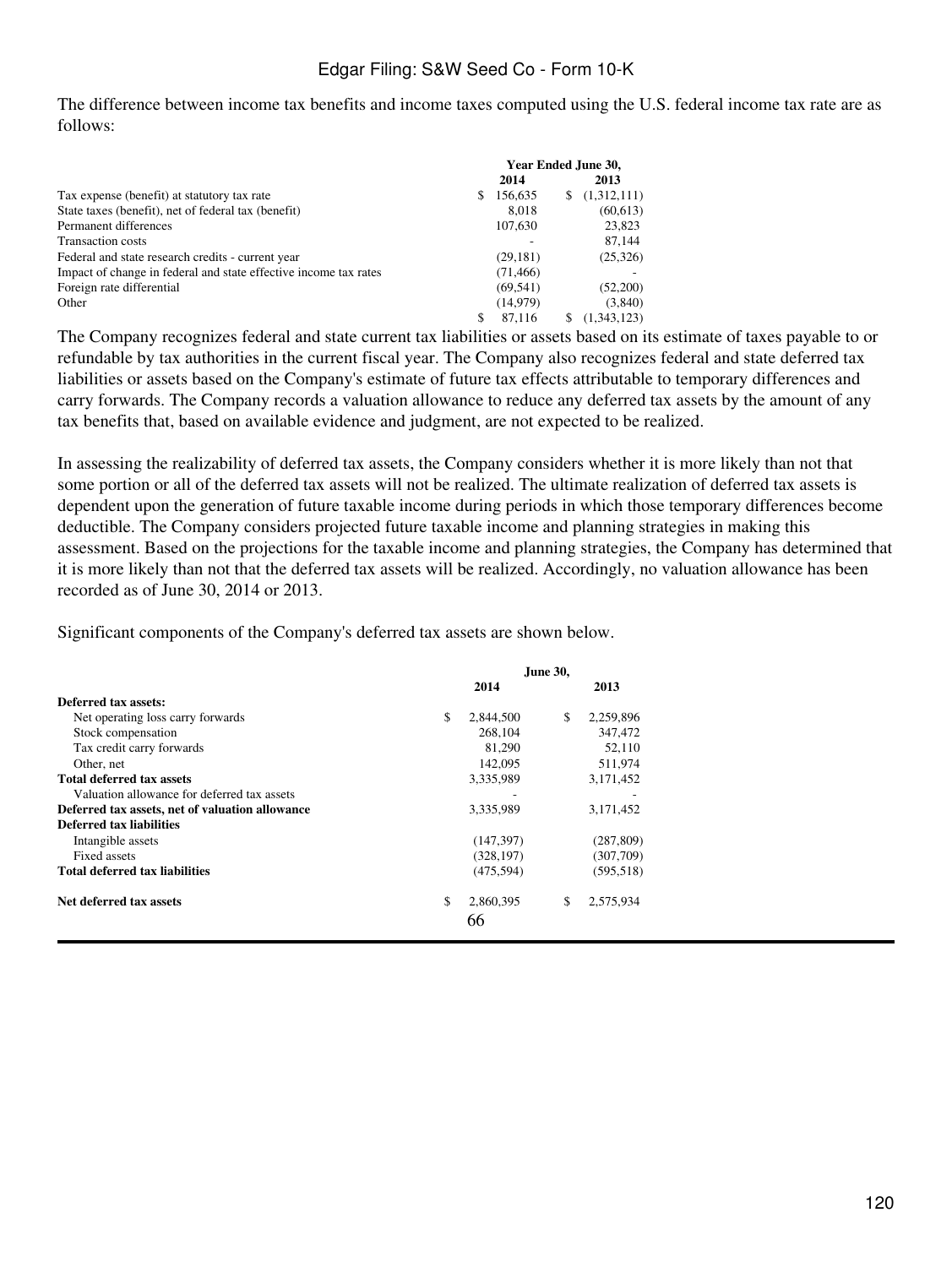As of June 30, 2014, the Company had federal and state net operating loss carry forwards of approximately \$7,565,828 and \$4,489,786, respectively, which will begin to expire June 30, 2030, unless previously utilized. The Company has federal research credits of \$64,732 which will expire June 30, 2030, unless previously utilized. The Company has state research credits of \$25,089 that do not expire.

As of June 30, 2014, the Company has not provided for U.S. federal and state income taxes and foreign withholding taxes on approximately \$2,123,000 of undistributed earnings of its foreign subsidiary as these earnings are considered indefinitely reinvested outside of the United States. Determination of the amount of any potential unrecognized deferred income tax liability is not practicable due to the complexities of the hypothetical calculation. If management decides to repatriate such foreign earnings in future periods, the Company may incur incremental U.S. federal and state income taxes as well as foreign withholding taxes. However, the Company's intent is to keep these funds indefinitely reinvested outside the U.S. and its current plans do not demonstrate a need to repatriate them to fund our U.S. operations.

The Company recognizes liabilities for uncertain tax positions based on a two-step process. The first step is to evaluate the tax position for recognition by determining if the weight of available evidence indicates that it is more likely than not that the position will be sustained on audit, including resolution of related appeals or litigation processes, if any. The second step is to measure the tax benefit as the largest amount that is more than 50% likely of being realized upon settlement. While the Company believes that it has appropriate support for the positions taken on its tax returns, the Company regularly assesses the potential outcome of examinations by tax authorities in determining the adequacy of its provision for income taxes.

The Company believes that it has appropriate support for the income tax positions taken on its tax returns and that its accruals for tax liabilities are adequate for all open years based on an assessment of many factors, including past experience and interpretations of tax law applied to the facts of each matter. The Company is open for audit for all years since the entity became a corporation.

The Company's policy is to recognize interest expense and penalties related to income tax matters as a component of income tax expense. The Company has not accrued interest and penalties associated with uncertain tax positions as of June 30, 2014. The Company does not expect its unrecognized tax benefits to change significantly over the next 12 months.

On September 13, 2013, the U.S. Treasury Department released final income tax regulations on the deduction and capitalization of expenditures related to tangible property. These final regulations apply to tax years beginning on or after January 1, 2014, and may be adopted in earlier years. The Company does not intend to early adopt the tax treatment of expenditures to improve tangible property and the capitalization of inherently facilitative costs to acquire tangible property as of July 1, 2013. The tangible property regulations will require the Company to make additional tax accounting method changes as of July 1, 2014, however the Company does not anticipate the impact of these changes to be material to the consolidated financial statements.

### NOTE 8- STOCKHOLDERS' EQUITY

On May 7, 2010, the Company closed its initial public offering ("IPO") of 1,400,000 units, which priced at \$11.00 per unit, raising gross proceeds of \$15,400,000. Each unit consisted of two shares of common stock, one Class A warrant and one Class B warrant. In connection with the IPO, the Company issued Representative's Warrants to Paulson Investment Company, Inc. and Feltl and Company to purchase up to an aggregate of 140,000 units at \$13.20, expiring May 3, 2015.

Prior to the completion of the Company's redemption of the Class A warrants, each Class A warrant entitled its holder to purchase one share of the Company's common stock at an exercise price of \$7.15. The Class A warrants were redeemable at the Company's option for \$0.25 upon 30 days' prior written notice beginning November 3, 2010,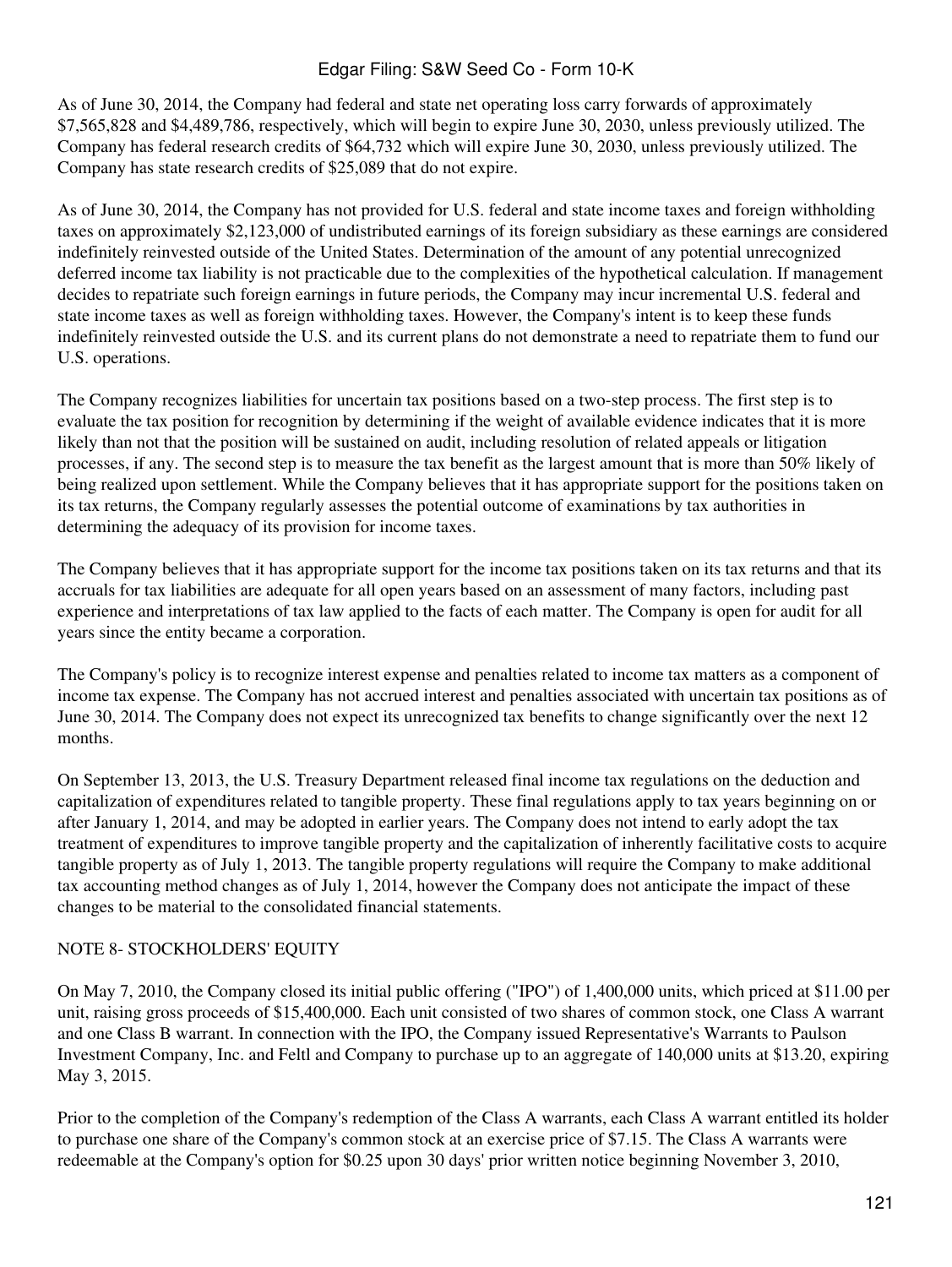provided certain conditions were met. The Class A warrants were redeemable provided that the Company's common stock closed at a price at least equal to \$8.80 for at least five consecutive trading days. On March 12, 2013, the Company announced that it had exercised its option to call for redemption the Class A warrants. As of June 30, 2013, 1,372,641 shares of common stock were issued as a result of 1,372,641 Class A warrants being exercised at a price of \$7.15. The Company received proceeds, net of fees and expenses, of \$9,366,212 during the year ended June 30, 2013. The 27,359 remaining Class A Warrants that were not exercised by the deadline were redeemed by the Company for a price of \$0.25 each, for an aggregate redemption cost to the Company of \$6,765. There are no remaining Class A Warrants outstanding.

67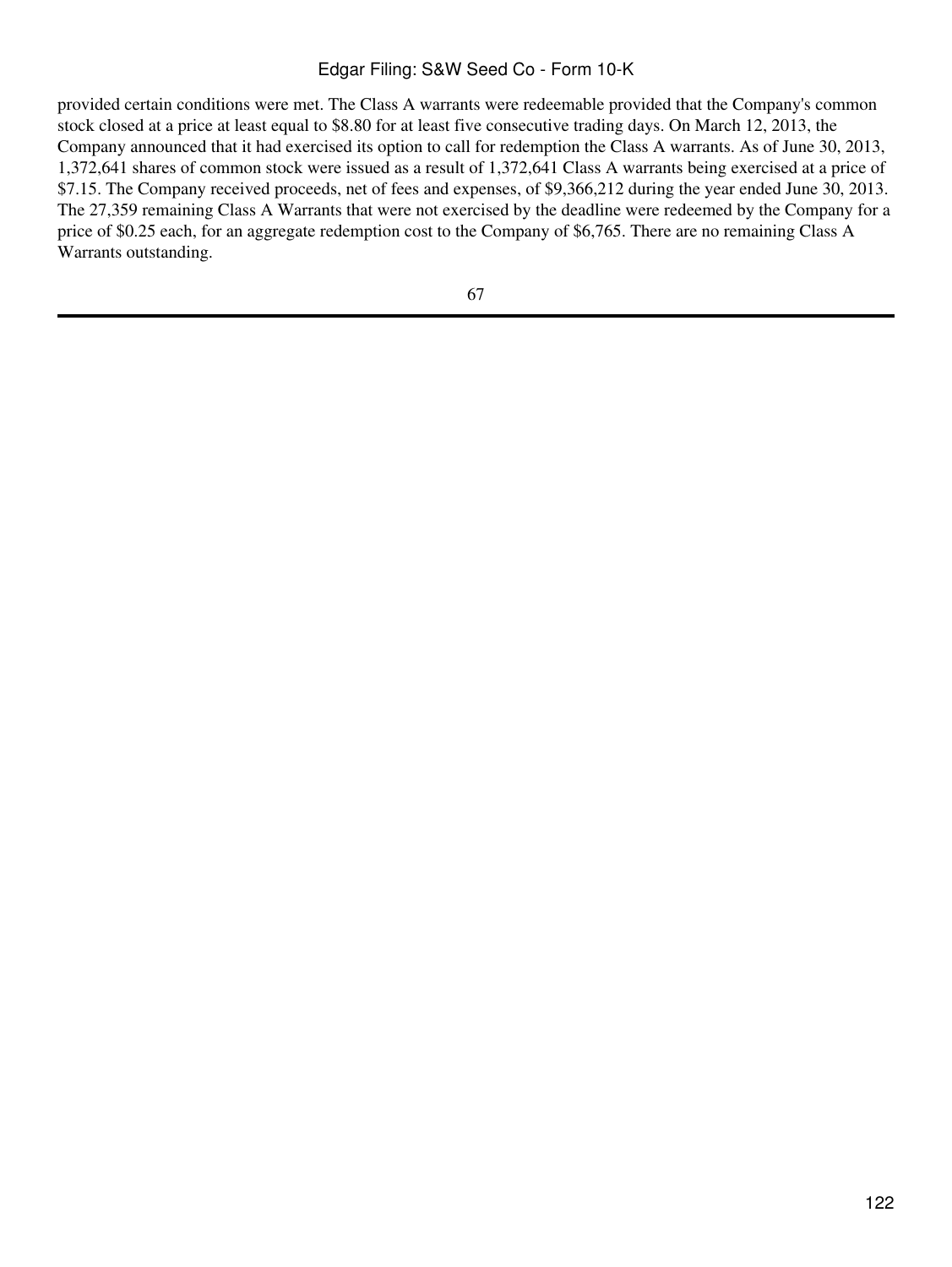Each Class B warrant entitles its holder to purchase one share of common stock at an exercise price of \$11.00. The Class B warrants are exercisable at any time until their expiration on May 3, 2015. The Class B warrants are redeemable at the Company's option for \$0.25 upon 30 days' prior written notice beginning November 3, 2010, provided certain conditions are met. The Class B warrants are redeemable on the same terms as the Class A warrants, provided the Company's common stock has closed at a price at least equal to \$13.75 for five consecutive trading days.

On May 7, 2012, the Company issued 73,000 shares of restricted common stock to certain members of the executive management team. The restricted common shares vest annually in equal installments over a three-year period, commencing one year from the date of the grant.

On May 23, 2012, the Company closed its underwritten public offering of 1,000,000 common shares, which priced at \$5.50 per share. The Company received total proceeds, net of underwriting discounts and equity offering costs, of \$5,006,311. In connection with the offering, the Company issued Representative's Warrants to Rodman & Renshaw LLC to purchase up to an aggregate of 50,000 shares of the Company's common stock at an exercise price of \$6.875 per share, which expire on February 8, 2017.

On September 24, 2012, the Company sold 600,000 unregistered shares of its common stock for \$5.85 per share, to one accredited investor. The Company received total proceeds, net of equity offering costs, of \$3,462,586.

On October 1, 2012, the Company issued 400,000 shares of the Company's unregistered common stock pursuant to the acquisition agreement with IVS. The common stock issued was valued at \$2,432,000.

On January 16, 2013, the Company closed its underwritten public offering of 1,400,000 common shares, which priced at \$7.50 per share. The Company received total proceeds, net of underwriting discounts and equity offering costs, of \$9,413,638.

On March 16, 2013, the Company issued 280,000 restricted stock units to certain members of the executive management team. See Note 12 for discussion on equity-based compensation.

During March 2013, the Company issued 30,597 shares of common stock pursuant to a cashless exercise of a total of 50,000 other warrants which were issued in May 2010 at an exercise price of \$4.00. The 50,000 warrants have been cancelled and they are no longer outstanding. The common stock issuance was recorded at par value with no change to net equity balances.

During March 2013, Paulson Investment Company, Inc. exercised 10,500 of its underwriter warrants at an exercise price of \$13.20 which resulted in the Company issuing 21,000 shares of common stock, 10,500 A warrants and 10,500 B warrants. The Company received \$138,600 in proceeds from this exercise. During March 2013, Paulson Investment Company, Inc. also exercised 10,500 of the A warrants generating proceeds of \$75,075.

In April 2013, the Company issued 12,000 restricted common shares to terminate a consulting contract. The common stock issued was valued at \$109,920 and was based on the fair value of the stock on the date of issuance.

In July 2013, the Company issued 30,028 shares for the settlement of RSU's which vested in July 2013. The shares issued to settle the vested RSU's were net of the required minimum employee payroll tax withholdings of \$141,488 paid by the Company.

In October 2013, the Company issued 9,369 shares for the settlement of RSU's which vested in October 2013. The shares issued to settle the vested RSU's were net of the required minimum employee payroll tax withholdings of \$33,354 paid by the Company.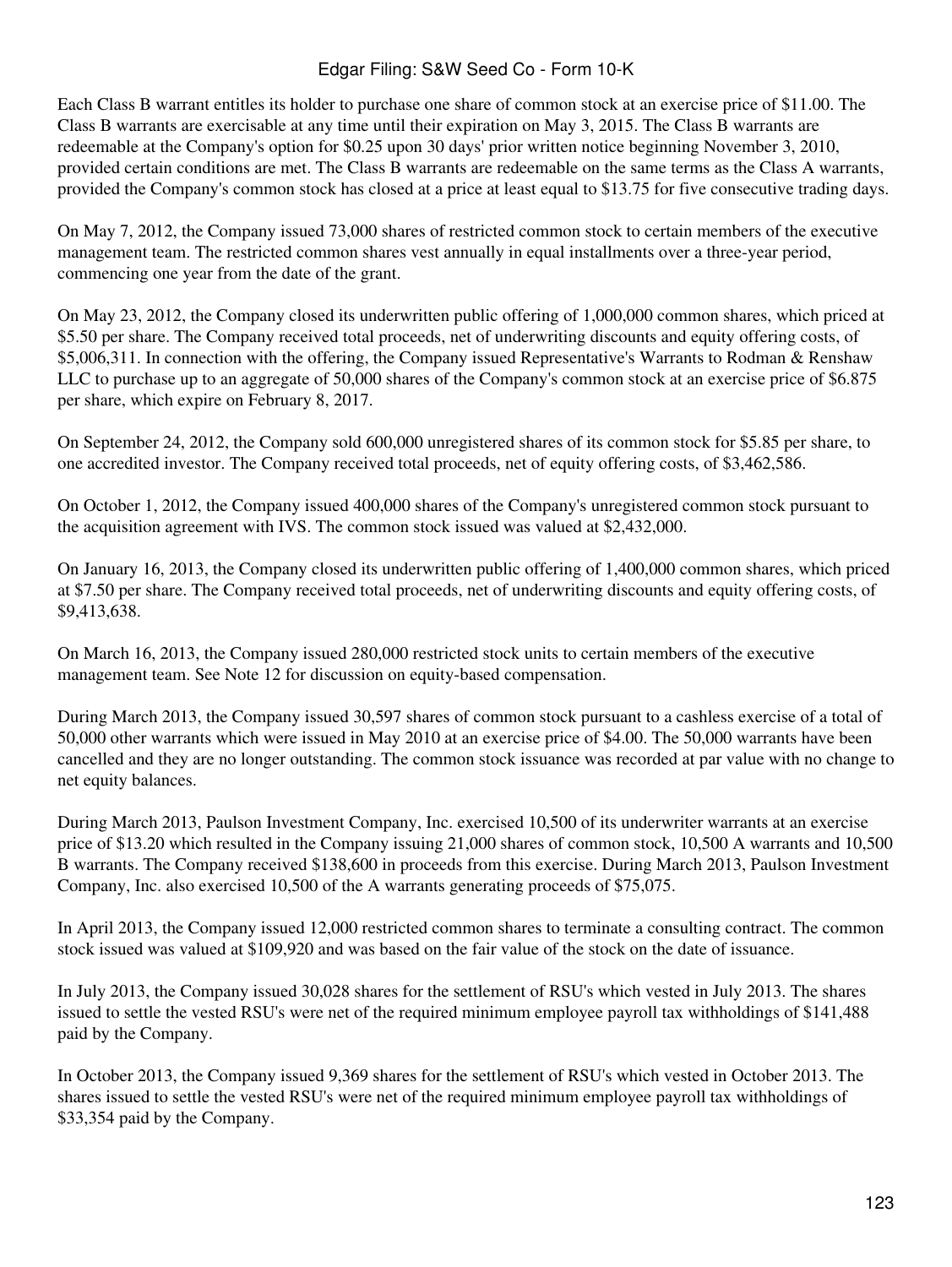In January 2014, the Company issued 9,190 shares for the settlement of RSU's which vested in January 2014. The shares issued to settle the vested RSU's were net of the required minimum employee payroll tax withholdings of \$31,768 paid by the Company.

In April 2014, the Company issued 8,970 shares for the settlement of RSU's which vested on April 1, 2014. The shares issued to settle the vested RSU's were net of the required minimum employee payroll tax withholdings of \$35,081 paid by the Company.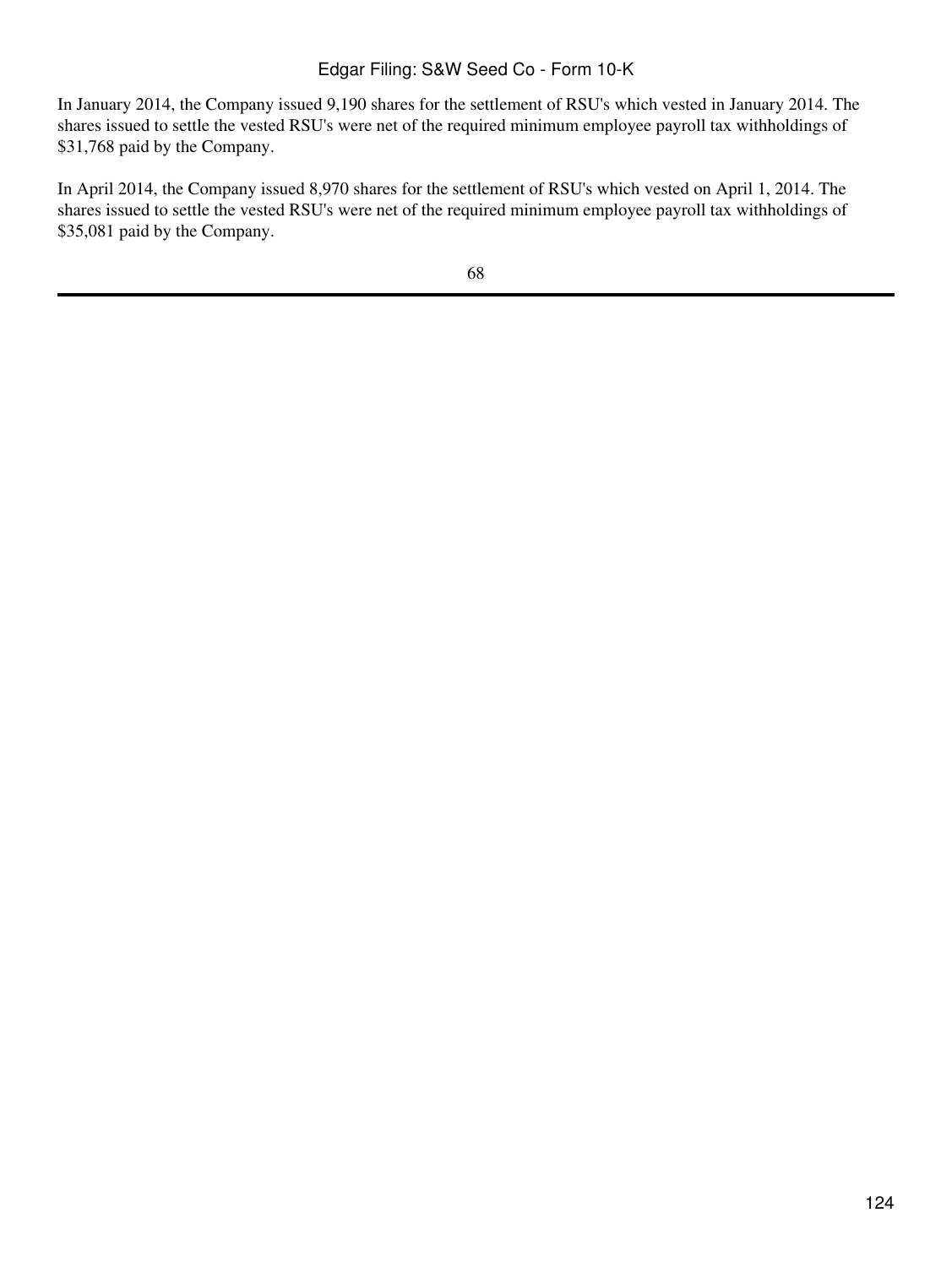During April 2014, Paulson Investment Company, Inc. exercised 10,500 of its underwriter warrants at an exercise price of \$13.20 which resulted in the Company issuing 21,000 shares of common stock, 10,500 A warrants and 10,500 B warrants. The Company received \$138,600 in proceeds from this exercise. During April 2014, Paulson Investment Company, Inc. also exercised 10,500 of the A warrants generating proceeds of \$75,075.

The Company re-purchased 25,000 shares of common stock for \$134,196 during the year ended June 30, 2014 pursuant to its previously announced share repurchase program.

The following table summarizes the warrants outstanding at June 30, 2014:

|                              | Grant<br>Date | <b>Warrants</b><br>Outstanding | <b>Exercise Price</b><br>Per Share / Unit | <b>Expiration</b><br>Date |
|------------------------------|---------------|--------------------------------|-------------------------------------------|---------------------------|
| Class B warrants             | May 2010      | 1.421,000                      | \$11.00                                   | May 2015                  |
| Underwriter warrants - units | May 2010      | 119,000                        | \$13.20                                   | May 2015                  |
| Underwriter warrants         | May 2012      | 50,000                         | \$6.88                                    | Feb 2017                  |
|                              |               | 1.590.000                      |                                           |                           |

The Company is authorized to issue up to 50,000,000 shares of its \$0.001 par value common stock. At June 30, 2014, there were 11,665,093 shares issued and 11,640,093 shares outstanding. At June 30, 2013, there were 11,584,101 shares issued and outstanding.

See Note 12 for discussion on equity-based compensation.

#### NOTE 9 - FOREIGN CURRENCY CONTRACTS

The Company's subsidiary SGI is exposed to foreign currency exchange rate fluctuations in the normal course of its business, which the Company manages through the use of foreign currency forward contracts. These foreign currency contracts are not designated as hedging instruments under ASC 815; accordingly, changes in the fair value are recorded in current period earnings. These foreign currency contracts have a notional value of \$716,264 at June 30, 2014 and maturities range from August to September 2014.

The Company records an asset or liability on the balance sheet for the fair value of the foreign currency forward contracts. The foreign currency contract asset totaled \$627 at June 30, 2014 and a liability totaled \$663,043 at June 30, 2013. The Company recorded a gain on foreign exchange contracts of \$111,815 which is reflected in cost of revenue for the year ended June 30, 2014. The Company recorded a loss on foreign exchange contracts of \$778,478 during the year ended June 30, 2013, which is reflected in cost of revenue.

#### NOTE 10 - COMMITMENTS AND CONTINGENCIES

#### Contingencies

The Company is not currently a party to any pending or threatened legal proceedings. Based on information currently available, management is not aware of any matters that would have a material adverse effect on the Company's financial condition, results of operations or cash flows.

#### Commitments

The following table sets forth the Company's estimates of future lease payment obligations as of June 30, 2014:

|                             | 2015    | 2016    | 2017                | 2018    | 2019          | <b>2020 and</b><br>beyond |
|-----------------------------|---------|---------|---------------------|---------|---------------|---------------------------|
| Operating lease obligations | 569,437 | 633.385 | \$<br>648,080<br>69 | 302,841 | \$<br>235,500 | 1.373.750                 |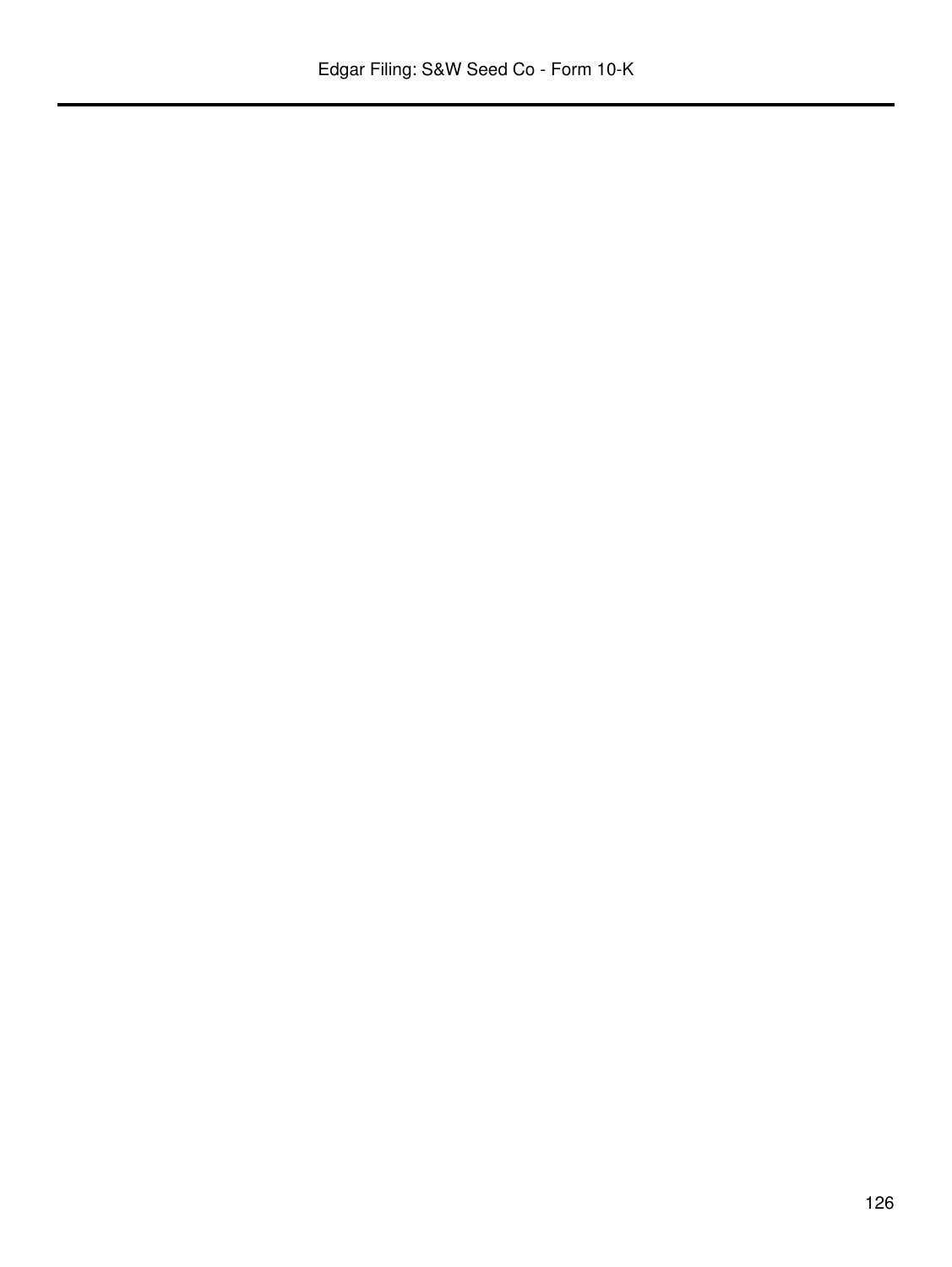At June 30, 2014, the Company had approximately \$26 million of purchase commitments related to its inventories.

#### NOTE 11 - RELATED PARTY TRANSACTIONS

Grover T. Wickersham, the Company's Chairman of the Board, has a non-controlling ownership interest in Triangle T Partners, LLC ("TTP") and served as a member of its Board of Managers until his resignation in December 2012.

The Company used the services of TTP employees and TTP equipment in connection with harvesting certain alfalfa seed fields farmed by S&W during the first quarter of fiscal 2014. In addition, the Company purchased alfalfa seed from TTP. The Company incurred \$213,515 and \$0 of charges from TTP for its services and costs in connection with farming operations and seed purchases during the years ended June 30, 2014 and 2013, respectively.

Amounts due to TTP totaled \$100,500 and \$30,045 at June 30, 2014 and 2013, respectively.

Glen D. Bornt, a member of the Company's Board of Directors, is the founder and President of Imperial Valley Milling Co. ("IVM"). He is its majority shareholder and a member of its Board of Directors. Fred Fabre, the Company's Vice President of Sales and Marketing, is a minority shareholder of IVM. IVM had a 15-year supply agreement with Imperial Valley Seeds, Inc., and this agreement was assigned by IVS to the Company when it purchased the assets of IVS in October 2012. IVM contracts with alfalfa seed growers in California's Imperial Valley and sells its growers' seed to the Company pursuant to a supply agreement. Under the terms of the supply agreement, IVM's entire certified and uncertified alfalfa seed production will be offered and sold to the Company, and the Company will have the exclusive option to purchase all or any portion of IVM's seed production. The Company paid \$12,506,088 to IVM during the year ended June 30, 2014. Total amounts due to IVM totaled \$651,611 and \$863,884 at June 30, 2014 and 2013, respectively.

Simon Pengelly, SGI's Chief Financial Officer, has a non-controlling ownership interest in the partnership Bungalally Farms (BF). During the period April 1, 2013 to June 30, 2014, BF was one of SGI's contract alfalfa seed growers. SGI currently has entered into seed production contracts with BF on the same commercial terms and conditions as with the other growers with whom SGI contracts for alfalfa seed production. For the fourth quarter of fiscal 2013 and the year ended June 30, 2014, the Company purchased a total of \$884,097 of alfalfa seed which BF grew and sold to SGI under contract seed production agreements. SGI currently has seed production agreements with BF for 123 hectares of various seed varieties as part of its contract production for which SGI paid BF the same price it agreed to pay its other growers. Mr. Pengelly did not personally receive any portion of these funds. Amounts due to BF totaled \$373,341 at June 30, 2014 and \$428,379 at June 30, 2013.

#### NOTE 12 - EQUITY-BASED COMPENSATION

#### 2009 Equity Incentive Plan

In October 2009 and January 2010, the Company's Board of Directors and stockholders, respectively, approved the 2009 Equity Incentive Plan (the "2009 Plan"). The plan authorized the grant and issuance of options, restricted shares and other equity compensation to the Company's directors, employees, officers and consultants, and those of the Company's subsidiaries and parent, if any. In October 2012 and December 2012, the Company's Board of Directors and stockholders, respectively, approved the amendment and restatement of the 2009 Plan, including an increase in the number of shares available for issuance as grants and awards under the Plan to 1,250,000 shares. In September 2013 and December 2013, the Company's Board of Directors and stockholders, respectively, approved the amendment and restatement of the 2009 Plan, including an increase in the number of shares available for issuance as grants and awards under the Plan to 1,700,000 shares.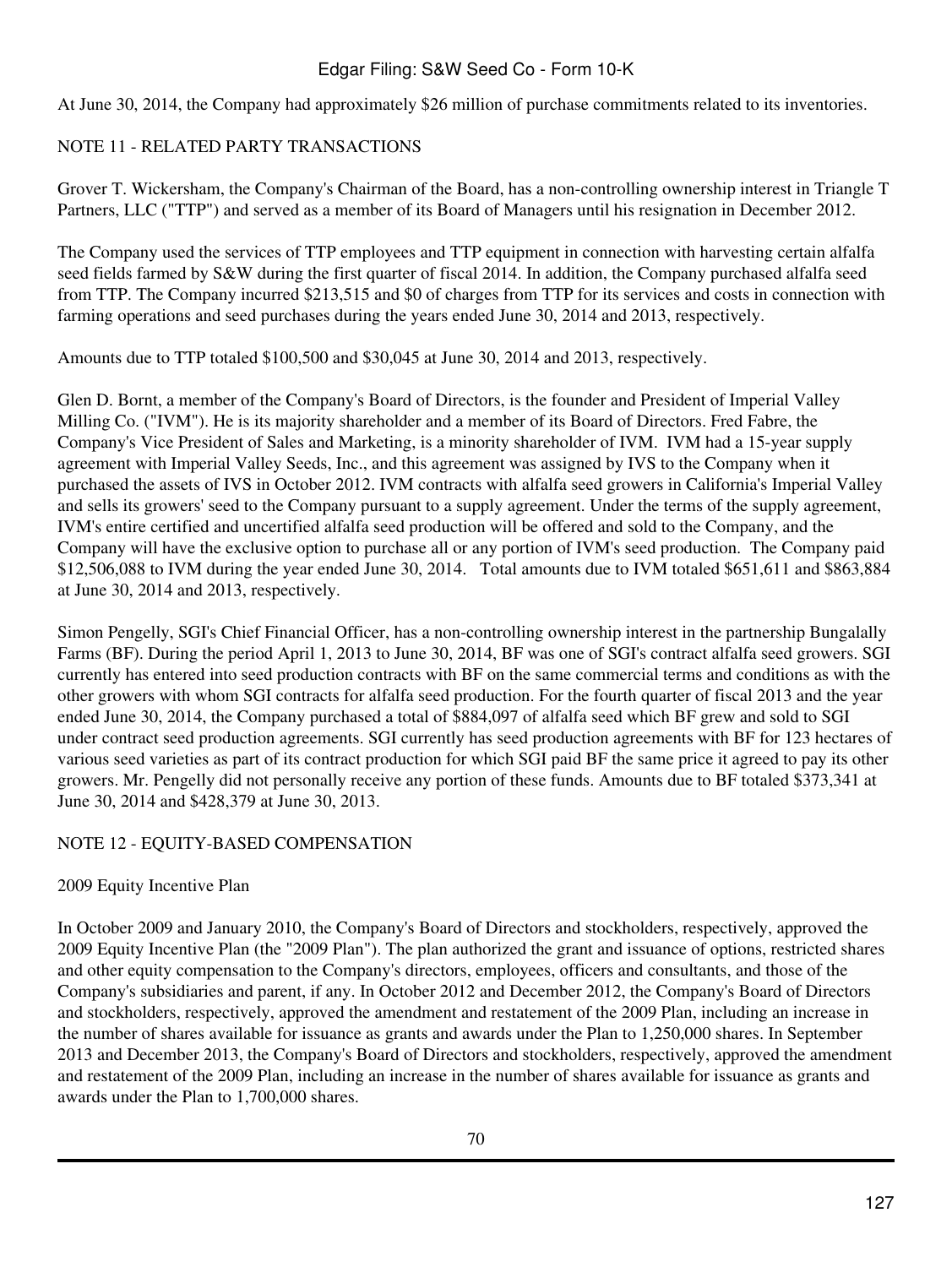The term of incentive stock options granted under the 2009 Plan may not exceed ten years, or five years for incentive stock options granted to an optionee owning more than 10% of the Company's voting stock. The exercise price of options granted under the 2009 Plan must be equal to or greater than the fair market value of the shares of the common stock on the date the option is granted. An incentive stock option granted to an optionee owning more than 10% of voting stock must have an exercise price equal to or greater than 110% of the fair market value of the common stock on the date the option is granted.

The Company has adopted ASC 718, Stock Compensation, ("ASC 718"). ASC 718 requires companies to measure the cost of employee services received in exchange for an award of equity instruments based on the grant-date fair value of the award. That cost will be recognized over the period during which an employee is required to provide services in exchange for the award.

The Company accounts for equity instruments, including stock options, issued to non-employees in accordance with authoritative guidance for equity-based payments to non-employees (FASB ASC 505-50). Stock options issued to non-employees are accounted for at their estimated fair value. The fair value of options granted to non-employees is re-measured as they vest.

For stock-based awards granted, the Company amortizes stock-based compensation expense on a straight-line basis over the requisite service period.

The fair value of employee option grants are estimated on the date of grant and the fair value of options granted to non-employees are re-measured as they vest. Fair value is calculated using a lattice model. The weighted average assumptions used in the models are outlined in the following table:

|                            | <b>Employee Options</b><br>June 30, |               | <b>Non-Employee</b><br><b>Options</b><br>June 30, |      |
|----------------------------|-------------------------------------|---------------|---------------------------------------------------|------|
|                            | 2014                                | 2013          | 2014                                              | 2013 |
| Risk-free rate of interest | $1.30\% - 1.49\%$                   | 0.63%         | ۰                                                 |      |
| Dividend yield             | $0\%$                               | $0\%$         |                                                   |      |
| Volatility of common stock | $44\% - 47\%$                       | 45%           |                                                   |      |
| Exit / attrition rates     | $25\% - 30\%$                       | $20\% - 25\%$ | -                                                 |      |
| Target exercise factor     | $1.25 - 1.54$                       | $1.5 - 1.75$  |                                                   |      |

On December 8, 2012, the Company granted 175,000 stock options to its directors, officers, and employees at an exercise price of \$7.20, which was the closing price for the Company's common stock on the date of grant. These options vest in equal quarterly installments over one- and three-year periods, commencing on January 1, 2013, and expire five years from the date of grant. During the year ended June 30, 2014, the Company granted 270,000 stock options to its officers and employees at exercise prices ranging from \$5.94 to \$8.29, which was the closing price for the Company's common stock on the date of grants. These options vest in equal quarterly installments over periods ranging from six months to three-years and expire five years from the date of grant.

#### 71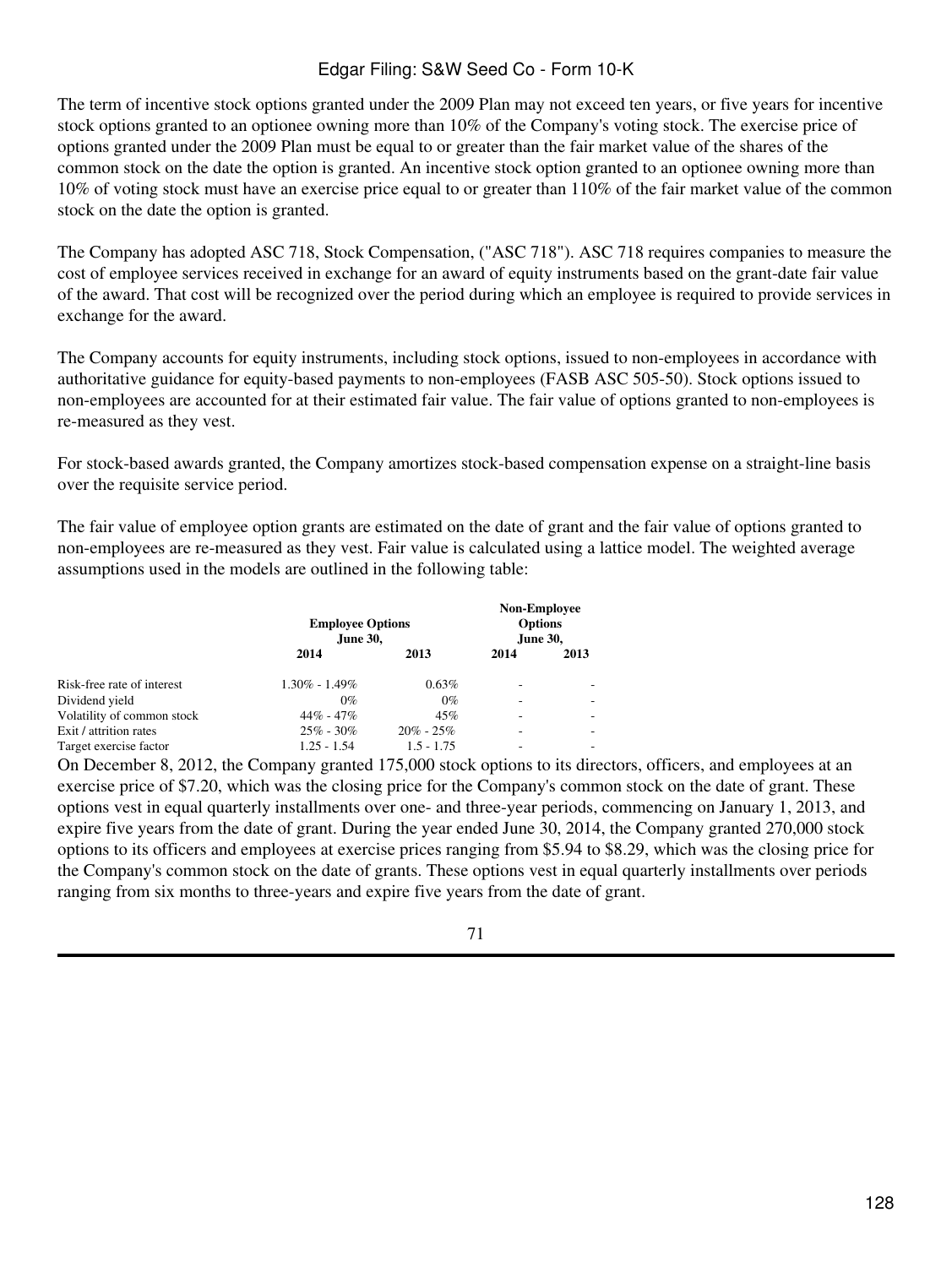#### A summary of stock option activity for the years ended June 30, 2013 and 2014 is presented below:

|                                                 | <b>Number</b><br>Outstanding | Weighted -<br>Average<br><b>Exercise Price</b><br><b>Per Share</b> | Weighted -<br>Average<br>Remaining<br>Contractual<br>Life (Years) |
|-------------------------------------------------|------------------------------|--------------------------------------------------------------------|-------------------------------------------------------------------|
| Outstanding at June 30, 2012                    | 677,000                      | \$<br>4.08                                                         | 3.4                                                               |
| Granted                                         | 175,000                      | 7.20                                                               | 4.5                                                               |
| Exercised                                       | (21, 875)                    | 4.09                                                               | 0.2                                                               |
| Canceled/forfeited/expired                      | (3,125)                      | 4.20                                                               | 3.3                                                               |
| Outstanding at June 30, 2013                    | 827,000                      | 4.74                                                               | 2.8                                                               |
| Granted                                         | 270,000                      | 6.44                                                               | 4.5                                                               |
| Exercised                                       |                              |                                                                    |                                                                   |
| Canceled/forfeited/expired                      | (10,000)                     | 4.10                                                               | 1.6                                                               |
| Outstanding at June 30, 2014                    | 1,087,000                    | 5.17                                                               | 2.5                                                               |
| Options vested and exercisable at June 30, 2014 | 825,417                      | \$<br>4.74                                                         | 1.9                                                               |

The weighted average grant date fair value of options granted and outstanding at June 30, 2014 was \$0.83. At June 30, 2014, the Company had \$226,955 of unrecognized stock compensation expense, net of estimated forfeitures, related to the options under the 2009 Plan, which will be recognized over the weighted average remaining service period of 0.57 years. The Company settles employee stock option exercises with newly issued shares of common stock.

On May 7, 2012, the Company issued 73,000 shares of restricted common stock to certain members of the executive management team. The restricted common shares vest annually in equal installments over a three-year period, commencing one year from the date of the grant. The Company recorded \$146,000 of stock-based compensation expense associated with this grant during the years ended June 30, 2014 and 2013, respectively. The value of the award was based on the closing stock price on the date of grant.

A summary of activity related to non-vested restricted shares is presented below:

#### **Year Ended June 30, 2014**

|                                                   | Number of<br><b>Nonvested</b><br><b>Restricted Shares</b> |   | Weighted -<br>Average<br><b>Grant Date</b><br><b>Fair Value</b> | $v$ cignicu<br>Average<br>Remaining<br>Contractual<br>Life (Years) |
|---------------------------------------------------|-----------------------------------------------------------|---|-----------------------------------------------------------------|--------------------------------------------------------------------|
| Beginning nonvested restricted shares outstanding | 48.666                                                    | S | 6.00                                                            |                                                                    |
| Granted                                           |                                                           |   |                                                                 |                                                                    |
| Vested                                            | (24, 334)                                                 |   |                                                                 |                                                                    |
| Forfeited                                         |                                                           |   |                                                                 |                                                                    |
| Ending nonvested restricted shares outstanding    | 24.332                                                    | S | 6.00                                                            | 0.9                                                                |

At June 30, 2014, the Company had \$124,341 of unrecognized stock compensation expense related to the restricted stock grants, which will be recognized over the weighted average remaining service period of 0.9 years.

#### 72

**Weighted -**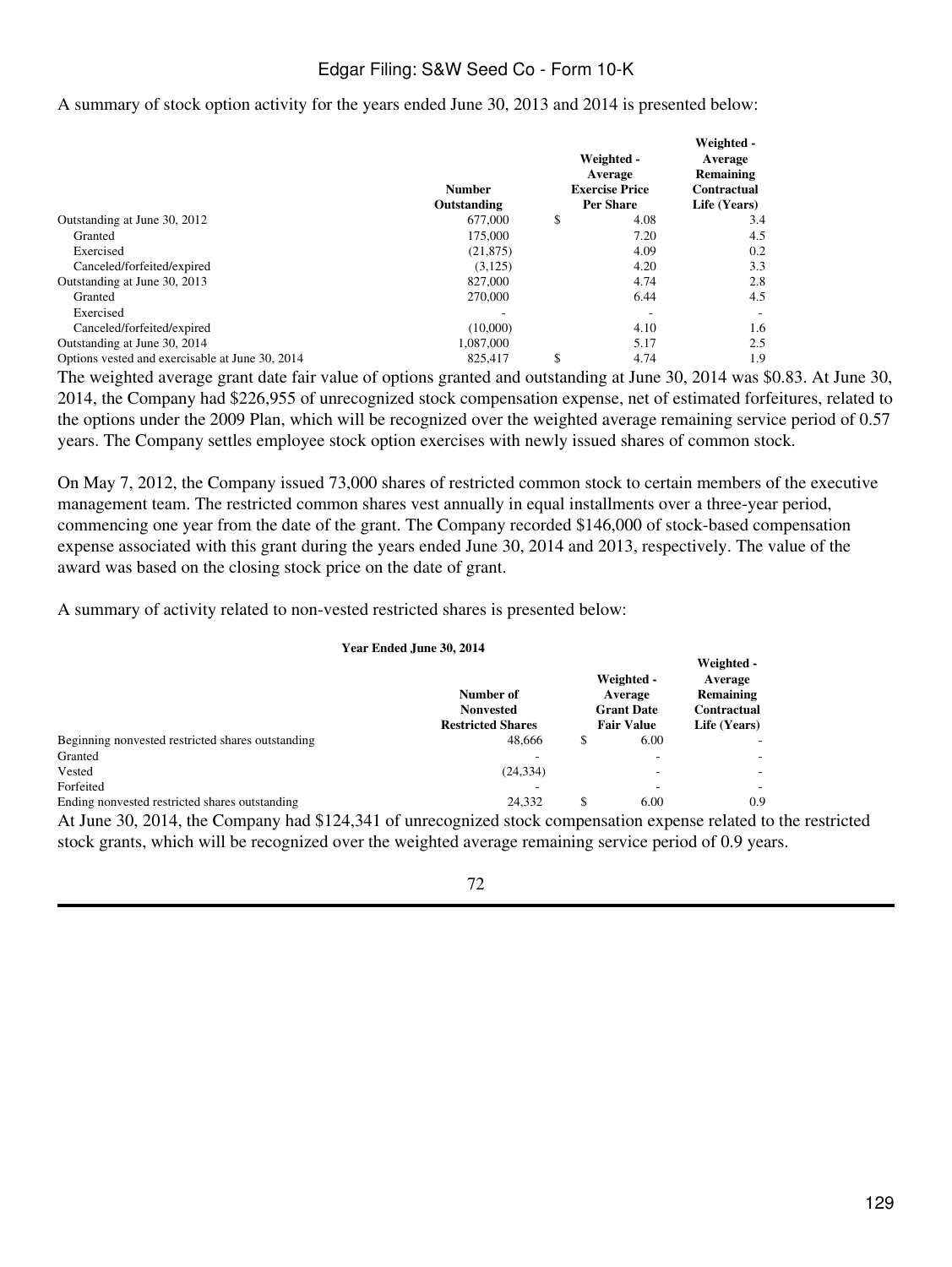On March 16, 2013, the Company issued 280,000 restricted stock units to certain members of the executive management team. The restricted stock units have varying vesting periods whereby 34,000 restricted stock units vest on July 1, 2013 and the remaining 246,000 restricted stock units vest quarterly in equal installments over a four and one-half year period, commencing on July 1, 2013. The Company recorded \$577,299 and \$526,931 of stock-based compensation expense associated with this grant during the years ended June 30, 2014 and 2013, respectively. The fair value of the award was \$2,984,800 and was based on the closing stock price on the date of grant.

A summary of activity related to non-vested restricted share units is presented below:

| Year Ended June 30, 2014                             |                                                                          |                                                                 |                                                                   |
|------------------------------------------------------|--------------------------------------------------------------------------|-----------------------------------------------------------------|-------------------------------------------------------------------|
|                                                      | Number of<br><b>Nonvested</b><br><b>Restricted</b><br><b>Share Units</b> | Weighted -<br>Average<br><b>Grant Date</b><br><b>Fair Value</b> | Weighted -<br>Average<br>Remaining<br>Contractual<br>Life (Years) |
| Beginning nonvested restricted units outstanding     | 280,000                                                                  | \$<br>10.66                                                     |                                                                   |
| Granted                                              |                                                                          |                                                                 |                                                                   |
| Vested                                               | (88, 664)                                                                |                                                                 |                                                                   |
| Forfeited                                            |                                                                          |                                                                 |                                                                   |
| Ending nonvested restricted units outstanding        | 191.336                                                                  | \$<br>10.66                                                     | 3.3                                                               |
| 1.01.000.771<br>$20.2011.1 \quad \alpha$<br>$\cdots$ | . 1                                                                      |                                                                 | $1 \cdot 1$                                                       |

At June 30, 2014, the Company had \$1,880,571 of unrecognized stock compensation expense related to the restricted stock units, which will be recognized over the weighted average remaining service period of 3.3 years.

At June 30, 2014 there were 225,000 shares available under the 2009 Plan for future grants and awards. Stock-based compensation expense recorded for stock options, restricted stock grants and restricted stock units for the years ended June 30, 2014 and 2013 totaled \$872,712 and \$943,974, respectively.

#### NOTE 13 - NON-CASH INVESTING AND FINANCING ACTIVITIES FOR STATEMENTS OF CASH FLOWS

The below table represents supplemental information to the Company's Statements of Cash Flows for non-cash investing and financing activities during the years ended June 30, 2014 and 2013, respectively.

|                                                                                                          |   | <b>Years Ended</b><br>June 30, |              |
|----------------------------------------------------------------------------------------------------------|---|--------------------------------|--------------|
|                                                                                                          |   | 2014                           | 2013         |
| Net assets acquired in business acquisitions with issuances of notes payable and common stock            | S | $\sim$                         | \$14,216,627 |
| Common stock issued for cashless exercise of common stock warrants                                       |   |                                | 31           |
| Common stock issued for cashless exercise of common stock options                                        |   |                                | 6            |
| Shares forfeited in lieu of payroll tax withholdings by stock award recipients                           |   |                                | 97.938       |
| (Increase) decrease in non-cash net assets of subsidiary due to foreign currency translation gain (loss) |   | 435,069                        | 2,103,836    |
| Vehicle acquired with note payable                                                                       |   |                                | 44.573       |
| <b>NOTE 14 - SUBSEQUENT EVENTS</b>                                                                       |   |                                |              |

In July 2014, the Company issued 9,354 shares for the settlement of RSU's which vested on July 1, 2014.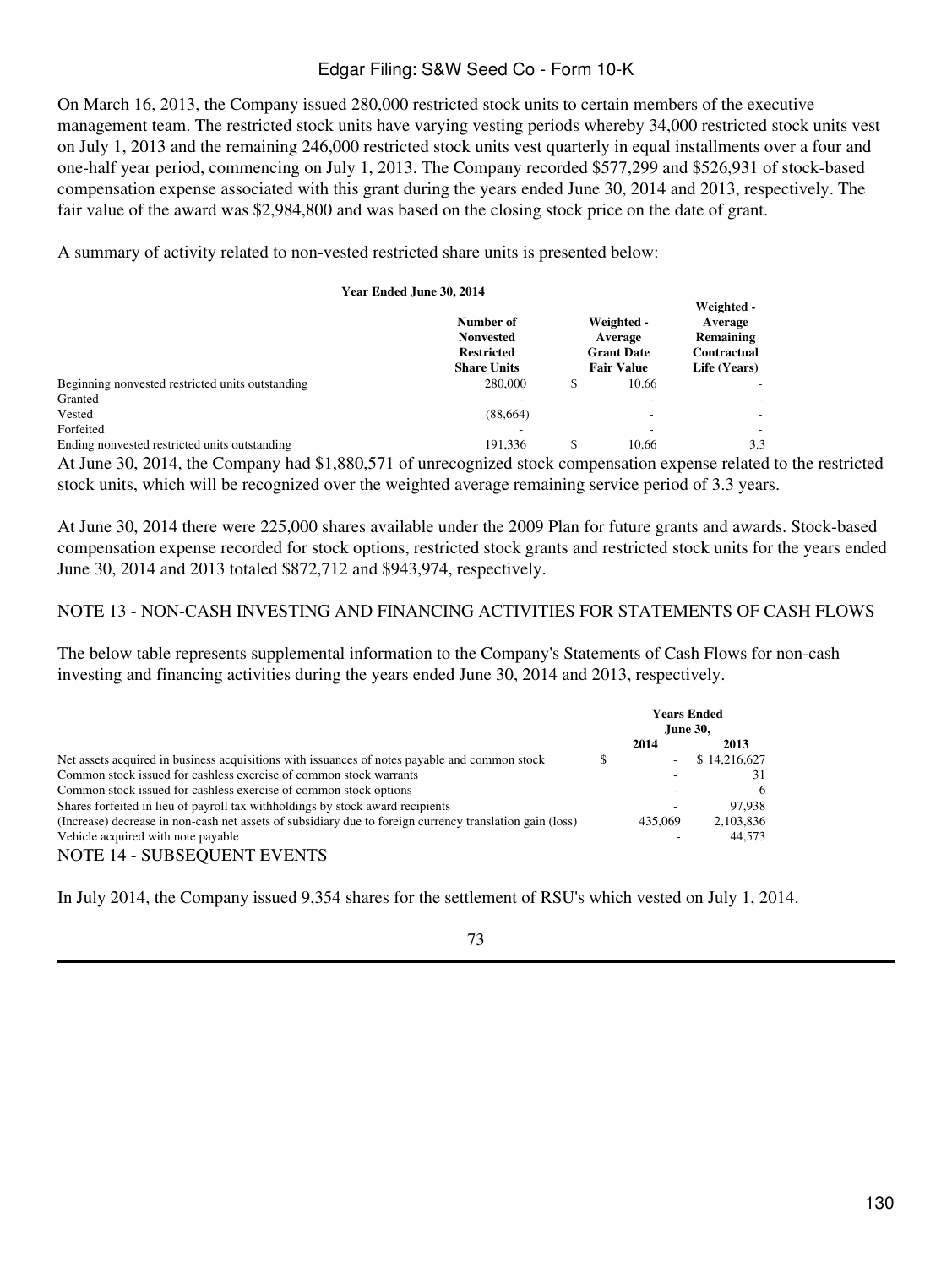#### Item 9. Changes in and Disagreements with Accountants on Accounting and Financial Disclosure

None.

Item 9A. Controls and Procedures

Disclosure Controls and Procedures

Our management, with the participation of our Chief Executive Officer and our Chief Financial Officer, evaluated the effectiveness of our disclosure controls and procedures as of June 30, 2014. The term "disclosure controls and procedures," as defined in Rules 13a-15(e) and 15d-15(e) under the Exchange Act, means controls and other procedures of a company that are designed to ensure that information required to be disclosed by a company in the reports that it files or submits under the Exchange Act is recorded, processed, summarized and reported, within the time periods specified in the SEC's rules and forms. Disclosure controls and procedures include, without limitation, controls and procedures designed to ensure that information required to be disclosed by a company in the reports that it files or submits under the Exchange Act is accumulated and communicated to the company's management, including its principal executive and principal financial officers, as appropriate to allow timely decisions regarding required disclosure. Management recognizes that any controls and procedures, no matter how well designed and operated, can provide only reasonable assurance of achieving their objectives and management necessarily applies its judgment in evaluating the cost-benefit relationship of possible controls and procedures. Based on the evaluation of our disclosure controls and procedures as of June 30, 2014, our Chief Executive Officer and Chief Financial Officer concluded that, as of such date, our disclosure controls and procedures were effective at the reasonable assurance level.

Management's Annual Report on Internal Control Over Financial Reporting

Management is responsible for establishing and maintaining adequate internal control over financial reporting, as defined in Rule 13a-15(f) under the Exchange Act. Our system of internal control over financial reporting is designed to provide reasonable assurance regarding the reliability of financial reporting and the preparation of financial statements for external purposes in accordance with accounting principles generally accepted in the United States of America and includes policies and procedures that:

- pertain to the maintenance of records that, in reasonable detail, accurately and fairly reflect the transactions and dispositions of our assets;
- provide reasonable assurance that transactions are recorded as necessary to permit preparation of financial statements in accordance with generally accepted accounting principles, and that our receipts and expenditures are being made only in accordance with authorizations of our management and directors; and
- provide reasonable assurance regarding prevention or timely detection of unauthorized acquisition, use or disposition of our assets that could have a material effect on our financial statements.

Because of its inherent limitations, internal control over financial reporting may not prevent or detect misstatements. Projections of any evaluation of effectiveness to future periods are subject to the risk that controls may become inadequate because of changes in conditions, or that the degree of compliance with the policies or procedures may deteriorate.

Our management conducted an evaluation of the effectiveness of our internal control over financial reporting as of June 30, 2014, based on the framework in Internal Control - Integrated Framework issued by the Committee of Sponsoring Organizations of the Treadway Commission. Based on this evaluation, our management concluded that our internal control over financial reporting was effective as of June 30, 2014.

This annual report does not include an attestation report of our registered public accounting firm regarding internal control over financial reporting. Management's report was not subject to attestation by our registered public accounting firm pursuant to an exemption for smaller reporting companies under Section 989G of the Dodd-Frank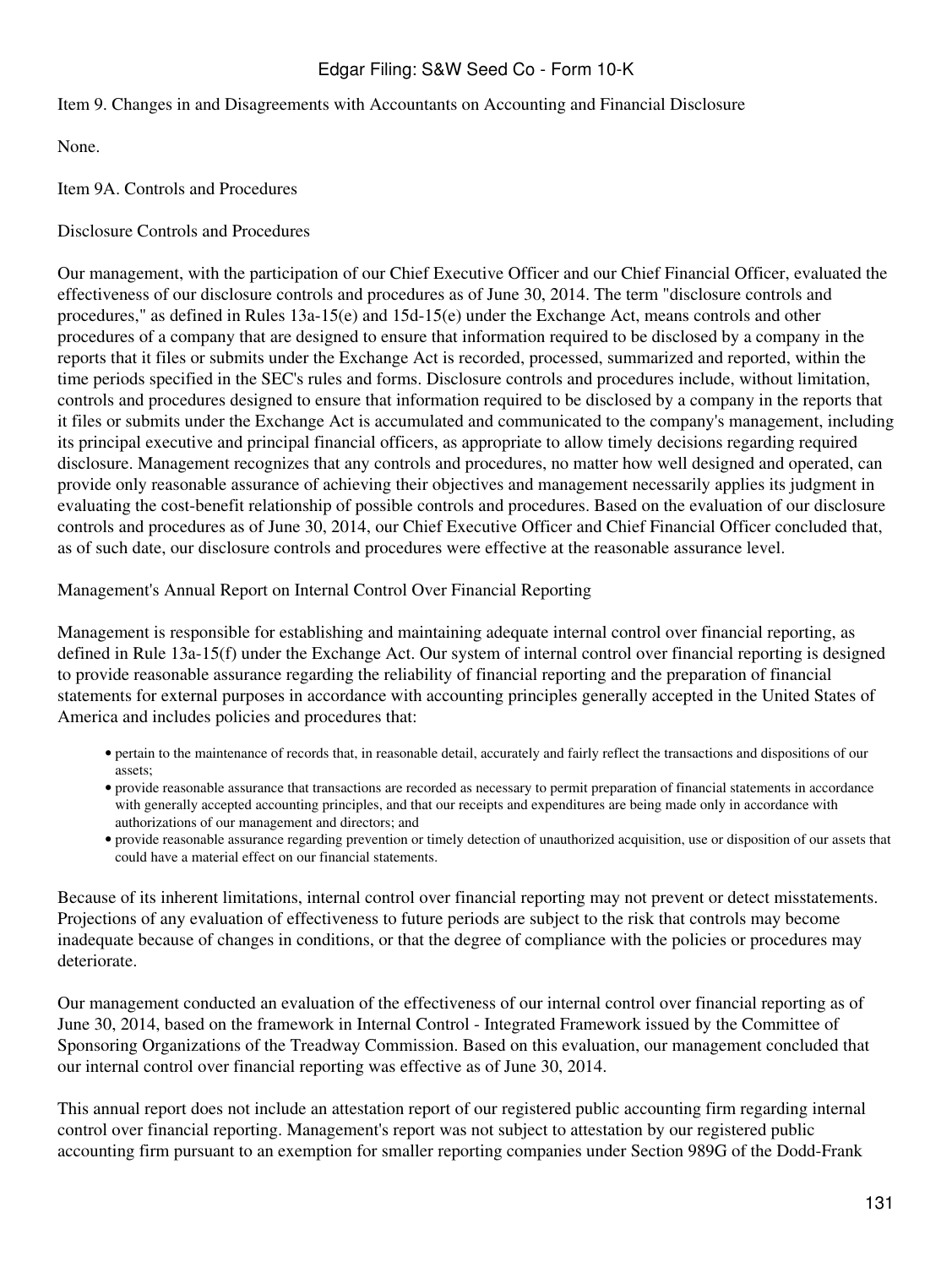Wall Street Reform and Consumer Protection Act.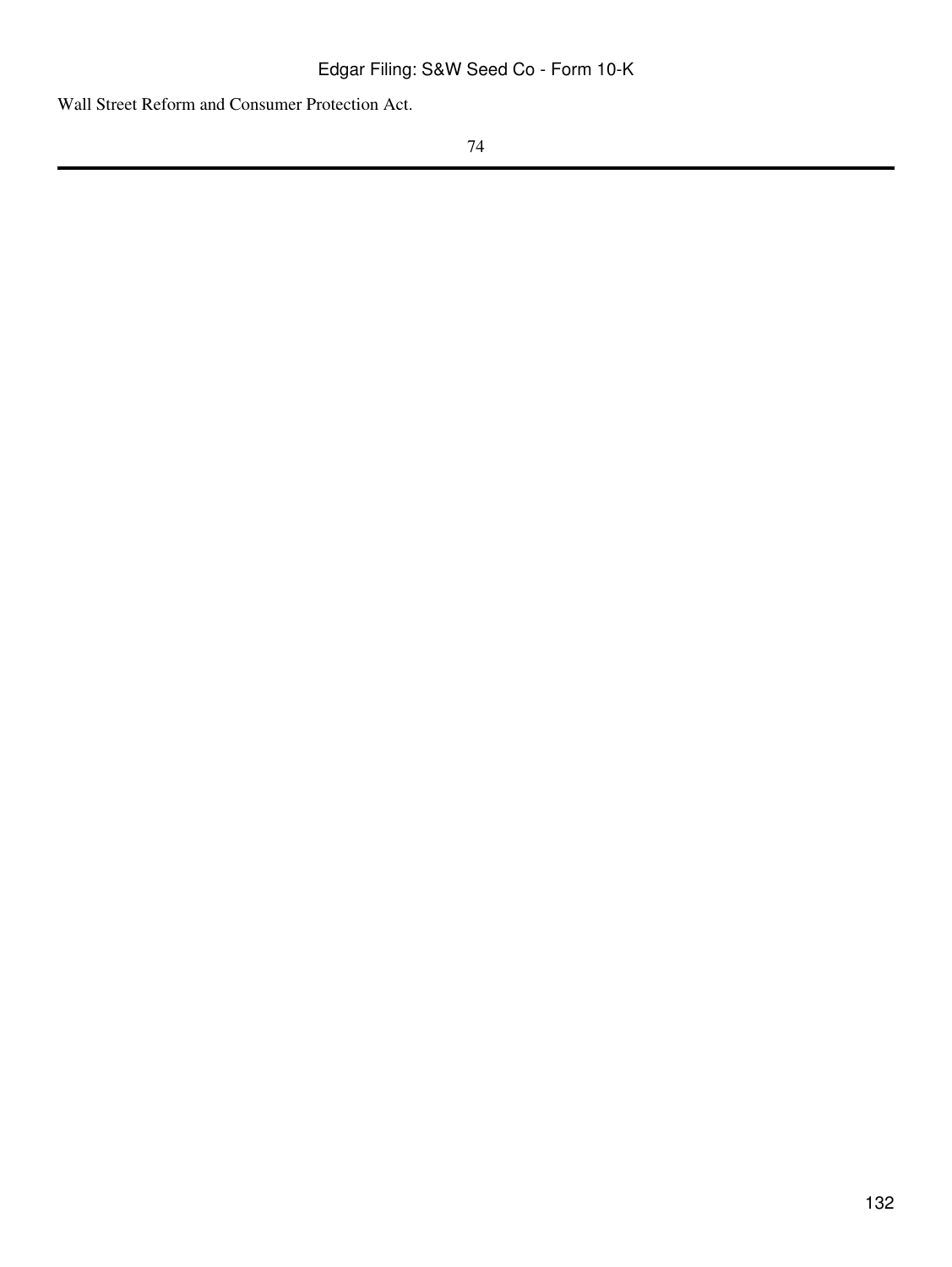#### Changes in Internal Control Over Financial Reporting

There have been no significant changes in our internal control over financial reporting (as defined in Rules 13a-15(f) and 15d-15(f) under the Exchange Act) or in other factors that occurred during the period of our evaluation or subsequent to the date we carried out our evaluation which have significantly affected, or are reasonably likely to significantly affect, our internal control over financial reporting.

Item 9B. Other Information

None.

#### PART III

Item 10. Directors, Executive Officers and Corporate Governance

The information required by Item 10 regarding directors, executive officers, promoters and control persons is incorporated by reference to the information appearing under the caption "Directors and Executive Officers" in our definitive Proxy Statement relating to our 2014 Annual Meeting of Stockholders to be filed with the Securities and Exchange Commission within 120 days after the close of our fiscal year.

Our written Code of Conduct and Ethics applies to all of our directors and employees, including our executive officers, including without limitation our principal executive officer, principal financial officer, principal accounting officer or controller or persons performing similar functions. The Code of Conduct and Ethics is available on our website at http://www.swseed.com in the Investors section under "Corporate Governance." Changes to or waivers of the Code of Conduct and Ethics will be disclosed on the same website. We intend to satisfy the disclosure requirement under Item 5.05 of Form 8-K regarding any amendment to, or waiver of, any provision of the Code of Conduct and Ethics by disclosing such information on the same website.

Item 11. Executive Compensation

The information required by Item 11 is incorporated by reference to the information appearing under the caption "Executive Compensation" in our definitive Proxy Statement relating to our 2014 Annual Meeting of Stockholders to be filed with the Securities and Exchange Commission within 120 days after the close of our fiscal year.

Item 12. Security Ownership of Certain Beneficial Owners and Management and Related Stockholder Matters

The information required by Item 12 is incorporated by reference to the information appearing under the caption "Security Ownership" in our definitive Proxy Statement relating to our 2014 Annual Meeting of Stockholders to be filed with the Securities and Exchange Commission within 120 days after the close of our fiscal year.

Item 13. Certain Relationships and Related Transactions, and Director Independence

The information required by Item 13 is incorporated by reference to the information appearing under the caption "Certain Relationships and Related Transactions" in our definitive Proxy Statement relating to our 2014 Annual Meeting of Stockholders to be filed with the Securities and Exchange Commission within 120 days after the close of our fiscal year.

Item 14. Principal Accountant Fees and Services

The information required by Item 14 is incorporated by reference to the information appearing under the caption "Principal Accounting Fees and Services" in our definitive Proxy Statement relating to our 2014 Annual Meeting of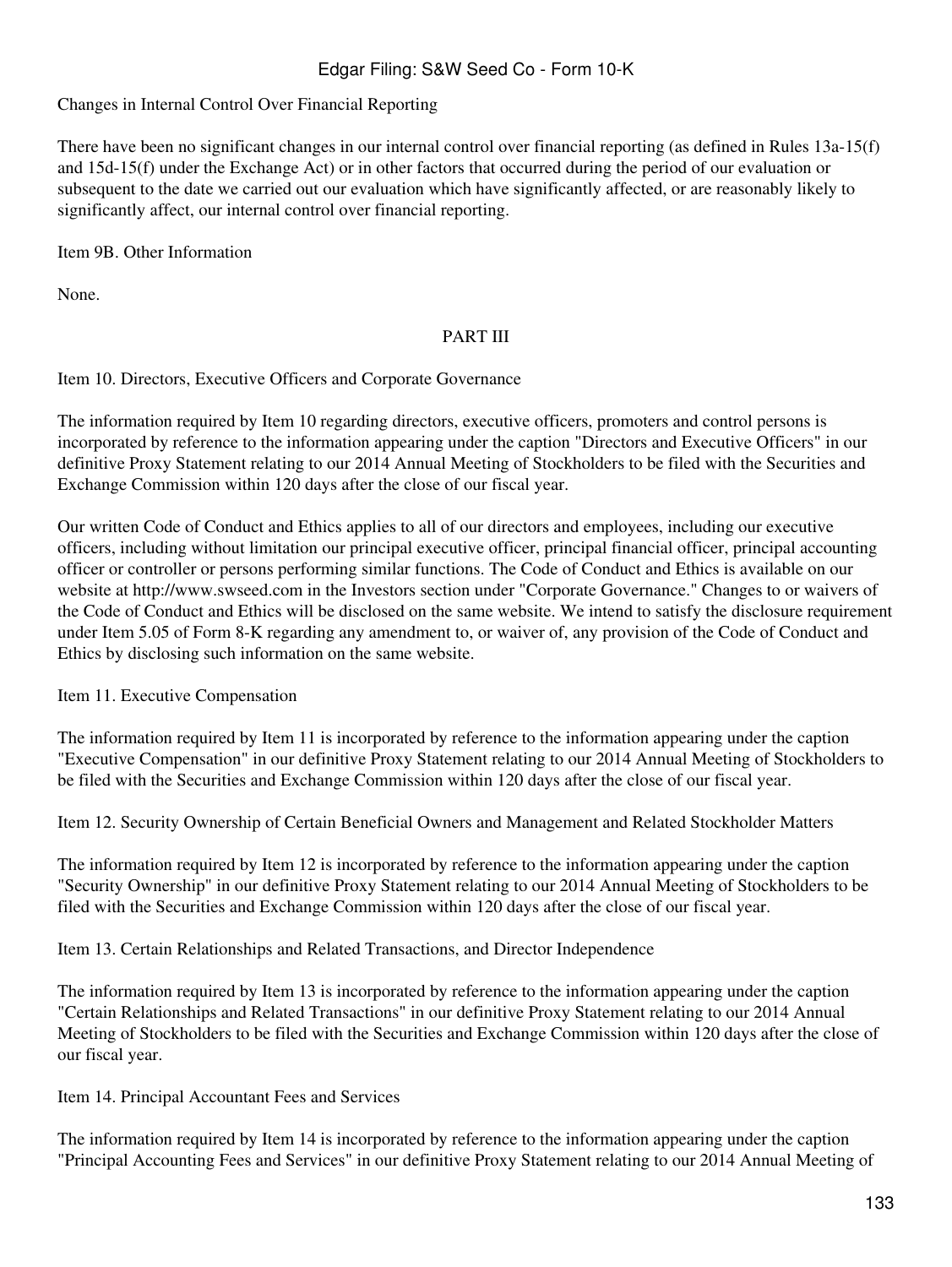Stockholders to be filed with the Securities and Exchange Commission within 120 days after the close of our fiscal year.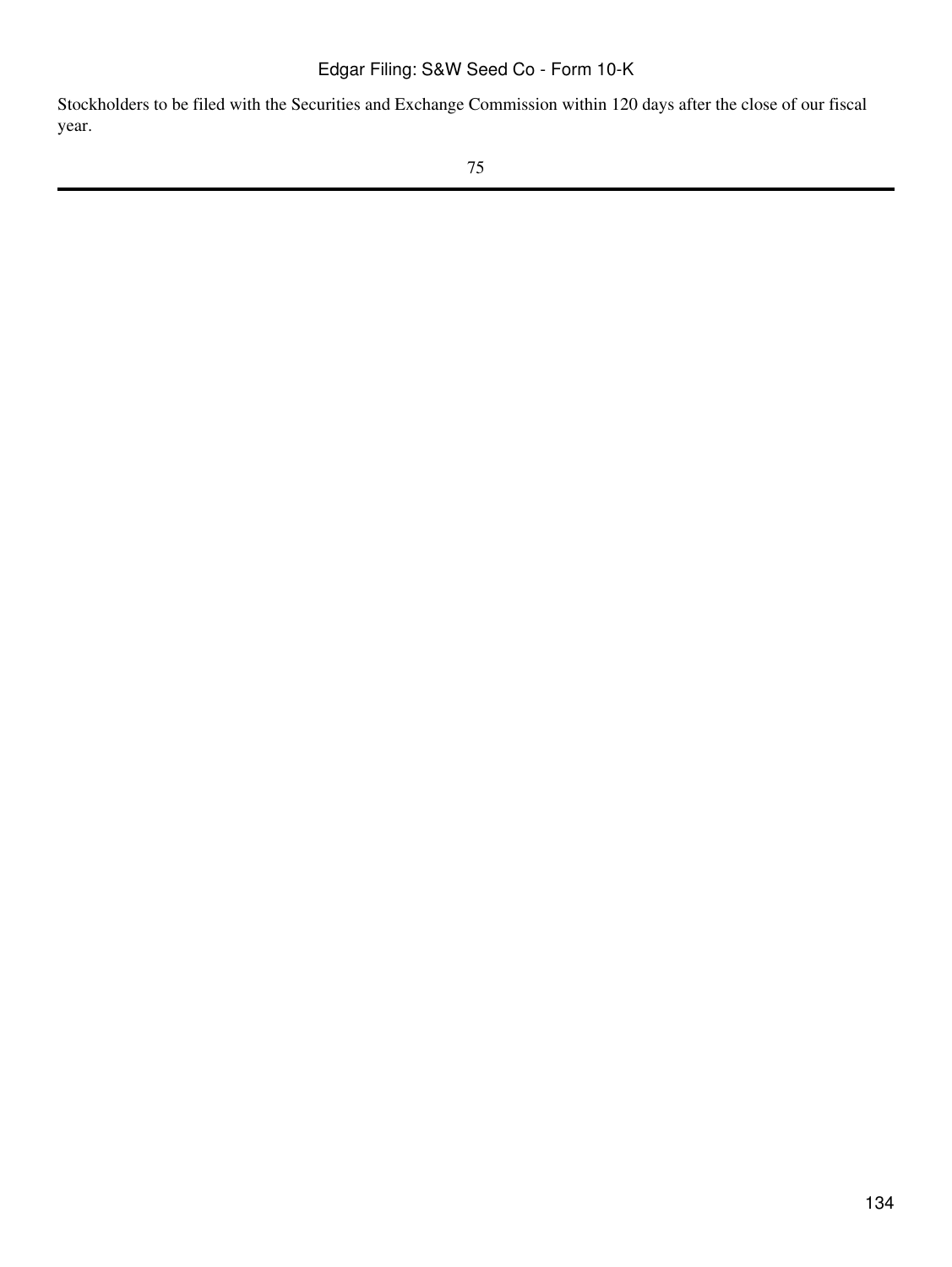#### PART IV

Item 15. Exhibits and Financial Statement Schedules

(1) Financial Statements:

Reference is made to the Index to Consolidated Financial Statements of S&W Seed Company under Item 8 in Part II of this Form 10-K.

(2) Financial Statement Schedules:

As a smaller reporting company, no financial statement schedules are required.

(3) Exhibits:

The following exhibits are filed herewith or incorporated by reference:

| Exhibit |  |
|---------|--|
| ÑΟ.     |  |

Exhibit Description

Form

SEC File No.

Exhibit No.

Filing Date

Filed Herewith

2.1

Purchase and Assignment of Membership Interests, Assumption of Obligations, Agreement to be Bound by Limited Liability Company Agreement and Admission of Substituted Member, dated January 28, 2010

#### S-1

333-164588

3.3

3/10/2010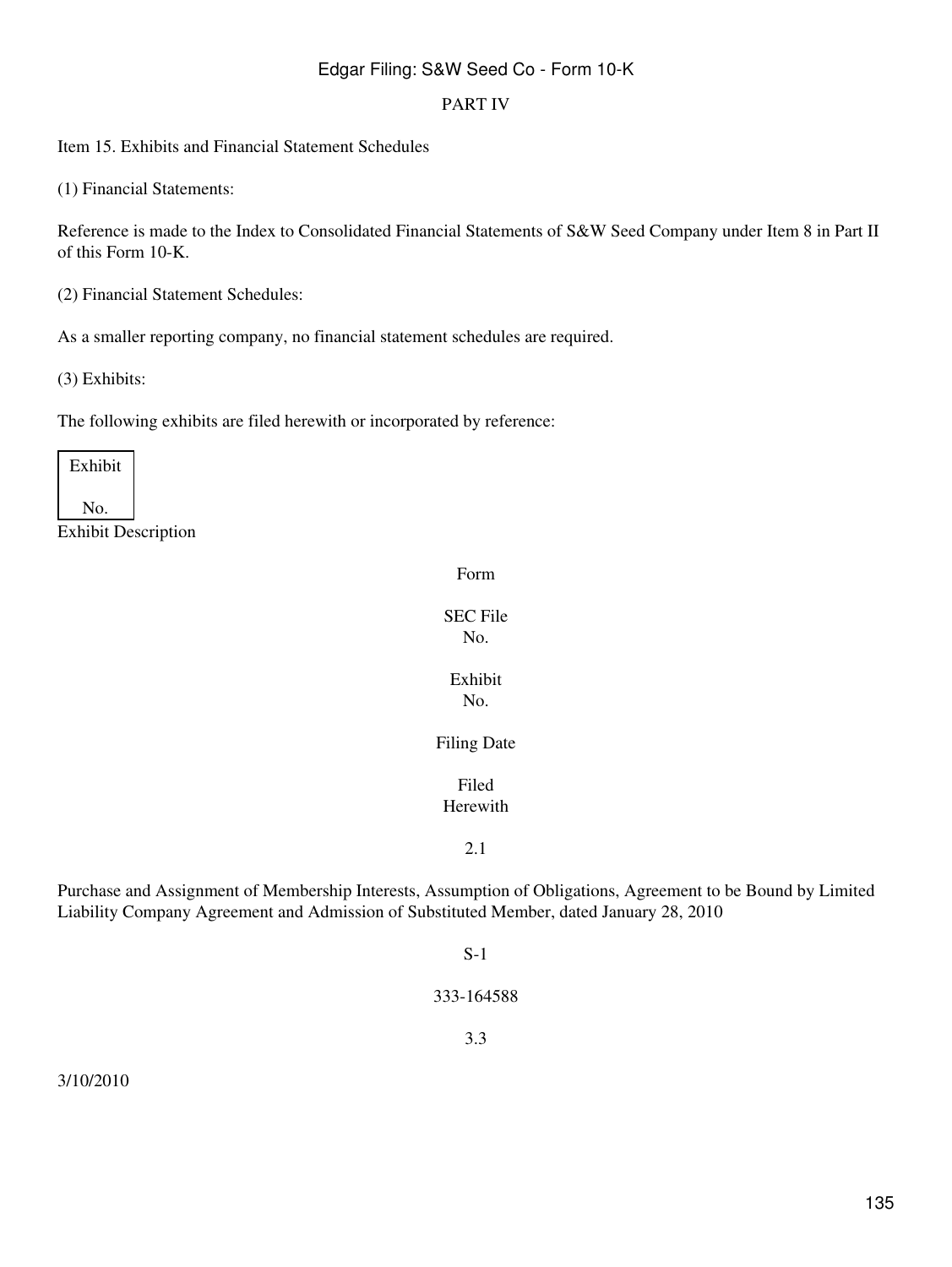2.2

Agreement and Plan of Merger between S&W Seed Company, a Delaware corporation and S&W Seed Company, a

Nevada corporation, adopted December 10, 2011

| $8 - K$                                                                                                 |
|---------------------------------------------------------------------------------------------------------|
| 001-34719                                                                                               |
| $2.1\,$                                                                                                 |
| 12/19/2011                                                                                              |
|                                                                                                         |
| $2.3\,$                                                                                                 |
| Purchase Agreement dated as of January 11, 2013 by and between S&W Seed Company and Piper Jaffray & Co. |
| $8\mbox{-}\mathrm{K}$                                                                                   |
| 001-34719                                                                                               |
| 1.1                                                                                                     |
| 1/11/2013                                                                                               |
|                                                                                                         |
| $2.4\,$                                                                                                 |
| Share Acquisition Agreement dated March 14, 2013                                                        |
| $8 - K$                                                                                                 |
| 001-34719                                                                                               |
| 2.1                                                                                                     |
| 3/14/2013                                                                                               |
|                                                                                                         |
| $3.1\,$                                                                                                 |
| Articles of Incorporation of S&W Seed Company                                                           |

8-K

001-34719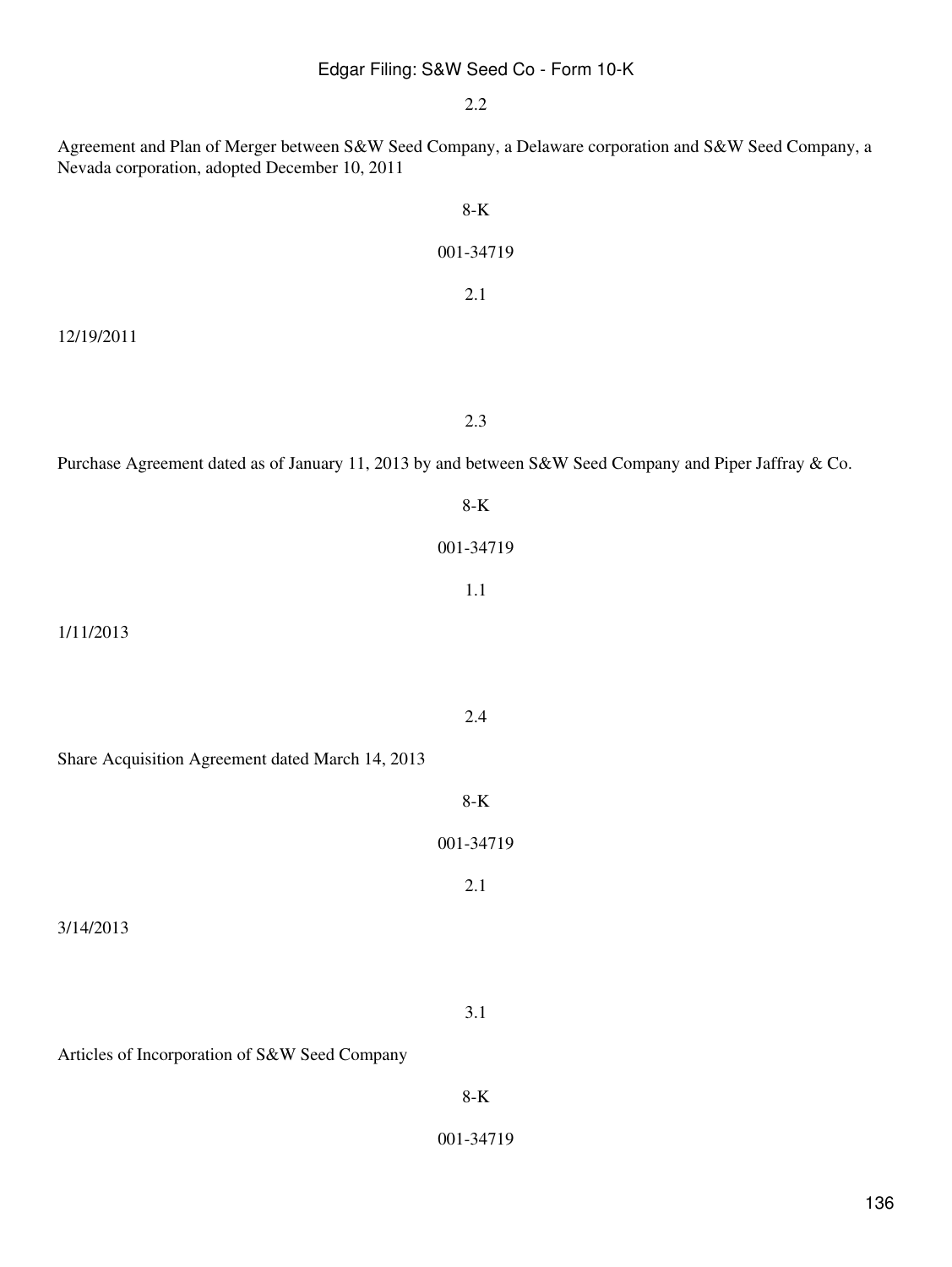|                                                                           | 3.1             |
|---------------------------------------------------------------------------|-----------------|
| 12/19/2011                                                                |                 |
|                                                                           |                 |
|                                                                           | 3.2             |
| Amended and Restated Bylaws of S&W Seed Company                           |                 |
|                                                                           | $8-K$           |
|                                                                           | 001-34719       |
|                                                                           | 3.1             |
| 5/21/2013                                                                 |                 |
|                                                                           |                 |
|                                                                           | 3.3             |
| First Amendment to Amended and Restated Bylaws of S&W Seed Company        |                 |
|                                                                           | $8-K$           |
|                                                                           |                 |
|                                                                           | 001-34719       |
|                                                                           | 3.1             |
| 5/23/2014                                                                 |                 |
|                                                                           |                 |
|                                                                           | 3.4             |
| Amended and Restated Operating Agreement of Seed Holding, LLC, as amended |                 |
|                                                                           | $S-1$           |
|                                                                           | 333-164588      |
|                                                                           | 3.4.1 and 3.4.2 |
| 3/10/2010                                                                 |                 |

 $3/$ 

4.1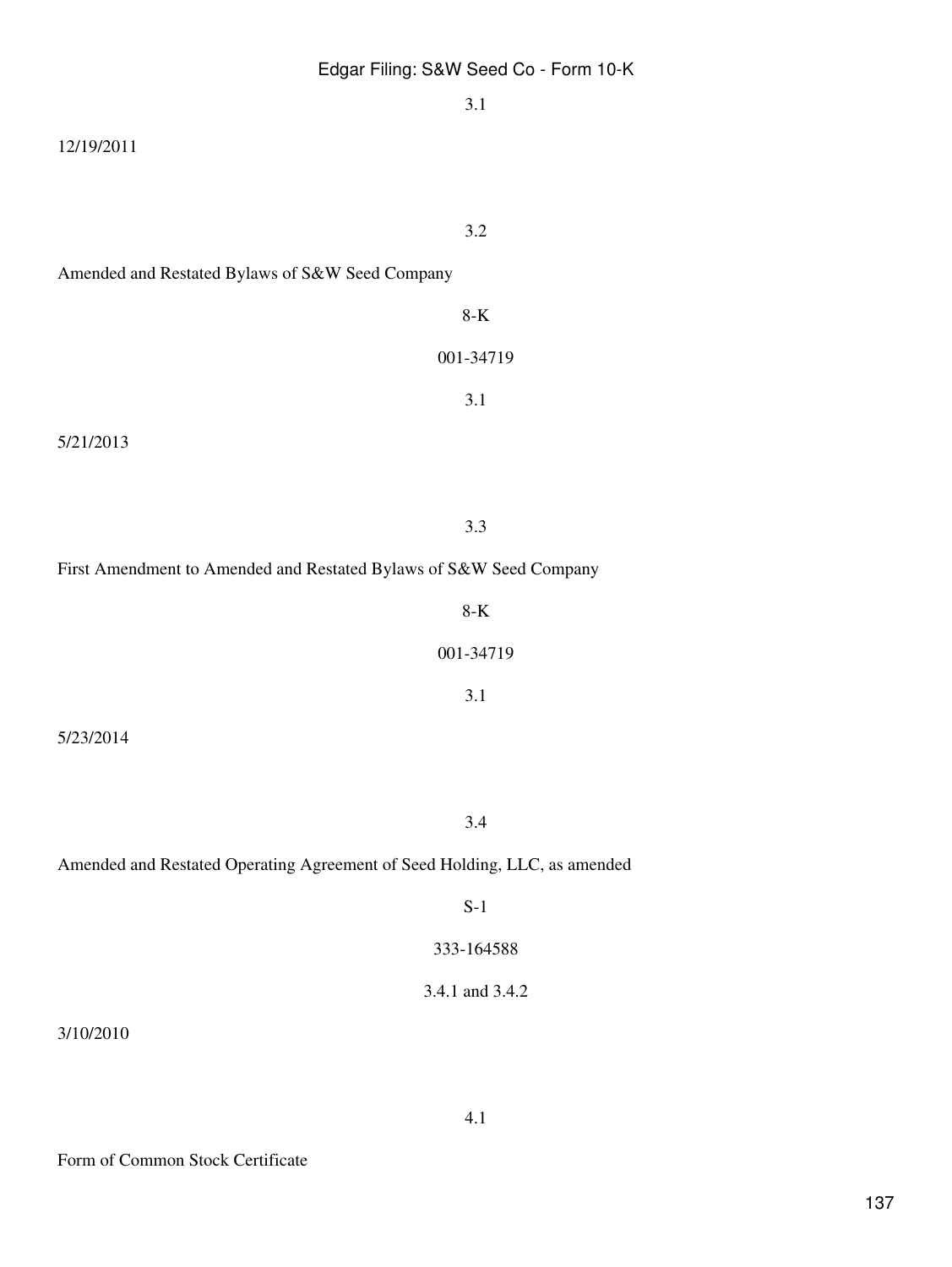|                         | Edgar Filing: S&W Seed Co - Form 10-K |
|-------------------------|---------------------------------------|
|                         | $S-1$                                 |
|                         | 333-164588                            |
|                         | 4.1                                   |
| 4/23/2010               |                                       |
|                         |                                       |
|                         | $4.2\,$                               |
| Form of Class B Warrant |                                       |
|                         | $S-1$                                 |
|                         | 333-164588                            |
|                         | 4.4                                   |
| 4/23/2010               |                                       |
|                         |                                       |

76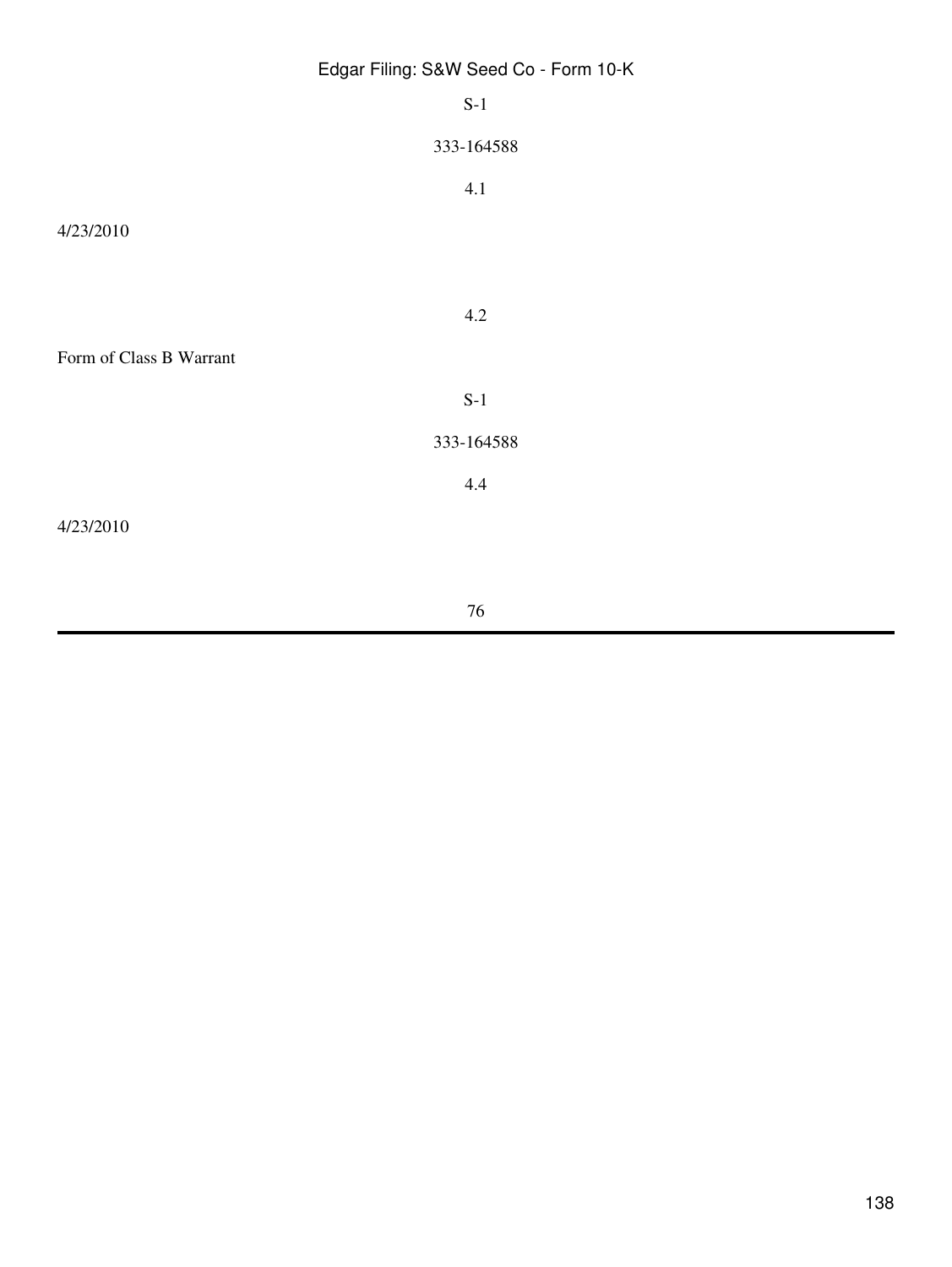Edgar Filing: S&W Seed Co - Form 10-K

| 4.3   | Warrant Agreement between the Registrant<br>and Transfer Online, Inc., dated May 3,<br>2010                                                                                                                                              | $S-1$             | 333-164588 | 4.5               | 4/23/2010          |  |
|-------|------------------------------------------------------------------------------------------------------------------------------------------------------------------------------------------------------------------------------------------|-------------------|------------|-------------------|--------------------|--|
| 4.4   | Form of Representative's Warrants                                                                                                                                                                                                        | $S-1$             | 333-164588 | 4.6               | 4/23/2010          |  |
| 4.5   | Form of Underwriter Warrant issued to<br>Rodman & Renshaw, LLC                                                                                                                                                                           | $8-K$             | 001-34719  | 4.1               | 5/8/2012           |  |
| 10.1  | S&W Seed Company 2009 Equity<br><b>Incentive Plan</b>                                                                                                                                                                                    | <b>DEF</b><br>14A | 001-34719  |                   | Appx. A 10/29/2012 |  |
| 10.2  | Supply Agreement between the Registrant<br>and PureCircle Sdn Bhd effective as of<br>June 23, 2010CTR                                                                                                                                    | $10-K$            | 001-34719  | 10.3              | 9/28/2010          |  |
| 10.3  | Warrant to purchase 25,000 shares of<br>Common Stock, dated May 7, 2010, issued<br>Cardiff Partners, LLC                                                                                                                                 | $8-K$             | 001-34719  | 4.1               | 5/12/2010          |  |
| 10.4  | Warrant to purchase 25,000 shares of<br>Common Stock, dated May 7, 2010, issued<br>to PR Financial Marketing LLC                                                                                                                         | $8-K$             | 001-34719  | 4.2               | 5/12/2010          |  |
| 10.5  | Credit Agreement between the Registrant<br>and Wells Fargo Bank, N.A. dated April 1,<br>2011 and accompanying Revolving Line of<br>Credit Promissory Note, Security<br>Agreement (Equipment) and Continuing<br><b>Security Agreement</b> | $8-K$             | 001-34719  | $10.1$ to<br>10.4 | 4/1/2011           |  |
| 10.6  | <b>Customer List Purchase Agreement dated</b><br>July 6, 2011                                                                                                                                                                            | $8-K$             | 001-34719  | 10.1              | 7/8/2011           |  |
| 10.7  | Consulting Agreement between the<br>Registrant and Richard Penner Consulting,<br>Inc. dated July 6, 2011                                                                                                                                 | $8-K$             | 001-34719  | 10.2              | 7/8/2011           |  |
| 10.8  | First Amendment to Credit Agreement<br>between the Registrant and Wells Fargo<br>Bank, entered into as of April 1, 2012 (see<br>Exhibit 10.6)                                                                                            | $8-K$             | 001-34719  | 10.1              | 3/14/2012          |  |
| 10.9  | Revolving Line of Credit Promissory Note<br>dated April 1, 2012                                                                                                                                                                          | $8-K$             | 001-34719  | 10.2              | 3/14/2012          |  |
| 10.10 | Employment Agreement between the<br>Registrant and Daniel Z. Karsten dated<br>July 1, 2012                                                                                                                                               | $8-K$             | 001-34719  | 10.1              | 7/18/2012          |  |
| 10.11 | Agricultural Lease between the Registrant<br>and Coast Imperial Partners                                                                                                                                                                 | $8-K$             | 001-34719  | 10.1              | 8/2/2012           |  |
| 10.12 | Credit Agreement between the Registrant<br>and Wells Fargo Bank National<br>Association entered into as of July 2, 2012<br>(see Exhibits $10.9$ and $10.10$ )                                                                            | $8-K$             | 001-34719  | 10.2              | 8/2/2012           |  |
| 10.13 | Term Note dated as of July 2, 2012                                                                                                                                                                                                       | $8-K$             | 001-34719  | 10.3              | 8/21/2012          |  |
| 10.14 | Deed of Trust and Assignment of Rents<br>and Leases, executed as of July 2, 2012                                                                                                                                                         | 8-K               | 001-34719  | 10.4              | 8/21/2012          |  |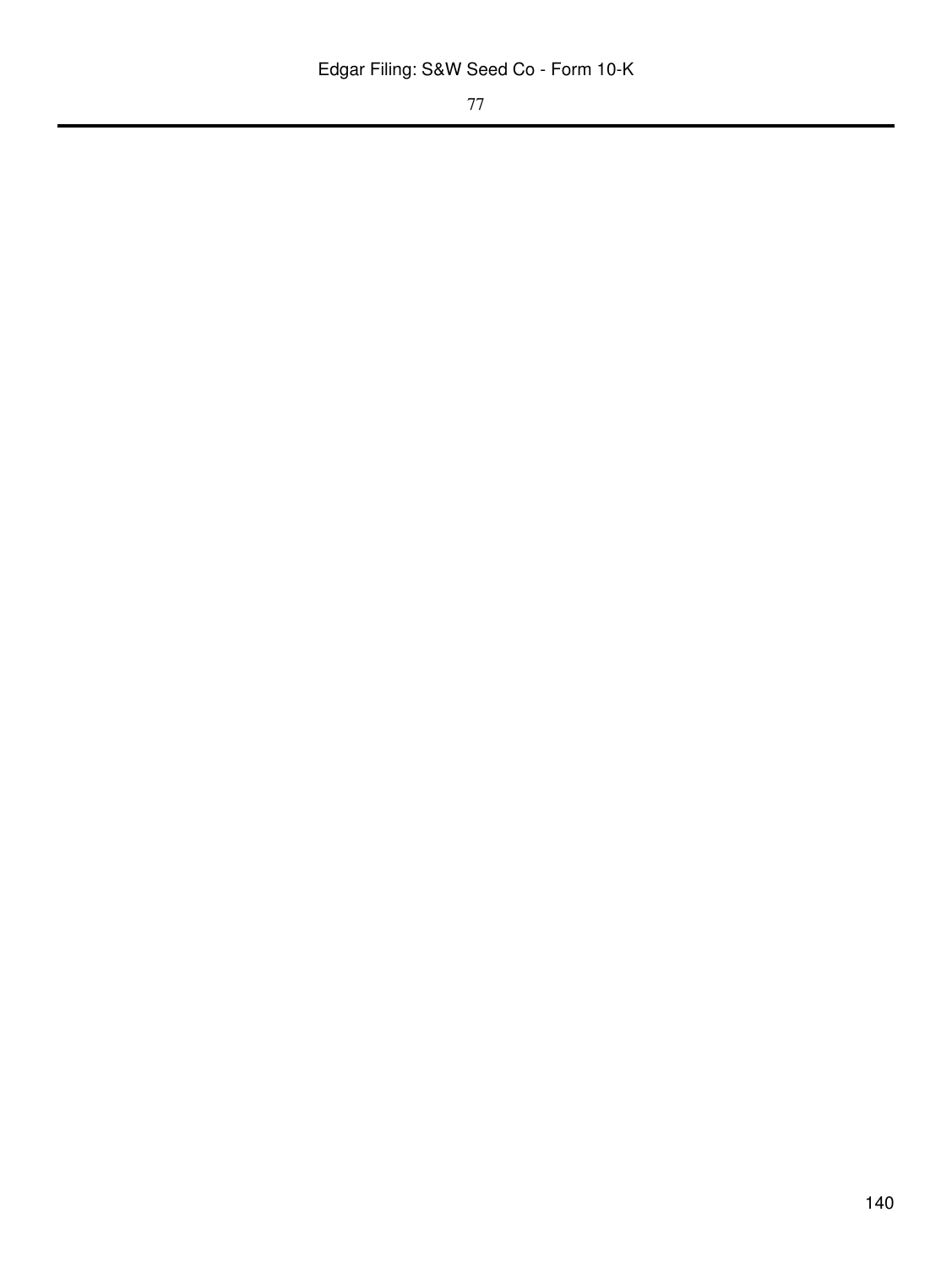Edgar Filing: S&W Seed Co - Form 10-K

| 10.15 | Assignment and Assumption Agreement,<br>dated October 1, 2012 by and between the<br>Registrant and Imperial Valley Seeds, Inc.                                                         | $8-K$  | 001-347129 | 10.1  | 9/28/2012  |  |
|-------|----------------------------------------------------------------------------------------------------------------------------------------------------------------------------------------|--------|------------|-------|------------|--|
| 10.16 | Employment Agreement dated October 1,<br>2012 by and between the Registrant and<br>Fred Fabre*                                                                                         | $8-K$  | 001-347129 | 10.2  | 9/28/2012  |  |
| 10.17 | Subordinated Promissory Note dated<br>October 1, 2012 issued to Imperial Valley<br>Seeds, Inc.*                                                                                        | $8-K$  | 001-347129 | 10.3  | 9/28/2012  |  |
| 10.18 | Employment Agreement dated October 15,<br>2012 by and between the Registrant and<br>Danielson B. Gardner*                                                                              | $8-K$  | 001-34719  | 10.1  | 10/15/2012 |  |
| 10.19 | Supply Agreement dated October 1, 2012<br>by and between Imperial Valley Seeds,<br>Inc. and Imperial Valley Milling Co.,<br>acquired by the Registrant in the IVS Asset<br>Acquisition | $10-Q$ | 001-34719  | 10.1  | 2/13/2013  |  |
| 10.20 | First Amendment to Credit Agreement<br>between the Registrant and Wells Fargo<br>Bank, N.A. dated December 20, 2012                                                                    | $10-Q$ | 001-34719  | 10.2  | 2/13/2013  |  |
| 10.21 | Employment Agreement with Mark S.<br>Grewal dated February 26, 2013*                                                                                                                   | $8-K$  | 001-34719  | 10.1  | 3/1/2013   |  |
| 10.22 | Employment Agreement with Matthew K.<br>Szot dated April 1, 2013*                                                                                                                      | $8-K$  | 001-34719  | 10.1  | 3/28/2013  |  |
| 10.23 | <b>Employment Agreement with Dennis Jury</b><br>dated March 28, 2013*                                                                                                                  | $8-K$  | 001-34719  | 10.1  | 4/5/2013   |  |
| 10.24 | Purchase Agreement and Escrow<br>Instructions dated December 21, 2013 by<br>and between Imperial Morningstar Land<br>Company LLC, Coast Imperial Partners<br>and S&W Seed Company      | $10-Q$ | 001-34719  | 10.1  | 5/15/2013  |  |
| 10.25 | Memorandum of Lease effective March 1,<br>2013 by and between United Investments<br>Pty Ltd and Seed Genetics International<br>Pty Ltd for office space in Unley, South<br>Australia   | $10-K$ | 001-34719  | 10.27 | 9/30/2014  |  |
| 10.26 | Roundup Ready® alfalfa Co-Breeding<br>Agreement between the Registrant and<br>Forage Genetics International, LLCCTR                                                                    | $10-K$ | 001-34719  | 10.28 | 9/30/2014  |  |
| 10.27 | Business Letter of Offer dated September<br>21, 2007 from National Australia Bank for<br>Seed Genetics International Pty Ltd loan<br>facilities                                        | $10-K$ | 001-34719  | 10.29 | 9/30/2014  |  |
| 10.28 | Business Letter of Advice dated February<br>26, 2013 from National Australia Bank for<br>Seed Genetics International Pty Ltd loan<br>facilities                                        | $10-K$ | 001-34719  | 10.30 | 9/30/2014  |  |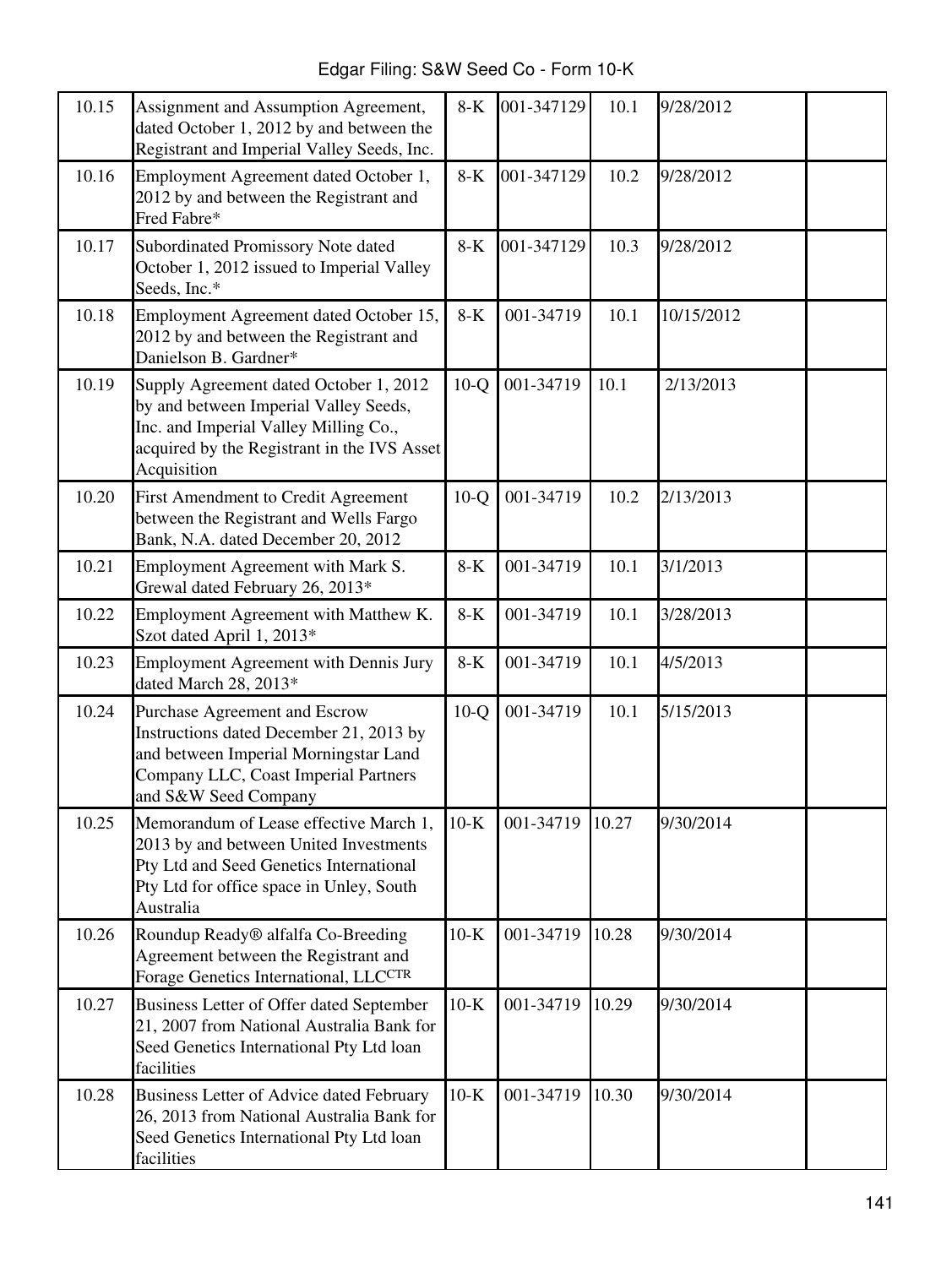Edgar Filing: S&W Seed Co - Form 10-K

| 10.29 | Business Letter of Offer dated February<br>27, 2013 from National Australia Bank for<br>Seed Genetics International Pty Ltd loan<br>facilities |  | 10-K 001-34719 10.31 |  | 9/30/2014 |  |
|-------|------------------------------------------------------------------------------------------------------------------------------------------------|--|----------------------|--|-----------|--|
| 70    |                                                                                                                                                |  |                      |  |           |  |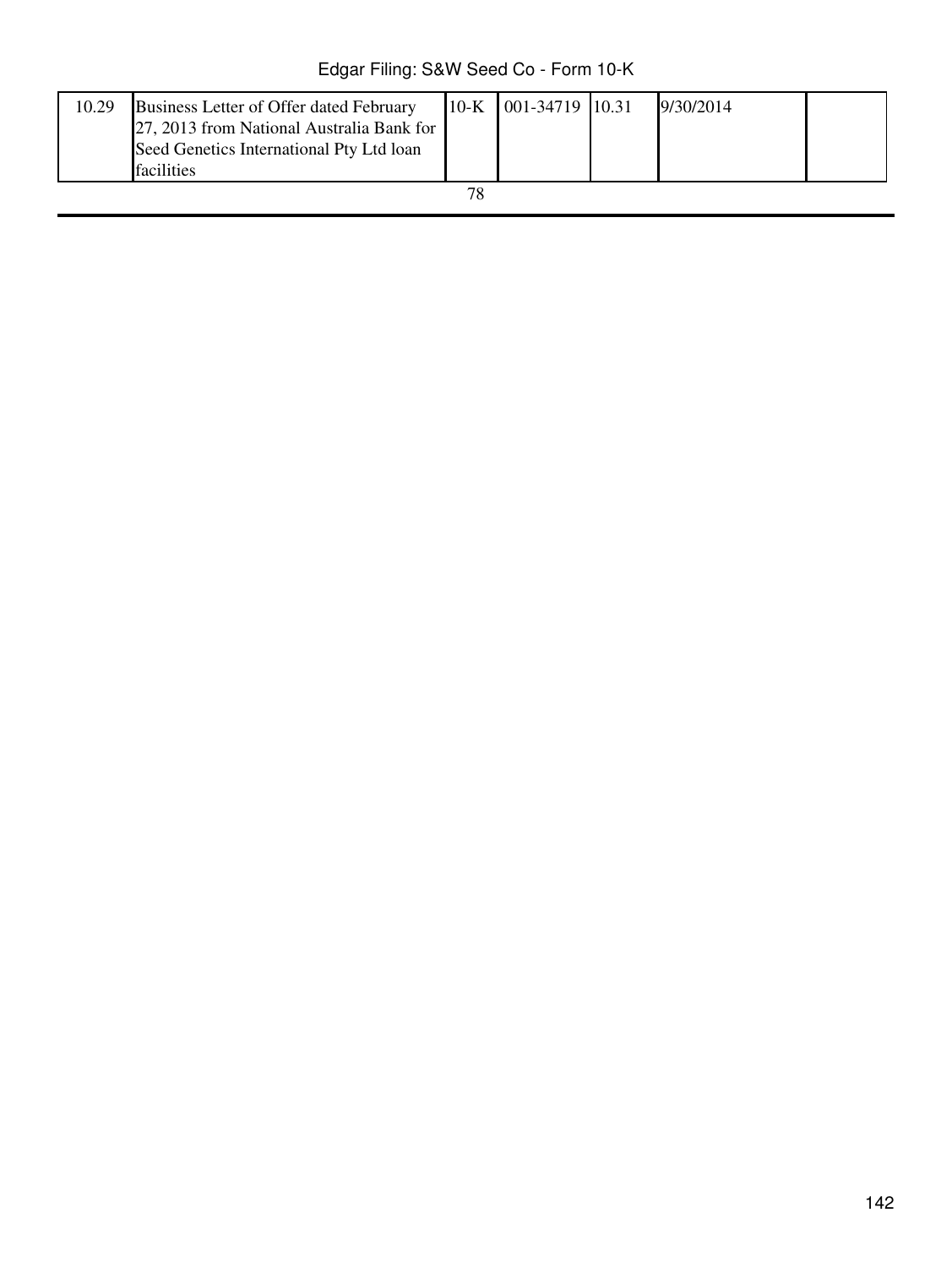Edgar Filing: S&W Seed Co - Form 10-K

| 10.30 | Vacant Land Purchase Agreement by and<br>between S&W Seed Company and Jim<br>Little dated December 10, 2012                                            | $10-K$     | 001-34719 10.32 |      | 9/30/2014          |   |
|-------|--------------------------------------------------------------------------------------------------------------------------------------------------------|------------|-----------------|------|--------------------|---|
| 10.31 | Form of Indemnification Agreement for<br>S&W Seed Company Director                                                                                     | $8-K$      | 001-34719       | 10.1 | 9/27/2013          |   |
| 10.32 | Form of Indemnification Agreement for<br><b>Subsidiary Director</b>                                                                                    | $8-K$      | 001-34719       | 10.2 | 9/27/2013          |   |
| 10.33 | Amendment No. 1 to S&W Seed Company<br>Amended and Restated 2009 Equity<br><b>Incentive Plan</b>                                                       | $8-K$      | 001-34719       | 10.3 | 9/27/2013          |   |
| 10.34 | Amendment No. 2 to S&W Seed Company<br>Amended and Restated 2009 Equity<br><b>Incentive Plan</b>                                                       | DEF<br>14A | 001-34719       |      | Appx. A 10/28/2013 |   |
| 10.35 | Credit Agreement with Wells Fargo Bank,<br><b>National Association</b>                                                                                 | $8-K$      | 001-34719       | 10.1 | 2/24/2014          |   |
| 10.36 | Revolving Line of Credit Note                                                                                                                          | $8-K$      | 001-34719       | 10.2 | 2/24/2014          |   |
| 10.37 | Continuing Security Agreement: Right to<br>Payment and Inventory                                                                                       | $8-K$      | 001-34719       | 10.3 | 2/24/2014          |   |
| 10.38 | Security Agreement: Equipment                                                                                                                          | $8-K$      | 001-34719       | 10.4 | 2/24/2014          |   |
| 10.39 | <b>EX-IM Working Capital Guarantee Credit</b><br>Agreement with Wells Fargo Bank,<br><b>National Association</b>                                       | $8-K$      | 001-34719       | 10.5 | 2/24/2014          |   |
| 10.40 | <b>EX-IM Working Capital Guarantee</b><br><b>Borrower Agreement</b>                                                                                    | $8-K$      | 001-34719       | 10.6 | 2/24/2014          |   |
| 10.41 | <b>EX-IM Working Capital Guarantee</b><br>Revolving Line of Credit Note                                                                                | $8-K$      | 001-34719       | 10.7 | 2/24/2014          |   |
| 10.42 | <b>EX-IM Working Capital Guarantee</b><br>Continuing Security Agreement: Rights to<br>Payment and Inventory                                            | $8-K$      | 001-34719       | 10.8 | 2/24/2014          |   |
| 10.43 | <b>EX-IM Working Capital Guarantee</b><br><b>Continuing Security Agreement:</b><br>Equipment                                                           | $8-K$      | 001-34719 10.9  |      | 2/24/2014          |   |
| 10.44 | Guarantee with National Bank Australia<br><b>Bank Limited</b>                                                                                          | $8-K$      | 001-34719       | 10.1 | 4/25/2014          |   |
| 10.45 | Service Level Agreement with Imperial<br><b>Valley Milling</b>                                                                                         |            |                 |      |                    | X |
| 21.1  | Subsidiaries of the Registrant                                                                                                                         |            |                 |      |                    | X |
| 23.1  | Consent of Independent Registered Public<br><b>Accounting Firm</b>                                                                                     |            |                 |      |                    | X |
| 31.1  | <b>Chief Executive Officer Certification</b><br>pursuant to Rule 13a-14(a) and Rule<br>15d-14(a) of the Securities Exchange Act<br>of 1934, as amended |            |                 |      |                    | X |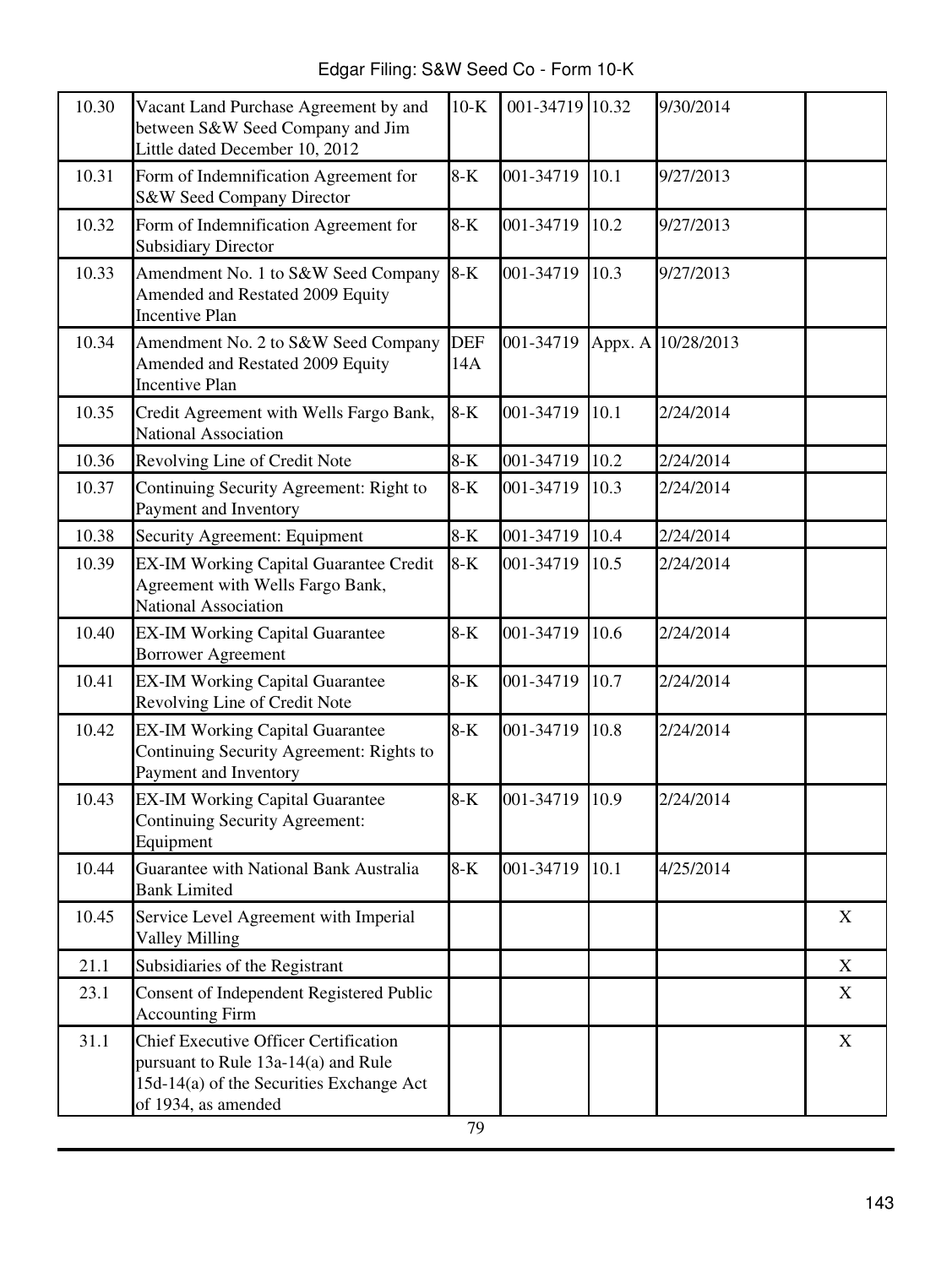| 31.2 | <b>Chief Financial Officer Certification</b><br>pursuant to 18 U.S.C. 1350, as adopted<br>pursuant to Section 906 of the<br>Sarbanes-Oxley Act of 2002   |  |  | X            |
|------|----------------------------------------------------------------------------------------------------------------------------------------------------------|--|--|--------------|
| 32.1 | <b>Chief Executive Officer Certification</b><br>pursuant to 18 U.S.C. 1350, as adopted<br>pursuant to Section 906 of the<br>Sarbanes-Oxley Act of 2002** |  |  | $\mathbf{X}$ |
| 32.2 | <b>Chief Financial Officer Certification</b><br>pursuant to 18 U.S.C. 1350, as adopted<br>pursuant to Section 906 of the<br>Sarbanes-Oxley Act of 2002** |  |  | X            |
|      | 101.INS XBRL Instance Document                                                                                                                           |  |  | X            |
|      | 101.SCH XBRL Taxonomy Extension Schema<br><u>Document</u>                                                                                                |  |  | X            |
|      | 101.CAL XBRL Taxonomy Extension Calculation<br><b>Linkbase Document</b>                                                                                  |  |  | X            |
|      | 101.LAB XBRL Taxonomy Extension Label<br><b>Linkbase Document</b>                                                                                        |  |  | X            |
|      | 101.PRE XBRL Taxonomy Extension Presentation<br><b>Linkbase Document</b>                                                                                 |  |  | X            |
|      | 101.DEF XBRL Taxonomy Extension Definition<br><b>Linkbase Document</b>                                                                                   |  |  | X            |

### **CTR**

\_\_\_\_\_\_\_\_\_\_

Portions of this exhibit have been omitted pursuant to a request for confidential treatment.

\* Management contract or compensatory plan or arrangement.

\*\* This certification accompanies the Form 10-K to which it relates, is not deemed filed with the Securities and Exchange Commission and is not to be incorporated by reference into any filing of Registrant under the Securities Act of 1933, as amended, or the Securities Exchange Act of 1934, as amended (whether made before or after the date of the Form 10-K), irrespective of any general incorporation language contained in such filing.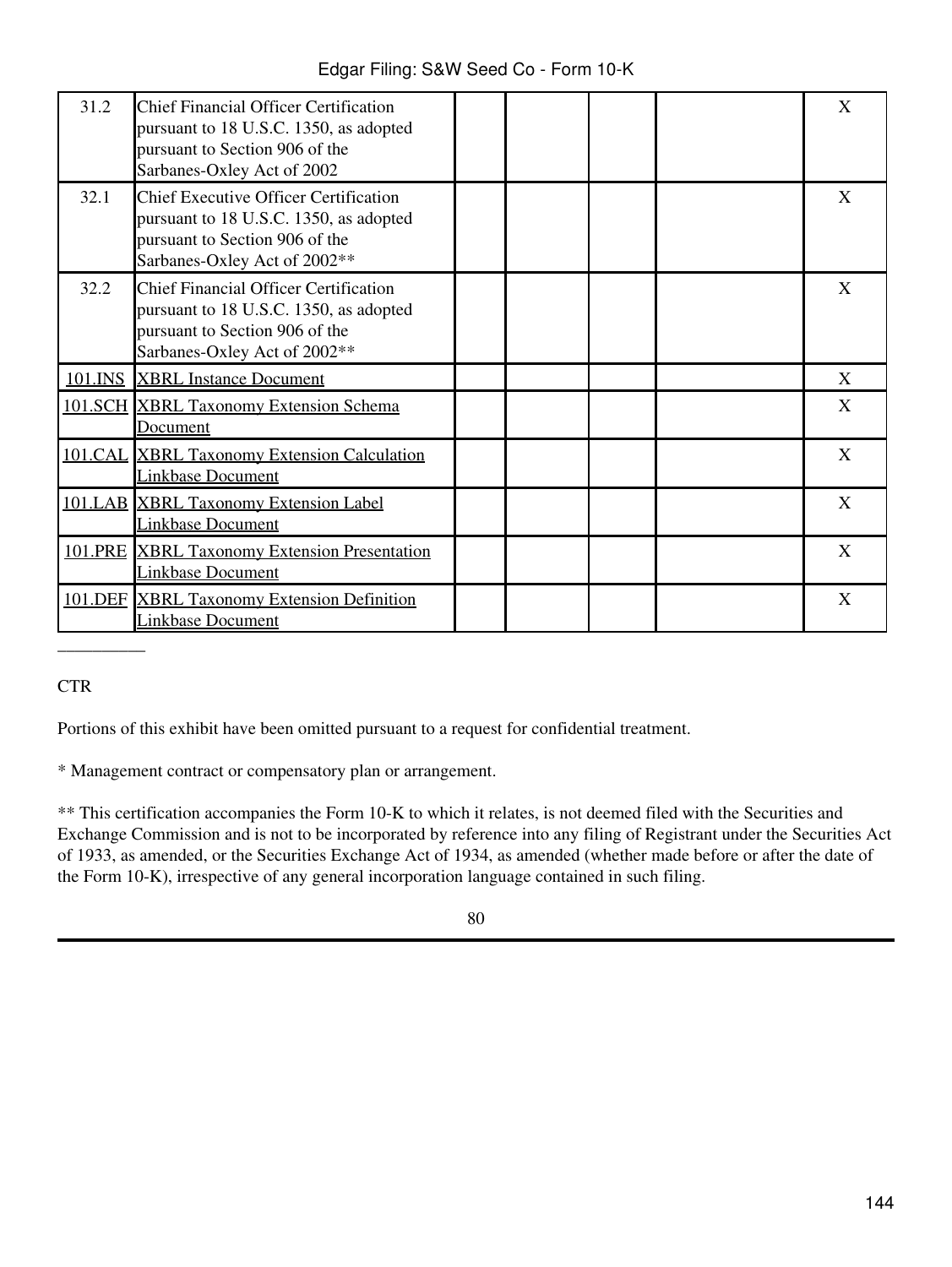#### SIGNATURES

## Pursuant to the requirements of Section

13 or 15(d) of the Securities Exchange Act of 1934, the registrant has duly caused this report to be signed on its behalf by the undersigned, thereunto duly authorized.

Date: September 29, 2014

81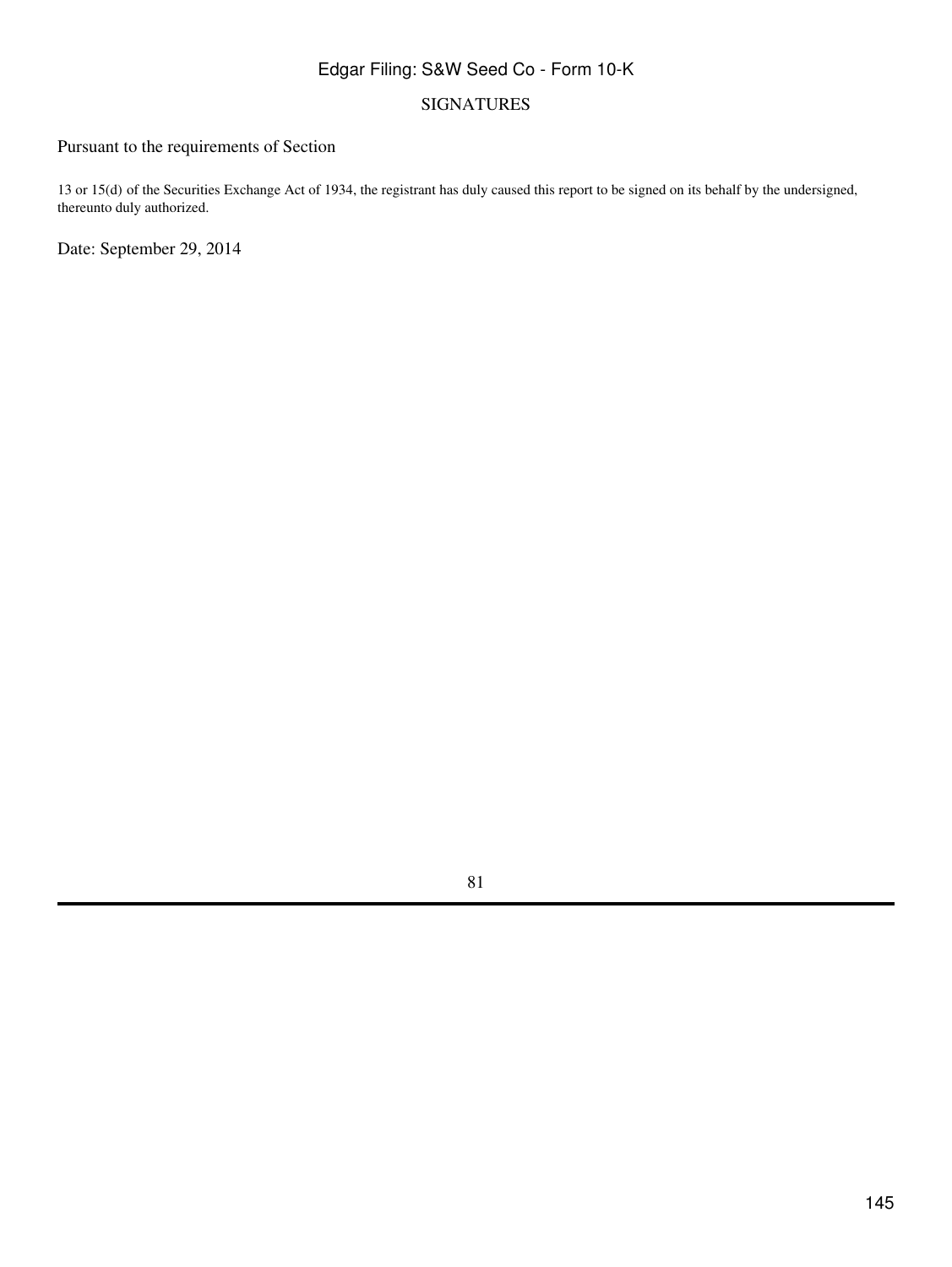Pursuant to the requirements of the Securities Exchange Act of 1934, this report has been signed below by the following persons on behalf of the registrant and in the capacities and on the dates indicated.

**Signature** 

**Title** 

Date

/s/ Mark S. Grewal

Mark S. Grewal

President, Chief Executive Officer and Director (Principal Executive Officer)

September 29, 2014

#### /s/ Matthew K. Szot

Matthew K. Szot

Executive Vice President of Finance and Administration and Chief Financial Officer (Principal Financial and Accounting Officer)

September 29, 2014

#### /s/ Grover T. Wickersham

Grover T. Wickersham

Chairman of the Board

September 29, 2014

#### /s/ Glen Bornt

Glen Bornt

Director

September 29, 2014

#### /s/ Michael C. Culhane

Michael C. Culhane

Director

September 29, 2014

#### /s/ Michael M. Fleming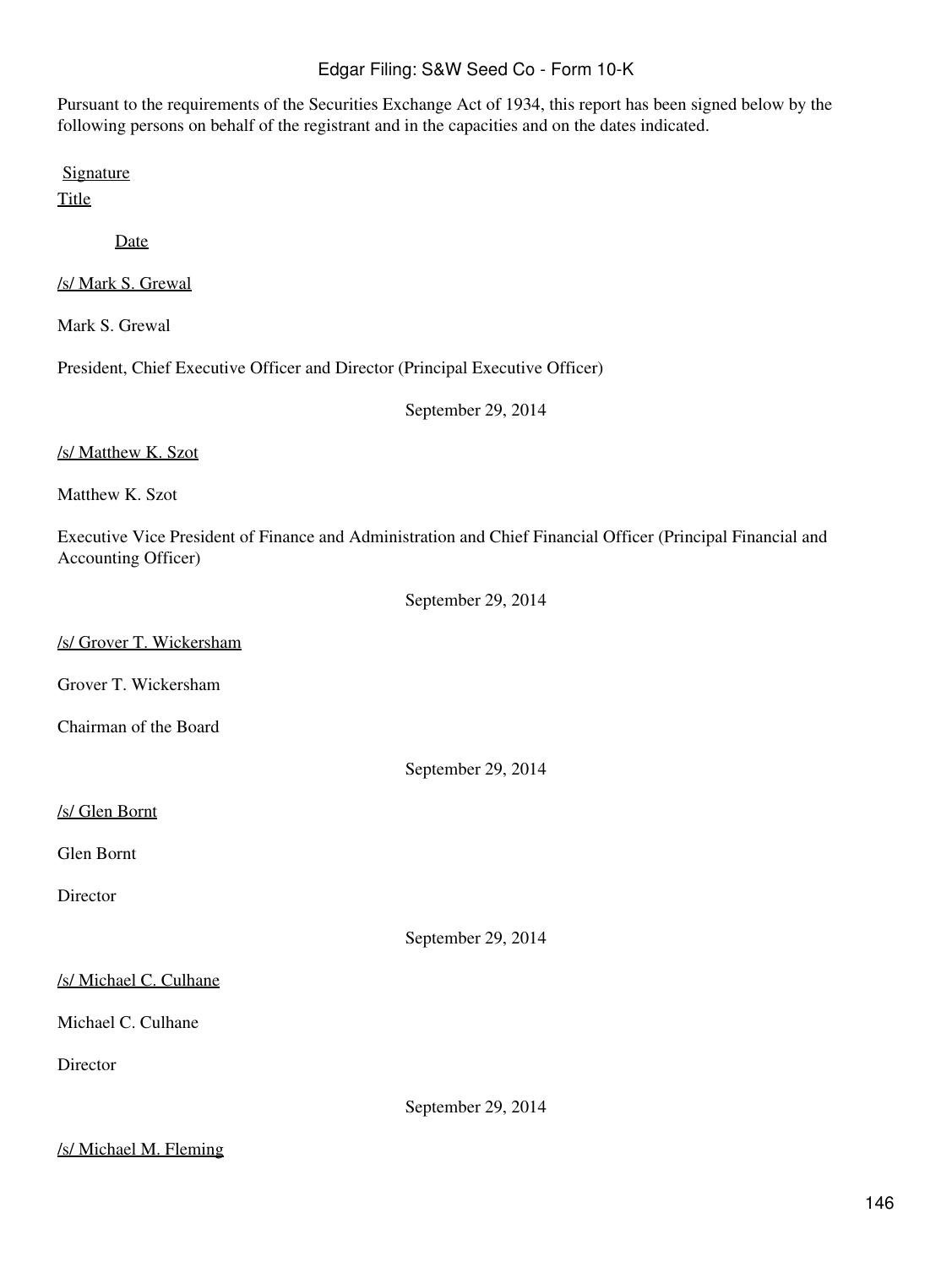| Michael M. Fleming     |                    |
|------------------------|--------------------|
| Director               |                    |
|                        | September 29, 2014 |
| /s/ Mark J. Harvey     |                    |
| Mark J. Harvey         |                    |
| Director               |                    |
|                        | September 29, 2014 |
| /s/ Charles B. Seidler |                    |
| Charles B. Seidler     |                    |
| Director               |                    |
|                        | September 29, 2014 |
| /s/ William S. Smith   |                    |
| William S. Smith       |                    |
| Director               |                    |
|                        | September 29, 2014 |
| /s/ Ann M. Veneman     |                    |
| Ann M. Veneman         |                    |
| Director               |                    |
|                        | September 29, 2014 |

### 82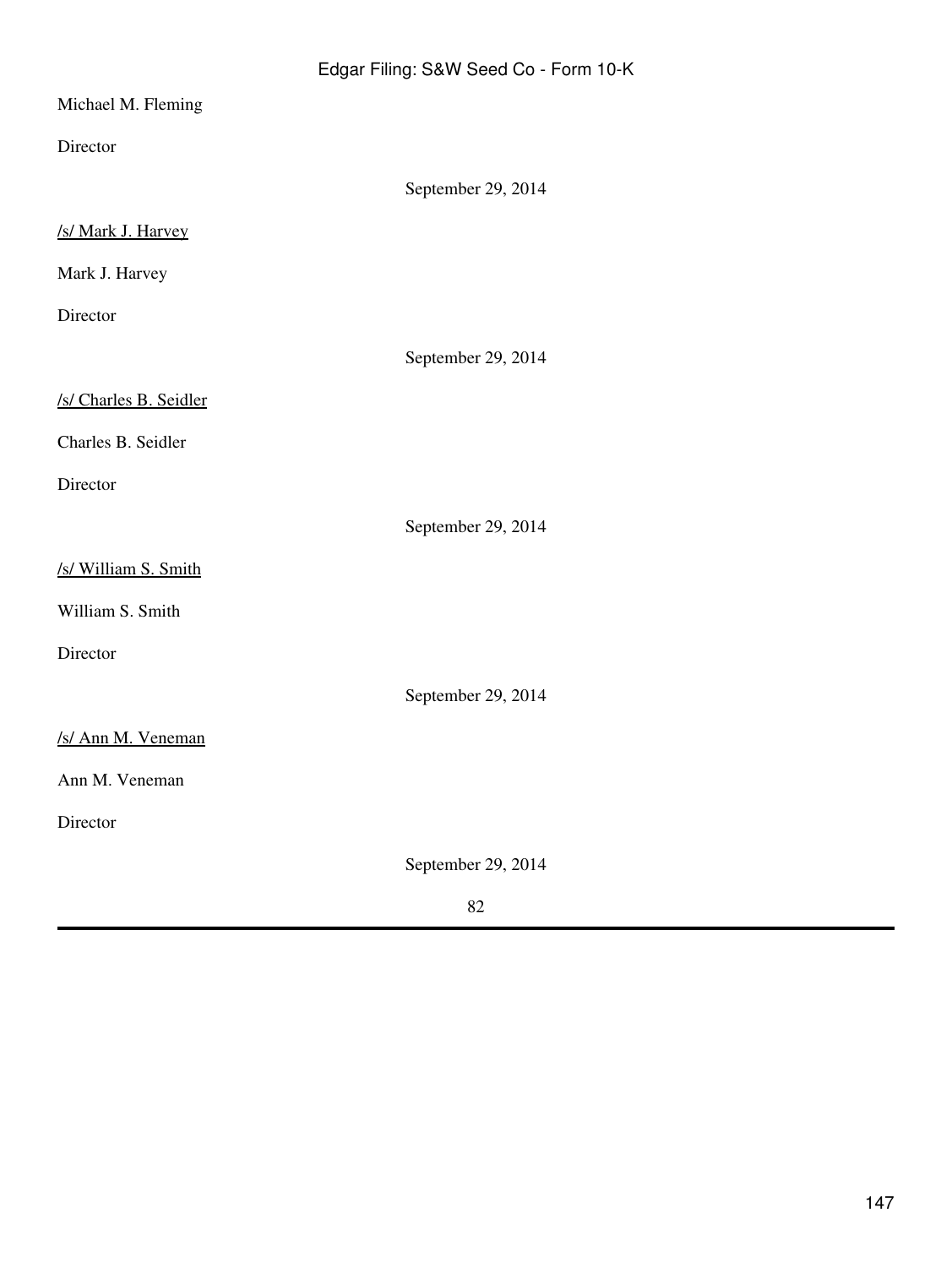## EXHIBIT INDEX

| Exhibit    | <b>Exhibit Description</b>                                                                                                                                                                      | Form              | <b>SEC File</b><br>No. | Exhibit<br>No.     | <b>Filing Date</b> | Filed<br>Herewith |
|------------|-------------------------------------------------------------------------------------------------------------------------------------------------------------------------------------------------|-------------------|------------------------|--------------------|--------------------|-------------------|
| No.<br>2.1 | Purchase and Assignment of Membership<br>Interests, Assumption of Obligations,<br>Agreement to be Bound by Limited<br>Liability Company Agreement and<br>Admission of Substituted Member, dated | $S-1$             | 333-164588             | 3.3                | 3/10/2010          |                   |
|            | <b>January 28, 2010</b>                                                                                                                                                                         |                   |                        |                    |                    |                   |
| 2.2        | Agreement and Plan of Merger between<br>S&W Seed Company, a Delaware<br>corporation and S&W Seed Company, a<br>Nevada corporation, adopted December<br>10, 2011                                 | $8-K$             | 001-34719              | 2.1                | 12/19/2011         |                   |
| 2.3        | Purchase Agreement dated as of January<br>11, 2013 by and between S&W Seed<br>Company and Piper Jaffray & Co.                                                                                   | $8-K$             | 001-34719              | 1.1                | 1/11/2013          |                   |
| 2.4        | Share Acquisition Agreement dated March<br>14, 2013                                                                                                                                             | $8-K$             | 001-34719              | 2.1                | 3/14/2013          |                   |
| 3.1        | Articles of Incorporation of S&W Seed<br>Company                                                                                                                                                | $8-K$             | 001-34719              | 3.1                | 12/19/2011         |                   |
| 3.2        | Amended and Restated Bylaws of S&W<br>Seed Company                                                                                                                                              | $8-K$             | 001-34719              | 3.1                | 5/21/2013          |                   |
| 3.3        | First Amendment to Amended and<br>Restated Bylaws of S&W Seed Company                                                                                                                           | $8-K$             | 001-34719              | 3.1                | 5/23/2014          |                   |
| 3.4        | <b>Amended and Restated Operating</b><br>Agreement of Seed Holding, LLC, as<br>amended                                                                                                          | $S-1$             | 333-164588             | 3.4.1 and<br>3.4.2 | 3/10/2010          |                   |
| 4.1        | Form of Common Stock Certificate                                                                                                                                                                | $S-1$             | 333-164588             | 4.1                | 4/23/2010          |                   |
| 4.2        | Form of Class B Warrant                                                                                                                                                                         | $S-1$             | 333-164588             | 4.4                | 4/23/2010          |                   |
| 4.3        | Warrant Agreement between the<br>Registrant and Transfer Online, Inc., dated<br>May 3, 2010                                                                                                     | $S-1$             | 333-164588             | 4.5                | 4/23/2010          |                   |
| 4.4        | Form of Representative's Warrants                                                                                                                                                               | $S-1$             | 333-164588             | 4.6                | 4/23/2010          |                   |
| 4.5        | Form of Underwriter Warrant issued to<br>Rodman & Renshaw, LLC                                                                                                                                  | $8-K$             | 001-34719              | 4.1                | 5/8/2012           |                   |
| 10.1       | S&W Seed Company 2009 Equity<br><b>Incentive Plan</b>                                                                                                                                           | <b>DEF</b><br>14A | 001-34719              | Appx. A            | 10/29/2012         |                   |
| 10.2       | Supply Agreement between the Registrant<br>and PureCircle Sdn Bhd effective as of<br>June 23, 2010CTR                                                                                           | $10-K$            | 001-34719              | 10.3               | 9/28/2010          |                   |
| 10.3       | Warrant to purchase 25,000 shares of<br>Common Stock, dated May 7, 2010, issued<br>Cardiff Partners, LLC                                                                                        | $8-K$             | 001-34719              | 4.1                | 5/12/2010          |                   |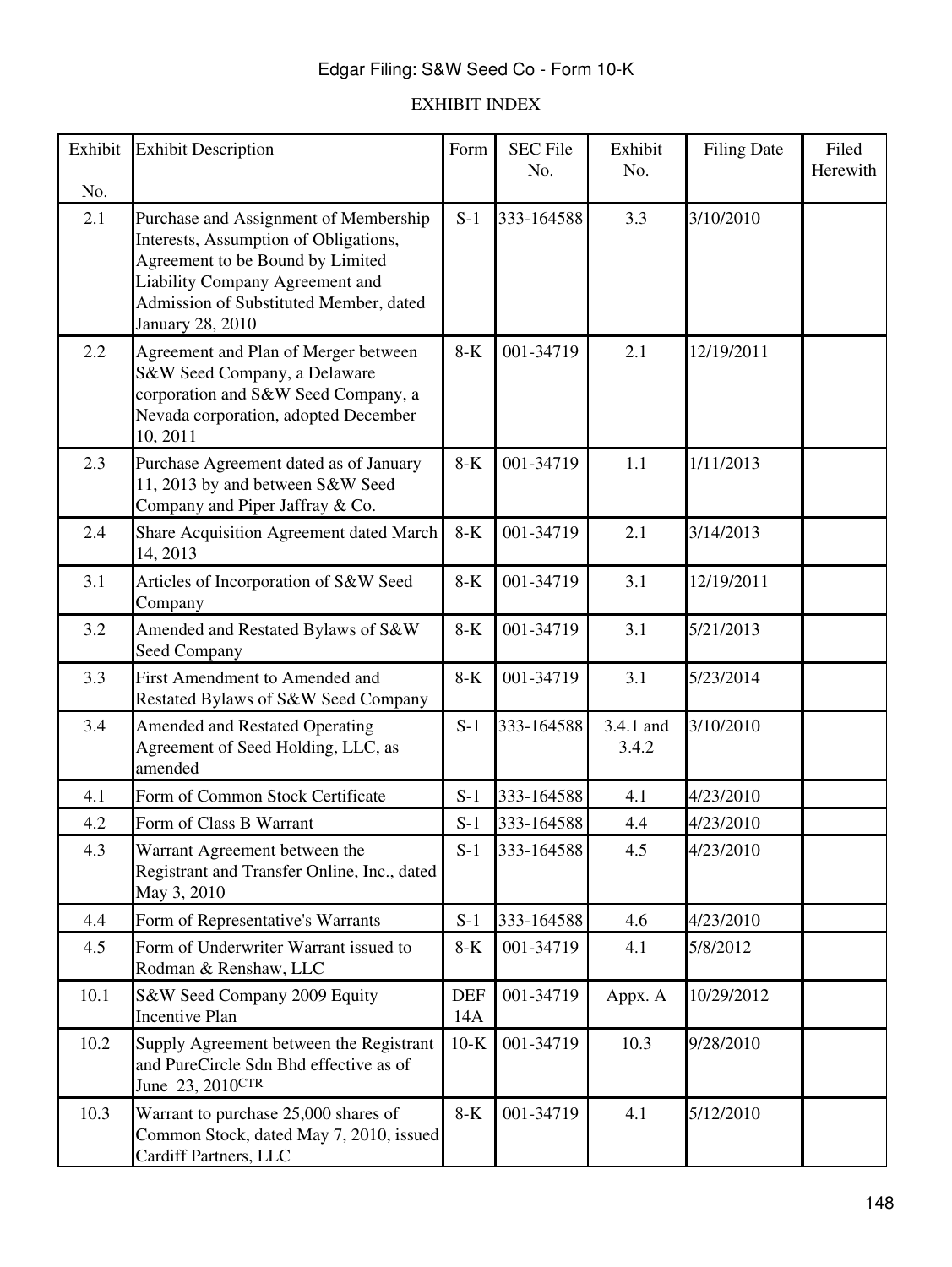Edgar Filing: S&W Seed Co - Form 10-K

| 10.4 | Warrant to purchase 25,000 shares of<br>Common Stock, dated May 7, 2010, issued<br>to PR Financial Marketing LLC                                                                                                                         | $8-K$ | 001-34719 | 4.2                             | 5/12/2010 |  |
|------|------------------------------------------------------------------------------------------------------------------------------------------------------------------------------------------------------------------------------------------|-------|-----------|---------------------------------|-----------|--|
| 10.5 | Credit Agreement between the Registrant<br>and Wells Fargo Bank, N.A. dated April 1,<br>2011 and accompanying Revolving Line<br>of Credit Promissory Note, Security<br>Agreement (Equipment) and Continuing<br><b>Security Agreement</b> | $8-K$ |           | 001-34719 10.1 to 10.4 4/1/2011 |           |  |
|      |                                                                                                                                                                                                                                          | 83    |           |                                 |           |  |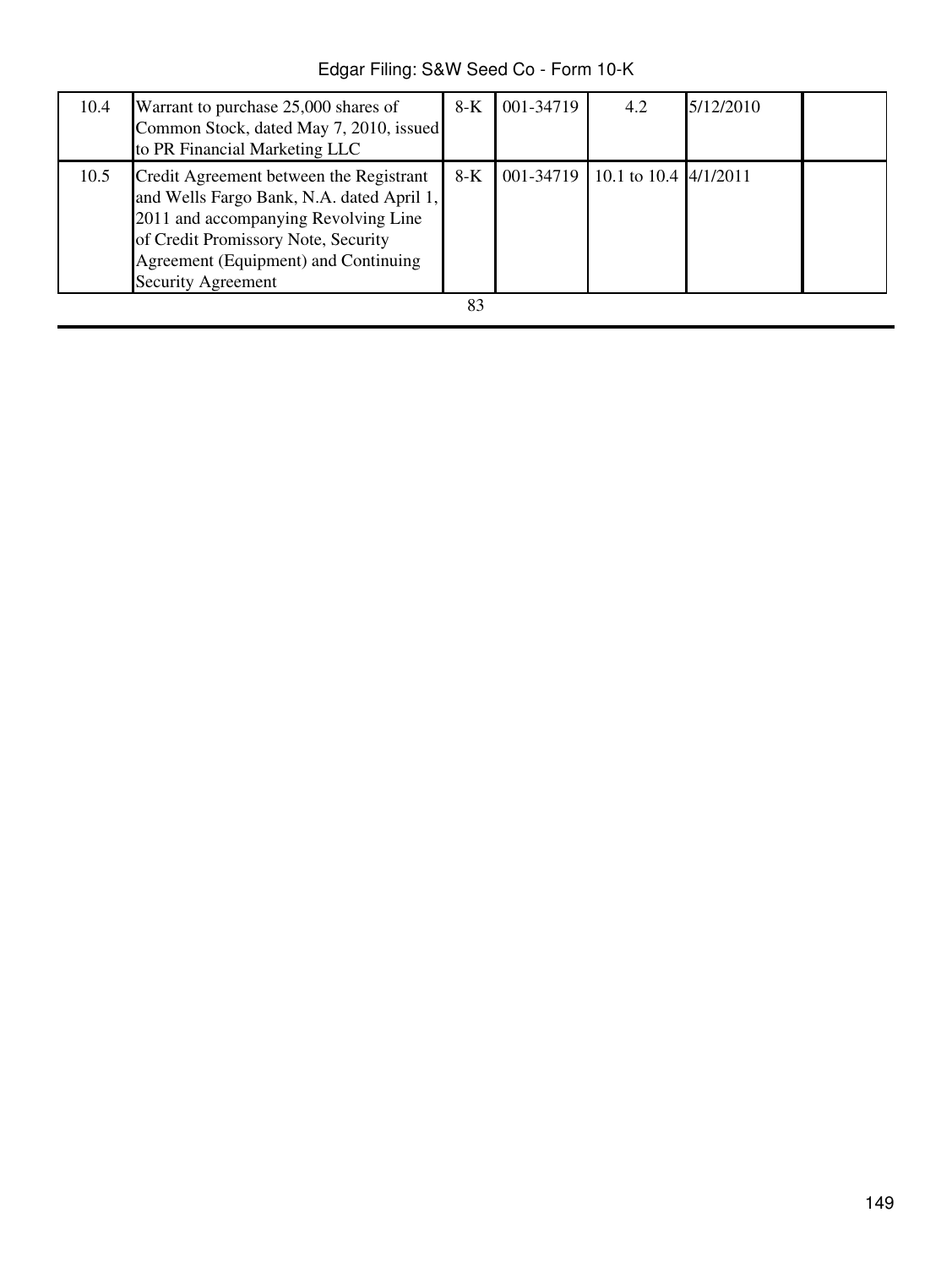Edgar Filing: S&W Seed Co - Form 10-K

| 10.6  | Customer List Purchase Agreement dated<br>July 6, 2011                                                                                                                                 | $8-K$  | 001-34719  | 10.1 | 7/8/2011   |  |
|-------|----------------------------------------------------------------------------------------------------------------------------------------------------------------------------------------|--------|------------|------|------------|--|
| 10.7  | Consulting Agreement between the<br><b>Registrant and Richard Penner Consulting,</b><br>Inc. dated July 6, 2011                                                                        | $8-K$  | 001-34719  | 10.2 | 7/8/2011   |  |
| 10.8  | First Amendment to Credit Agreement<br>between the Registrant and Wells Fargo<br>Bank, entered into as of April 1, 2012 (see<br>Exhibit 10.6)                                          | $8-K$  | 001-34719  | 10.1 | 3/14/2012  |  |
| 10.9  | Revolving Line of Credit Promissory Note<br>dated April 1, 2012                                                                                                                        | $8-K$  | 001-34719  | 10.2 | 3/14/2012  |  |
| 10.10 | Employment Agreement between the<br>Registrant and Daniel Z. Karsten dated<br>July 1, 2012                                                                                             | $8-K$  | 001-34719  | 10.1 | 7/18/2012  |  |
| 10.11 | Agricultural Lease between the Registrant<br>and Coast Imperial Partners                                                                                                               | $8-K$  | 001-34719  | 10.1 | 8/2/2012   |  |
| 10.12 | Credit Agreement between the Registrant<br>and Wells Fargo Bank National<br>Association entered into as of July 2, 2012<br>(see Exhibits $10.9$ and $10.10$ )                          | $8-K$  | 001-34719  | 10.2 | 8/2/2012   |  |
| 10.13 | Term Note dated as of July 2, 2012                                                                                                                                                     | $8-K$  | 001-34719  | 10.3 | 8/21/2012  |  |
| 10.14 | Deed of Trust and Assignment of Rents<br>and Leases, executed as of July 2, 2012                                                                                                       | $8-K$  | 001-34719  | 10.4 | 8/21/2012  |  |
| 10.15 | Assignment and Assumption Agreement,<br>dated October 1, 2012 by and between the<br>Registrant and Imperial Valley Seeds, Inc.                                                         | $8-K$  | 001-347129 | 10.1 | 9/28/2012  |  |
| 10.16 | Employment Agreement dated October 1,<br>2012 by and between the Registrant and<br>Fred Fabre*                                                                                         | $8-K$  | 001-347129 | 10.2 | 9/28/2012  |  |
| 10.17 | Subordinated Promissory Note dated<br>October 1, 2012 issued to Imperial Valley<br>Seeds, Inc.*                                                                                        | $8-K$  | 001-347129 | 10.3 | 9/28/2012  |  |
| 10.18 | Employment Agreement dated October 15,<br>2012 by and between the Registrant and<br>Danielson B. Gardner*                                                                              | $8-K$  | 001-34719  | 10.1 | 10/15/2012 |  |
| 10.19 | Supply Agreement dated October 1, 2012<br>by and between Imperial Valley Seeds, Inc.<br>and Imperial Valley Milling Co., acquired<br>by the Registrant in the IVS Asset<br>Acquisition | $10-Q$ | 001-34719  | 10.1 | 2/13/2013  |  |
| 10.20 | First Amendment to Credit Agreement<br>between the Registrant and Wells Fargo<br>Bank, N.A. dated December 20, 2012                                                                    | $10-Q$ | 001-34719  | 10.2 | 2/13/2013  |  |
| 10.21 | Employment Agreement with Mark S.<br>Grewal dated February 26, 2013*                                                                                                                   | $8-K$  | 001-34719  | 10.1 | 3/1/2013   |  |
| 10.22 |                                                                                                                                                                                        | $8-K$  | 001-34719  | 10.1 | 3/28/2013  |  |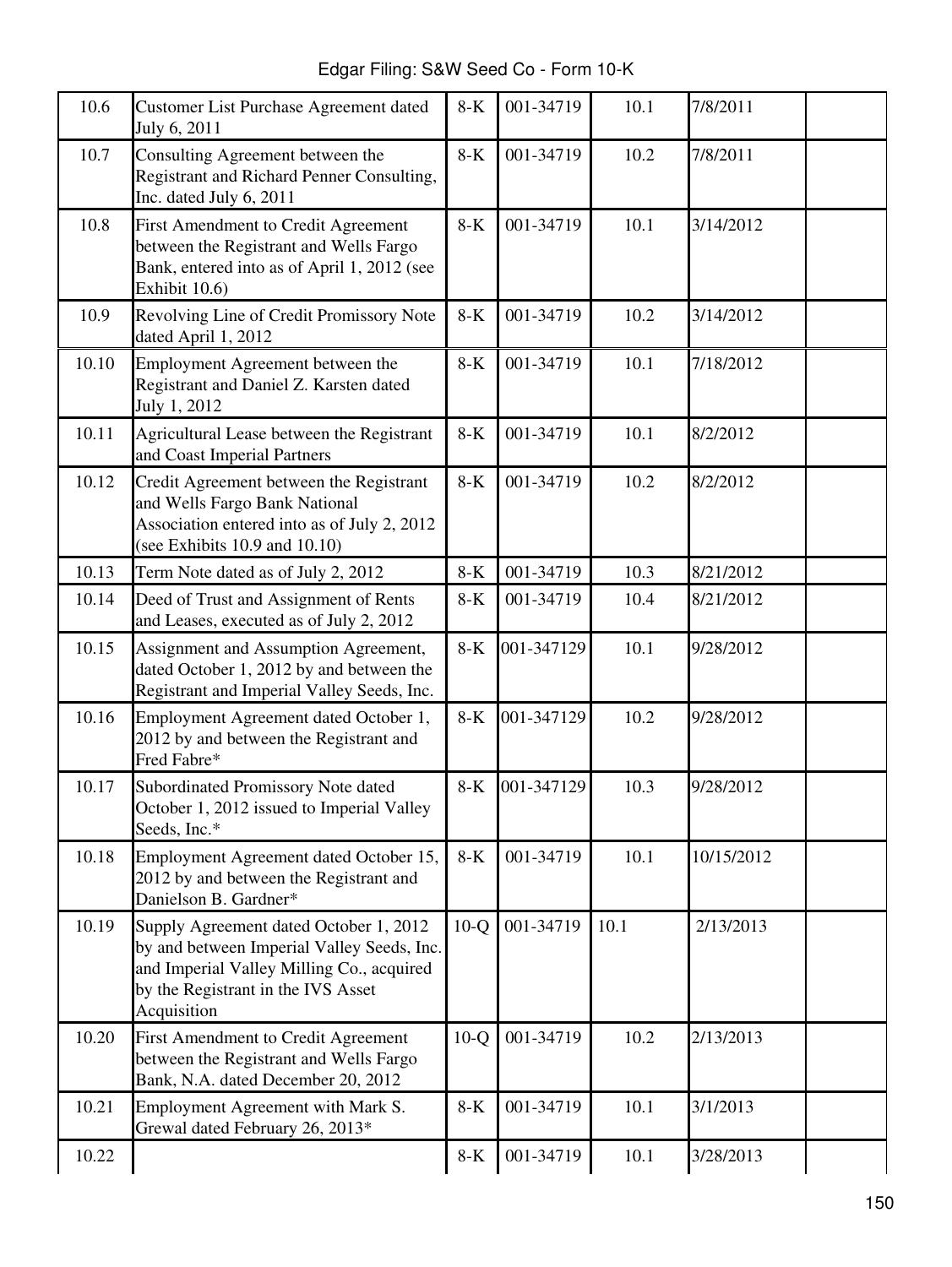|       | Employment Agreement with Matthew K.<br>Szot dated April 1, 2013* |                 |      |          |  |
|-------|-------------------------------------------------------------------|-----------------|------|----------|--|
| 10.23 | Employment Agreement with Dennis Jury<br>dated March $28, 2013*$  | $8-K$ 001-34719 | 10.1 | 4/5/2013 |  |
|       |                                                                   |                 |      |          |  |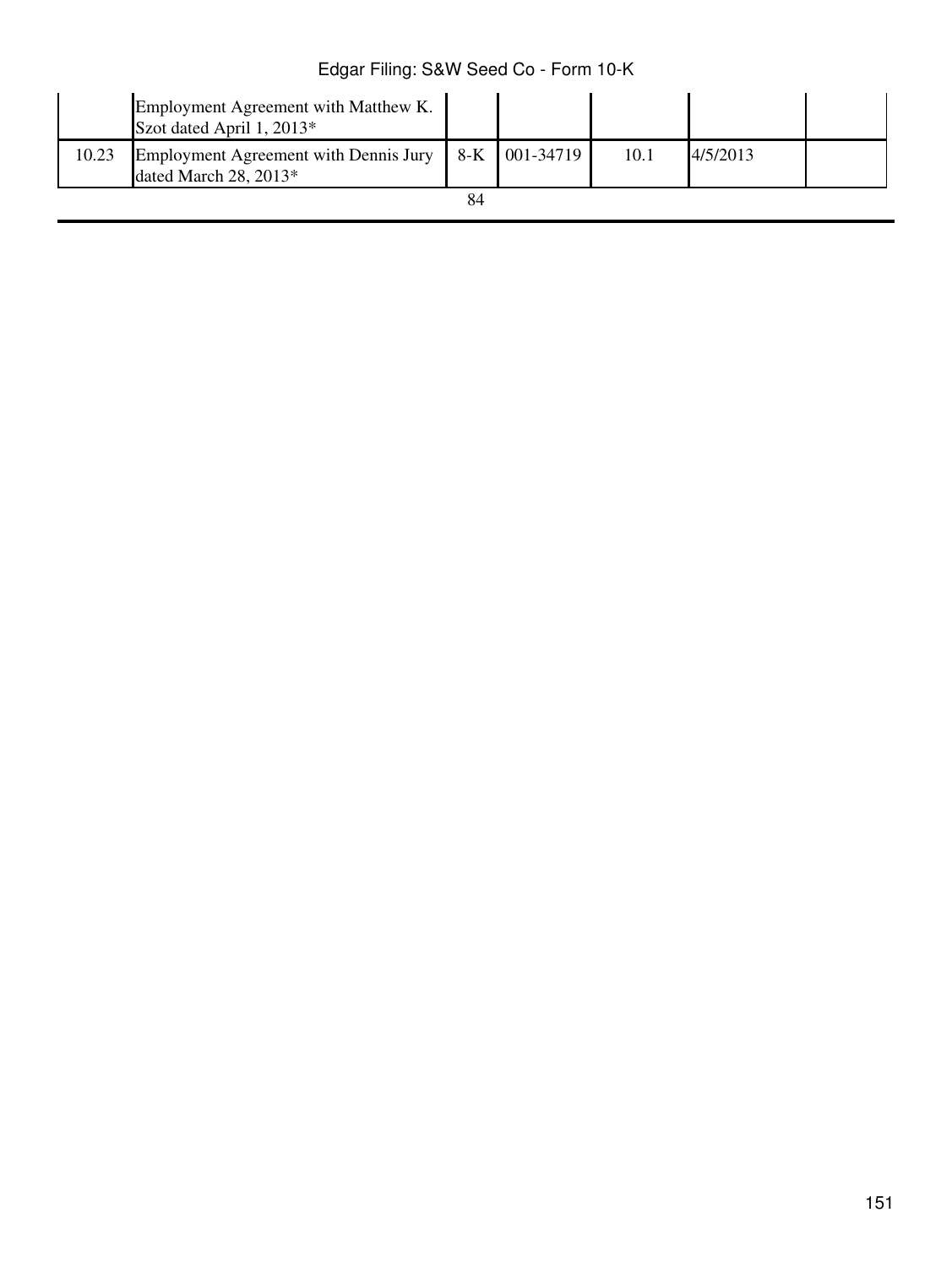| Edgar Filing: S&W Seed Co - Form 10-K |  |  |  |  |  |
|---------------------------------------|--|--|--|--|--|
|---------------------------------------|--|--|--|--|--|

| 10.24 | Purchase Agreement and Escrow<br>Instructions dated December 21, 2013 by<br>and between Imperial Morningstar Land<br>Company LLC, Coast Imperial Partners<br>and S&W Seed Company    | $10-Q$     | 001-34719 | 10.1    | 5/15/2013  |
|-------|--------------------------------------------------------------------------------------------------------------------------------------------------------------------------------------|------------|-----------|---------|------------|
| 10.25 | Memorandum of Lease effective March 1,<br>2013 by and between United Investments<br>Pty Ltd and Seed Genetics International Pty<br>Ltd for office space in Unley, South<br>Australia | $10-K$     | 001-34719 | 10.27   | 9/30/2014  |
| 10.26 | Roundup Ready® alfalfa Co-Breeding<br>Agreement between the Registrant and<br>Forage Genetics International, LLCCTR                                                                  | $10-K$     | 001-34719 | 10.28   | 9/30/2014  |
| 10.27 | Business Letter of Offer dated September<br>21, 2007 from National Australia Bank for<br>Seed Genetics International Pty Ltd loan<br>facilities                                      | $10-K$     | 001-34719 | 10.29   | 9/30/2014  |
| 10.28 | Business Letter of Advice dated February<br>26, 2013 from National Australia Bank for<br>Seed Genetics International Pty Ltd loan<br>facilities                                      | $10-K$     | 001-34719 | 10.30   | 9/30/2014  |
| 10.29 | Business Letter of Offer dated February 27,<br>2013 from National Australia Bank for<br>Seed Genetics International Pty Ltd loan<br>facilities                                       | $10-K$     | 001-34719 | 10.31   | 9/30/2014  |
| 10.30 | Vacant Land Purchase Agreement by and<br>between S&W Seed Company and Jim<br>Little dated December 10, 2012                                                                          | $10-K$     | 001-34719 | 10.32   | 9/30/2014  |
| 10.31 | Form of Indemnification Agreement for<br>S&W Seed Company Director                                                                                                                   | $8-K$      | 001-34719 | 10.1    | 9/27/2013  |
| 10.32 | Form of Indemnification Agreement for<br><b>Subsidiary Director</b>                                                                                                                  | $8-K$      | 001-34719 | 10.2    | 9/27/2013  |
| 10.33 | Amendment No. 1 to S&W Seed Company<br>Amended and Restated 2009 Equity<br><b>Incentive Plan</b>                                                                                     | $8-K$      | 001-34719 | 10.3    | 9/27/2013  |
| 10.34 | Amendment No. 2 to S&W Seed Company<br>Amended and Restated 2009 Equity<br><b>Incentive Plan</b>                                                                                     | DEF<br>14A | 001-34719 | Appx. A | 10/28/2013 |
| 10.35 | Credit Agreement with Wells Fargo Bank,<br>National Association                                                                                                                      | $8-K$      | 001-34719 | 10.1    | 2/24/2014  |
| 10.36 | Revolving Line of Credit Note                                                                                                                                                        | $8-K$      | 001-34719 | 10.2    | 2/24/2014  |
| 10.37 | Continuing Security Agreement: Right to<br>Payment and Inventory                                                                                                                     | $8-K$      | 001-34719 | 10.3    | 2/24/2014  |
| 10.38 | Security Agreement: Equipment                                                                                                                                                        | $8-K$      | 001-34719 | 10.4    | 2/24/2014  |
| 10.39 | <b>EX-IM Working Capital Guarantee Credit</b><br>Agreement with Wells Fargo Bank,                                                                                                    | $8-K$      | 001-34719 | 10.5    | 2/24/2014  |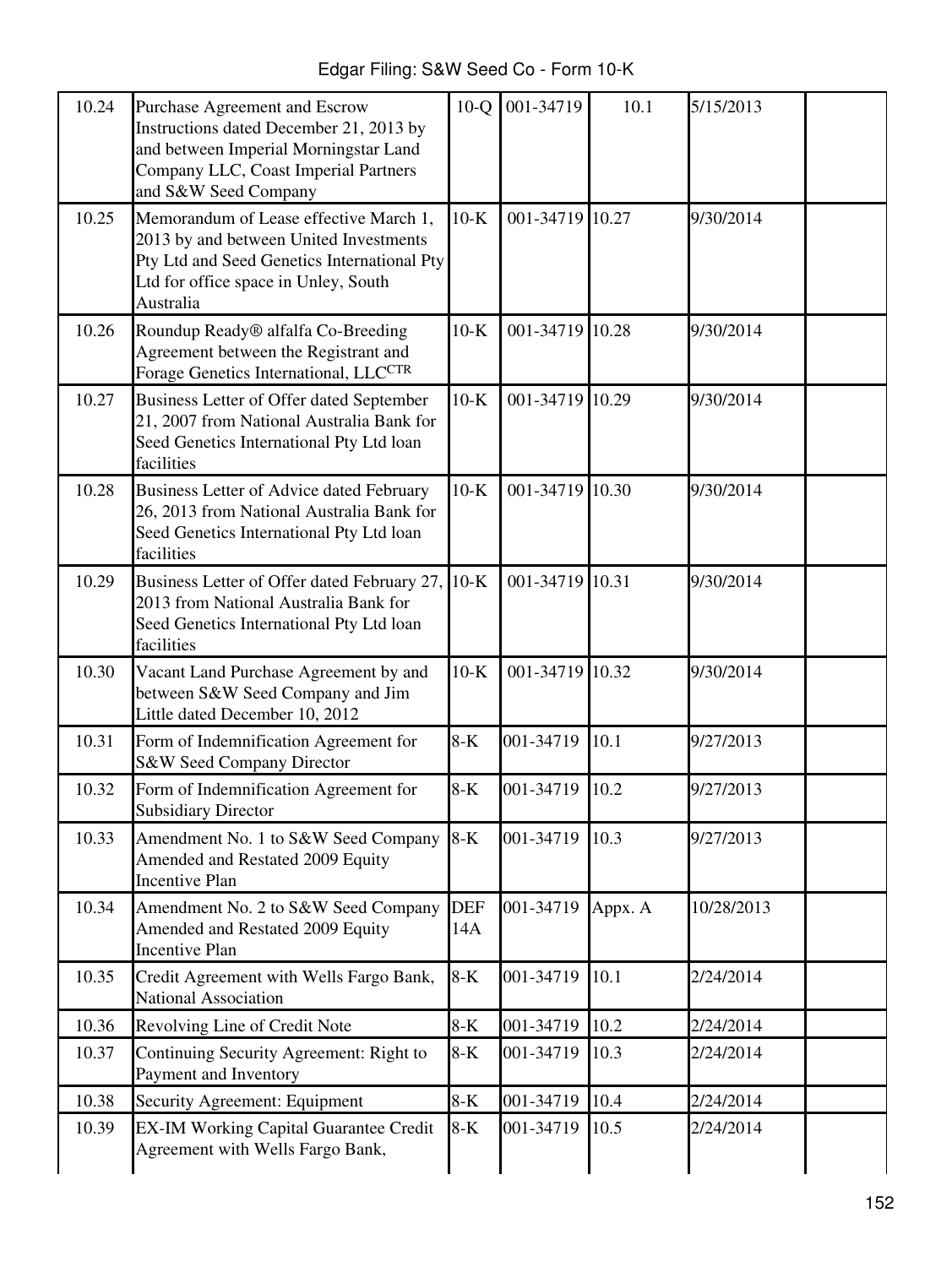|       | National Association                                                    |       |                |           |  |
|-------|-------------------------------------------------------------------------|-------|----------------|-----------|--|
| 10.40 | <b>EX-IM Working Capital Guarantee</b><br><b>Borrower Agreement</b>     | 8-K   | 001-34719 10.6 | 2/24/2014 |  |
| 10.41 | <b>EX-IM Working Capital Guarantee</b><br>Revolving Line of Credit Note | $8-K$ | 001-34719 10.7 | 2/24/2014 |  |
|       |                                                                         |       |                |           |  |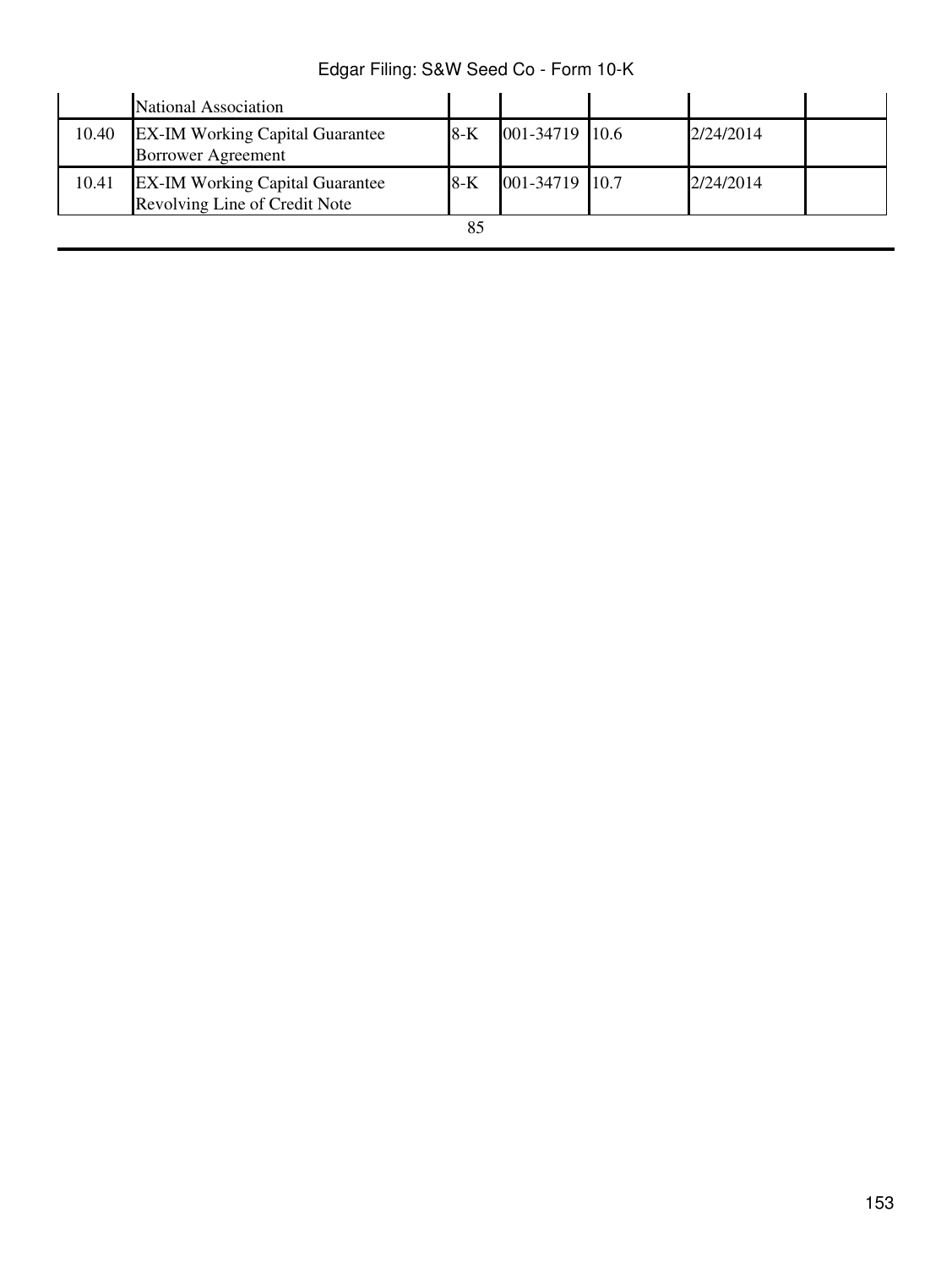Edgar Filing: S&W Seed Co - Form 10-K

| 10.42   | <b>EX-IM Working Capital Guarantee</b><br>Continuing Security Agreement: Rights to<br>Payment and Inventory                                              | $8-K$ | 001-34719 10.8 | 2/24/2014 |   |
|---------|----------------------------------------------------------------------------------------------------------------------------------------------------------|-------|----------------|-----------|---|
| 10.43   | <b>EX-IM Working Capital Guarantee</b><br><b>Continuing Security Agreement:</b><br>Equipment                                                             | $8-K$ | 001-34719 10.9 | 2/24/2014 |   |
| 10.44   | Guarantee with National Bank Australia<br><b>Bank Limited</b>                                                                                            | $8-K$ | 001-34719 10.1 | 4/25/2014 |   |
| 10.45   | Service Level Agreement with Imperial<br><b>Valley Milling</b>                                                                                           |       |                |           | X |
| 21.1    | Subsidiaries of the Registrant                                                                                                                           |       |                |           | X |
| 23.1    | Consent of Independent Registered Public<br><b>Accounting Firm</b>                                                                                       |       |                |           | X |
| 31.1    | <b>Chief Executive Officer Certification</b><br>pursuant to Rule 13a-14(a) and Rule<br>15d-14(a) of the Securities Exchange Act of<br>1934, as amended   |       |                |           | X |
| 31.2    | <b>Chief Financial Officer Certification</b><br>pursuant to 18 U.S.C. 1350, as adopted<br>pursuant to Section 906 of the<br>Sarbanes-Oxley Act of 2002   |       |                |           | X |
| 32.1    | <b>Chief Executive Officer Certification</b><br>pursuant to 18 U.S.C. 1350, as adopted<br>pursuant to Section 906 of the<br>Sarbanes-Oxley Act of 2002** |       |                |           | X |
| 32.2    | <b>Chief Financial Officer Certification</b><br>pursuant to 18 U.S.C. 1350, as adopted<br>pursuant to Section 906 of the<br>Sarbanes-Oxley Act of 2002** |       |                |           | X |
| 101.INS | <b>XBRL</b> Instance Document                                                                                                                            |       |                |           | X |
|         | 101.SCH XBRL Taxonomy Extension Schema<br>Document                                                                                                       |       |                |           | X |
|         | <b>101.CAL XBRL Taxonomy Extension Calculation</b><br><b>Linkbase Document</b>                                                                           |       |                |           | X |
|         | 101.LAB XBRL Taxonomy Extension Label<br><b>Linkbase Document</b>                                                                                        |       |                |           | X |
| 101.PRE | <b>XBRL Taxonomy Extension Presentation</b><br><b>Linkbase Document</b>                                                                                  |       |                |           | X |
|         | 101.DEF XBRL Taxonomy Extension Definition<br>Linkbase Document                                                                                          |       |                |           | X |

CTR Portions of this exhibit have been omitted pursuant to a request for confidential treatment.

\* Management contract or compensatory plan or arrangement.

 $\bar{a}$